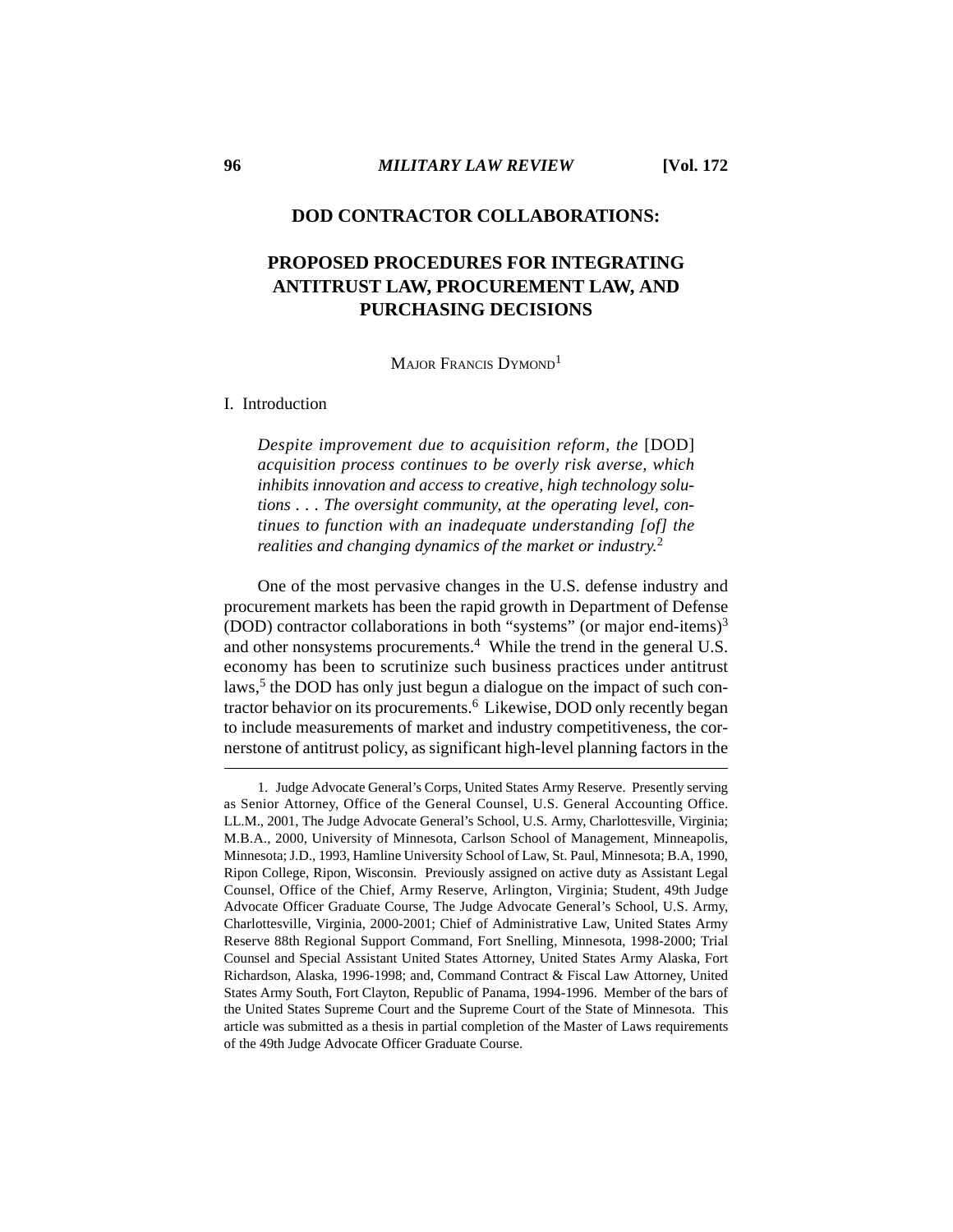monopsonist DOD "systems" procurement process.7 Although DOD, the

2. OFFICE OF THE SECRETARY OF DEFENSE, DEFENSE SCIENCE BOARD TASK FORCE ON PRE-SERVING A HEALTHY AND COMPETITIVE U.S. DEFENSE INDUSTRY TO ENSURE OUR FUTURE NATIONAL SECURITY, FINAL BRIEFING 25 (Nov. 2000) [hereinafter DSB REPORT ON PRESERVING DEFENSE INDUSTRY], *available at* http://www.ndia.org. Within the context of antitrust analysis of mergers and acquisitions, one scholar has concluded that "the Department [of Defense] has not devised a common framework for its subordinate institutions to follow when analyzing the competitive impact of specific consolidation events." William E. Kovacic, *Competition Policy in the Postconsolidation Defense Industry*, ANTITRUST BULL., Summer 1999, at 446. The DOD confronted some policy questions regarding both structural and personnel deficiencies in its decentralized approach to industrial structure and market behavior in OFFICE OF THE SECRETARY OF DEFENSE, DEFENSE SCIENCE BOARD TASK FORCE ON VERTICAL INTEGRATION AND SUPPLIER DECISIONS 33-39 (May 1997) [hereinafter DSB REPORT ON VERTICAL INTEGRATION].

3. "Major defense suppliers" serve as prime contractors to provide DOD with "major systems" and other designated items or services. U.S. DEP'T OF DEFENSE, DIR. 5000.62, IMPACT OF MERGERS AND ACQUISITIONS OF MAJOR DOD SUPPLIERS ON DOD PROGRAMS para. 3.2 (21 Oct. 1996) [hereinafter DOD DIR. 5000.62].

> The term "major system" means a combination of elements that will function together to produce the capabilities required to fulfill a mission need. The elements may include hardware, equipment, software or any combination thereof, but excludes construction or other improvements to real property. A system shall be considered a major system if (A) the conditions of section 2302d of this title are satisfied, or (B) the system is designated a "major system" by the head of the agency responsible for the system."

10 U.S.C. § 2302(5) (2000). Section 2302d further provides:

For purposes of section 2302(5) of this title, a system for which the Department of Defense is responsible shall be considered a major system if - (1) the total expenditures for research, development, test, and evaluation for the system are estimated to be more than \$115,000,000 (based on fiscal year 1990 constant dollars); or (2) the eventual total expenditure for procurement for the system is estimated to be more than \$540,000,000 (based on fiscal year 1990 constant dollars).

*Id.* § 2302d(a). *See also* U.S. DEP'T OF DEFENSE, REG. 5000.2-R, MANDATORY PROCEDURES FOR MAJOR DEFENSE ACQUISITION PROGRAMS (MDAPS) AND MAJOR AUTOMATION INFORMATION SYSTEM (MAIS) ACQUISITION PROGRAMS (5 Apr. 2002) [hereinafter DOD DIR. 5000.2-R]; U.S. DEP'T OF DEFENSE, INSTR. 5000-2, OPERATION OF THE DEFENSE ACQUISITION SYSTEM encl. 2 (5 Apr. 2002) (calculating the dollar values for such expenditures at \$140,000,000 for research and development and \$660,000,000 for the total system expenditure threshold).

4. Jon Shepard, *Symposium: Antitrust Scrutiny of Joint Ventures*, 66 ANTITRUST L.J. 641 (1998). "Announcements of joint ventures, strategic alliances, and other cooperative arrangements among competitors have occurred with increasing regularity in virtually all industry sectors over the past several years." *Id*. at 641.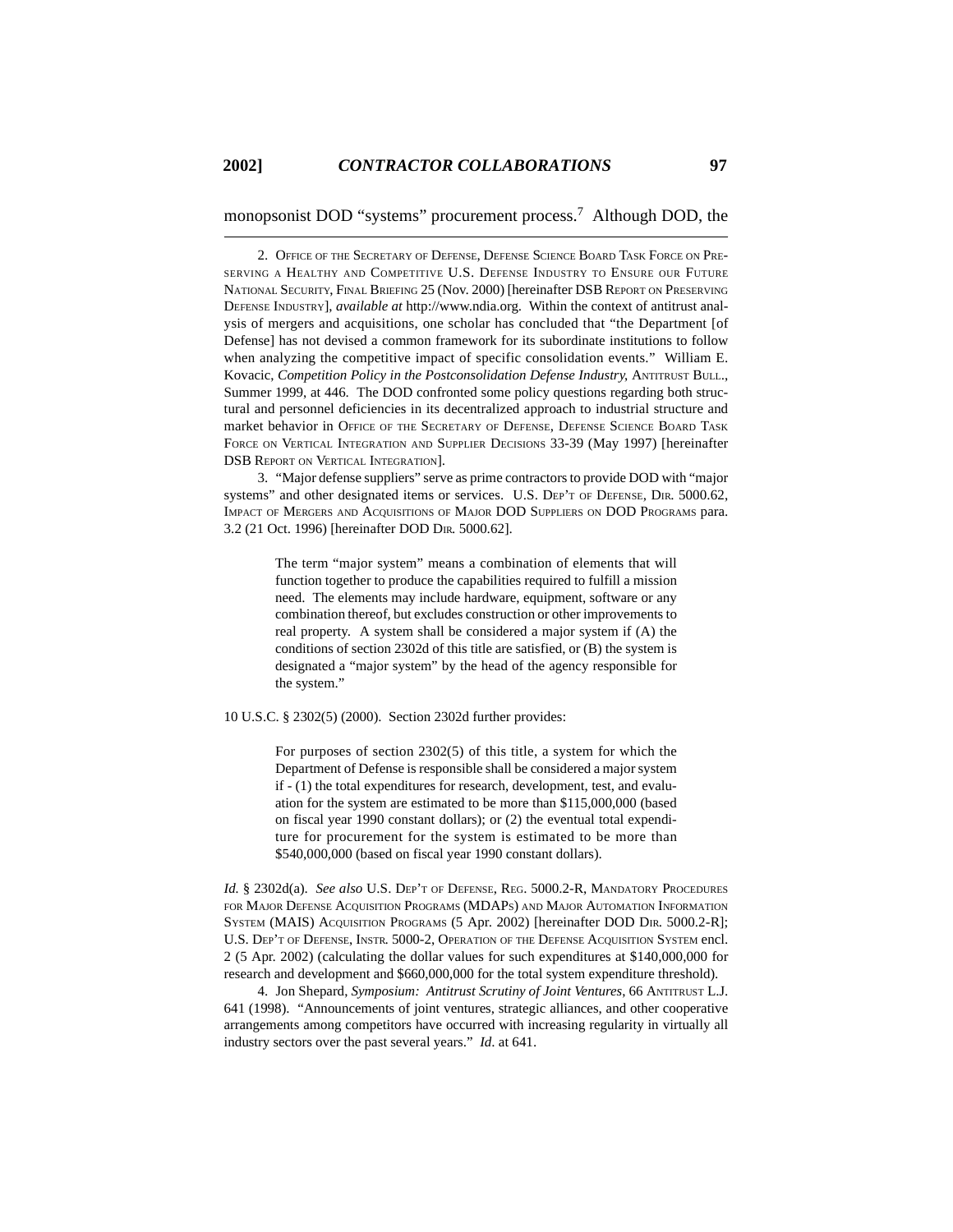Department of Justice (DOJ), and the Federal Trade Commission (FTC) in the last decade settled on antitrust enforcement coordination procedures for DOD contractor mergers and acquisitions, $\delta$  the debate over the competitive effects of contractor collaborations and consequent enforcement procedures needs a concerted push. Even DOJ and FTC recently acknowledged that contractor collaborations "require antitrust scrutiny different from that required for mergers."9

In a defense industry that is consolidating and changing to a new paradigm after the Cold War downsizing, $10$  one of the most significant DOD contractor behavioral adjustments is the use of collaborative contracting. Collaborations among competing DOD contractors, whether called "teaming arrangements," "joint ventures," "strategic alliances," "subcontracts," "associations," licensing arrangements," "partnering," or "leader-follower agreements," provide a variety of benefits to market participants in winning and keeping DOD contracts. Industry observers predicted such benefits (or arguably, business necessities) even as the post-Cold War "peace dividend" appeared.<sup>11</sup>

8. OFFICE OF THE SECRETARY OF DEFENSE, DEFENSE SCIENCE BOARD TASK FORCE ON ANTITRUST ASPECTS OF DEFENSE INDUSTRY CONSOLIDATION (Apr. 1994) [hereinafter DSB REPORT ON INDUSTRY CONSOLIDATION]. The DOD conducted forty-six formal merger or acquisition reviews in 1999. U.S. DEP'T OF DEFENSE, ANNUAL INDUSTRIAL CAPABILITIES REPORT TO CONGRESS (Feb. 2000) [hereinafter INDUSTRIAL CAPABILITIES REPORT], *available at* http://www.acq.osd.mil.

9. FEDERAL TRADE COMM'N AND U.S. DEP'T OF JUSTICE, ANTITRUST GUIDELINES FOR COLLABORATIONS AMONG COMPETITORS § 1.3 (Apr. 2000) [hereinafter COLLABORATION GUIDE-LINES], *available at* http://www.usDOJ.gov/atr/public/guidelines/jointindex.htm.

10. *See* DSB REPORT ON PRESERVING DEFENSE INDUSTRY, *supra* note 2, at 1.

11. William E. Kovacic, *The Application of the Antitrust Laws to Government Contracting Activities: Illegal Agreements with Competitors*, 57 ANTITRUST L.J. 517 (1988); John W. Chierichella, *Antitrust Considerations Affecting Teaming Arrangements*, 57 ANTI-TRUST L.J. 555 (1988); Charles L. Eger, *Contractor Team Arrangements Under the Antitrust Laws*, PUBLIC CONTRACT L.J., No. 2, June 1988, at 595; William E. Kovacic, *Antitrust Analysis of Joint Ventures and Teaming Arrangements Involving Government Contractors*, 58 ANTITRUST L.J. 1059 (1989).

<sup>5.</sup> *Id*.

<sup>6.</sup> *See DFARS Case 99-D028*, 64 Fed. Reg. 63,002 (Nov. 18, 1999); Note, *Industry Group Questions Proposed DFARS Rule on Exclusive Teaming Arrangements*, GOV'T CON-TRACTOR, Feb. 2, 2000, para. 43 [hereinafter *Industry Questions*].

<sup>7.</sup> *See, e.g*., Memorandum, Deputy Under Secretary of Defense (Acquisition & Technology), DUSD (A&T), subject: Future Competition for Defense Products (7 July 2000) [hereinafter Future Competition Memorandum], *available at* http:// www.acq.osd.mil/ia. A monopsony exists when a buyer controls the market. BLACK's LAW DICTIONARY 1023 (7th ed. 1999).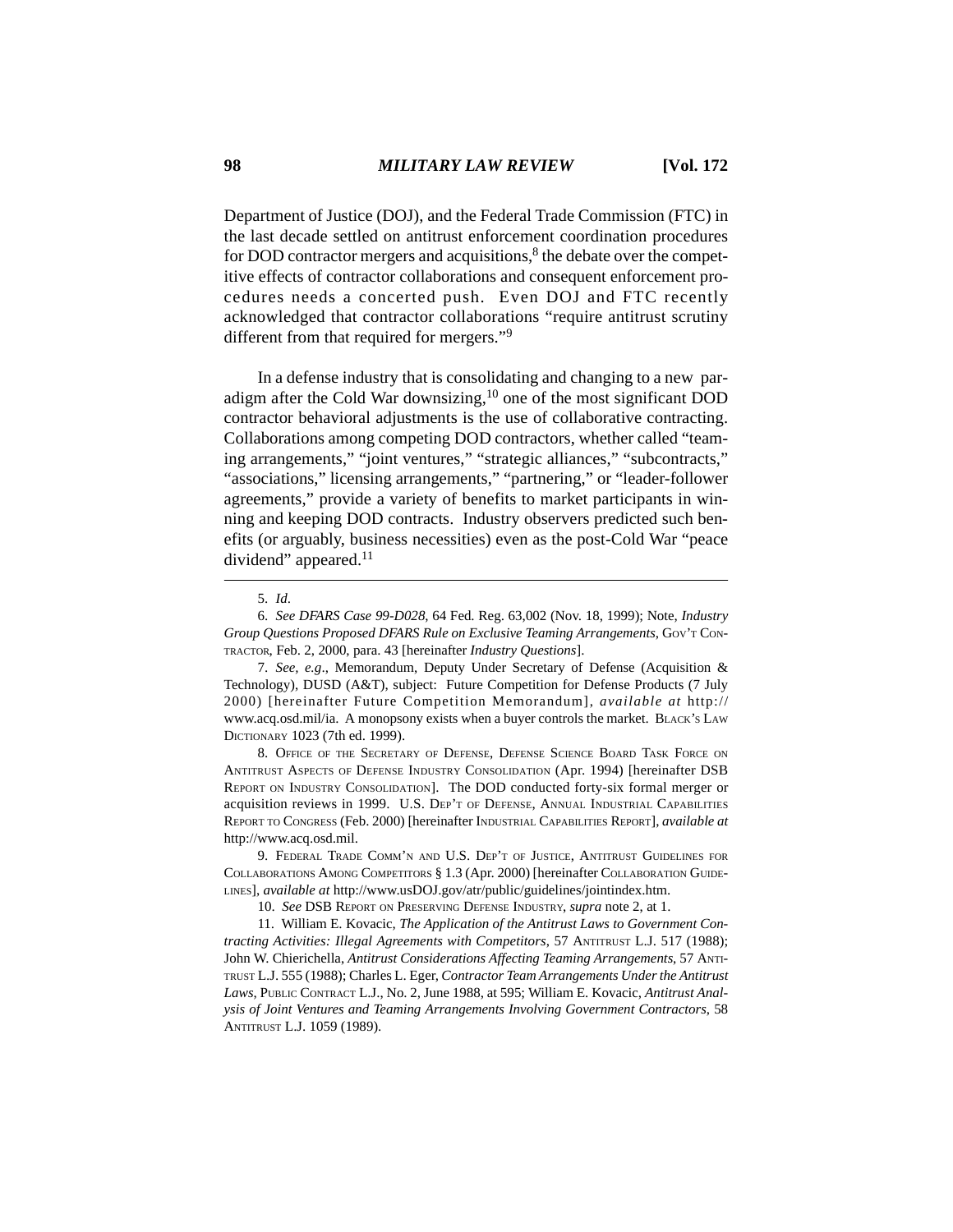Of course, the defense industry downsizing and related consolidation were not the exclusive causes of this behavioral trend. As DOJ and FTC have stated: "In order to compete in modern markets, competitors sometimes need to collaborate. Competitive forces are driving firms toward complex collaborations to achieve goals such as expanding into foreign markets, funding expensive innovation efforts, and lowering production and other costs."12 Even DOD's nonsystems markets, including base services and other commercial items, are experiencing these "forces."13

With more strident competition, particularly in the defense systems industrial base, antitrust experts and observers over the past decade cautioned against the anticompetitive risks of collaboration. These commentators assert that companies seeking market monopolies or groups seeking to restrain trade to an advantageous end can abuse overly restrictive collaborative arrangements.<sup>14</sup> Because of such cautionary antitrust scholarship, the business community at large has also shown risk aversion toward collaborations.15 Therefore, "[a] perception that antitrust laws are skeptical about agreements among actual or potential competitors may deter the development of pro-competitive collaborations."16

The two forces of defense procurement reform and sensitivity toward unclear antitrust standards for collaborations fueled a firestorm of controversy recently when DOD proposed a new set of rules prohibiting what it perceived was a particularly anticompetitive contractor collaboration exclusive teaming arrangements.<sup>17</sup> These arrangements exist when one contractor with a unique asset agrees to participate in a DOD procurement

<sup>12.</sup> COLLABORATION GUIDELINES, *supra* note 9, at 1. In fact, in the 1995 hearings conducted by FTC on global and innovation-based competition, FTC and DOJ learned that "global and innovation-based competition [continues] driving firms toward ever more complex collaborative agreements." Shepard, *supra* note 4, at 641 n.2 (quoting Comment and Hearings on Joint Venture Project, 62 Fed. Reg. 22,045, 22946 (Apr. 28, 1997)). These agencies discovered that the business community was confused about both FTC and judicial standards for evaluating such increasingly valuable business activities. *Id*.

<sup>13.</sup> *See, e.g*., Colsa Corp. v. Martin Marietta Servs., Inc., 133 F.3d 853 (11th Cir. 1998) (finding Martin Marietta's termination of a software services support subcontractor on a Navy facilities operation and maintenance contract not to be illegal anticompetitive conduct.); *see also* Shepard, *supra* note 4, at 641.

<sup>14.</sup> *See, e.g*., Chiericella, *supra* note 11; Kovacic, *Antitrust Analysis of Joint Ventures and Teaming Arrangements Involving Government Contractors*, *supra* note 11; Eger, *supra* note 11.

<sup>15.</sup> *See* Shepard, *supra* note 4, at 641.

<sup>16.</sup> COLLABORATION GUIDELINES, *supra* note 9, at 1. *See* Shepard, *supra* note 4, at 641 (noting the business community's anxiety over unclear and inconsistent antitrust standards for collaborations).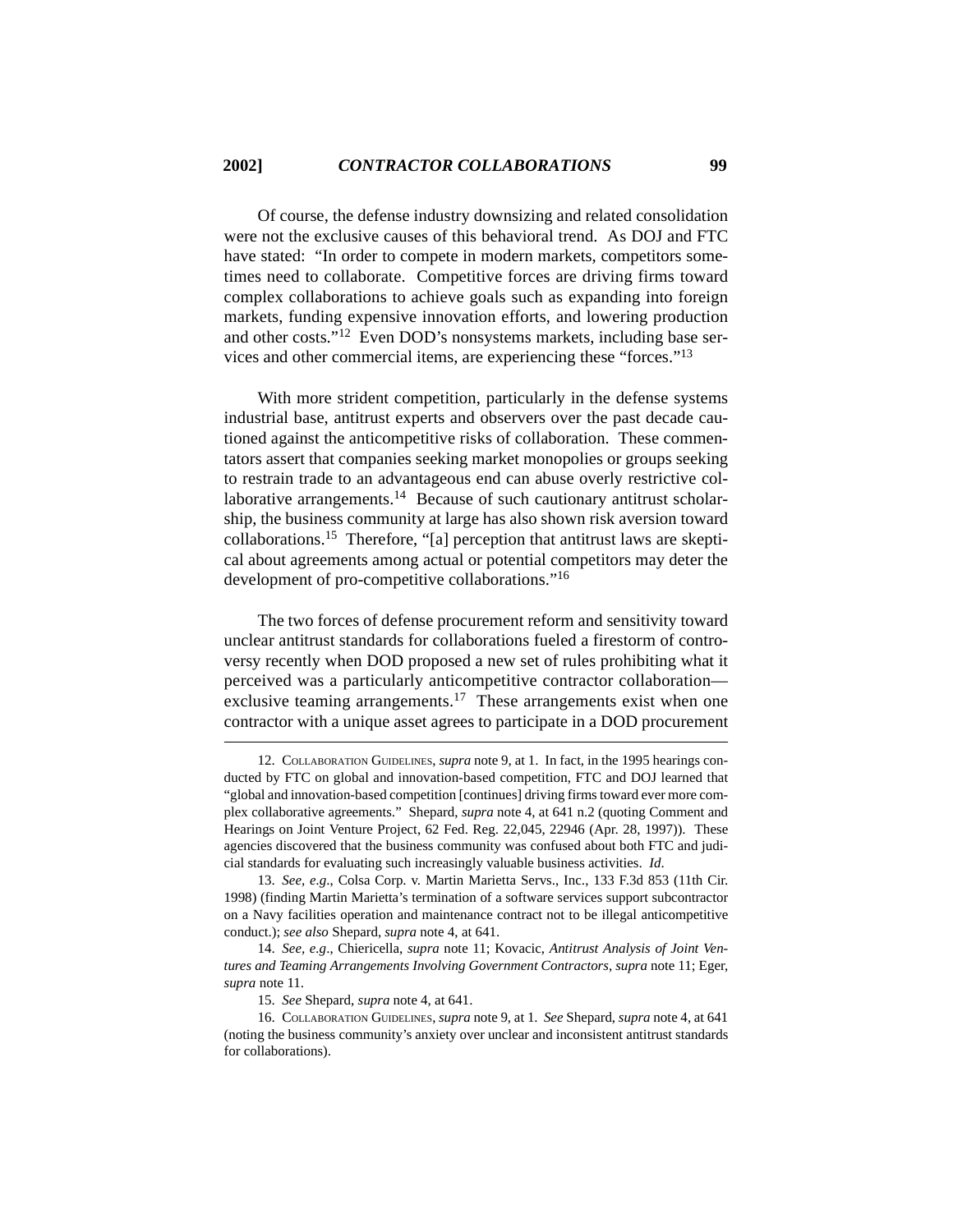with one or more other contractors, provided that the collaborators agree not to work with nonparticipants. Such collaborations subjugate collaborators to the unique asset owner and, therefore, violate antitrust law, according to the DOD position. The ensuing industry comments reveal a deep chasm in the defense community's understanding and respective interests in the enforcement structure of antitrust law to contractor collaborations and its role in the procurement process.18

This article reviews the three overlapping general aspects of government action that govern the level of collaboration among DOD contracts, and the procedural enforcement regimes used within each. First, DOJ and FTC apply antitrust laws to the private conduct of contractor collaborations.19 These agencies take into account the unique DOD regulatory and monopsony powers to inform their assessments, but so far have relied little on DOD for coordinating their enforcement efforts. The DOD defers on matters of antitrust laws to these agencies. Second, the various federal procurement statutes provide a host of requirements for achieving competition during DOD procurements and punish contractors financially for violating antitrust laws.20 In addition, a host of exceptions may contradict or limit the application of antitrust competition standards.<sup>21</sup> Finally, as a buyer (market participant or market-maker), DOD's purchasing decisions play a significant role in shaping the behavior of its contractors.<sup>22</sup>

With the aid of realistic hypothetical collaborations, this article critiques the effectiveness of the three procedural enforcement regimes as they apply to anticompetitive collaborations. Specifically, this article

<sup>17.</sup> *See DFARS Case 99-D028*, 64 Fed. Reg. 63,002 (Nov. 18, 1999); Douglas E. Perry & Richard C. Park, *Exclusive Teaming Arrangements: Impact of Antitrust Guidelines*, *in* WEST GROUP BRIEFING PAPERS 2D, No. 00-6, May 2000, at 1; *Industry Questions*, *supra* note 6.

<sup>18.</sup> *See, e.g*., *Industry Questions*, *supra* note 6.

<sup>19.</sup> *See, e.g*., The Antitrust Civil Process Act, 15 U.S.C. §§ 1311-1314 (2000); The Federal Trade Commission Act, 15 U.S.C. § 45. While substantial, this article does not include discussion of the role of individual states in enforcing competition laws; however, individual state's antitrust laws are not preempted by the federal laws. California v. ARC America Corp., 490 U.S. 93, 100-06 (1989).

<sup>20.</sup> *See* The Competition in Contracting Act of 1984, Pub. L. No. 98-369, div. B, tit. VII, 98 Stat. 1175 (codified as amended 10 U.S.C. § 2304 (2000)) (CICA); GENERAL SERVS. ADMIN. ET AL., FEDERAL ACQUISITION REGULATION pt. 6, subpt. 9.4 (Sept. 2001) [hereinafter FAR] (implementing the CICA in part); U.S. DEP'T OF DEFENSE, DEFENSE FEDERAL ACQUISI-TION REG. SUPP. subpt. 209.4 (Aug. 17, 1998) [hereinafter DFARS] (same).

<sup>21.</sup> *See, e.g.*, Fed. Trade Comm'n v. Alliant Techsystems Inc., 808 F. Supp. 9, 22 (D.D.C. 1992).

<sup>22.</sup> *See* Future Competition Memorandum, *supra* note 7; Kovacic, *supra* note 2.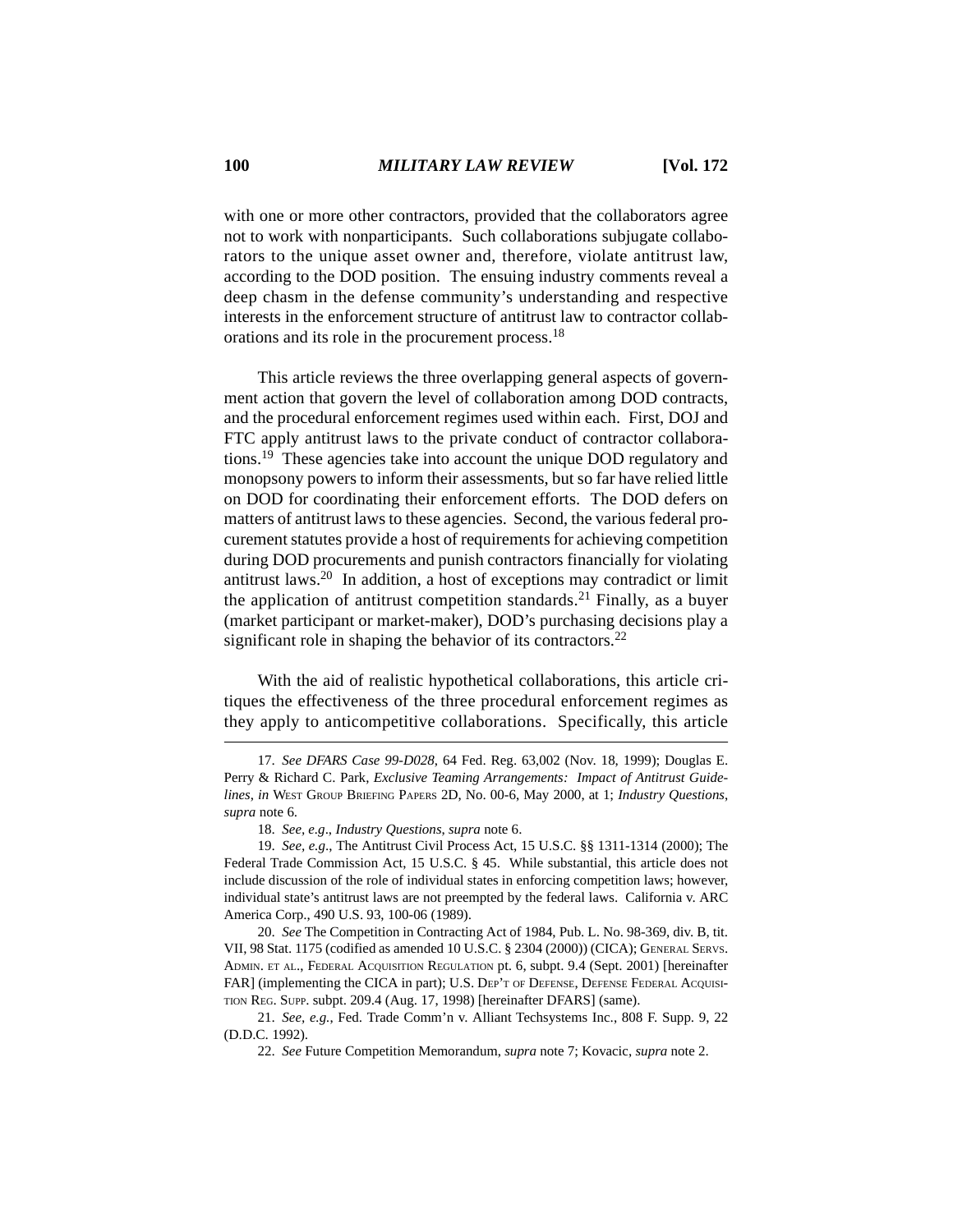addresses the following missing or ineffective interrelationships: (1) the role and effect of DOD buying behavior and its agents' representations in the application of antitrust law to contractor collaborations; (2) the procedures used by DOD under its procurement system to monitor, assess, report to, and assist DOJ and FTC with potentially illegal collaborations among DOD contractors; and (3) the lack of effective procedures within DOD to assess and incorporate the results of an antitrust review of potential collaborations into particular procurements or buying decisions and practices.

This article proposes a new set of procedures that fill in the enforcement procedural gaps outlined above, and synchronize agency actions on contractor collaborations. This article evaluates the proposed procedures by: (1) their ability to assist contractors in predicting government reactions to collaborations; (2) the efficiencies and flexibility gained through more rapid and responsive coordination of enforcement activities, including decreased transactional costs to both DOD and its contractors; (3) their relative ease of implementation and application, including training of DOD personnel; and (4) their overall effect in fostering competitive behavior and achieving other DOD industrial capability goals.

This article outlines three distinct proposals. First, through a critique of the current system, this article discusses the unmitigated disadvantages of maintaining the existing enforcement system. Second, this article outlines a set of procedures based upon a centralized DOD analytical review model. Finally, this article recommends the incorporation of antitrust concepts and review procedures into the existing decentralized and specialized purchasing and budgeting systems, or "centers of excellence." The proposed procedures focus on coordination of procurement procedures and law enforcement procedures, including investigations, with regard to the distinction between "per se" violations of antitrust law and those subject to reasonableness tests, the efficiencies gained in collaborations, the types of anticompetitive harm to be considered within specific industry conditions, and the balancing of anticompetitive harm and benefits in collaborations.

### II. Background

### A. The Defense Industrial and Procurement Environment

Scholarly application of antitrust laws to DOD contractor business activity historically focused only on the "defense industry." Defining the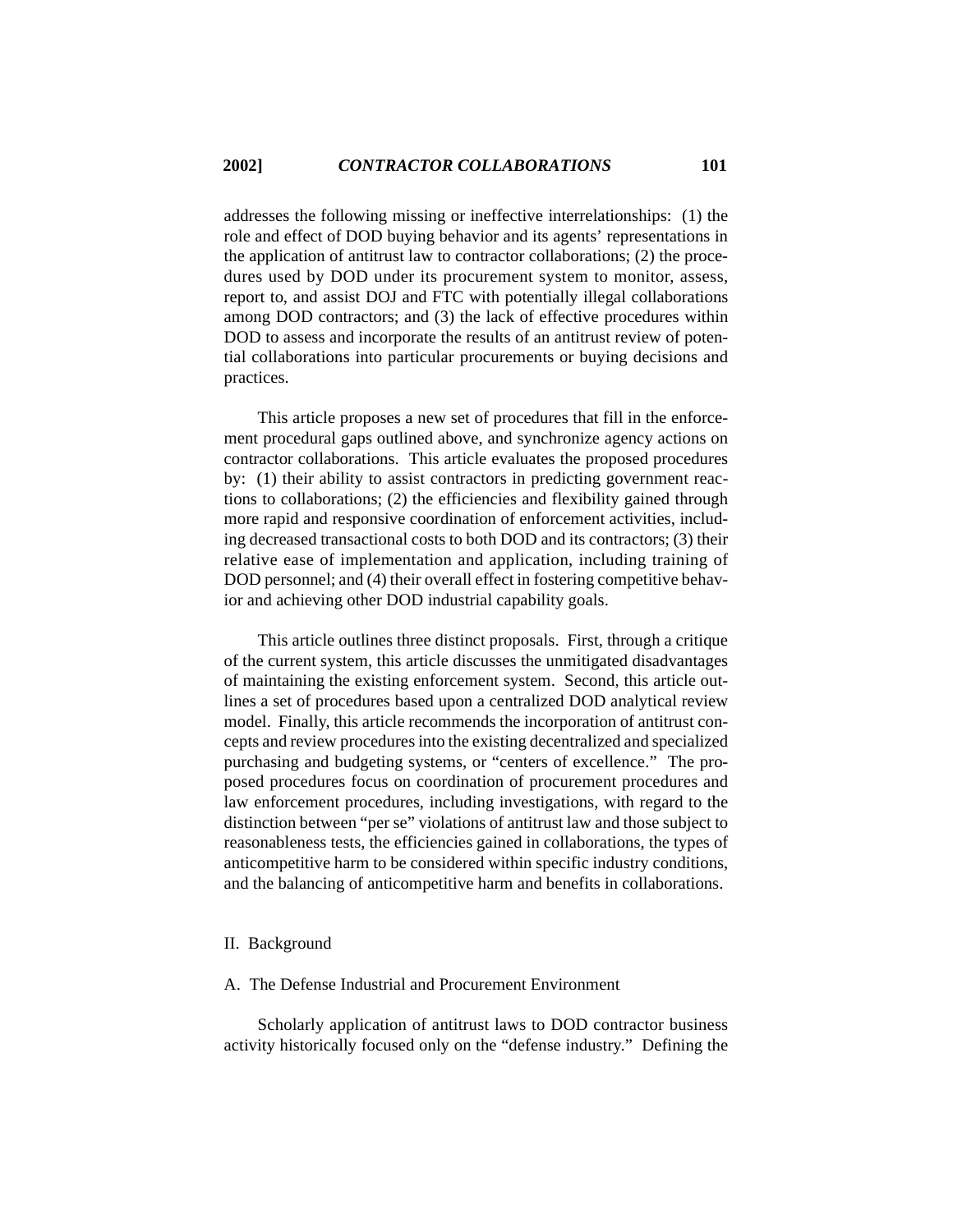"defense industry" in the twenty-first century, however, is becoming more difficult. The financial world generally views this industry as a distinct and powerful group of companies serving global aerospace and national defense "systems" (that is, vehicle, weapons, information technology, and similar) needs. Within the United States, the industry comprises manufacturing and service segments and sub-segments based on the nature of the output, variously categorized as: commercial and military;<sup>23</sup> defense, commercial aircraft, and space;<sup>24</sup> commercial "off-the-shelf" and specialized;<sup>25</sup> by product function;<sup>26</sup> and other services.<sup>27</sup> For antitrust purposes, DOJ and FTC define "market" as a particular product (or service) market<sup>28</sup> within a geographical market.<sup>29</sup>

Since the early 1990's, the defense budget reductions have reduced the number of defense industry companies by about half. Now one or two

24. Hoover's Online, *Aerospace/Defense-Products*, *at* http://www.hoovers.com/ industry/description/ 0,2205,2310,00.html (last visited Apr. 30, 2002).

25. *See* Kovacic, *Antitrust Analysis of Joint Ventures and Teaming Arrangements Involving Government Contractors*, *supra* note 11, at 517 (applying antitrust market definitions to defense procurements).

26. Kovacic, *supra* note 2, at 423.

27. *See, e.g*., U.S. CENSUS BUREAU, THE NORTH AMERICAN INDUSTRY CLASSIFICATION SYSTEM (NAICS) – UNITED STATES (1997) (listing various defense products among other economic outputs, including traditional vehicles and equipment in various manufacturing subcategories and various other service outputs throughout, such as national security services under "Other Services"), *available at* http://www.census.gov/epcd/www/naics.html . Researchers may find it helpful to search the various aerospace and defense industry participants by Standard Industry Classification Codes. *See* Hoovers, Inc., *Aerospace & Defense-Products, SIC Codes*, *at* http://www.hoovers.com/industry/siccodes/ 0,2519,2310,00.html (last visited Apr. 30, 2002). The DOD also reports on and analyzes its contractors by "military products." *See* INDUSTRIAL CAPABILITIES REPORT, *supra* note 8, at 8. The DOD codes individual procurements under the Federal Supply Classification Codes according to the nature of the item procured and the three main categories of RDT&E, supplies and equipment, and services and construction. *See* U.S. DEP'T OF DEFENSE, WASHINGTON HEADQUARTERS SERVICES, PRIME CONTRACT AWARDS BY SERVICE CATE-GORY AND FEDERAL SUPPLY CLASSIFICATION (n.d.) [hereinafter PRIME CONTRACT AWARDS] (listing DOD expenditures by federal supply classification code and description), *available at* http://web1.whs.osd.mil/peidhome/ prodserv/p07/fy2000/p07.htm. The DOD also categorizes and manages individual procurements according to the procurement process used, either as "major systems" through "acquisition programs" and "major defense acquisition programs," depending on estimated expenditures or non-major systems. *See supra* note 3. "Major systems" acquisitions are subdivided into component milestones where various decisions are made, including whether to proceed with the procurement. U.S. DEP'T OF DEFENSE, DIR. 5000.1, THE DEFENSE ACQUISITION SYSTEM encl. 2 (23 Oct. 2000).

<sup>23.</sup> Peter B. Work, *Antitrust Issues Relating to Arrangements and Practices of Government Contractors and Procuring Activities in Markets for Specialized Government Products*, 57 ANTITRUST L.J. 543, 543-44 (1988).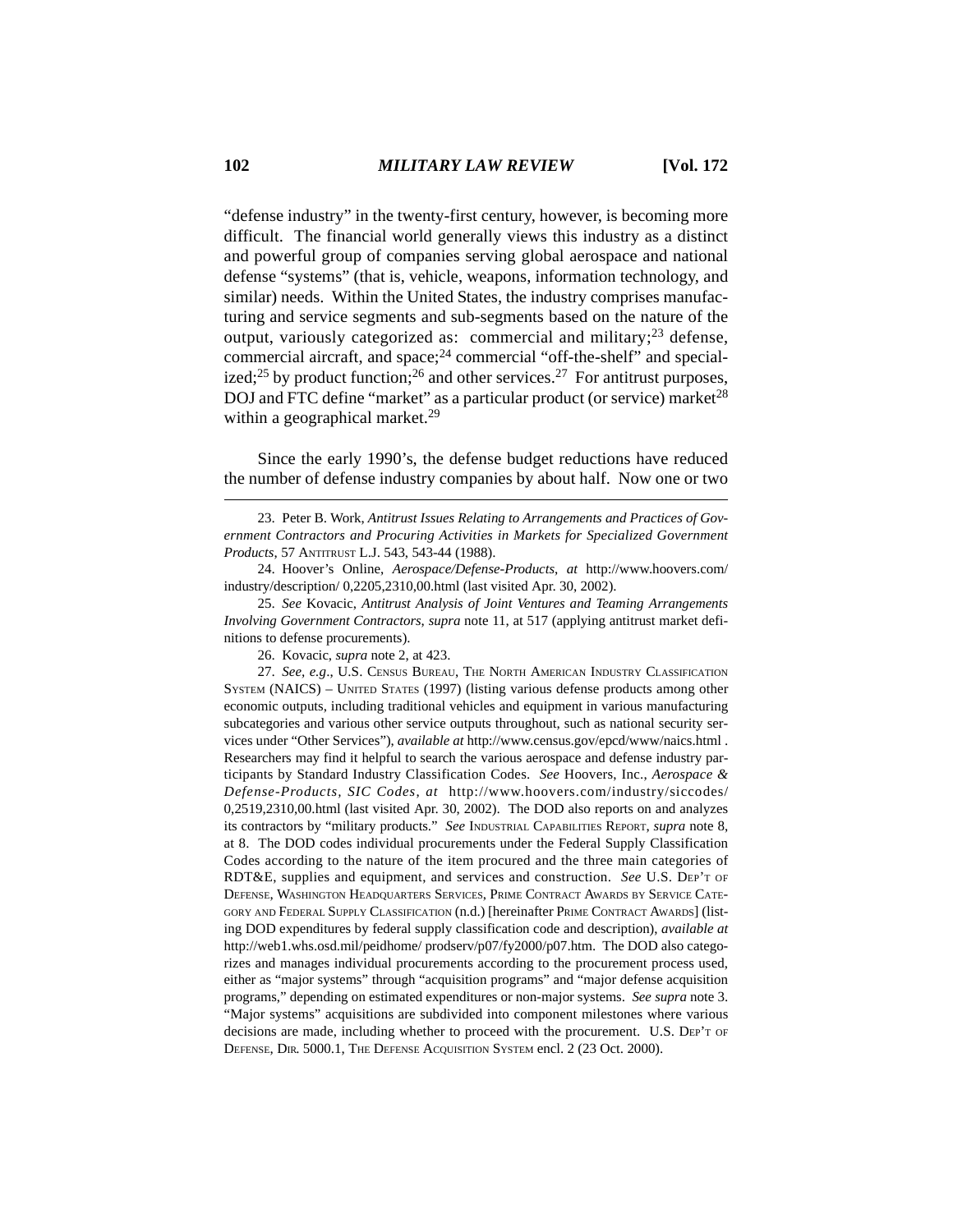large firms dominate each "systems" industry sub-segment,<sup>30</sup> despite marginal financial performance. $31$  The DOD has worked closely with DOJ, FTC, and other agencies to oversee this reduction by shaping the industry's mergers and acquisitions in hopes of obtaining significant procurement cost savings.<sup>32</sup> The DOD largely realized the savings from this activity,<sup>33</sup> but with consolidation nearly complete, the focus is changing. Thus, the defense industry is entering a new paradigm.34

The Defense industrial and technology base has undergone a fundamental change over the past decade. DOD traditionally relied on a largely defense-unique industrial base comprised of dozens of suppliers and technology leaders. In the future, the Department must increasingly access the commercially driven marketplace, in which the Department competes with other business segments for technology, investment, and human capital.<sup>35</sup>

Several additional economic and political factors have played a role in this shift, including a more informed and competitive investment community, the "revolution" in information technology, the globalization of the capital and industrial markets, streamlining reforms in government

29. The relevant geographic market is "established by determining the area to which the purchasing agency can look to attract offerors for individual contracts." Kovacic, *Antitrust Analysis of Joint Ventures and Teaming Arrangements Involving Government Contractors*, *supra* note 11, at 1087. *See* HORIZONTAL MERGER GUIDELINES, *supra* note 28, § 1.2. Accordingly, a firm in the defense industry can participate in a variety (even a web) of product and geographic markets, although the market for a system is typically a single national one. Northrop Corp. v. McDonnell Douglas Corp., 705 F.2d 1030 (9th Cir. 1983), *cert. denied*, 464 U.S. 849 (1984).

30. *See* Hoovers, Inc., *Aerospace & Defense-Products, Companies in This Industry*, *at* http://www.hoovers.com/industry/description/0,2205,2310,00.html (last visited Apr. 30, 2002) (providing a list of industry participants); Kovacic, *supra* note 2, at 422-23 (listing current segment leaders).

31. *See* DSB REPORT ON PRESERVING DEFENSE INDUSTRY, *supra* note 2, at 6.

32. *See* INDUSTRIAL CAPABILITIES REPORT, *supra* note 8, at 12-13; DSB REPORT ON INDUSTRY CONSOLIDATION, *supra* note 8, at 1.

<sup>28.</sup> The relevant product market is determined by "identifying all reasonable demand substitutes and all firms that make (or could make, without significant cost or delay) the product in question." Kovacic, *Antitrust Analysis of Joint Ventures and Teaming Arrangements Involving Government Contractors*, *supra* note 11, at 1087. *See* U.S. DEP'T OF JUSTICE AND FEDERAL TRADE COMM'N, HORIZONTAL MERGER GUIDELINES § 1.1 (revised Apr. 8, 1997) [hereinafter HORIZONTAL MERGER GUIDELINES], *available at* http:// www.usDOJ.gov/atr/public/guidelines/jointindex.htm.

<sup>33.</sup> INDUSTRIAL CAPABILITIES REPORT, *supra* note 8, at 8.

<sup>34.</sup> *See* DSB REPORT ON PRESERVING DEFENSE INDUSTRY, *supra* note 2, at 6.

<sup>35.</sup> *Id.*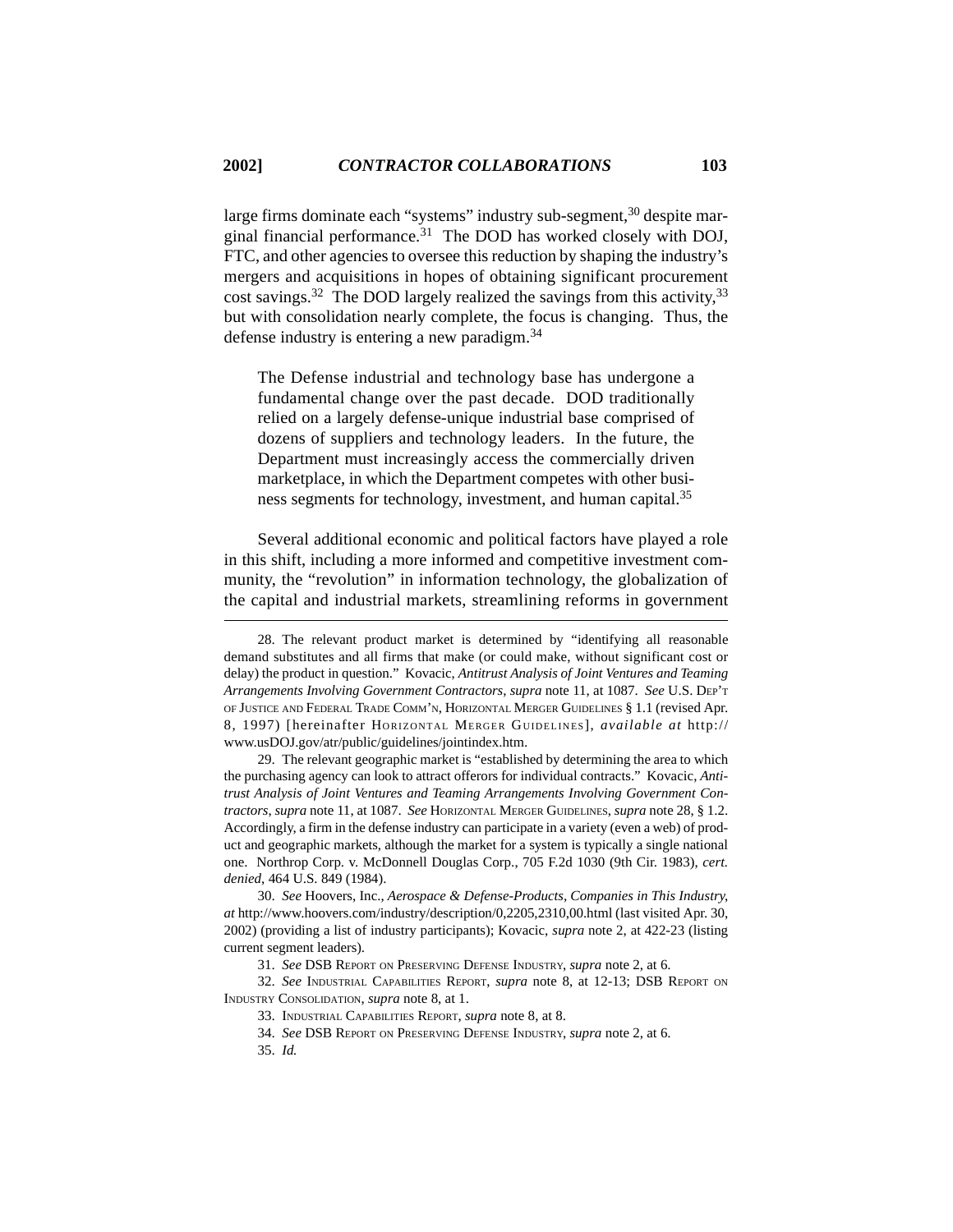management, and other technological improvements caused by more competitive research and global development.<sup>36</sup> The necessary post-downsizing rationalization of the defense industry moves under these influences.<sup>37</sup> They have radically changed business models (witness the terms "old" and "new" economies) and competitive business practices.<sup>38</sup> For example, one popular idea has been competitor use of the Internet to form buying collaborations.39 Even five major defense industry participants have collaborated recently to develop an Internet site, called "Exostar," where they can purchase parts from over  $8,000$  worldwide suppliers.<sup>40</sup> The defense firms expect to dramatically reduce the number of subcontractors and supplier transaction costs.41

Defense industry observers and participants are encouraging DOD to tap into the broader marketplace for competitors to integrate commercial technologies into exclusively defense systems.42 Further, they suggest a

38. "They have reduced excess infrastructure and workforce levels to better match reduced demand, streamlined processes, increased productivity, and revamped supplier relationships." INDUSTRIAL CAPABILITIES REPORT, *supra* note 8, at 7.

39. *See, e.g*., Northwest Wholesale Stationers v. Pacific Stationery & Printing Co., 472 U.S. 284 (1985) (rejecting challenge to a purchasing cooperative of competing retailers). The use of buying or selling collaborations will be addressed from an antitrust perspective below.

40. *See* Exostar, *Introducing Exostar*, *at* http://exostar.com/company.asp (last visited Apr. 30, 2002).

41. *See id*. *See generally* Michael S. McFalls, *Symposium: Antitrust Scrutiny of Joint Ventures: The Role and Assessment of Classical Market Power in Joint Venture Analysis*, 66 ANTITRUST L.J. 651, 671 (1998) (arguing that collective buying arrangements do not reduce levels of "insider competition" among joint venture participants).

<sup>36.</sup> *Id*.; *see also* Kovacic, *Antitrust Analysis of Joint Ventures and Teaming Arrangements Involving Government Contractors*, *supra* note 11, at 1061-62; Wendy A. Polk, *Antitrust Implications in Government Contractor Joint Venture and Teaming Combinations*, PUB. CONT. L.J., Spring 1999, at 415-16.

<sup>37.</sup> Economists refer to the process of company adjustments in capacity, structure, finance, etc., in response to the downsizing as "rationalization." *See, e.g*., DSB REPORT ON PRESERVING DEFENSE INDUSTRY, *supra* note 2, at 2. The post-downsizing industry structure has heaped the problems of excess infrastructure and workforce capacity, outdated business processes, tighter revenue sources, and others upon an industry that is competing with what has been referred to as the "new economy." INDUSTRIAL CAPABILITIES REPORT, *supra* note 8, at 2; DSB REPORT ON PRESERVING DEFENSE INDUSTRY, *supra* note 2, at 17. A large part of the pressure to adopt more competitive commercial practices stems from the political and financial pressures to rationalize. There appears to be a debate among analysts as to whether the external economic pressures first generated the interest in adopting more commercial practices or whether the Cold War down-sizing forced the defense industry to adopt commercial solutions to these forces in their own efforts. *See* Kovacic, *Antitrust Analysis of Joint Ventures and Teaming Arrangements Involving Government Contractors*, *supra* note 11, at 1060 (providing an example of the latter theory).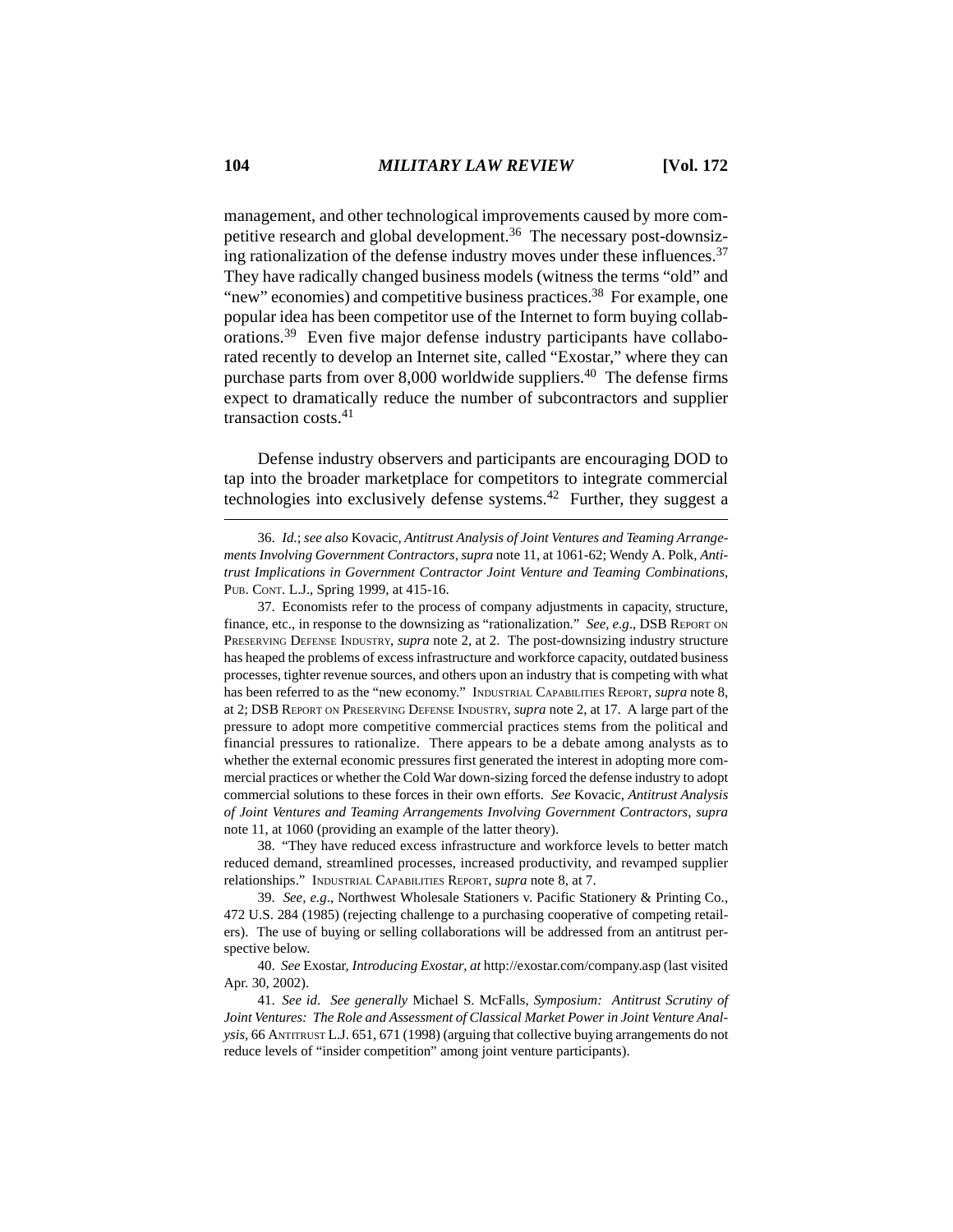host of other strategies for leveraging the competitive business practices of the broader economy to both entice participation by nontraditional firms and improve cost and performance goals by becoming more "commercial."43 One strategy, adopted in part by DOD, and "designed to promote competition and increase access to commercial inventories,"44 seeks to scrutinize the increasing potential for powerful, anticompetitive collaborations by competitors.45

Accordingly, the lines of distinction between the competitive business practices of traditional "defense industry" and other commercial suppliers continue to blur. In 1988, one antitrust and defense industry observer noted, "the economic forces one finds in these two discrete government marketplaces are quite different, and the types of antitrust issues that arise differ as well."<sup>46</sup> But with DOD now moving toward integration of nontraditional defense competitors, it must be aware of the effects of anticompetitive business practices on both industrial management goals for the existing defense industry and the disincentives for new firms to enter this market.47 Further, similar economic forces motivating collaborations among "defense industry" firms exist within the purely commercial segments of the DOD procurement market.

To that end, DOD must examine collaborative conduct among its commercial products and services contractors under similar scrutiny. Even these nonsystems procurements are affected by economic and political changes, and the volume of such procurement activity equally supports

<sup>42.</sup> DSB REPORT ON PRESERVING DEFENSE INDUSTRY, *supra* note 2, at 28-29; Kovacic, *supra* note 2, at 455-62; INDUSTRIAL CAPABILITIES REPORT, *supra* note 8, at 15.

<sup>43.</sup> DSB REPORT ON PRESERVING DEFENSE INDUSTRY, *supra* note 2, at 28; Kovacic, *supra* note 2, at 443-67; INDUSTRIAL CAPABILITIES REPORT, *supra* note 8, at 12-20. The DOD has acknowledged that its efforts to attract nontraditional defense firms face several obstacles, but in general, acquisition reform and management of industry structure can provide benefits. *See* DSB REPORT ON VERTICAL INTEGRATION, *supra* note 2, at 8-9.

<sup>44.</sup> INDUSTRIAL CAPABILITIES REPORT, *supra* note 8, at 20.

<sup>45.</sup> *See* Kovacic, *supra* note 2, at 465-66; *Industry Questions*, *supra* note 6 (discussing the proposed rules on exclusive teaming arrangements).

<sup>46.</sup> Work, *supra* note 23, at 544. Work outlined three unique characteristics of "specialized government products." First, the government has monopsonist powers and shapes both the existence of future markets and the requirements for participation. Second, the barriers to entry into such markets are so high that contractors on particular product segments are not easily replaceable. Third, the government considers noneconomic factors in procurement decisions, such as industrial capacity and socio-economic policies. *Id*. at 544- 45.

<sup>47.</sup> Kovacic, *supra* note 2, at 464-66. To a degree, the DOD has recognized these obstacles. *See* DSB REPORT ON VERTICAL INTEGRATION, *supra* note 2, at 27-28.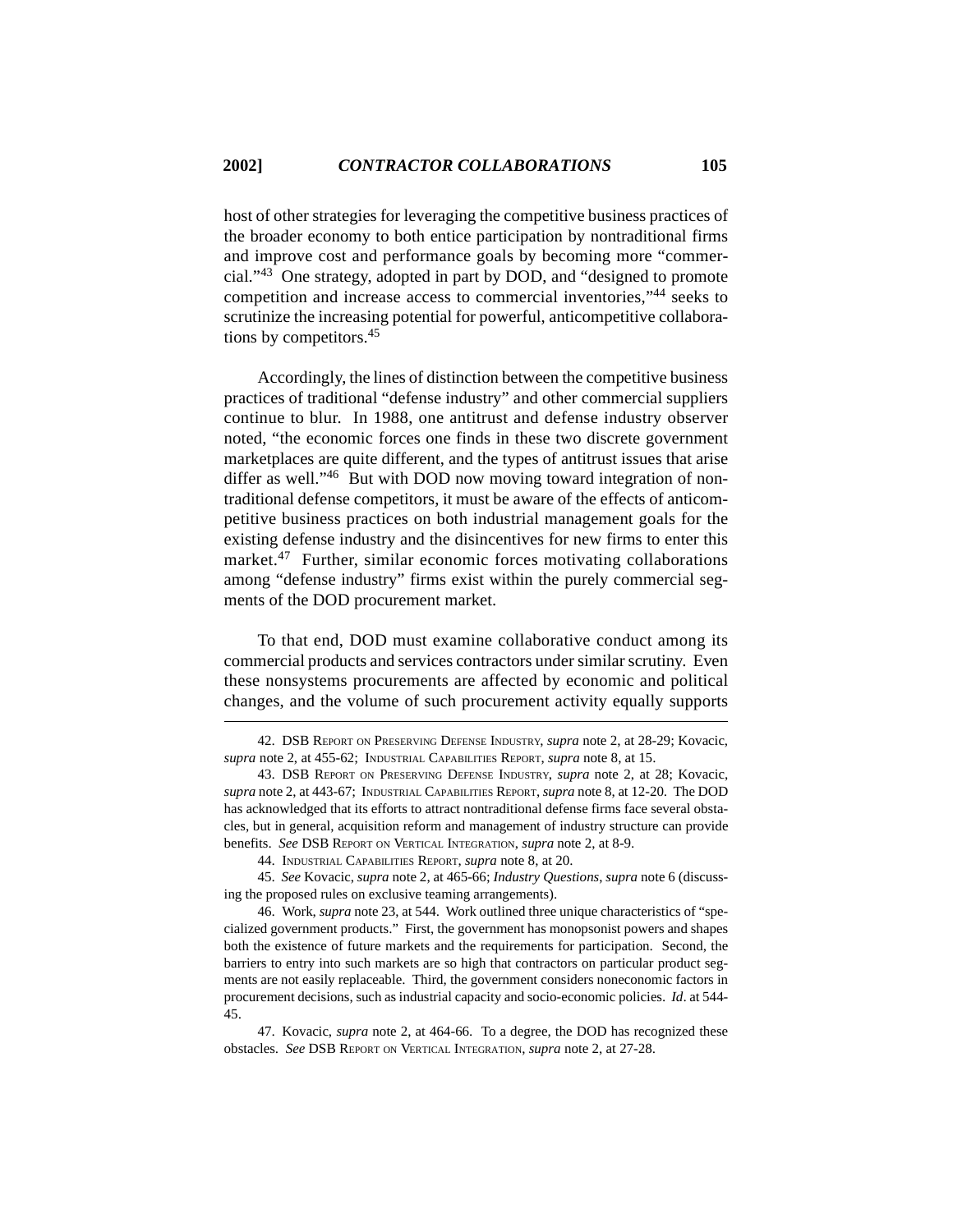such an approach. In particular, DOD continues to put a substantial portion of its commercial activities up for bid, having identified about 250,000 positions subject to competitive outsourcing.<sup>48</sup> Acquisition reform efforts over the past decade successfully persuaded the government to purchase such "commercial items"<sup>49</sup> and services in a manner more consistent with the broader commercial marketplace, while avoiding the abuses heaped upon the procurement system in the 1980s. In fiscal year 2000, DOD spent under contract \$55 billion on services and construction, \$65 billion in supplies and equipment, and \$20 billion in research, development, testing, and evaluation.50 The procurements for "commercial items," however, also experience the unique regulatory and monopsonistic influences exerted by DOD, as demonstrated by the sheer magnitude of the "acquisition reform" movement of the 1990s.<sup>51</sup>

The antitrust standards applicable to DOD contractors are flexible enough for all markets. The DOD should adopt a consistent set of procedures across its own procurement submarkets to enhance its systems and nonsystems competition goals.

50. *See* PRIME CONTRACT AWARDS, *supra* note 27 (providing a specific breakdown of expenditures by federal supply classification code and description by fiscal year). *See also* U.S. GENERAL ACCOUNTING OFFICE, REPORT, CONTRACT MANAGEMENT: TAKING A STRATEGIC APPROACH TO IMPROVING SERVICE ACQUISITIONS, GAO-02-499T (Mar. 2002).

51. *See, e.g*., Federal Acquisition Streamlining Act of 1994, Pub. L. No. 103-355, 108 Stat. 3243 (1994); Federal Acquisition Reform (Clinger-Cohen) Act of 1996, Pub. L. No. 104-106, 110 Stat. 186 (1996). For example, the procurement of "commercial activities" is subject to extensive federal regulation beyond the FAR. *See, e.g.*, FEDERAL OFFICE OF MGMT. AND BUDGET, CIR. A-76, PERFORMANCE OF COMMERCIAL ACTIVITIES (Aug. 4, 1983) [hereinafter OMB CIR. A-76] (now implementing the Federal Activities Inventory Reform Act of 1998, Pub. L. No. 105-270, 112 Stat. 2382 (1998)).

<sup>48.</sup> *See* U.S. Dep't of Defense, *FAIRNET*, *at* http://web.lmi.org/fairnet (last visited May 28, 2002).

<sup>49.</sup> FAR, *supra* note 20, at 2.101 (a "commercial item" is "any item other than real property, that is of a type customarily used for nongovernmental purposes"). *See* Kovacic, *supra* note 2, at 455-56. These efforts continue. *See, e.g.*, National Defense Authorization Act for Fiscal Year 2000, 106 Pub. L. No. 65, 113 Stat. 512 (1999); Acquisition of Commercial Items, 66 Fed. Reg. 53,483 (Oct. 22, 2001) (amending FAR 2.101).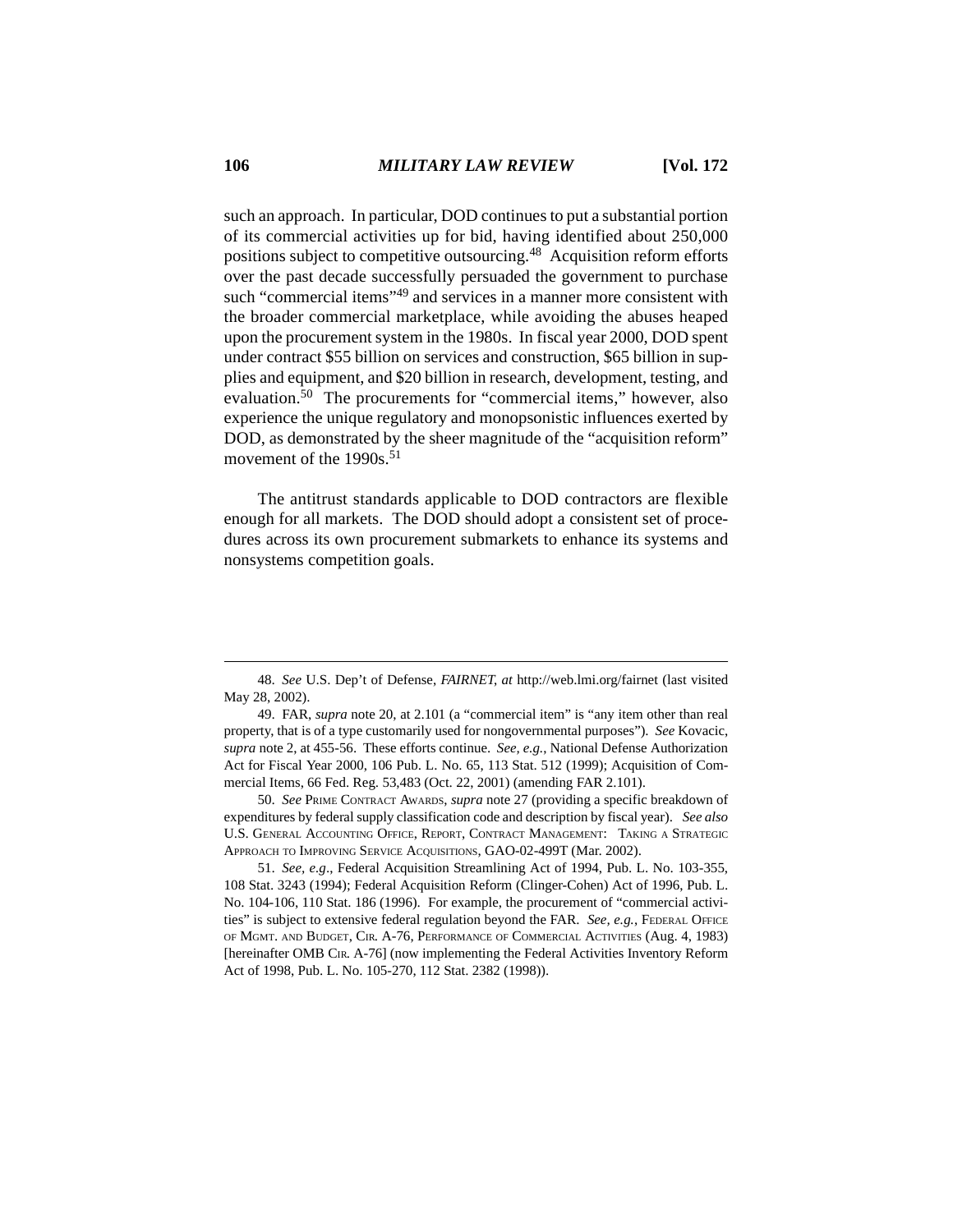B. Corporate Structure, DOD Contractor Competitive Factors, and Collaborative Behavior

### *1. Corporate Structure and DOD Contractor Competitive Factors*

The leading theoretical business management model explains the significance of collaborative behavior. While this article does not attempt to provide a complete review of current microeconomic and management theory on the incentives for the collaboration trend, a brief overview of the leading theoretical business management model will illustrate the way in which the myriad competitive factors motivate such corporate activity.

The shift in emphasis from diversified conglomerate firms began seriously in the 1970s, largely under the influence of the development of corporate strategic management theories. An influential scholar, Michael Porter, described companies as "value chains," wherein a company transforms inputs into outputs that customers value.<sup>52</sup> Such a transformation requires expert management of the primary activities of research and development, production, marketing, sales, and distribution, combined with such supporting activities as the company infrastructure, human resources, and materials management.<sup>53</sup>

Under Porter's model, these activities provide the best customer value if their products or services are either lowest in cost, highest in differentiation, or capture a niche ("focused") market.<sup>54</sup> If a firm, depending on its target market, can maximize its operating efficiencies, quality of output, customer responsiveness, and level of innovation, it will obtain some competitive advantage over other industry participants.<sup>55</sup> Arguably, when a firm's strategy to provide its products or services within a particular industrial environment results in the lowest cost or highest level of differentiation or captures a niche, it produces earnings at a level above its peers.<sup>56</sup> For a variety of reasons, including the condition of a particular industry, many firms either avoid these competitive pressures or ignore the rationale

<sup>52.</sup> *See* MICHAEL E. PORTER, COMPETITIVE ADVANTAGE: CREATING AND SUSTAINING SUPERIOR PERFORMANCE (1985).

<sup>53.</sup> CHARLES W.L. HILL & GARETH R. JONES, STRATEGIC MANAGEMENT: AN INTEGRATED APPROACH 120-23 (4th ed. 1998) (citing PORTER, *supra* note 52). Sophisticated techniques have since been developed to assess how well a firm's value chain provides a "competitive advantage," including enhancements to the "value chain" itself. *See* W. Jack Duncan, Peter M. Ginter & Linda E. Swayne, *Competitive Advantage and Internal Organizational Assessment*, ACAD. MGMT. EXECUTIVE, No. 3, 1998, at 1.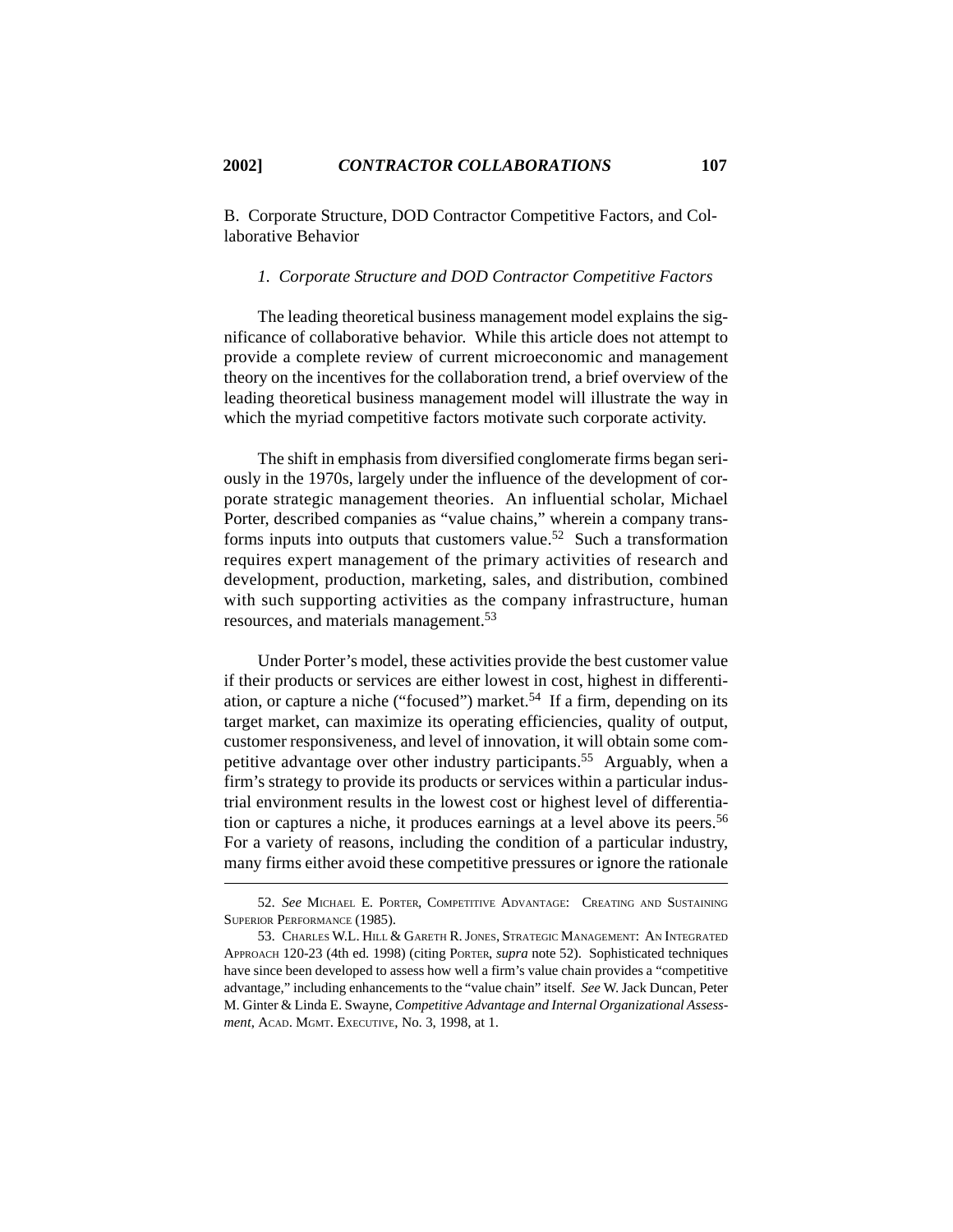behind this theory, continuing to operate for long periods without substantial improvements in cost or differentiation.

Based on the nature of a firm's industry, its markets, and its unique "competitive advantages," it will form a strategy to structure and orient its primary and supporting activities to achieve its goals. This theoretical model now includes major adjustments reflecting the economic pressures mentioned above, notably the "technological revolution" and "increasing globalization."57 Companies gain a competitive advantage by executing different organizational structure or transactional strategies,<sup>58</sup> or both, as the circumstances dictate.<sup>59</sup>

Where a copper-pipe manufacturing firm, for example, purchases a copper mining operation, it theoretically does so to save on "upstream"

55. HILL & JONES, *supra* note 53, at 120. A firm that develops unique resources into "skills and capabilities [possesses] core competencies." Michael A. Hitt, Barbara W. Keats & Samuel M. DeMarie, *Navigating in the New Competitive Landscape: Building Strategic Flexibility and Competitive Advantage in the 21st Century*, ACAD. MGMT. EXECUTIVE, No. 4, 1998, at 22, 28.

56. Various theories and practices of corporate finance and accounting also support this model and are, to a large extent, reflected in the concerns of the defense industry's structure. *See* DSB REPORT ON PRESERVING DEFENSE INDUSTRY, *supra* note 2, at 9, 13, 44; *see also* INDUSTRIAL CAPABILITIES REPORT, *supra* note 8, at 2.

57. Hitt, Keats & DeMarie, *supra* note 55, at 22, 23.

58. These strategies include: vertical integration of suppliers (called "backward," or "upstream integration") or distributors ("forward," or "downstream integration") via merger or acquisition; formation of strategic alliances (collaborations) with upstream or downstream firms as an alternative to permanently integrating; outsourcing activities instead of integrating; and even diversifying into other markets (where primary or supporting activities can be shared efficiently among a firm's different markets). HILL  $\&$  JONES, *supra* note 53, at 280-307.

<sup>54.</sup> MICHAEL E. PORTER, COMPETITIVE STRATEGY: TECHNIQUES FOR ANALYZING INDUS-TRIES AND COMPETITORS (1980). If a product stands out in some qualitative way from its competitors, some segment of customers may be willing to pay a "premium" for the difference. The firm that satisfies a qualitative demand unique to a customer segment's desires should expect to earn that segment's business. The product or service need not be differentiated on functionality (or uses) alone. In fact, antitrust law acknowledges that products or services may form entirely legally distinct markets (or "submarkets") in a variety of ways. *See* Fed. Trade Comm'n v. Staples, Inc., 970 F. Supp. 1066, 1073-81 (D.D.C. 1997) (applying Supreme Court criteria of "submarkets" to find distribution and pricing structure of office supply superstores to be distinct market of all retailers selling office supplies). The DOJ and FTC established specific methods of accounting for product differentiation in the federal merger guidelines. *See* HORIZONTAL MERGER GUIDELINES, *supra* note 28, §§ 1.12, 1.22. Differentiation by sellers of commodities based solely on price is subject to the Robinson-Patman Act (Section 2 of the Clayton Act), 15 U.S.C. § 13 (2000), but is not addressed in this article.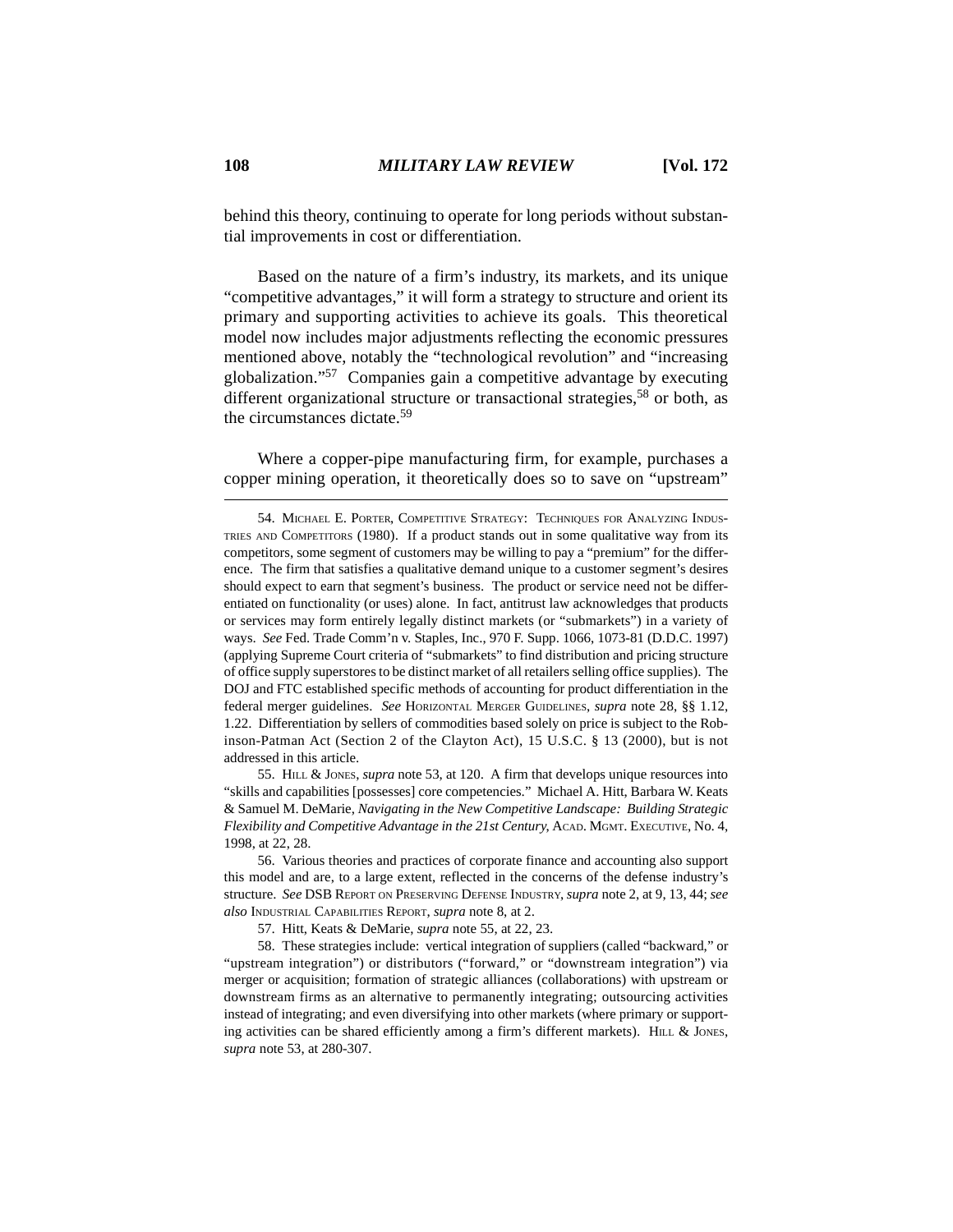costs of purchasing copper for production by reducing transactional costs and risks, including price fluctuations. But firms now must possess "strategic flexibility" in addition to a unique competitive advantage.<sup>60</sup> Components of such flexibility include developing outsourcing strategies, use of new manufacturing and information technologies, and application of cooperative strategies, among others.<sup>61</sup> So, a copper manufacturer wishing to avoid the consequences of severe fluctuation in copper prices may choose a strategic purchasing alliance with other copper buyers instead of mining copper itself.

### *2. Collaborative Behavior*

Depending on the circumstances of the transaction, collaborations on primary and supporting activities with either market competitors or vertically related firms can provide benefits to the collaborating firms. Such collaborations offer a host of "efficiency enhancing integrations of economic resources,"62 including: "lower costs through economies of scale; increase[d] capacity, research and development (R&D), or market  $access; 63$  entry into a new market; minimiz[ing] risk; avoid[ing] duplication; efficiently commercializ[ing] new products or technology; achiev[ing] synergies by combining complimentary capabilities; and obtain[ing] better returns on investment and innovation."64 The nature and

<sup>59. &</sup>quot;Parties may form joint ventures to set standards, research and develop new products, purchase inputs, produce inputs, integrate production, or distribute, market, or sell production. Many ventures will perform more than one (and perhaps several) of these functions." McFalls, *supra* note 41, at 652.

<sup>60.</sup> Hitt, Keats, & DeMarie, *supra* note 55, at 26. Firms that possess "dynamic core competencies" establish the strategic flexibility to shift their resources, skills and capabilities to support unique market opportunities. *Id*. at 28. More precise asset valuation and corporate financial models have subjected DOD industry to the pressures of re-shaping their core competencies. This "portfolio shaping" was presented in 1997 as one of the critical problem areas facing the industry. DSB REPORT ON VERTICAL INTEGRATION, *supra* note 2, at 11. This pressure has only grown. DSB REPORT ON PRESERVING DEFENSE INDUSTRY, *supra* note 2, at 9, 13.

<sup>61.</sup> Hitt, Keats & DeMarie, *supra* note 55, 26. *See also* Norman Ray, *Rio Grande: Transatlantic Reality – A U.S. Defense Contractor's View*, DEF. DAILY INT'L, Sept. 22, 2000 (improving efficiencies, mastering politics, and collaborations necessary to meet financial markets' expectations). *But see* DSB REPORT ON VERTICAL INTEGRATION, *supra* note 2, app. E-2 (asserting that a 1991 survey found that DOD prime contractors tend not to change "make" or "buy" decisions once capability is established).

<sup>62.</sup> Comment and Hearings on Joint Venture Project, 62 Fed. Reg. 22045, 22,946 (Apr. 28, 1997), *quoted in* Shepard, *supra* note 4, at 642.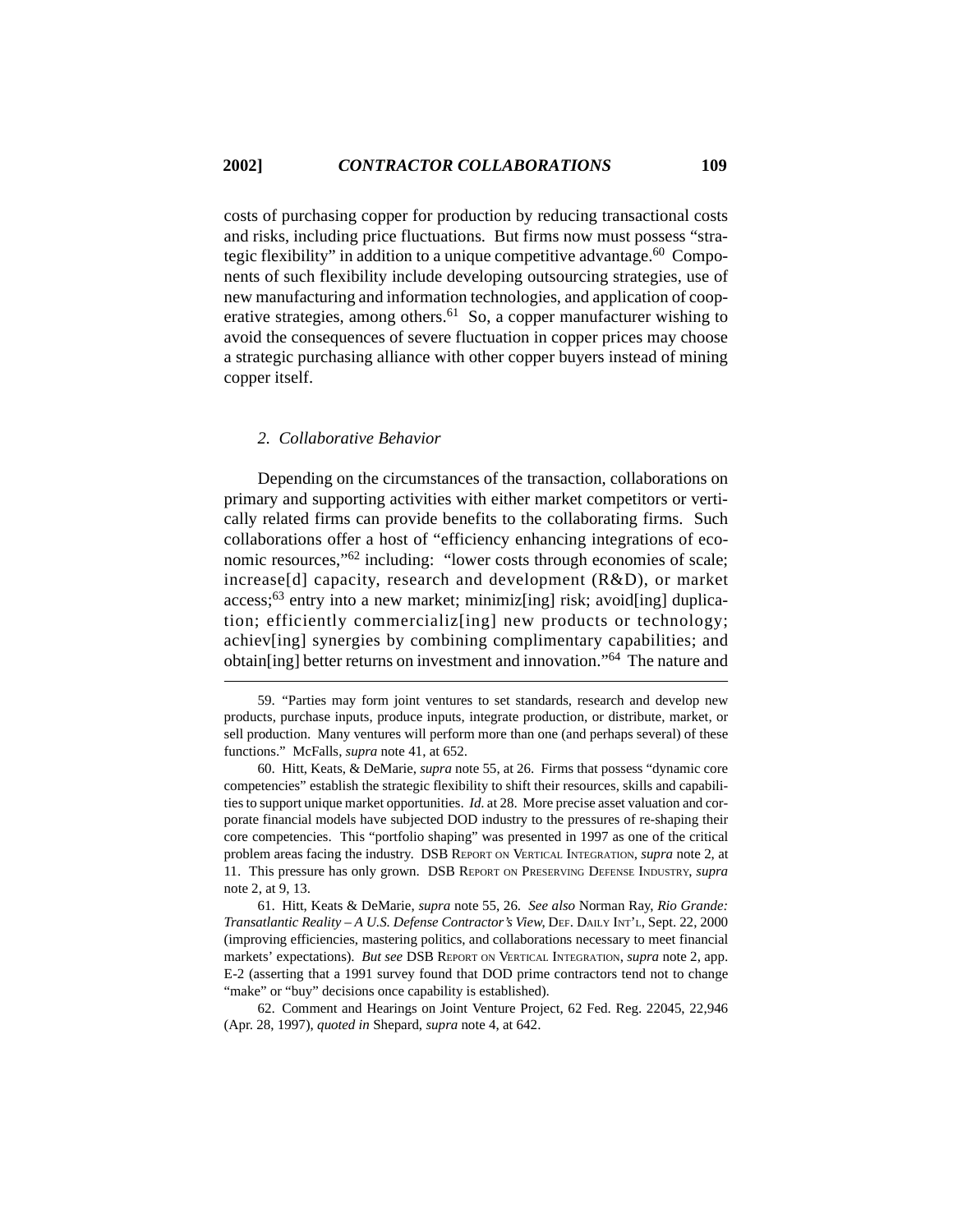scope of any efficiencies<sup>65</sup> depend upon the contractual terms and structure of the collaboration, regardless of its name.<sup>66</sup>

A more detailed understanding of such incentives rests in microeconomic theories that are highly technical and undergoing constant scrutiny. The calculation of firms' costs, including fixed costs, variable costs, marginal costs, transfer prices,  $67$  and total average costs, depend on the multiple variations in accounting rules, business estimates, and the reasons for choosing among these calculation methods.68 The prices charged for

65. Companies may gain efficiencies through risk reduction by sharing such risks with co-collaborators. Naturally, joining with rivals carries many off-setting costs and risks that must be weighed from a variety of perspectives, including contractual risks, financial risk (such as operating, interest rate, foreign exchange, and other risks), economic risks (for example opportunity costs), asset exposure (such as losing protection of intellectual property and trade secrets), risk of foreign sovereign action (for trans-national collaborations) and, of course, antitrust scrutiny, among many others. *See* Gregory J. Werden, *Antitrust Scrutiny of Joint Ventures: Antitrust Analysis of Joint Ventures: An Overview*, 66 ANTITRUST L.J. 701, 702 (1998).

66. *See* Kovacic, *Antitrust Analysis of Joint Ventures and Teaming Arrangements Involving Government Contractors*, *supra* note 11, at 1060; Shepard, *supra* note 4, at 642; Perry & Park, *supra* note 17, at 1; Polk, *supra* note 36, at 415-16, 422-23. *See also* COL-LABORATION GUIDELINES, *supra* note 9, § 2.1.

<sup>63.</sup> Joint buying and selling collaborations commonly assist small, local firms in achieving quantity discounts that lower overall prices making them more competitive with larger regional or national firms. *See, e.g*., Business Review Letter from Joel I. Klein, U.S. Department of Justice Antitrust Division, to Garret G. Rasmussen (Mar. 8, 2000) (joint steel buying collaboration to service small nonoverlapping steel drum manufacturers), *available at* http://www.usDOJ.gov.atr/public/busreview; Business Review Letter from Joel I. Klein, U.S. Department of Justice Antitrust Division, to Michael P.A. Cohen (Jan. 13, 1999) (joint purchasing association between local funeral homes), *available at* http://www.usDOJ.gov/ atr/public/busreview.

<sup>64.</sup> Shepard, *supra* note 4, at 642. *See also* COLLABORATION GUIDELINES, *supra* note 9, § 2.1; MERGER GUIDELINES, *supra* note 28, § 4 (distinguishing measurability and likelihood of efficiencies in primary and secondary business activities generated by mergers and acquisitions). For a variety of reasons beyond the scope of this article, the defense industry has been subject over the past decade to significant pressure from the stock market to "consolidate, trim excess capacity, and increase efficiencies." DSB REPORT ON VERTICAL INTE-GRATION, *supra* note 2, at 11. Defense industry participants see several reasons for Wall Street's pessimism, including: lack of growth potential in a growth-oriented equity market and concerns about DOD and Congress as a customer (such as lack of predictability, uncertainty about payment cash flow, low returns, and serious doubts about company management). DSB REPORT ON PRESERVING DEFENSE INDUSTRY, *supra* note 2, at 44. The structure of defense industry firms continues to be re-shaped, supporting the notion of "strategic flexibility." *The Collaboration Guidelines* discuss in detail the benefits and risks of collaborations in four common business activities. COLLABORATION GUIDELINES, *supra* note 9, § 3.31(a).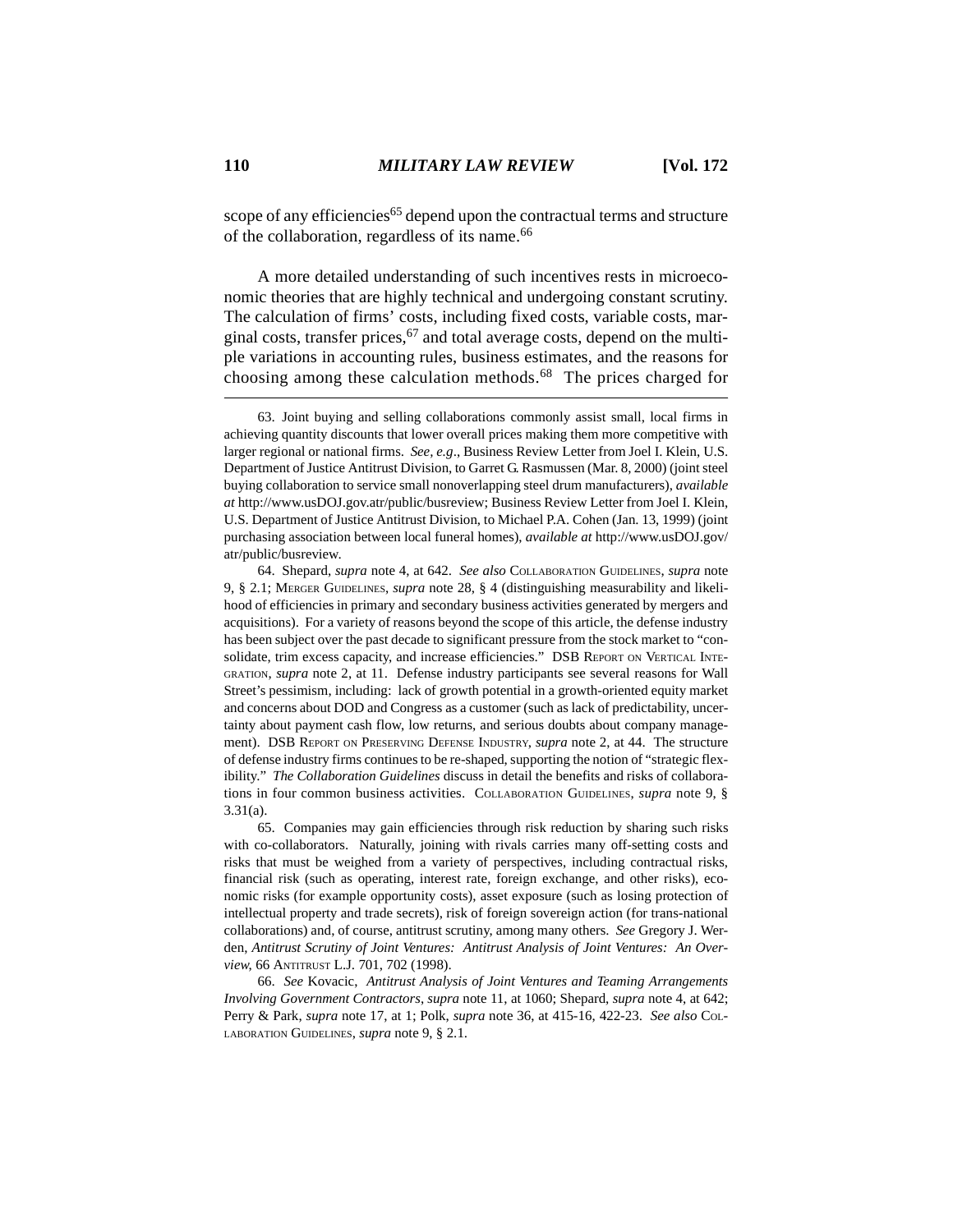goods and services, the level of investment made in various primary activities, the level of quality and post-sale services, and the degree of market penetration, among other things, depend upon a firm's interpretation of its industry's structure and operating rules. For example, firms operating in fully competitive markets theoretically affect the price of goods only when they can permanently lower their marginal costs through "competitive advantage." <sup>69</sup> Doing so will attract customers away from competitors, thereby forcing the competitors to achieve lower marginal costs to bring the market back into competitive equilibrium. However, not all markets are fully competitive; some are controlled by oligopolies,  $70$  others by monopolies.71 Each market structure has competing theoretical economic incentives for behavior.<sup>72</sup> Much of antitrust law is based on such theories, and the schools of interpretation of antitrust laws range as broadly as do

69. *See* McFalls, *supra* note 41, at 652 (defining "classical market power," "exclusionary market power," and "allocative efficiency" theories in antitrust law):

> The classical model of perfect competition assumes that competitive markets consist of numerous suppliers that compete to set the price of their output at marginal cost. Because each firm is too small to affect the market price by itself, a firm attempting to increase prices above the competitive level (i.e., above its marginal cost) will lose customers and either be forced to return prices to the competitive level or go out of business. Similarly, a reduction in the firm's output will not affect the market price because its output is too small to significantly reduce the market output. In other theoretical models, firms may set prices above marginal cost, yet still not earn supracompetitive prices due to high fixed costs. In the classical model of monopoly, by contrast, the monopolist affects market prices through unilateral changes in output.

#### *Id*. at 653-54.

70. An oligopoly exists when only a few firms dominate a market. *See, e.g*., Theatre Enter., Inc. v. Paramount Film Distrib. Corp., 346 U.S. 537 (1954) (discussing "consciously parallel behavior" of firms in a concentrated industry). Federal merger and acquisition policy focuses extensively on the predisposition or ability of oligopolies under certain market conditions to act like monopolies through noncollusive conduct described as "coordinated interaction." *See* HORIZONTAL MERGER GUIDELINES, *supra* note 28, § 2.

<sup>67.</sup> Transfer pricing involves the accounting of costs among a firm's organizational components or between a collaboration and its members (that is, the amount a joint venture charges its members per unit). For example, the Cost Accounting Standards treat joint ventures as "segments" for purposes of defining subcontracts as well as allocation of general and administrative expenses and R&D/bid and proposal costs. *See* 48 C.F.R. subpts. 9903.201, 9904.410, 9904.420 (2001).

<sup>68.</sup> *See, e.g.*, Harvey M. Applebaum, *The Interface of the Trade Laws and the Antitrust Laws*, 6 GEO. MASON L. REV., 479, 484-85 (1998) (outlining different judicial use of marginal and average variable costs in antitrust predatory pricing cases and U.S. Department of Commerce use of total average cost in trade law antidumping cases).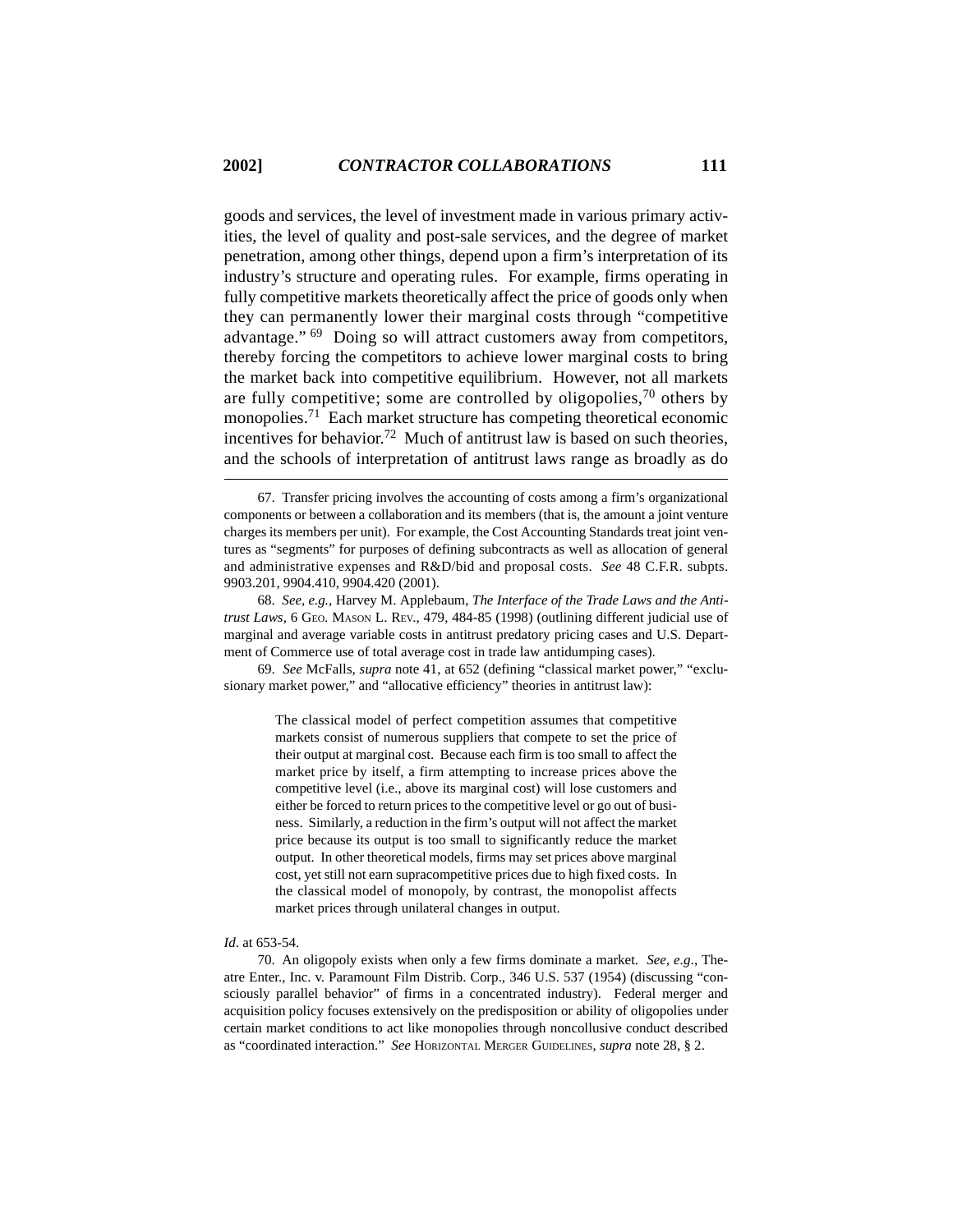the varying schools of microeconomics.<sup>73</sup> As the opening quote of this article suggested, one of the defense industry's complaints is that DOD procurement officials at the operating level fail to understand how such dynamics apply to "their" industry.74

Within the defense "systems" industry, one scholar argues that there are several motivations to collaborate during the down-sizing period: (1) cooperating with competitors to retain a piece of the shrinking defense budget;<sup>75</sup> (2) combined R&D capacity sought by DOD; (3) sharing the financial risks associated with DOD shifting of developmental costs to contractors; (4) broader availability of competitive business practices fostered by acquisition reform; and, (5) alleviating political pressures on individual programs by avoiding winner-take-all contract awards.<sup>76</sup> Other company-specific benefits for defense industry participants focus on cost and risk-sharing for "systems" development, sharing unique and costly tooling, test equipment and facilities, pooling employees,77 and occasional "free riding" on the progress of co-collaborators.<sup>78</sup> Firms also may seek to resolve structural and environmental concerns over cost accounting sys-

72. Werden, *supra* note 65, at 702, 716.

73. For a succinct introductory overview of economic theories as they relate to antitrust law, see ERNEST GELLHORN & WILLIAM E. KOVACIC, ANTITRUST LAW AND ECONOMICS IN A NUTSHELL ch. 3 (1994). For a more specific application to collaborations, see Edmund W. Kitch, *The Antitrust Economics of Joint Ventures*, 54 ANTITRUST L.J. 957 (1986). *See generally* Economists, Inc., *Antitrust Policy*, *at* http://www.antitrust.org (last visited Apr. 30, 2002) ("an on-line resource linking economic research, policy and cases").

74. *See supra* note 2 and accompanying text. Again, this article cannot serve to provide such a review, but concludes that DOD procurement officials, auditors and legal advisors must have a better understanding of this behavior to effectively interpret and balance antitrust law, procurement law, and buying policies.

75. *See, e.g*., Vago Muradian & John Robinson, *Raytheon Expresses Concerns to Navy Regarding New DD-21 Team*, DEF. DAILY, Dec. 11, 1997.

76. Kovacic, *Antitrust Analysis of Joint Ventures and Teaming Arrangements Involving Government Contractors*, *supra* note 11, at 1061-62.

77. Polk, *supra* note 36, at 415-16, 422 (citing Joseph Kattan, *Antitrust Analysis of Technology Joint Ventures: Allocative Efficiency and the Rewards of Innovation*, 61 ANTI-TRUST L.J. 937, 938 (1993)). *See also* FAR, *supra* note 20, at 9.602; Perry & Park, *supra* note 17, at 3.

78. Polk, *supra* note 36, at 423.

<sup>71.</sup> *See e.g.*, U.S. DEP'T OF ENERGY, HORIZONTAL MARKET POWER IN RESTRUCTURED ELECTRICITY MARKETS (Mar. 2000) (describing monopolistic tendencies in scores of electricity markets across the United States and the United Kingdom), *available at* http:// www.usdoe.gov. Various DOD agencies (directly or indirectly through the General Services Agency) purchase electricity, sell it, or produce it internally in many of these markets. *See* FAR, *supra* note 20, pt. 41; U.S. DEP'T OF ARMY, REG. 420-41, ACQUISITION AND SALES OF UTILITY SERVICES (15 Sept. 1990).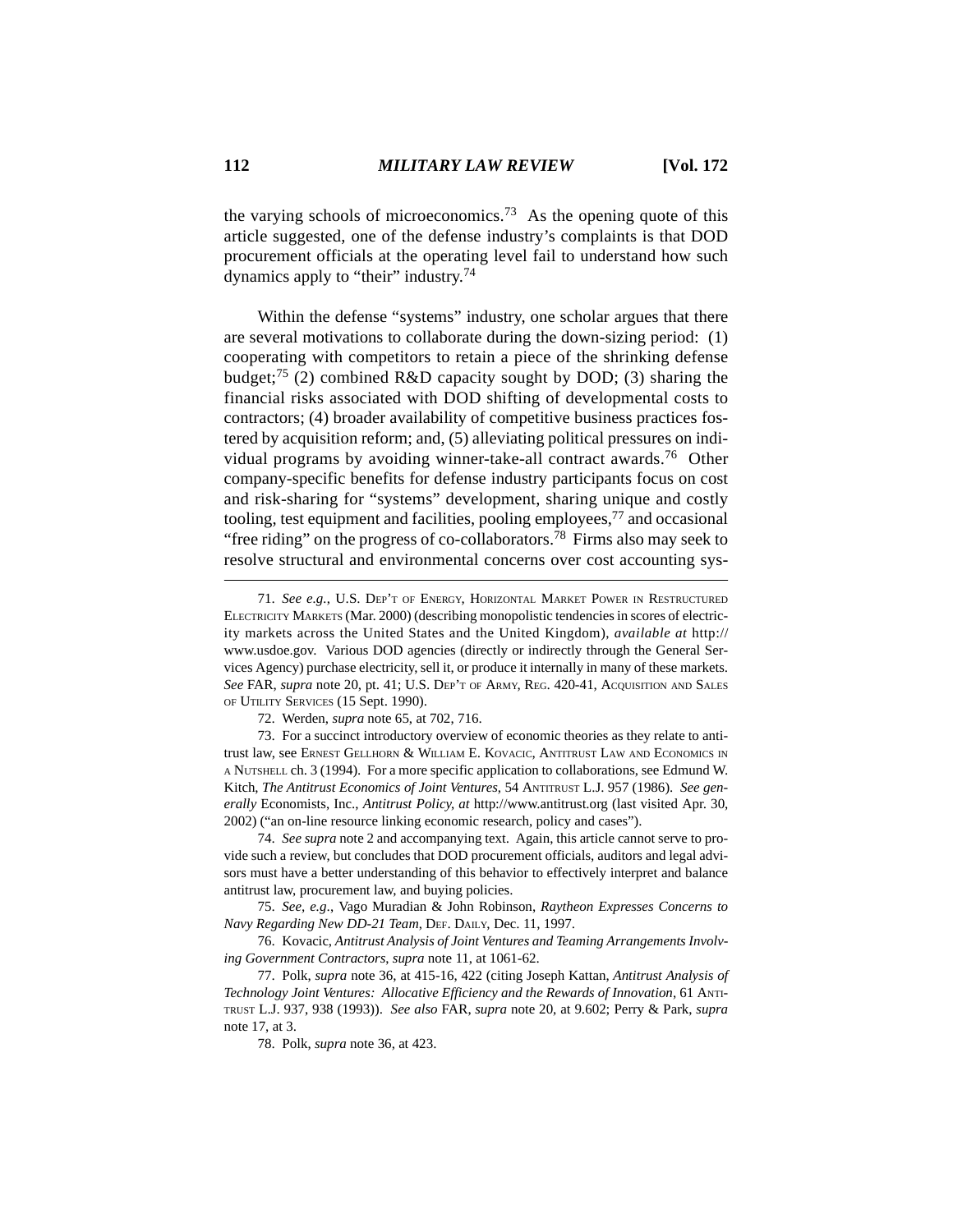tems and DOD oversight of profit margins. They may manage projected responsibility determinations of co-collaborators, political support for a procurement, pre-qualification and first article testing requirements,<sup>79</sup> and agency problems (information asymmetry and conflicts of incentives between owners and managers). Finally, as the consolidation trend continues, firms may avoid mergers because of heightened antitrust scrutiny or because consolidation would result in unnecessary permanent structural changes to the firm (that is, retaining "strategic flexibility").<sup>80</sup>

Even the DOD has adopted "teaming" and "partnering" as key management practices at the lowest level, both within departmental components and in external agency relationships. $81$  The DOD also actively encourages international collaborations for various industrial capability and political reasons (tempered by national security concerns).<sup>82</sup> Whatever the particular reason, procurement officials, auditors, regulators, and legal advisors must be attuned to the specific transactional and organizational incentives involved in any individual procurement, any series of procurements, or structural change that affects industry conditions. Such officials are likely to receive arguments from contractors based on these factors to support their collaborations (and the final price or quality of their output).

The trend toward collaborative behavior challenges the DOD to establish a robust analytical system that fully captures the intent and bases for collaborations related to each transaction and, as later discussed, that fully weighs the benefits and risks to competition in each procurement market.<sup>83</sup> Procurement officials at DOD may encounter myriad agreements among contractors forming complicated webs of collaboration on a

<sup>79.</sup> *See* FAR, *supra* note 20, at 9.206 (for effects on competition of qualification requirements), 9.304 (for risks to contractors required to submit to first article testing).

<sup>80.</sup> Polk, *supra* note 36, at 416-17.

<sup>81.</sup> For an example of internal teaming, the Defense Contract Management Agency "teams" with procurement offices to provide market research and source evaluations. *See* U.S. DEP'T OF DEFENSE, DEFENSE LOGISTICS AGENCY, EARLY CAS TEAMING FOR ACQUISITION SUCCESS (Sept. 1996), *available at* http://www.acq.osd.mil (U.S. DEP'T OF DEFENSE ACQUI-SITION DESKBOOK,  $\S$  1.2.2.4.1). For an example of external teaming, see DSB REPORT ON VERTICAL INTEGRATION, *supra* note 2, app. F-5 (program offices are "teaming with contractors").

<sup>82.</sup> Vago Muradian, *Pentagon Mulls Overseas Sale of Lockheed's Sanders Unit; Deal May Test Limits*, DEF. DAILY, June 19, 2000; *Analysts: GD Bid for Newport News May Not Die in Antitrust Review*, AEROSPACE DAILY, Feb. 22, 1999, at 266.

<sup>83.</sup> Perry & Park, *supra* note 17, at 10. *See also* COLLABORATOR GUIDELINES, *supra* note 9, pmbl.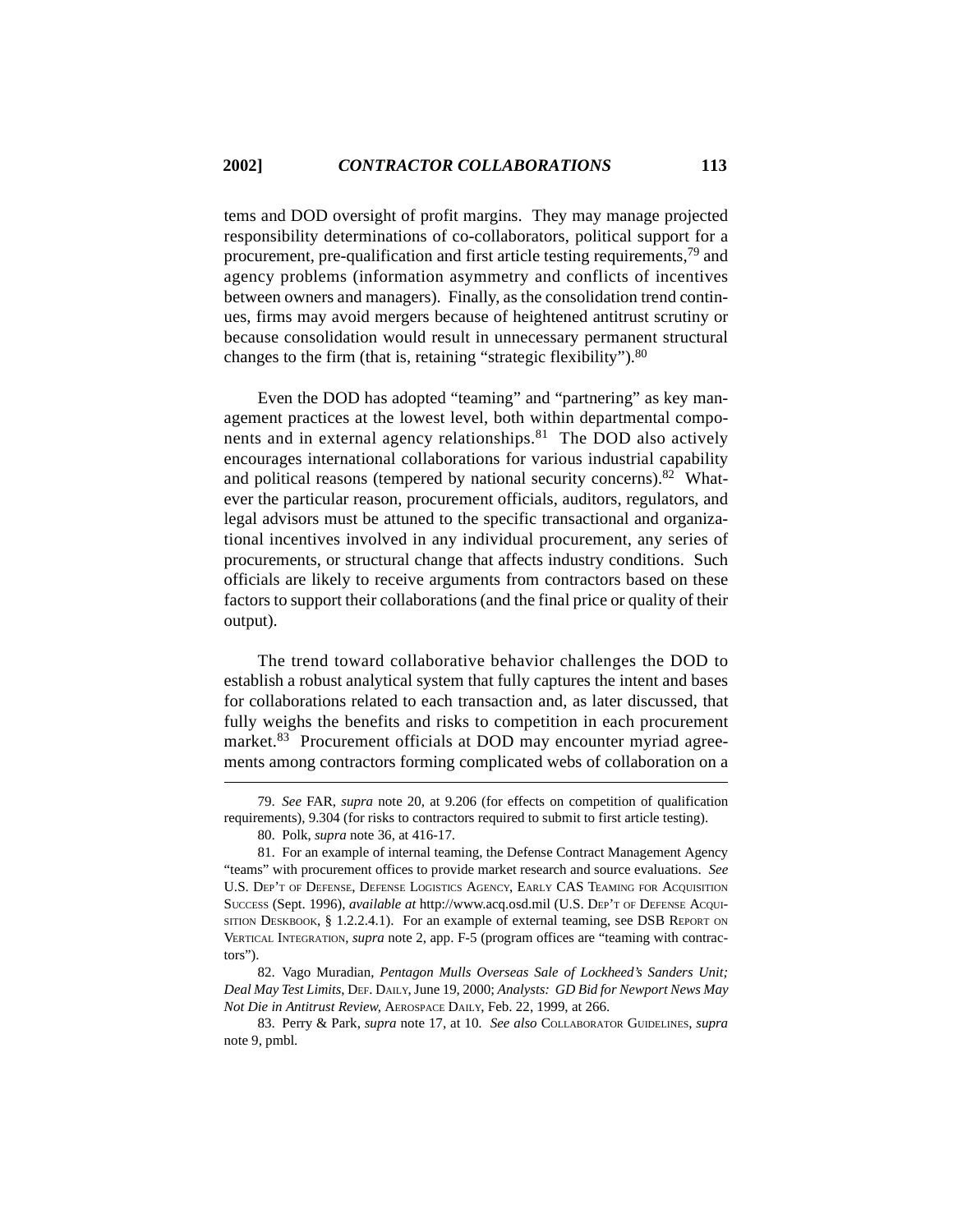variety of primary or supporting activities. $84$  Some agreements may be in the form of collaborations formally endorsed by procurement regulations, such as "teaming arrangements" and "leader-follower" agreements that are specifically contemplated under the Federal Acquisition Regulation (FAR).

The FAR contemplates "teaming arrangements" of two limited types: formal horizontal or vertical collaborations through partnerships or joint ventures (joint ventures), and vertical collaborations in which one company acts as the prime contractor and one or more of its competitors serves as subcontractor (teaming arrangements). $85$  In the former, firms join economic resources and integrate them under a newly created legal entity.<sup>86</sup> Under *The Collaboration Guidelines*, such a joint venture may qualify as a merger if certain conditions are met, thereby requiring merger analysis.<sup>87</sup> In the latter, written or oral agreements serve to contractually bind economic resources to a particular activity (for example, a single government contract or types of contracts).88 Scholars and practitioners note that these

(a) the participants are competitors in that relevant market; (b) the formation of the collaboration involves an efficiency-enhancing integration of economic activity in the relevant market; (c) the integration eliminates all competition among the participants in the relevant market; and (d) the collaboration does not terminate within a sufficiently limited period by its own specific and express terms.

*Id.* In addition, collaborators may be required under the Hart-Scott-Rodino Antitrust Improvements Act of 1976, 15 U.S.C. § 18a (2000), to provide notice to DOJ and FTC before forming a joint venture, whether it qualifies as a merger or meets joint venture notice threshold. Except as briefly noted in Section III.A, *infra*, this article assumes that all qualifying joint ventures file the appropriate notice.

88. Perry & Park, *supra* note 17, at 2-3; *see also* Polk, *supra* note 36, at 437; Kovacic, *supra* note 11, at 1060.

<sup>84.</sup> Kovacic, *supra* note 2, at 440. *See, e.g*., Vago Muradian, *BAE Awaits Justice, CIFIUS Rulings on Planned Purchase of Lockheed Unit*, DEF. DAILY INT'L, Nov. 10, 2000 (BAE Systems' purchase of a Lockheed Martin electronics business, AES, complicated by BAE teaming arrangement with Northrop Grumman on infrared countermeasure system competing directly with AES effort.). Government oversight of mergers and acquisitions is becoming increasingly complex, due in part to contractual restraints on buyers of assets divested as part of the government review. Robert Pitofsky, The Nature and Limits of Restructuring, Remarks Before the Cutting Edge Antitrust Conference, New York (Feb. 17, 2000), *available at* http://www.ftc.gov/speeches/pitofsky/restruct.htm.

<sup>85.</sup> FAR, *supra* note 20, at 9.601.

<sup>86.</sup> Polk, *supra* note 36, at 422; Eger, *supra* note 11, at 599-600.

<sup>87.</sup> COLLABORATION GUIDELINES, *supra* note 9, § 1.3. Merger analysis will be conducted when: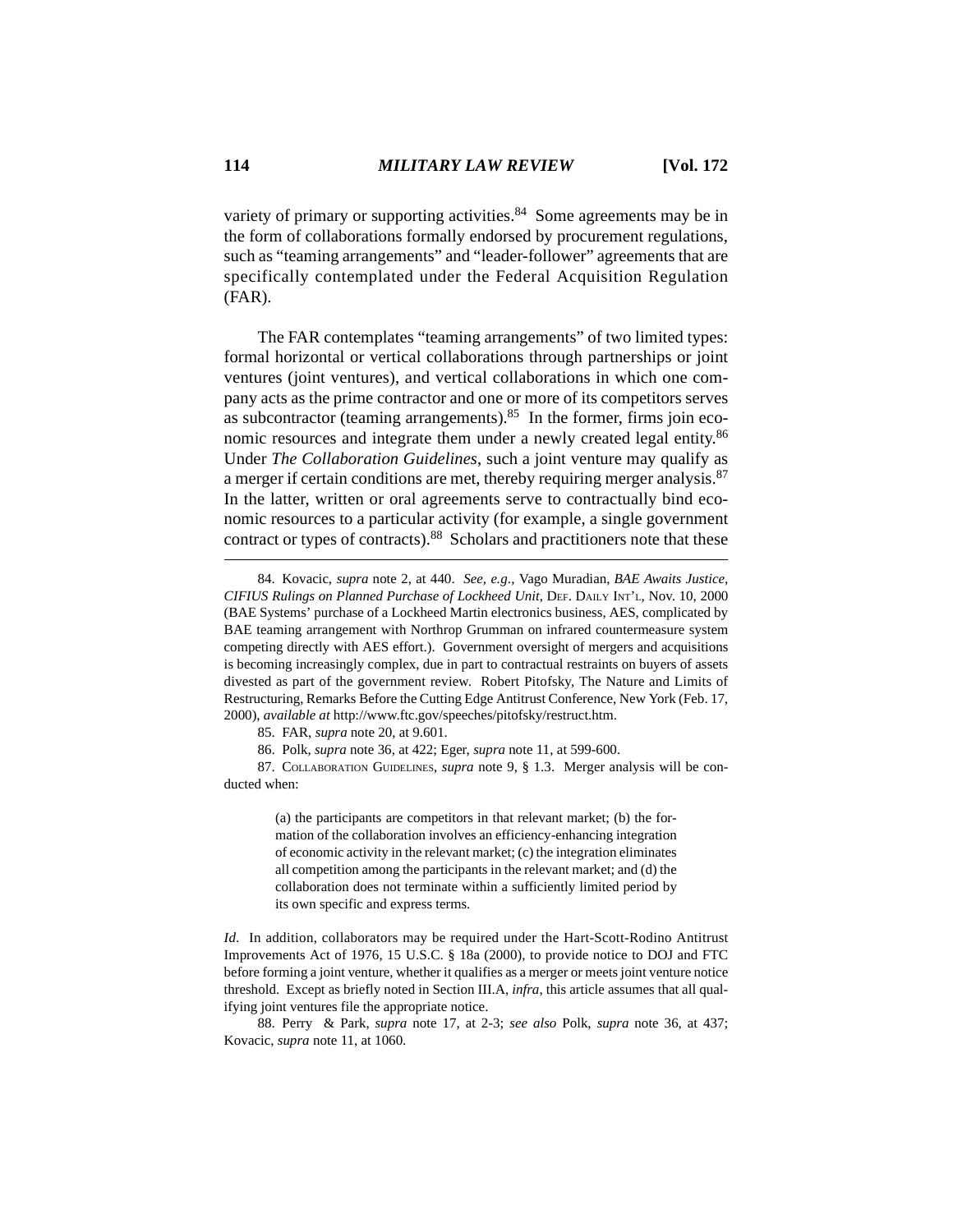definitions are often inconsistent with broader scholarly and judicial use as well as inconsistent with other provisions of the FAR itself.<sup>89</sup> "Leader-follower" agreements may also be encountered in rare circumstances.<sup>90</sup> The FAR does not prohibit other types of collaborations, even if they fail to meet these definitions; rather, various provisions of the FAR allude to other permissible types.<sup>91</sup>

Collaborations encountered by procurement officials more likely will include the broad range of "one or more agreements, other than merger agreements, between or among competitors to engage in economic activity, and the economic activity resulting therefrom."92 These "agreements," regardless of the form, involve "one or more business activities, such as research and development, production, marketing, distribution, sales, or purchasing . . . as well as information sharing and various trade association activities."93 All of these collaborations are subject to antitrust scrutiny by DOJ and FTC, whether during a "systems" procurement or not, and regardless of what components from participating firms' value chains are involved.94 To become subject to antitrust scrutiny, they require no formal acknowledgement by DOD as FAR-sanctioned agreements, nor do they require acknowledgement by DOJ and FTC.95

<sup>89.</sup> Polk, *supra* note 36, at 422 (citing Kovacic, *The Application of the Antitrust Laws to Government Contracting Activities: Illegal Agreements with Competitors*, *supra* note 11, at 437). A generally accepted definition of "joint venture" has yet to be established even among the business community at large. Shepard, *supra* note 4, at 642. In particular, "teaming arrangements" often refers to both horizontal and vertical collaborations not otherwise qualifying as "joint ventures."

<sup>90.</sup> Polk, *supra* note 36, at 445; Eger, *supra* note 11, at 598-99; FAR, *supra* note 20, at 17.401. Under these arrangements, the DOD requires the prime to share resources, such as innovations, with its "follower" collaborator.

<sup>91.</sup> For a discussion of the FAR's varying coverage on this point, see Polk, *supra* note 36, at 437 n.212.

<sup>92.</sup> COLLABORATION GUIDELINES, *supra* note 9, § 1.1.

<sup>93.</sup> *Id*. *See also* Perry & Park, *supra* note 17, at 10.

<sup>94.</sup> COLLABORATION GUIDELINES, *supra* note 9, § 2.3. For policy arguments over the breadth of collaborations covered by antitrust law, see Werden, *supra* note 64, and Edward Correia, *Antitrust Scrutiny of Joint Ventures: Joint Ventures: Issues in Enforcement Policy*, 66 ANTITRUST L.J. 737, 738 (1998).

<sup>95.</sup> To the extent that such ambiguities and inconsistencies in definitions exist between the FAR and *The Collaboration Guidelines* (and within the FAR), the Federal Acquisition Council should consider regulatory modifications. Procurement officials not trained in antitrust laws (in particular, in *The Collaboration Guidelines*) likely will overlook the legal and economic impact of carrying out procurements involving such nonsanctioned collaborations.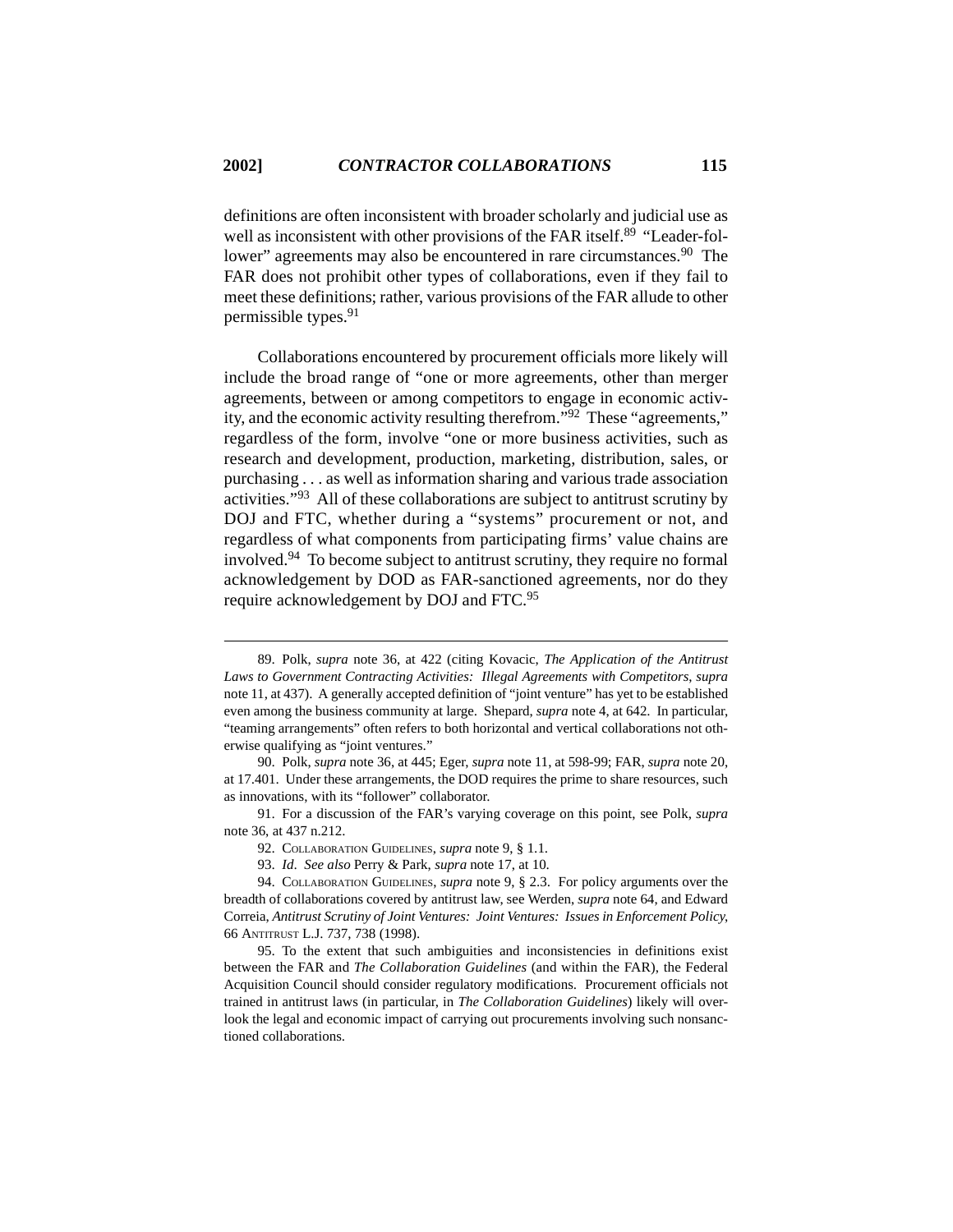### C. Hypothetical Collaborations

Examples of the various types of collaborations provide a method of critiquing DOD's procedures for integrating antitrust enforcement activities, procurement policies, and buying decisions.<sup>96</sup> Naturally, given the broad application of *The Collaboration Guidelines*, these hypothetical agreements cannot envision all possible forms and terms and conditions of collaborations. The purpose of this article, however, is not to elaborate or refine substantive antitrust law as it applies to DOD procurements, but rather, to propose robust procedures through which such a broad range of activities can be effectively reviewed and acted upon.

Collaborations are viewed under antitrust laws primarily by their level of integration of economic resources among the participants and the consequent effect they have on the level of competition in the relevant market.<sup>97</sup> These factors may compliment the benefits sought by DOD in the "new" industrial paradigm.<sup>98</sup> The collaboration that most closely approaches a merger is a joint venture,  $99$  where competitors in a market integrate an economic activity in that market such that the integration eliminates all competition among them, and the collaboration does not terminate in a limited period.100 On the other end of the continuum, the least significant collaboration may be the purchase of a repair part from a competitor under a commercial contract. The following hypothetical collaborations provide examples of the range of activities encountered in DOD procurements to give the reader some context within which they can apply

98. *See supra* note 73 and accompanying text. *See also* DSB REPORT ON VERTICAL INTEGRATION, *supra* note 2, at 8-9.

<sup>96.</sup> At least one other author has used this technique to propose a methodology for antitrust review of FAR-sanctioned collaborations by private practitioners. Eger, *supra* note 11. *The Collaboration Guidelines* uses them extensively to illustrate various points. COLLABORATION GUIDELINES, *supra* note 9, *passim.*

<sup>97.</sup> *See* COLLABORATION GUIDELINES, *supra* note 9, § 1.3 (distinguishing mergers from collaborations); Kitch, *supra* note 73, at 958.

<sup>99.</sup> Unless otherwise stated, the term "joint venture" used in this article includes only those collaborations established by members through the establishment of a separate legal corporate entity (such as a partnership or corporation). Although the term "joint venture" has been used to describe other broader arrangements, Polk, *supra* note 36, at 422, the more narrow definition maintains consistency in terminology. This article identifies the appropriate definition of "teaming arrangement" as the context dictates, but it is most often used in the procurement community to cover vertical arrangements among competitors.

<sup>100.</sup> COLLABORATION GUIDELINES, *supra* note 9, § 1.3.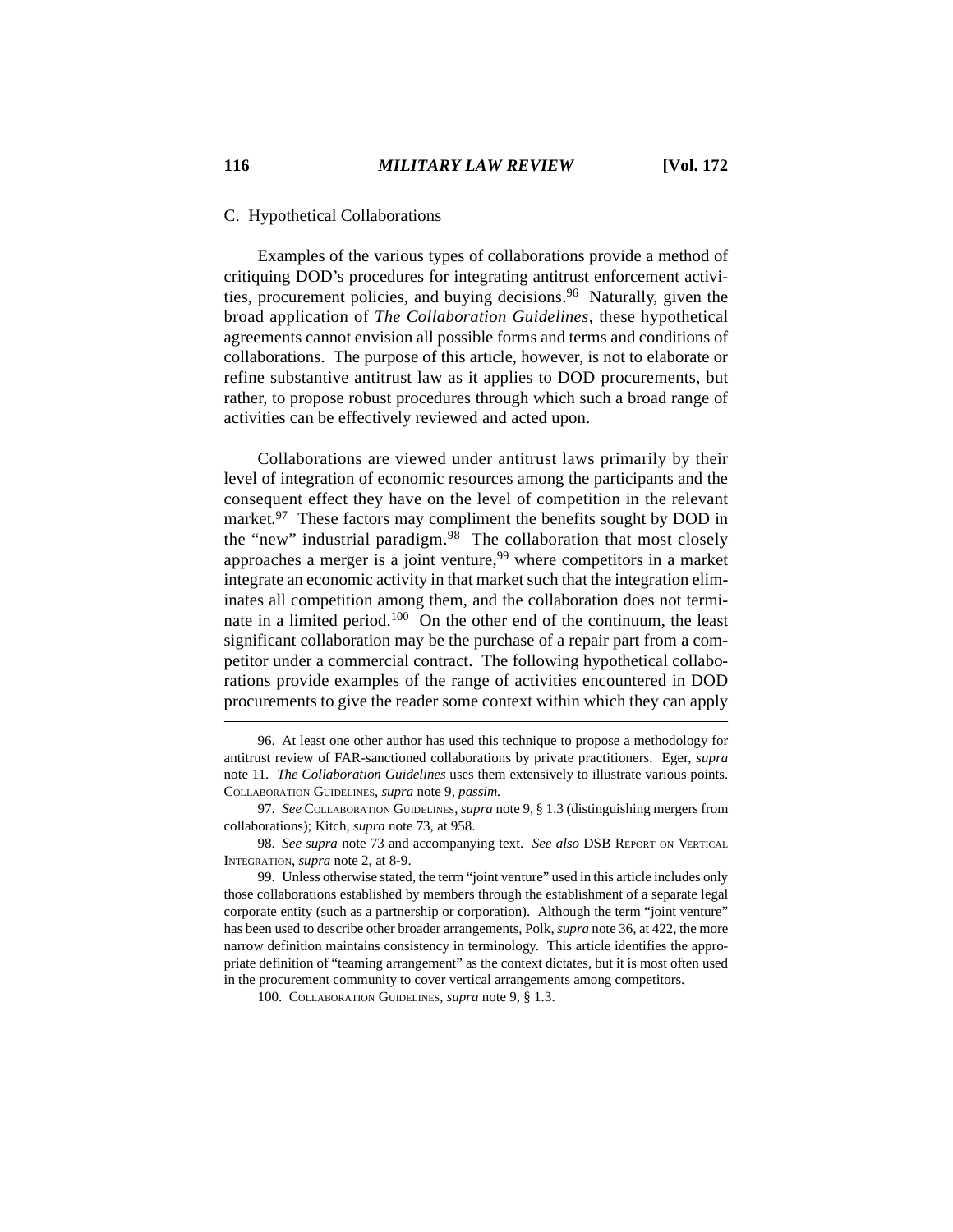the subsequent legal background and analysis. These examples will then be applied to this article's proposed enforcement procedures.

*1. Hypothetical* A*:* 101 *Joint Venture and Licensing Arrangements for Laundering Machines*

The U.S. Military Personnel Agency (a fictitious DOD activity) validated an operational need for personal hand-held laundering machines for service members to carry in their individual gear on deployments. The machine will clean by applying cleansing agents to dirty laundry while spinning it on a small, hanging spinner device. The agency anticipates an annual need of 400,000 units for the first five years, and 50,000 per year thereafter. A microcomputer chip will control the engine and the application of the cleansing agents. A small and powerful commercial fuel cell will power the machine. A technical board determined that the requirement is technologically feasible and proposes contracting for a firm to integrate computer chips, user interface panels, the fuel cell, cleansing agent dispensing controllers and dispensers, engines, and a miniature, hanging clothes spinner.

The program manager identified three national laundry machine manufacturers that can design, develop and produce the hanging clothes spinner and engines, as well as integrate the other components. Six global microcomputer chip manufacturers can produce the requisite number and volume of computer chips in economic quantities. Four national firms in each of the user interface, fuel cell, cleansing agent and dispenser markets can produce nondevelopmental versions of those items at sufficient quantities, but various intellectual property rights protect all products.

The three national laundry machine manufacturers propose to enter into an R&D joint venture to design and develop the hanging clothes spinner and engines. The joint venture would comprise a separate legal entity with a board of directors representing two officers of each manufacturing firm and managed by executives hired by the board. The joint venture would have exclusive access to the research laboratories of the largest manufacturer. Each manufacturer would possess equal rights to use any

<sup>101.</sup> Taken with significant modification from "Example 1" in Eger, *supra* note 11, at 599.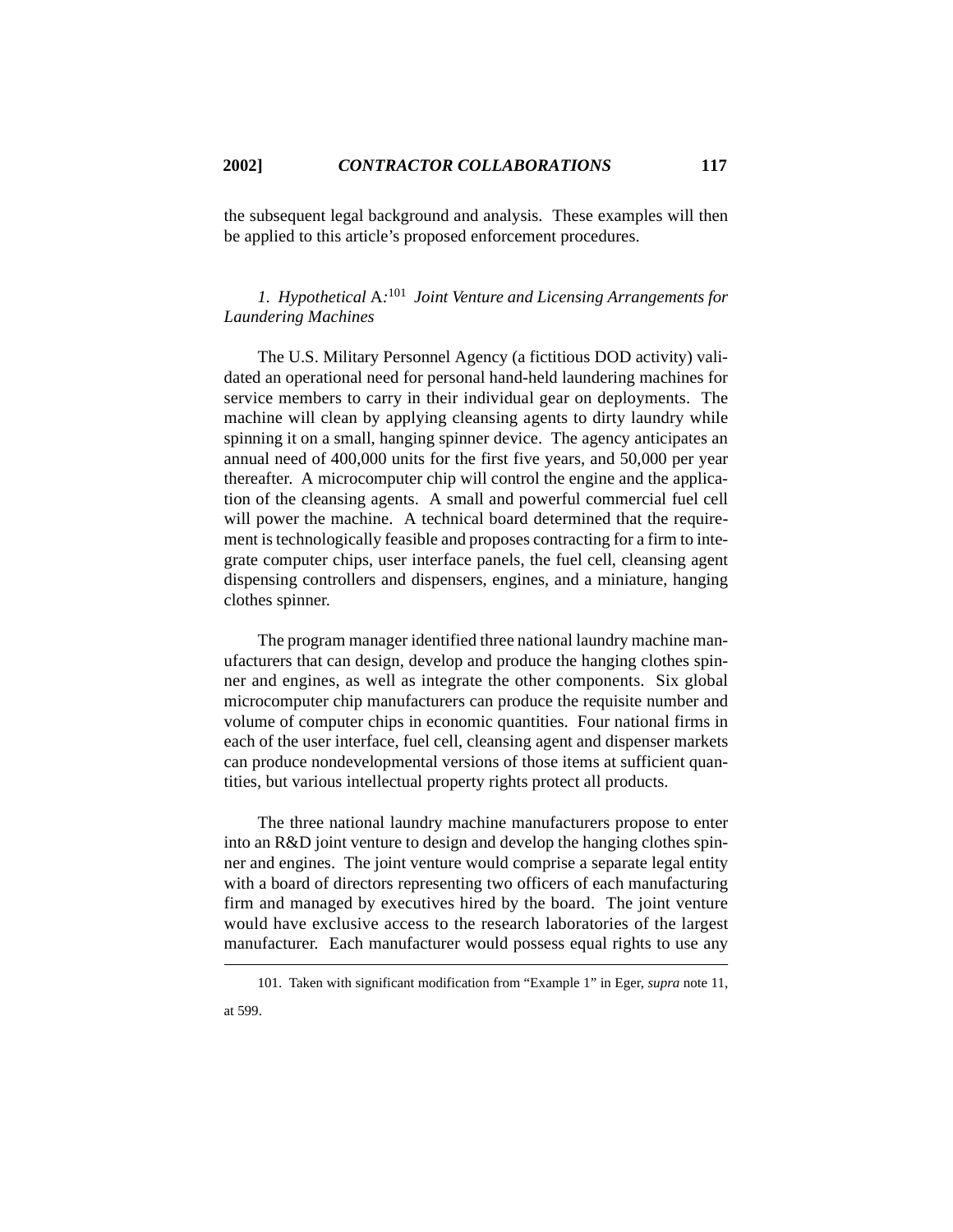developed products commercially, and each would contribute \$15 million to the effort (the Agency estimates \$45 million in R&D).

# *2. Hypothetical* B*: Prime-Subcontract Teaming Arrangement for Base Services*

Fort Anywhere recently received a directive to conduct a "commercial activities" cost comparison pursuant to *Office of Management and* Budget Circular A-76.<sup>102</sup> Fort Anywhere sits 270 miles from the nearest metropolitan area, and receives some of its base supplies via rail or truck from regional suppliers as no local firm could handle the base's requirements. The performance work statement calls for all commercial items or services, and four national base services firms and two regional firms are expected to submit offers.

There are five small plumbing firms in the local town, with a total workforce of twelve plumbers in the surrounding 100-mile area. The base plans to reduce its plumbing employee force from ten to none, and these employees will be entitled to a right of first refusal under any contract awarded. The contracting officer prepared an acquisition plan for the estimated \$40 million procurement (over one-year and four option periods), and plans to use a best value negotiated acquisition. She and the installation commander view price equal to the combined sub-factors of past performance, quality, and management experience.

The contracting officer received written questions from the offerors at the pre-solicitation conference indicating that: one national firm may hire the ten plumbers as employees; one regional firm plans to enter into a subcontract with all five local firms, and it would enter into a teaming arrangement to share the ten employee positions and share pro-rata in the subcontracted work; and a national and regional firm may team for a variety of services, including plumbing, which would be performed by the regional firm under subcontract from the national firm.

These examples should provide the reader with the general factual context within which to understand antitrust law, procurement law, and purchase decisions. This article next provides an extensive overview of

<sup>102.</sup> OMB CIR. A-76, *supra* note 51.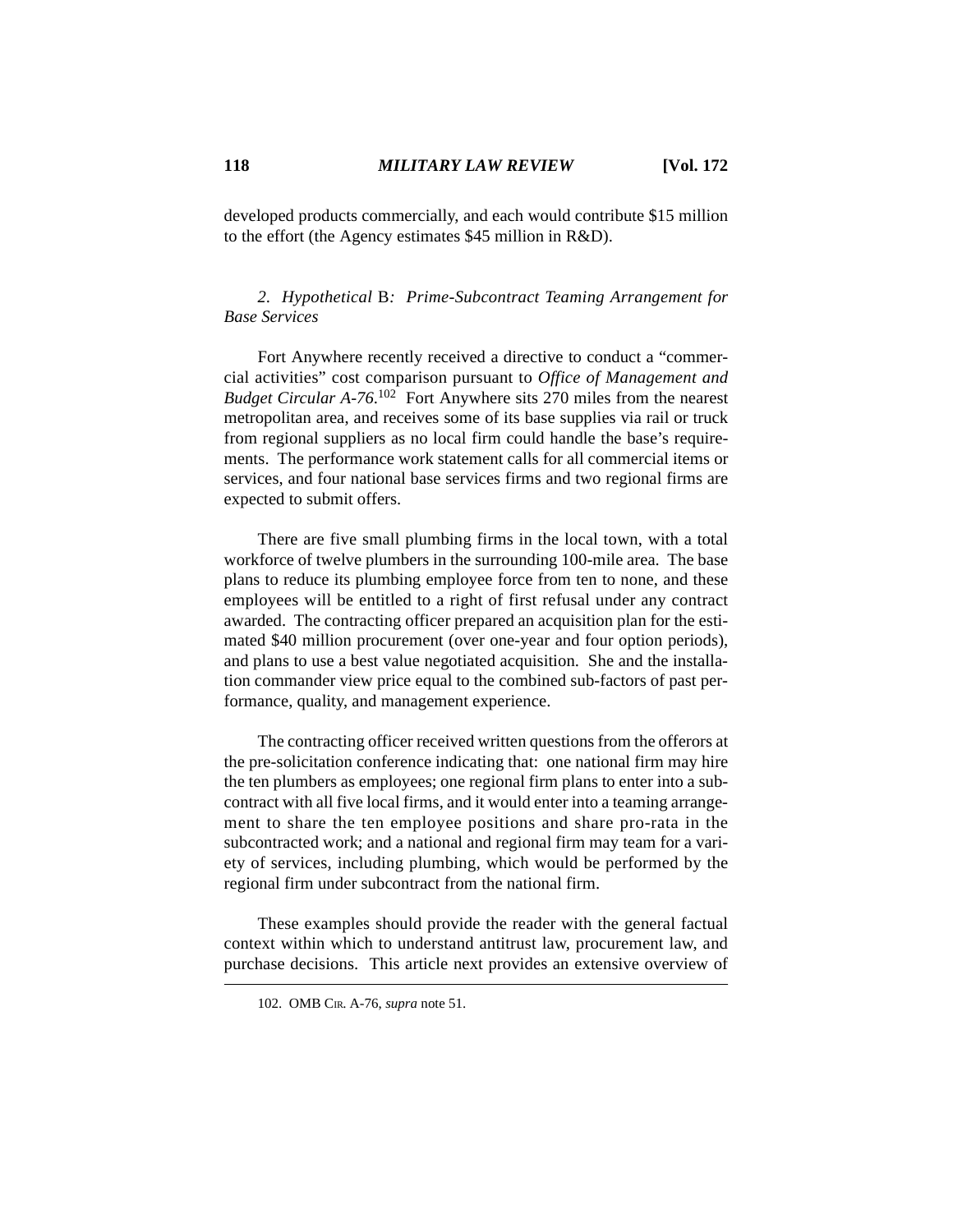the antitrust, procurement, and purchasing procedures as they relate to collaborations among DOD contractors.

III. Legal and Procedural Framework of Competition Policy: A Critique

A. Antitrust Standards and Enforcement Procedures

*1. Legal Framework of Antitrust Standards for Collaborations*

While collaborations among businesses can lead to a variety of benefits to individual firms, some collaborations may harm the competitive ability of others, including horizontal rivals and vertically-related firms.103 As the Supreme Court noted, "the antitrust laws . . . were enacted for 'the protection of *competition*, not *competitors.*'"104 Thus, the antitrust laws focus on the economic mechanisms influencing particular markets, although there is debate over the extent to which other noneconomic factors apply. $105$ 

Congress put into place the primary competition laws, the Sherman Act,<sup>106</sup> the Clayton Act,<sup>107</sup> and the Federal Trade Commission (FTC) Act,<sup>108</sup> around the turn of the twentieth century. Several provisions from these statutes potentially govern collaborative conduct between competitors.109 Section 1 of the Sherman Act proscribes "every contract, combination, in the form of trust or otherwise, or conspiracy, in restraint of trade."110 It principally focuses on the concerted action of two or more

106. 15 U.S.C. §§ 1-7 (2000).

107. *Id.* §§ 12-27; 29 U.S.C. §§ 52-53 (2000). The Robinson-Patman Act also proscribes price discrimination by sellers of commodities. 15 U.S.C. § 13.

108. 15 U.S.C. § 45.

<sup>103.</sup> *The Collaboration Guidelines* include an assessment of competitive effect in both markets. COLLABORATION GUIDELINES, *supra* note 9, §§ 3.31, 3.36.

<sup>104.</sup> Brunswick Corp. v. Pueblo Bowl-O-Mat, Inc., 429 U.S. 477, 488 (1977) (quoting Brown Shoe Co. v. United States, 370 U.S. 294, 320 (1962)).

<sup>105.</sup> *See, e.g*., DSB REPORT ON INDUSTRY CONSOLIDATION, *supra* note 8, at 31-32 (acknowledging inconsistency between Supreme Court precedent and practice); Mark Schwartz, *The Not-So-New Antitrust Environment for Consolidation in the Defense Industry: The Martin Marietta-Lockheed Merger*, 1996 COLUM. BUS. L. REV. 329, 331-33 (1996) (discussing unique national security and procurement regulatory effects on application of antitrust laws to defense industry mergers). *See also* United States v. Brown University, 5 F.3d 658 (3d Cir. 1993) (discussing joint financial aid determinations and socio-economic factors); In the Matter of The Boeing Company/McDonnell Douglas Corporation, Fed. Trade Comm'n File No. 971-0051, July 1, 1997 (discussing "national champion" defense in mergers).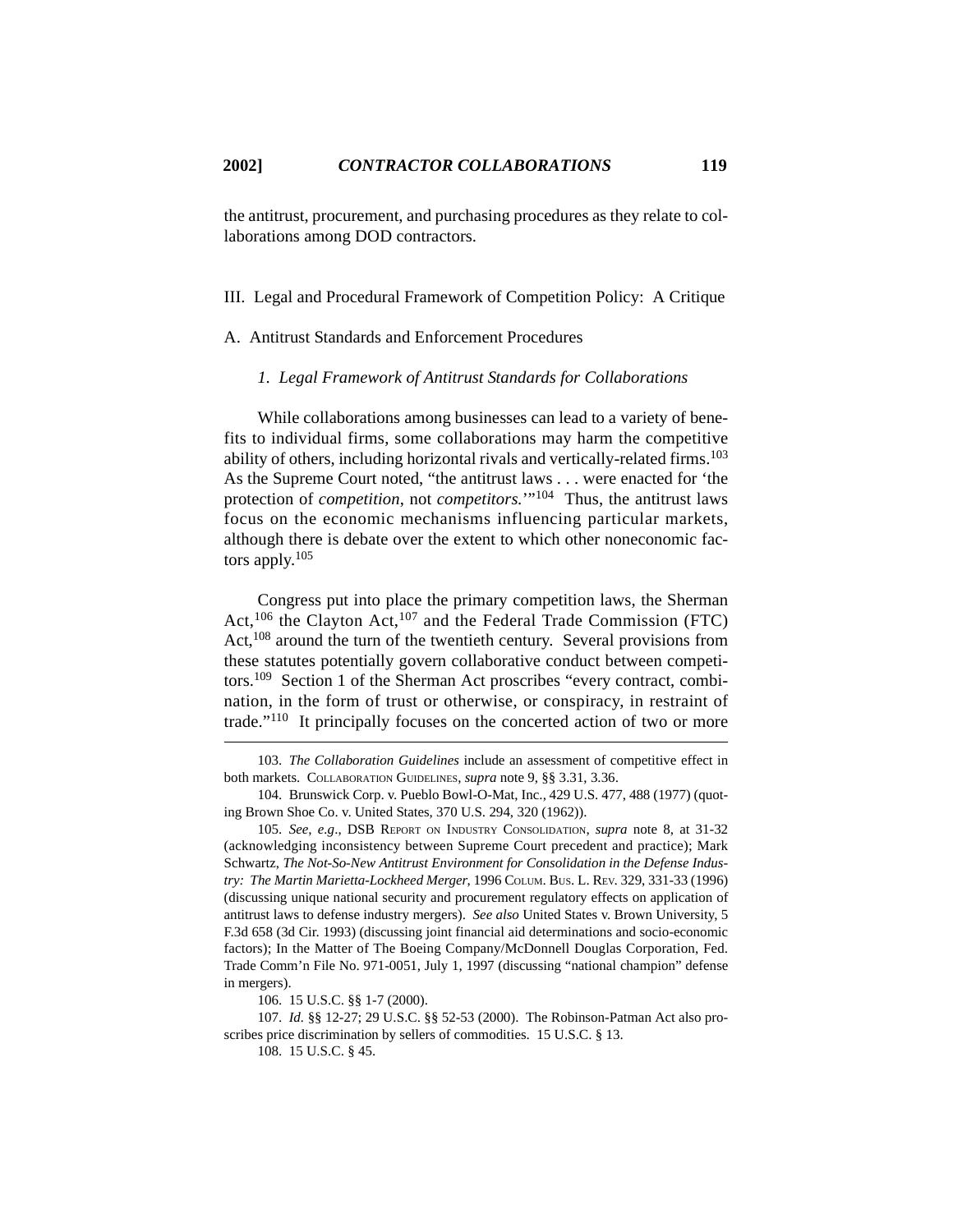firms, as in the formation of a collaboration that unreasonably restrains competition. Section 2 of the Sherman Act prohibits firms from monopolizing or attempting to monopolize the markets.<sup>111</sup> A distinct entity, such as a joint venture, may illegally acquire, maintain, or attempt to acquire or maintain a monopoly. Section 7 of the Clayton Act prohibits the acquisition (through direct purchase, merger, or otherwise) of stock or assets in another firm when "the effect of such acquisition may be substantially to lessen competition, or to tend to create a monopoly."112 Finally, the FTC Act proscribes unfair methods of competition or deceptive acts or practices

110. Section 1 of the Sherman Act provides:

Every contract, combination, in the form of trust or otherwise, or conspiracy, in restraint of trade or commerce among the several States, or with foreign nations, is declared to be illegal. Every person who shall make any contract or engage in any combination or conspiracy hereby declared to be illegal shall be deemed guilty of a felony, and on conviction thereof, shall be punished by fine not exceeding \$10,000,000 if a corporation, or, if any other person, \$350,000, or by imprisonment not exceeding three years, or by both said punishments, in the discretion of the court.

### 15 U.S.C. § 1.

111. Section 2 of the Sherman Act provides:

Every person who shall monopolize, or attempt to monopolize, or combine and conspire with any other person or persons, to monopolize any part of the trade or commerce among the several States, or with foreign nations, shall be deemed guilty of a felony, and on conviction thereof, shall be punished by fine not exceeding \$10,000,000 if a corporation, or, if any other person, \$350,000, or by imprisonment not exceeding three years, or by both said punishments, in the discretion of the court.

#### *Id.* § 2.

112. *Id.* § 18. This provision applies to joint ventures. United States v. Penn-Olin Chem. Co., 378 U.S. 158, 168 (1964).

<sup>109.</sup> The term "'competitors' encompasses both actual and potential competitors" in a particular market. COLLABORATION GUIDELINES, *supra* note 9, § 1.1. Horizontal restraints are those agreements that affect firms who participate in a market at the same level of business activity (for example, two distributors). As *The Collaboration Guidelines* state, "[f]irms also may be in a buyer-seller or other relationship, but that does not eliminate the need to examine the competitor relationship, if present." *Id*. § 1.1 n.6. Vertical restraints are important in the context of teaming arrangements as used by the FAR, but are assessed under *The Collaboration Guidelines* only when they exist between competitors or as a collaboration that may affect related vertical markets.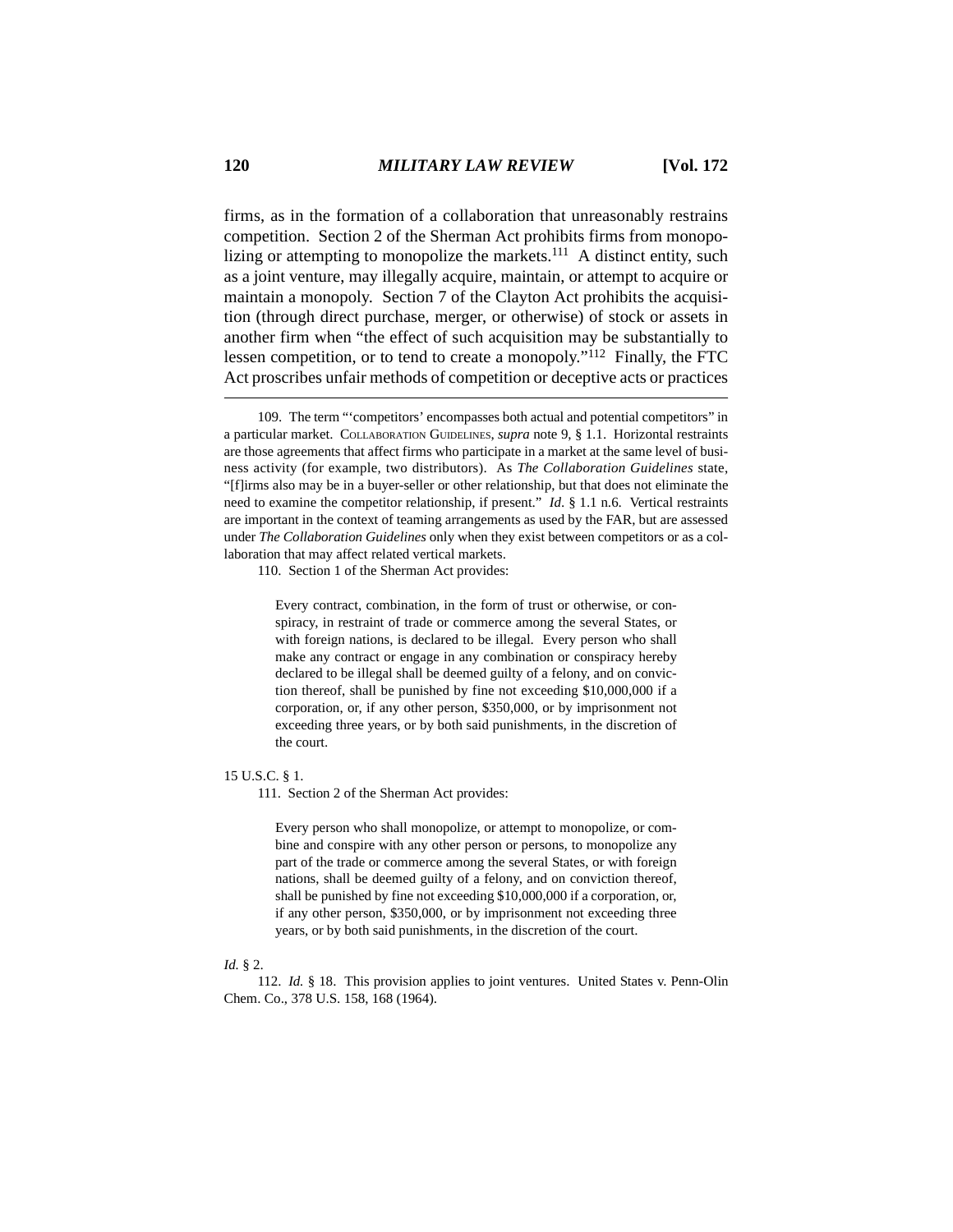in or affecting commerce.113 Conduct covered under the FTC Act includes conduct in violation of the Sherman and Clayton Acts.<sup>114</sup>

*The Collaboration Guidelines* synthesize judicial interpretations of these different provisions (and incorporate various underlying economic theories) to establish a single methodology for assessing legality of restraints imposed on collaborating competitors. The DOJ and FTC structured them to allow for "judgment and discretion in antitrust law enforcement."<sup>115</sup> As discussed above, both these agencies and other affected parties must "evaluate each case in light of its own facts and apply the analytical framework set forth in the Guidelines reasonably and flexibly."116 Several commentators and practitioners anticipated the "analytical framework," and several proposed specific applications of it to defense procurements.<sup>117</sup> Accordingly, this article provides only an overview of the methodology adopted by DOJ and FTC, focusing on coordination and enforcement procedures related to DOD procurement decisions.

Early antitrust caselaw attempted to draw a bright line between conduct of collaborators.<sup>118</sup> "Agreements of a type that always or almost always tend to raise price or to reduce output are per se illegal."119 All other agreements are analyzed under a "rule of reason" analysis, which

<sup>113. 15</sup> U.S.C. § 45.

<sup>114.</sup> *See* Kovacic, *Antitrust Analysis of Joint Ventures and Teaming Arrangements Involving Government Contractors*, *supra* note 11, n.31 and accompanying text (explaining pertinent case history).

<sup>115.</sup> COLLABORATION GUIDELINES, *supra* note 9, § 1.1. There is extensive debate and disagreement over the specific provisions of *The* C*ollaboration Guidelines*. *See* Press Release, Fed. Trade Comm'n, FTC and DOJ Issue Antitrust Guidelines for Collaborations Among Competitors (Apr. 7, 2000) (concurring statements of Commissioners Thompson and Leary), *available at* http://www.ftc.gov/opa/2000/04/collguidelines.htm. Further, *The Collaboration Guidelines* represent only DOJ's and FTC's compromises on federal government enforcement policies based upon their interpretations of the antitrust laws. They do not purport to settle all interpretive disputes in antitrust law among the federal courts, FTC Commissioners, the states, or other pertinent entities (such as the private bar). This article relies on *The Collaboration Guidelines* as reflective of the federal antitrust regime and enforcement system. The proposed procedures may be modified, if needed, to accommodate more subtle antitrust law interpretative issues. *See also* U.S. DEP'T OF JUSTICE AND FED-ERAL TRADE COMM'N HORIZONTAL MERGER GUIDELINES (Apr. 2, 1992) (dissenting statement of Commissioner Mary L. Azcuenaga on the issuance of horizontal merger guidelines).

<sup>116.</sup> COLLABORATION GUIDELINES, *supra* note 9, § 1.1.

<sup>117.</sup> *See supra* note 11 and accompanying text.

<sup>118.</sup> Kovacic, *Antitrust Analysis of Joint Ventures and Teaming Arrangements Involving Government Contractors*, *supra* note 11, at 1101; Eger, *supra* note 11, at 604.

<sup>119.</sup> COLLABORATION GUIDELINES, *supra* note 9, § 1.2.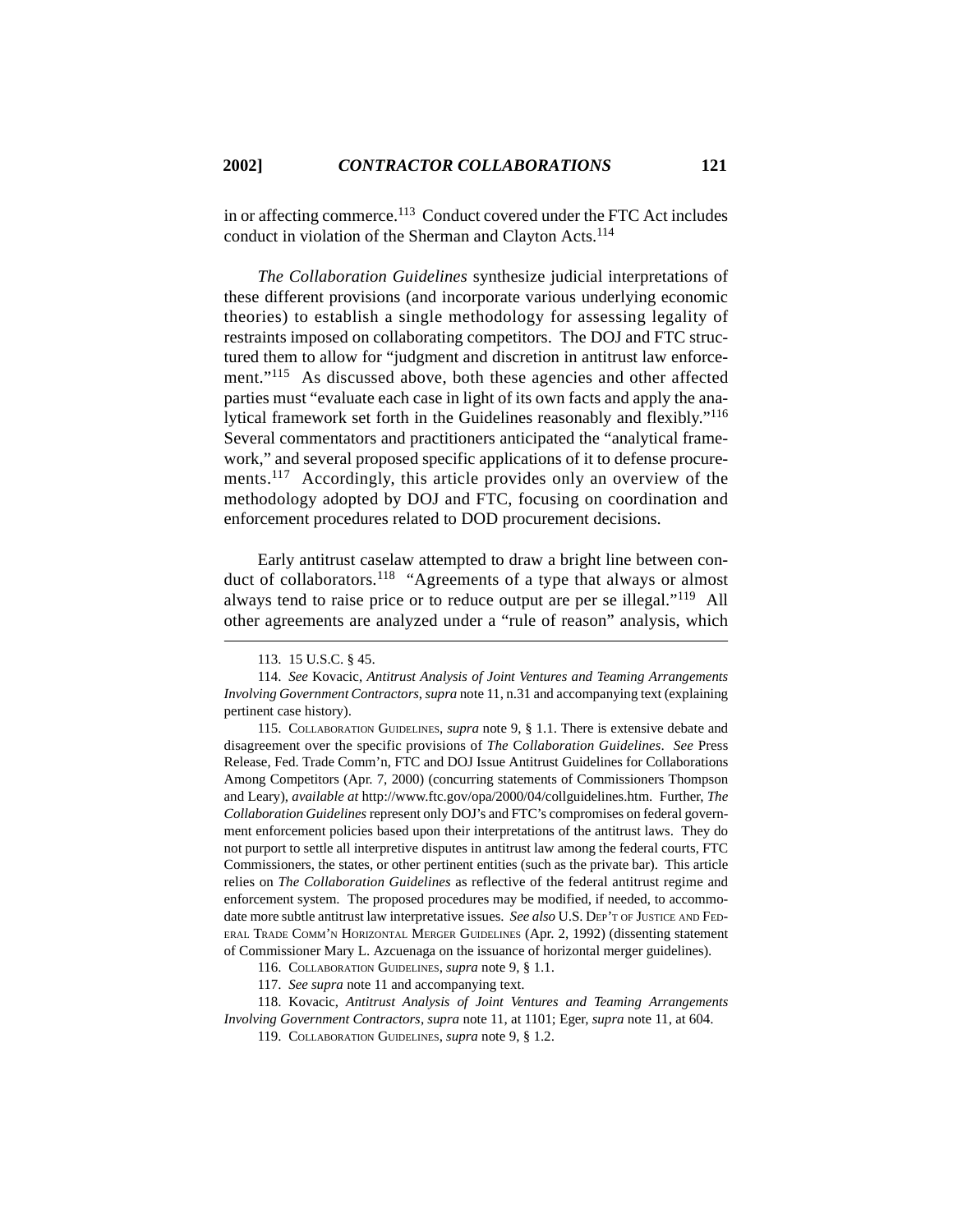weighs pro-competitive benefits with anti-competitive harm by considering many market and conduct factors.<sup>120</sup> Rule of reason inquiry traditionally is fact-specific and resource-intensive.<sup>121</sup> While arguably any conduct that violates antitrust law can be a criminal offense, $122$  DOJ only prosecutes "hard-core cartel agreements."123 As set out in Section III.B, below, government contract practitioners are familiar with the FAR and DOD procurement fraud system that provides extensive provisions for detecting and assisting DOJ in prosecuting such blatant conduct. Likewise, the courts will only invoke the per se rule "where judicial experience demonstrates that the particular conduct is a 'naked restraint of trade with no purpose except stifling of competition.'"124

## *a. Per Se Illegal Agreements*

The per se rule applies to all horizontal and vertical restraints in all operating environments. These include restraints that fix prices, rig bids, or allocate customers, suppliers, territories, or lines of commerce.<sup>125</sup> Price-fixing and bid-rigging can take many forms and evidence themselves in many ways<sup>126</sup> These activities received great attention in the area of government contracts in the late 1980s and early 1990s.127 Group boycotts

121. Northrop Corp. v. McDonnell Douglas Corp., 705 F.2d 1030, 1050-51 (9th Cir. 1983), *cert. denied*, 464 U.S. 849 (1983).

122. Kovacic, *Antitrust Analysis of Joint Ventures and Teaming Arrangements Involving Government Contractors*, *supra* note 11, at 1072.

123. COLLABORATION GUIDELINES, *supra* note 9, § 1.2.

124. Perry & Park, *supra* note 17, at 7 (quoting White Motor Co. v. United States, 372 U.S. 253, 263 (1963)).

125. *Id.*; U.S. DEP'T OF JUSTICE, ANTITRUST RESOURCE MANUAL § 8 (Oct. 1997) [hereinafter ANTITRUST RESOURCE MANUAL], *available at* http://www.usDOJ.gov/atr/public. For specific examples of cases, see the Supreme Court's discussion of the per se rule in *NYNEX Corp., v. Discon, Inc*., 525 U.S. 128, 133-34 (1998).

126. FAR, *supra* note 20, at 3.303(c), 3.305. *See* Polk, *supra* note 36 , at 428-29, 434-35 (discussing various forms and definitions of these proscribed activities within the context of government contracts). Drawing the line between the exchange of competitive information and violating these standards poses significant challenges. *See* United States v. United States Gypsum Co., 438 U.S. 422 (1978); COLLABORATION GUIDELINES, *supra* note 9, § 3.34(e).

127. Kovacic, *Antitrust Analysis of Joint Ventures and Teaming Arrangements Involving Government Contractors*, *supra* note 11, at 1059.

<sup>120.</sup> Kovacic, *Antitrust Analysis of Joint Ventures and Teaming Arrangements Involving Government Contractors*, *supra* note 11, at 1101. The rule of reason factors are attributed to Justice Brandeis in *Chicago Board of Trade v. United States*, 246 U.S. 231 (1918).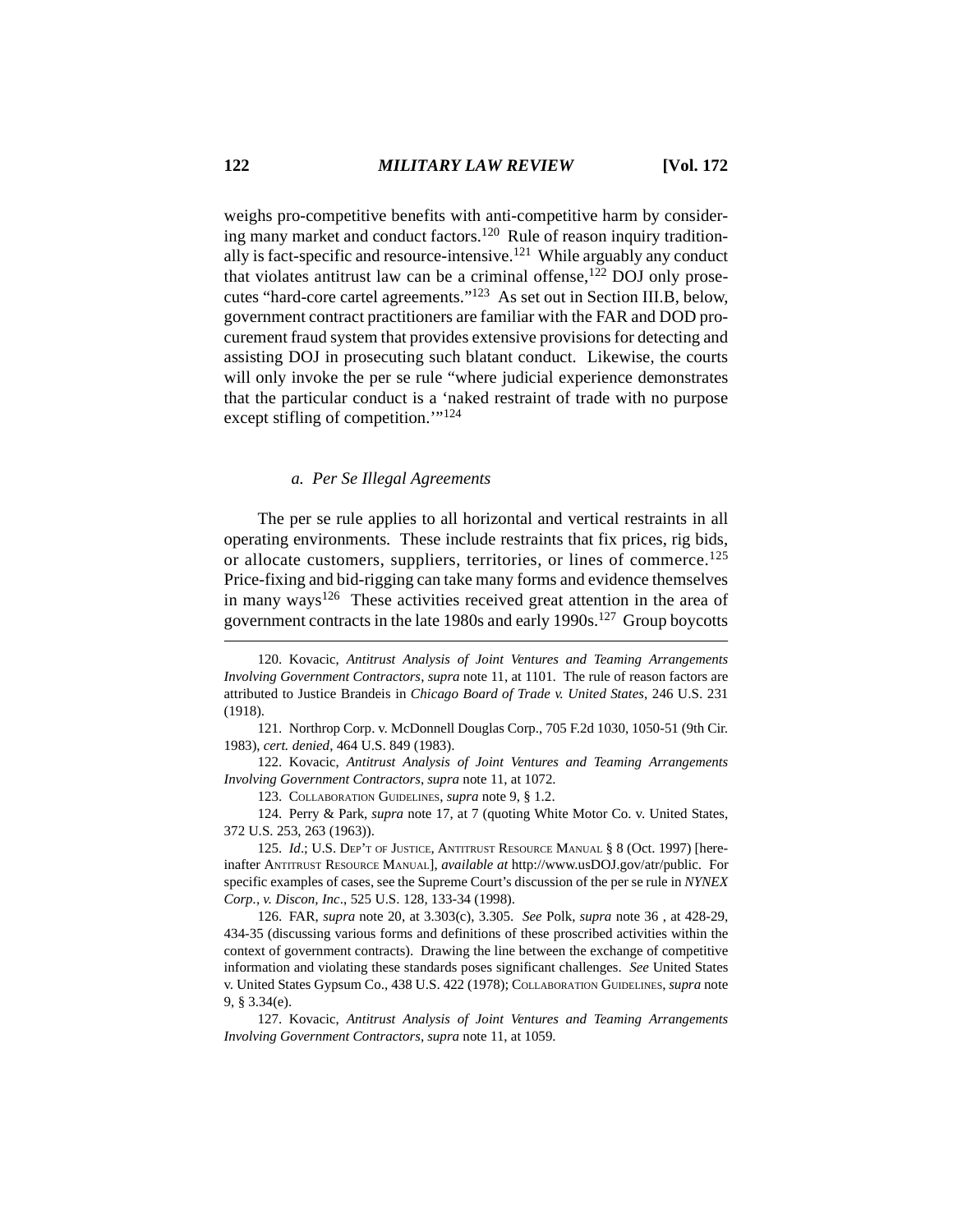of competitors likewise are per se illegal,  $128$  as are a monopolist's refusal to allow competitors access to facilities "essential" for competition.<sup>129</sup> Vertical restraints including resale price maintenance,  $^{130}$  tying arrangements,<sup>131</sup> and (possibly) exclusive-dealing restrictions<sup>132</sup> fall under the same test.<sup>133</sup> Collaborations whose entire purpose violates the per se rule

128. Fed. Trade Comm'n v. Superior Court Trial Lawyers Ass'n, 493 U.S. 411 (1990); Northwest Wholesale Stationers, Inc., v. Pacific Stationery & Printing Co., 472 U.S. 284 (1985). This activity is enforced by DOJ and FTC outside *The Collaboration Guidelines*. COLLABORATION GUIDELINES, *supra* note 9, § 1.1 n.5. In vertical relationships, allegations of "boycotting" one supplier in preference to another fall under the rule of reason analysis. NYNEX Corp., v. Discon, Inc., 525 U.S. 128, 135 (1998).

129. Northwest Wholesale Stationers, Inc., v. Pacific Stationery & Printing Co., 472 U.S. 284 (1985). This basis is limited to control of essential facilities by monopolists where competitors cannot reasonably duplicate the facility and the monopolist denies use to competitors when otherwise feasible to do so. MCI Communications Corp. v. Am. Tel. & Tel. Co., 708 F.2d 1081 (7th Cir. 1983), *cert. denied* 464 U.S. 891 (1983). This activity likewise is not enforced under *The Collaboration Guidelines*, *supra* note 9, § 1.1 n.5. For an application of group boycotts and "essential facilities" doctrine to government contractors, see Kovacic, *Antitrust Analysis of Joint Ventures and Teaming Arrangements Involving Government Contractors*, *supra* note 11, at 1100-04.

130. Dr. Miles Med. Co. v. John D. Park & Sons Co., 220 U.S. 373 (1911). This conduct includes agreements to restrict distributors to certain resale prices. *But see* State Oil Co. v. Khan, 522 U.S. 3 (1997) (vertical *maximum* price fixing no longer to be presumed per se illegal).

131. Jefferson Parish Hosp. Dist. No. 2 v. Hyde, 466 U.S. 2 (1984). This conduct involves abuse of monopoly power in one product by requiring buyers to purchase a second product together with the first.

132. Standard Oil Co. of California v. United States, 337 U.S. 293 (1949). Similar in nature to horizontal refusals of access or group boycotts, this conduct involves an agreement among firms at different stages of the "value chain" where one agrees to limit its input or output solely to the other. Courts review the impact of these cases in the market at the level of the exclusion. For example, if an oil company has distribution contracts with retail gas stations where those gas stations cannot sell competitors' gas, the courts examine the size of the foreclosure and its impact on the retail gas market. *See* U.S. DEP'T OF JUSTICE, VERTICAL RESTRAINTS GUIDELINES § 3.2 (rescinded) [hereinafter VERTICAL RESTRAINT GUIDE-LINES (rescinded)] (providing a detailed discussion of the conditions necessary for exclusive dealings to be anticompetitive), *available at* http://www.antitrust.org/law/US/vertguide.html. *But see* FEDERAL TRADE COMM'N & U.S. DEP'T OF JUSTICE, ANTITRUST GUIDELINES FOR THE LICENSING OF INTELLECTUAL PROPERTY § 5.4 (Apr. 6, 1995) [hereinafter INTELLECTUAL PROPERTY GUIDELINES] (following a rule of reason approach in all vertical restraint licensing cases), *available at* http://www.usDOJ.gov/atr/public/guidelines/ jointindex.htm. Exclusive dealing arrangements can be challenged under Section 3 of the Sherman Act, 15 U.S.C. § 3 (2000). *See also* Correia, *supra* note 94, n.107 and accompanying text. *Cf*. Fed. Trade Comm'n v. Brown Shoe Co., 384 U.S. 316 (1966) (no examination of market foreclosure impact required when challenged under Section 5 of FTC Act); Northwest Wholesale, Inc., v. Pacific Stationery & Printing Co., 472 U.S. 284 (1985) (refusal to access "essential facilities" per se illegal when involving horizontal competitors).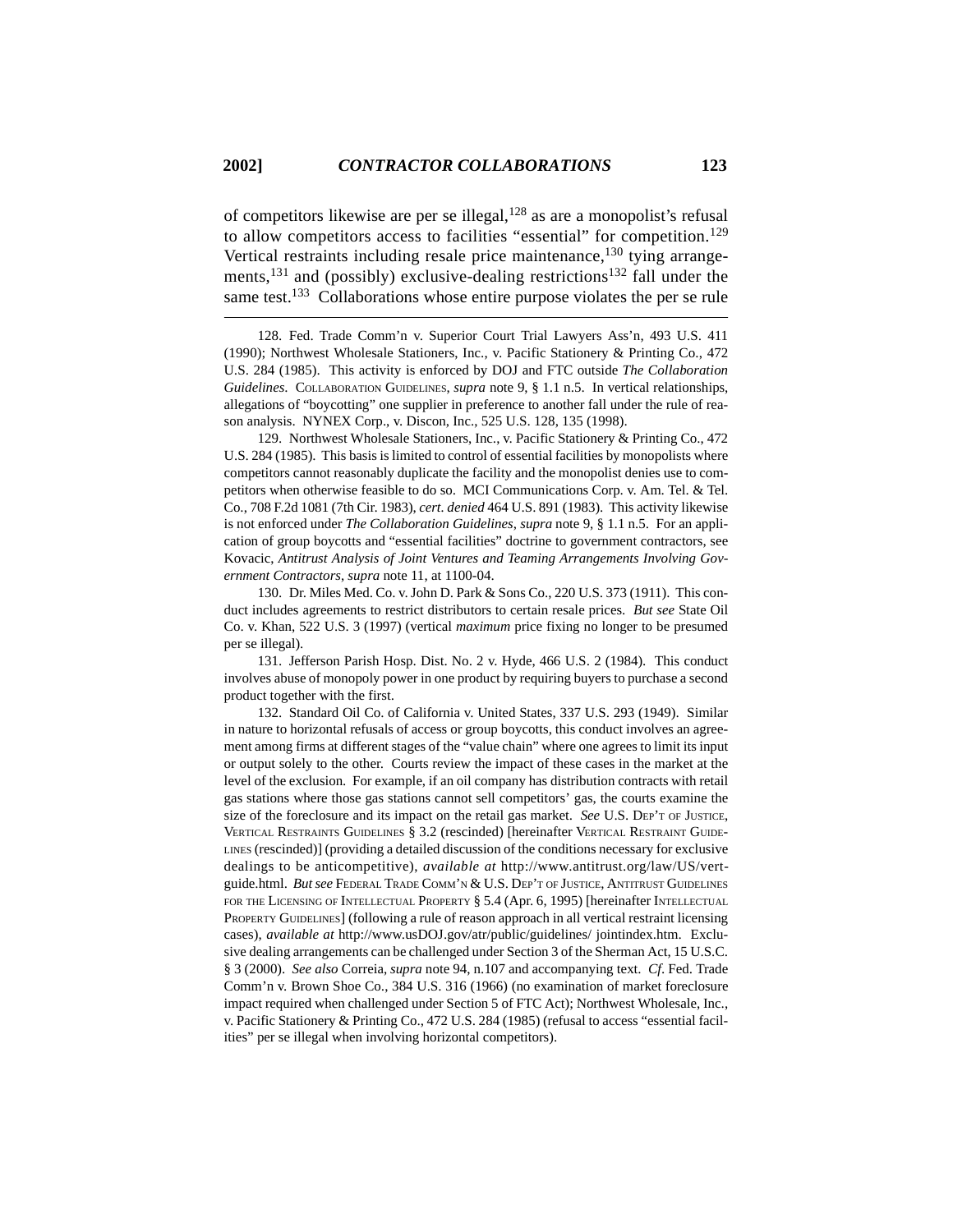are deemed to be cartels. Such illegal arrangements can occur in the licensing of intellectual property, $134$  in healthcare services, $135$  in international operations,136 and in all other business activity.137 Of course, DOD procures goods and services in all of these environments. The first step in reviewing any collaboration, then, is to identify a per se illegal collaboration or any terms or conditions contained within a collaboration that would be per se illegal.<sup>138</sup>

The nature of contractual terms and conditions governing collaborations most significantly complicates the screening for per se violations. Each term or condition of a collaboration (that is, "a set of one or more agreements"139) generally determines the level of integration and must be reviewed independently to assess its "competitive effect."140 Therefore, the entire collaboration may serve an illegal purpose. Likewise, a particular term or condition of the underlying agreement(s) may do so, either independently or within the context of the overall collaboration. For example, if three firms collaborate to establish a distribution joint venture (to warehouse and sell products to retailers), the overall purpose of the joint venture may not be per se illegal, but a related condition that allocates down-stream retailers among the participants' products may be.<sup>141</sup> Gre-

<sup>133.</sup> Under the Clinton Administration, DOJ rescinded guidelines for vertical restraints. *See* VERTICAL RESTRAINT GUIDELINES (rescinded), *supra* note 132. With the exception of tying arrangements and exclusive-dealings, the courts assess all non-price vertical restraints under the rule of reason. Continental T.V., Inc., v. GTE Sylvania, Inc., 433 U.S. 36, 59 (1977).

<sup>134.</sup> INTELLECTUAL PROPERTY GUIDELINES, *supra* note 132, § 3.4.

<sup>135.</sup> U.S. DEP'T OF JUSTICE AND FEDERAL TRADE COMM'N STATEMENTS OF ANTITRUST ENFORCEMENT POLICY IN HEALTH CARE (Aug. 1996) [hereinafter HEALTH CARE GUIDELINES], *available at* http://www.usDOJ.gov/atr/public/guidelines/jointindex.htm.

<sup>136.</sup> FEDERAL TRADE COMM'N AND U.S. DEP'T OF JUSTICE, ANTITRUST ENFORCEMENT GUIDELINES FOR INTERNATIONAL OPERATIONS § 2 (Apr. 1995) [hereinafter INTERNATIONAL OPERATIONS GUIDELINES] (allowing only for "jurisdictional requirements, comity, and doctrines of foreign governmental involvement"), *available at* http://www.usDOJ.gov/atr/public/guidelines/jointindex.htm.

<sup>137.</sup> Congress afforded certain research and production collaborations limited protection from per se condemnation in certain cases. 15 U.S.C. §§ 4301-4302 (2000).

<sup>138.</sup> For specific types of conduct that may constitute per se violations, see ANTI-TRUST RESOURCE MANUAL, *supra* note 125, § 8, and U.S. DEP'T OF ARMY, REG. 27-40, ARMY LITIGATION fig. 8-1 (19 Sept. 1994).

<sup>139.</sup> COLLABORATION GUIDELINES, *supra* note 9, § 2.3.

<sup>140.</sup> *Id.* §§ 2.3, 3.3.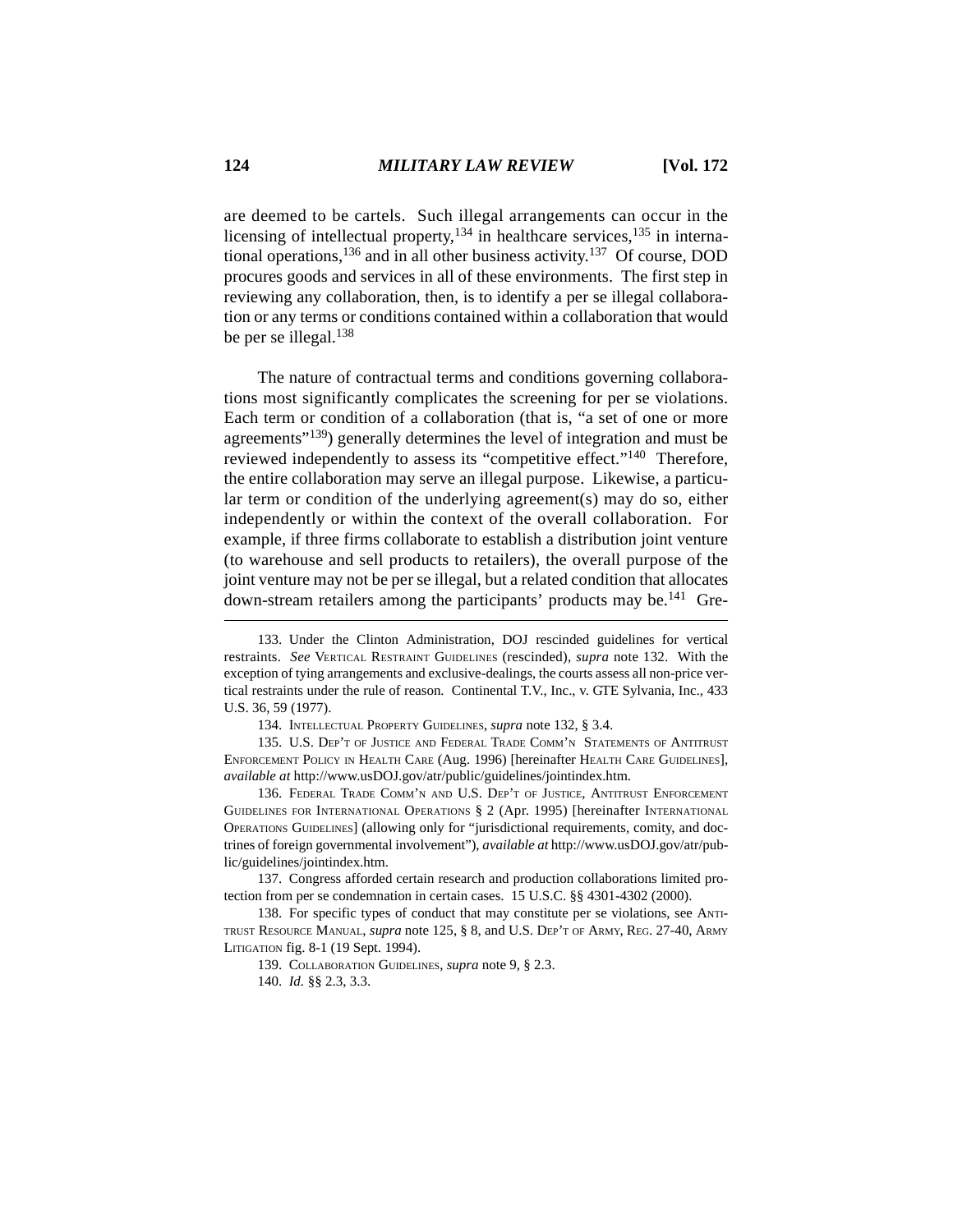gory Werden, Director of Research at DOJ Antitrust Division's Economic Analysis Group, describes this aspect of analysis as follows:

The distinction between the two types of restraints has been usefully framed in terms of "ancillarity." An ancillary restraint is one that is reasonably necessary to the accomplishment of a venture's efficiency-enhancing purposes. The agreement forming the joint venture and all ancillary restraints should be analyzed together under the rubric of the legality of the joint venture itself. Nonancillary restraints should be analyzed separately. Nonancillary restraints are not necessarily unlawful, but any competitive benefits of a joint venture are irrelevant to the analysis of its nonancillary restraints, so those restraints may fall within the scope of the per se rule.<sup>142</sup>

Until relatively recently, firms were subject to prosecution and many courts would enjoin or punish collaborators for per se violations.143 However, various judicial decisions raised questions about the dichotomy between automatic condemnation and detailed analysis, and conducted more focused inquiries into the purpose of collaborations or their collateral restraints as well as their competitive effects.<sup>144</sup> This trend caused considerable consternation in the antitrust legal community.145 If a provision in an agreement appeared to have anticompetitive effects, but was ancillary to the collaboration, the courts and litigants would engage in a resource-

- 143. United States v. Topco Assocs., Inc., 405 U.S. 596 (1972).
- 144. Arizona v. Maricopa County Med. Soc'y, 457 U.S. 332 (1982).

145. For a review of this trend and proposed adjustments to antitrust enforcement policy, see Kovacic, *Antitrust Analysis of Joint Ventures and Teaming Arrangements Involving Government Contractors*, *supra* note 11, at 1119, Werden, *supra* note 65, and Correia, *supra* note 94.

<sup>141.</sup> Because DOD is a down-stream consumer of its contractors, this article emphasizes upstream vertical restraints. However, downstream vertical restraints are important to DOD for industrial capacity reasons (that is, the increasing tendency towards multiple interlocking webs of collaborations among its prime and subcontractors that can significantly influence the effects of industry structural changes and create oligopolistic behavior).

<sup>142.</sup> Werden, *supra* note 65, at 705.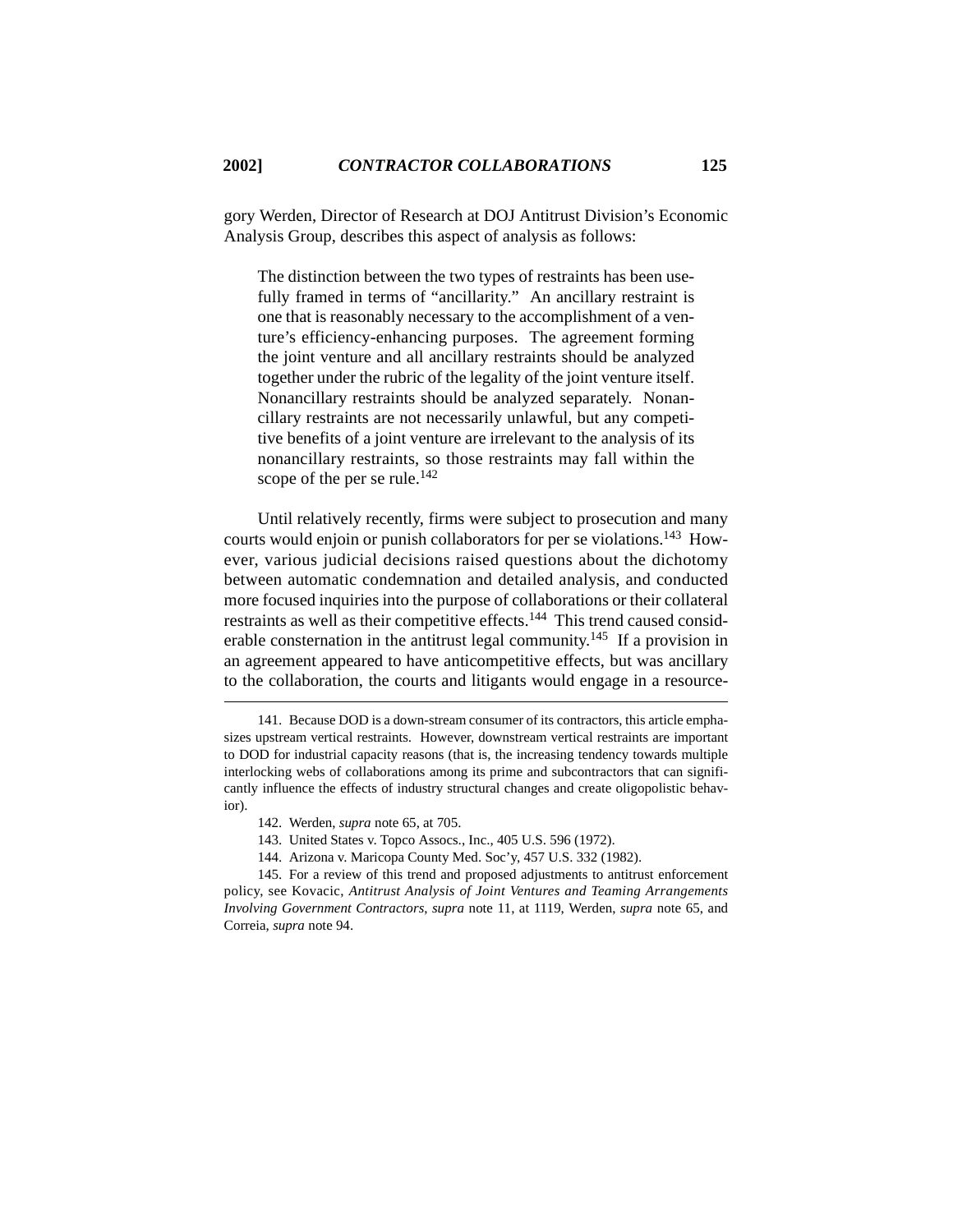intensive rule of reason inquiry.146 Accordingly, *The Collaboration Guidelines* acknowledge a shift to a multi-level review.<sup>147</sup>

## *b. "Limited Factual Inquiry" and Efficiency Showings*

The DOJ and FTC compromised in announcing a "flexible" structured analysis.148 "Sorting out the facts of actual cases under the rule of reason is apt to be difficult and subject to significant error. Antitrust enforcement with respect to joint ventures, therefore, is made more efficient through the use of a structured analysis employing presumptions and burden shifting."149 For example, why engage in a detailed analysis of a software license that restricts computer manufacturers from reselling an application program when the license is commonly used by all software developers?150 On the other hand, as *The Collaboration Guidelines* take into account, industry conditions may change after entering into the license such that it would then become anticompetitive considering those new

148. Werden, *supra* note 65, at 735. "Despite years of debate, there is not a clear consensus on the application of the per se rule and the rule of reason. The Supreme Court has stated various formulations of both." Correia, *supra* note 94, at 739.

149. Werden, *supra* note 65, at 735. One Chief of the DOJ Antitrust Division said:

We reject the notion that there should be two methods of analysis – per se or full-blown rule of reason market analysis. As a matter of both sound and efficient antitrust analysis, we think this dichotomy is too stark and, frankly, that it leads to far too much of a front-end emphasis on which approach to apply, a choice that can sometimes be outcome determinative.

Correia, *supra* note 94, at 745.

150. *See* INTELLECTUAL PROPERTY GUIDELINES, *supra* note 132, § 2.3.

<sup>146.</sup> Of particular concern, as discussed below, are the expertise and resources required to define the relevant markets and measure the market power of the collaboration (in addition to the likelihood that most defendants' conduct is upheld when the rule of reason is applied).

<sup>147.</sup> This approach was adopted more generally by DOJ and FTC in 1995 in the *Intellectual Property Guidelines*, *supra* note 132, § 3.4, and even earlier in their now rescinded *Vertical Restraints Guidelines*, *supra* note 132. *See* Eger, *supra* note 11, at 609; *see also* Broad. Music, Inc. v. Columbia Broad. Sys. Inc., 441 U.S. 1 (1979) (applying a modified rule of reason approach).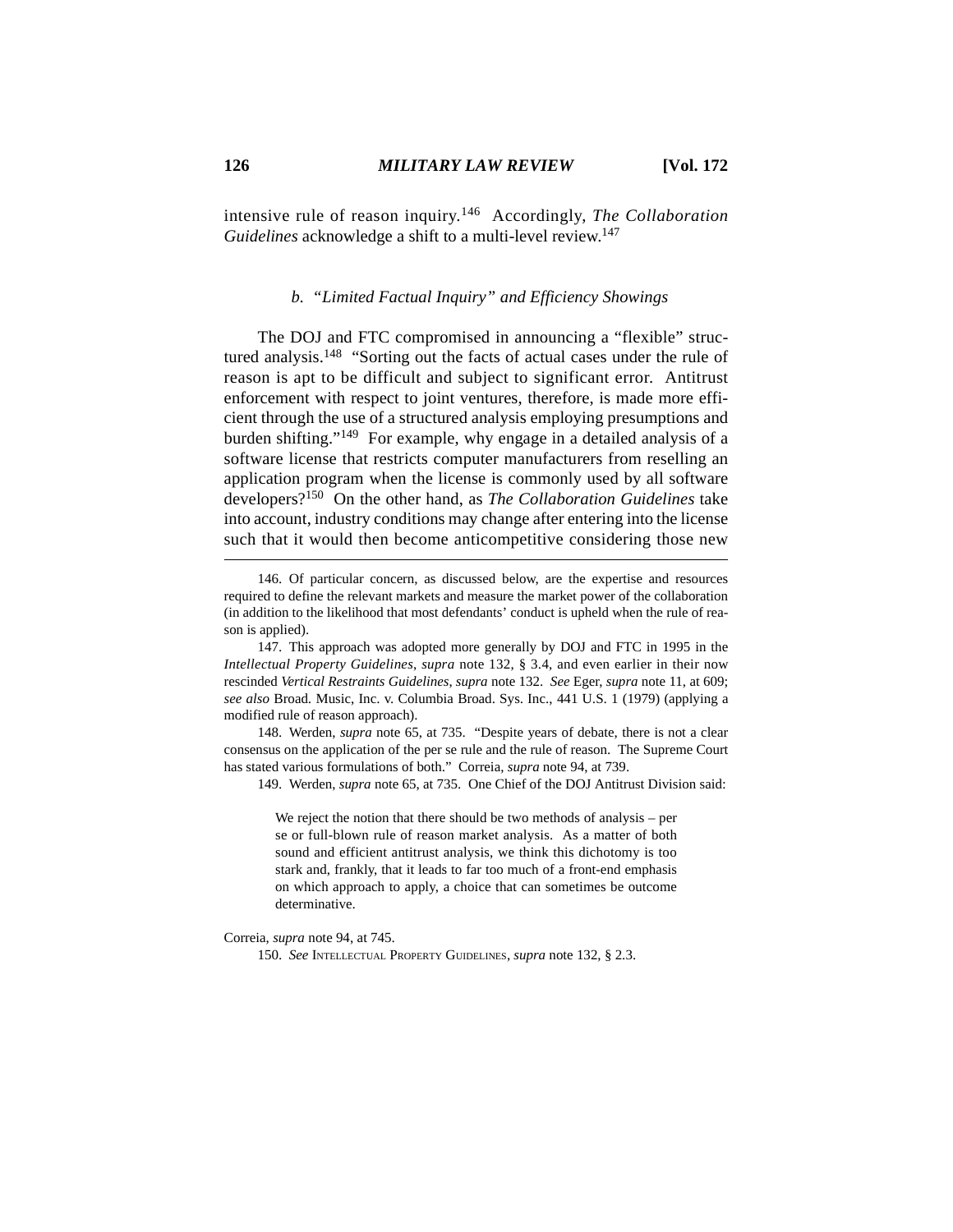conditions. Accordingly, all collaborations are subject to a new review at any future time when anticompetitive harm may occur.<sup>151</sup>

After identifying collaborations (or collateral terms) that are "blatant" per se violations, DOJ and FTC now will conduct a "limited factual inquiry"<sup>152</sup> to examine a rebuttal showing that "participants in an efficiency-enhancing integration of economic activity enter into an agreement that is reasonably related to the integration and reasonably necessary to achieve its pro-competitive benefits."153 Efficiency-enhancing integration includes collaborations to combine some portion of one or more business functions (such as production, distribution, marketing, purchasing, or R&D), "by contract or otherwise, significant capital, technology, or other complimentary assets."154 If the concern relates to a collateral restraint, collaborators must also show that such a restraint is verifiable and potentially pro-competitive, reasonably necessary, *and* that no "practical, significantly less restrictive means" can be used.<sup>155</sup>

Notably, under *The Collaboration Guidelines*, the burden falls upon the collaborators to meet this low standard to justify the overall collaboration and to establish collateral restraints as ancillary to it. Several models for the "limited factual inquiry" and its relationship to assessments of collateral restraints were debated before issuance of *The Collaboration Guidelines*. 156 *The Collaboration Guidelines* do not clearly settle the issue from a judicial perspective, and provide DOJ and FTC flexibility in analyzing collateral restraints either independently or within the context of the overall collaboration.<sup>157</sup> It is clear, however, that if the collaborators provide sufficient evidence that the collaboration constitutes an efficiency-

<sup>151.</sup> COLLABORATION GUIDELINES, *supra* note 9, §§ 2.4, 3.4, 4.3.

<sup>152.</sup> *Id*. § 3.2. This technique, in various forms, has been referred to as "quick look" and many other names. *See* Correia, *supra* note 94, n.56.

<sup>153.</sup> COLLABORATION GUIDELINES, *supra* note 9, § 3.2. *See* INTELLECTUAL PROPERTY GUIDELINES, *supra* note 132, § 3.4; *see also* HORIZONTAL MERGER GUIDELINES, *supra* note 28, § 4. Some claim that this procedure "depart[s] from familiar ways of evaluating the competitive impact of an agreement," Perry & Park, *supra* note 17, at 10, but a review of the other published guidelines, cases, and academic literature reflects otherwise.

<sup>154.</sup> COLLABORATION GUIDELINES, *supra* note 9, § 3.2.

<sup>155.</sup> *Id.* § 3.6.

<sup>156.</sup> *See, e.g.*, Werden, *supra* note 65; Correia, *supra* note 94; Kovacic, *Antitrust Analysis of Joint Ventures and Teaming Arrangements Involving Government Contractors*, *supra* note 11, at 1118 (citing others). *But see* Polk, *supra* note 36, at 420 (finding that FTC looks upon efficiency justifications with skepticism in defense industry mergers).

<sup>157.</sup> COLLABORATION GUIDELINES, *supra* note 9, § 2.3.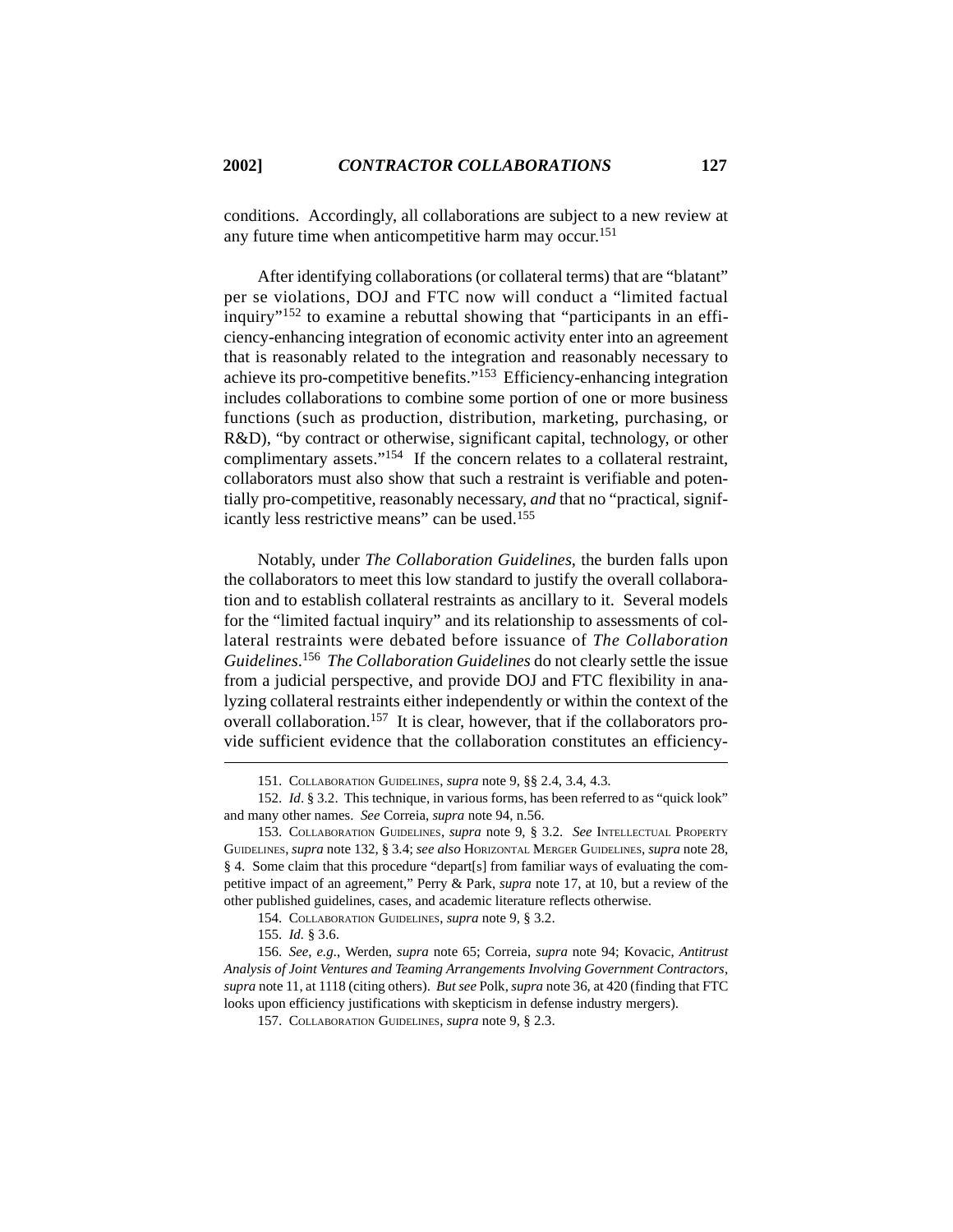enhancing integration, then the focus of initial scrutiny on collateral restraints shifts to reasonableness.158

Three principal issues arise at this stage for DOD procurement officials and antitrust officials at DOJ or FTC. First, are there any unique DOD-related efficiency rationales or types of collateral restraints that could justify otherwise per se violations? Second, what role does DOD, and the negotiations process in particular, play in determining "reasonable necessity" and the plausibility of alternatives? Third, how are initial reports of suspected per se violations and relevant information to be effectively exchanged between the agencies? The latter question pertains equally to the rule of reason analysis and, therefore, will be addressed later.

While the consequences for DOD contractors (for example, criminal prosecution<sup>159</sup>) and a DOD purchasing agency (for example, program delays and litigation costs) can be substantial, little literature and no DOD guidance have been published regarding this initial screening of the collaboration as it applies to DOD contracts.<sup>160</sup> Determining whether an independent legal entity or a contractually created teaming arrangement serves as a "naked agreement on price or output among competitors"<sup>161</sup> can be a daunting task for a contracting officer or program manager reviewing a quote or contract proposal. It may seem unlikely that such conduct would occur, particularly given the FAR's distinct competition requirements,

<sup>158.</sup> The restraint must reasonably relate both to the efficiency of the integration and the necessity of the restraint to achieve pro-competitive benefits beyond those to be enjoyed solely by the collaborators. *See* Los Angeles Mem. Coliseum Comm'n v. Nat'l Football League, 726 F.2d 1381, 1395 (9th Cir.), *cert. denied*, 469 U.S. 990 (1984). *The Collaboration Guidelines*, *supra* note 2, § 3.2, discuss "reasonable necessity" and "intertwined" collateral restraints, *id.* ex. 2. Scholars have been advising firms' legal counsel to not only document efficiencies in collaborative agreements, but also to integrate them into the structure of the legal documents themselves in order to qualify for rule of reason inquiry. *See* Kitch, *supra* note 73, at 964; Eger, *supra* note 11, at 628-30 (proposing a checklist).

<sup>159.</sup> Further, the costs of defending against criminal or civil antitrust prosecutions are not reimbursable from the government under a government contract, even if the collaboration was formed exclusively for the government contract and encouraged by the government. FAR, *supra* note 20, at 31.205-33(f).

<sup>160.</sup> *See generally* Kovacic, *Antitrust Analysis of Joint Ventures and Teaming Arrangements Involving Government Contractors*, *supra* note 11; Polk, *supra* note 36. Even these authors focus more on providing guidance to private practitioners and antitrust officials at DOJ and FTC than to DOD.

<sup>161.</sup> *See* Correia, *supra* note 94, at 741-45 (comparing different analytical techniques for conducting the review).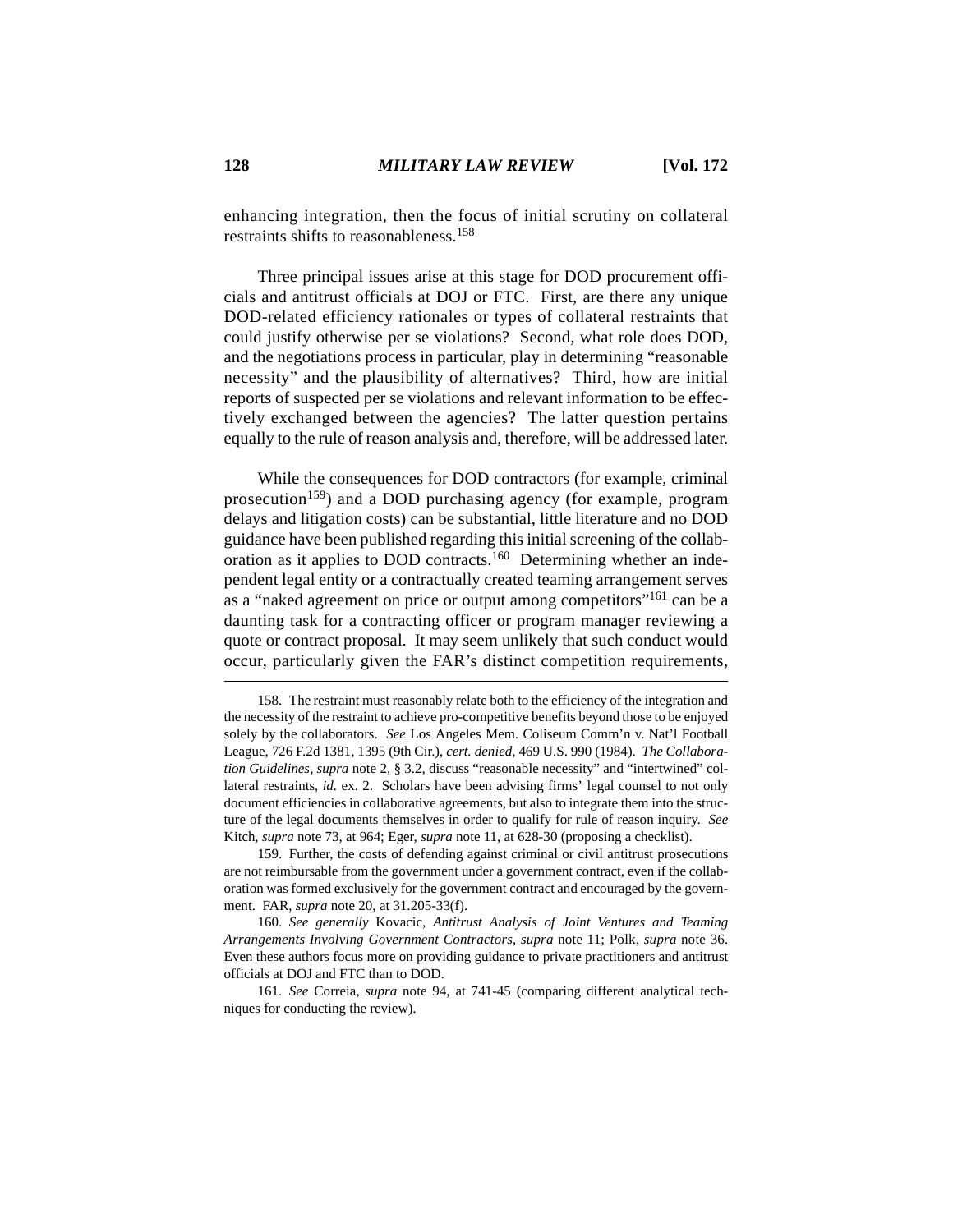including submission of a Certificate of Independent Price Determina- $\mu$  tion<sup>162</sup> with an offer (where applicable). Further, verifying the claim of efficiencies and reasonableness involves specialized skills and knowledge that DOD previously declined to establish in-house.<sup>163</sup> It also requires knowledge of each of the numerous markets in which procurements may take place. Disagreements over the significance of efficiencies in contractor administrative costs (or their verifiability) may also complicate the review.164 Finally, procurement officials may not be inclined to examine the overall competitive effect of collaborations where the market is broad and procurement competition rules (for example, "full and open competition"165) appear to be satisfied in a particular case. Any collaboration review procedures under the current division of responsibility between DOD, DOJ and FTC seem to require either straight-forward and administrable tests on one hand or elaborate intra-agency review and investigative support mechanisms on the other.

There may be a host of plausible efficiencies gained through resource integrations. The "DOD may be in a position to evaluate and explain claims of efficiency because of its experience as a long-term purchaser and its resultant knowledge base."166 *The Collaboration Guidelines* require that the restraint "benefit, or potentially benefit, consumers by expanding output, reducing price, or enhancing quality, service, or innovation."167 The integration may or may not require a financial contribution or actual performance of a function by one, any, or even all collaborators.

Within the context of DOD procurements, the most likely unique justification may be that a DOD procurement official either required or

162. FAR, *supra* note 20, at 3.103-1, 52.203-2. *But see* discussion Section III.B, *infra*.

163. DSB REPORT ON INDUSTRY CONSOLIDATION, *supra* note 8, at 4-5.

164. *Id*. at 30.

165. The Competition in Contracting Act, 10 U.S.C. § 2304 (2000).

166. DSB REPORT ON INDUSTRY CONSOLIDATION, *supra* note 8, at 30 (commenting on merger-related efficiencies).

167. COLLABORATION GUIDELINES, *supra* note 9, § 3.2. *The Collaboration Guidelines* provide that theoretically implausible efficiencies or arguments that competition itself is unreasonable are insufficient as a matter of law. *Id*. From an economics perspective, efficiencies are ways "to overcome the so-called imperfections in the marketplace." Kitch, *supra* note 73, at 963. Economists consider "externalities" ("when an investment confers benefits that cannot be captured by the firm making the investment"), economies of scale, and "transactional efficiencies." *Id*. at 963-64.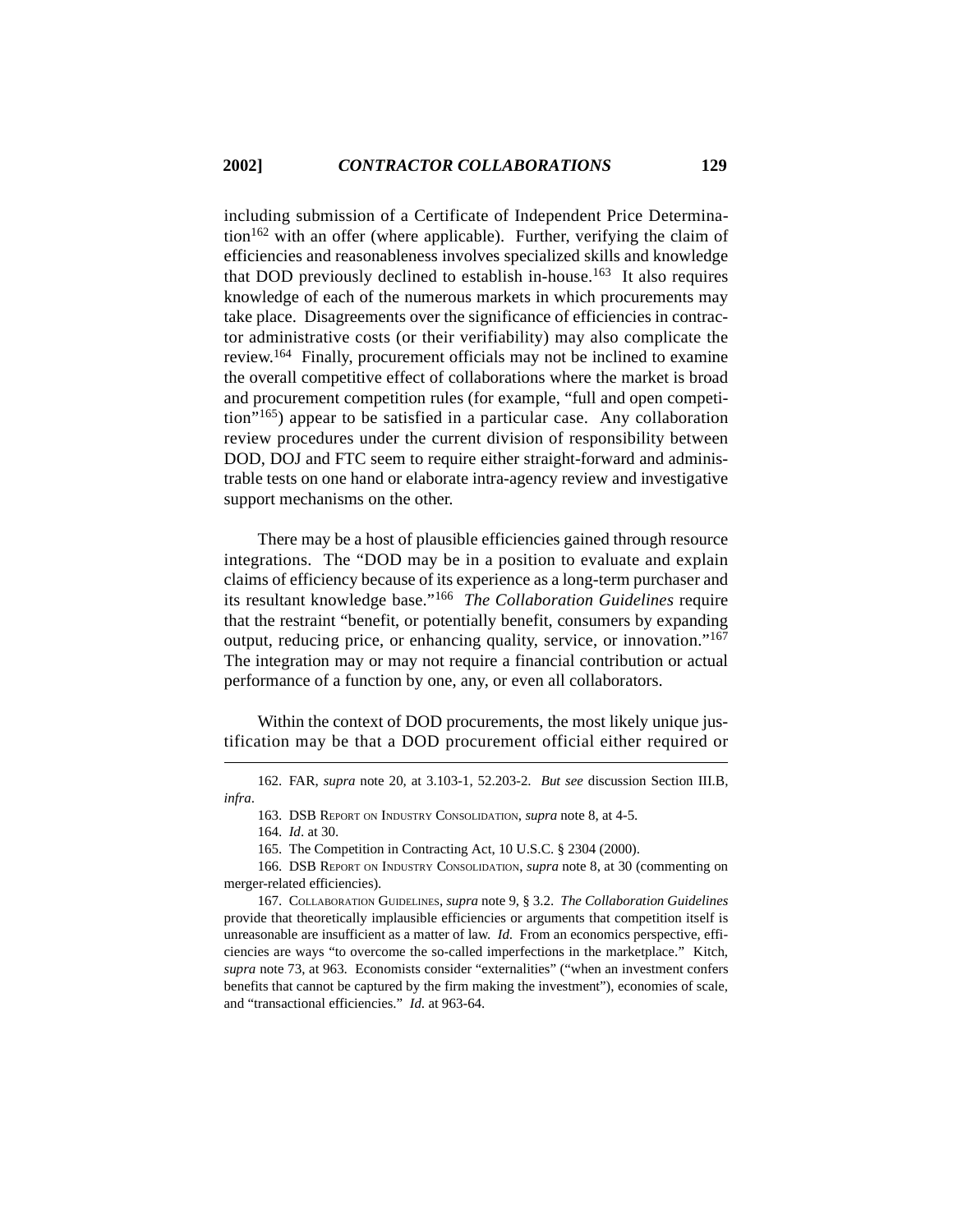endorsed the agreement.<sup>168</sup> Review, negotiation, and approval of teaming arrangements by contracting officers is authorized and, in some instances, required by DOD policy.169 In *Northrop Corp. v. McDonnell Douglas Corp*.,170 two competing fighter aircraft manufacturers teamed at the direction of DOD to design and produce the F-18 for the Navy and foreign customers. This was done because McDonnell Douglass could help adapt Northrop's land-based YF-17 prototype for carrier use. Their teaming agreement allocated sales to different customers between carrier-based and land-based aircraft.<sup>171</sup> The court found the agreement not to be a per se illegal market allocation, in part, because it provided benefits in a special market that otherwise would not have existed.172 *The Collaboration Guidelines* treat favorably the special benefits derived from combining unique design and production competencies and from sharing between competitors who otherwise lack access to such innovations. Moreover, in DOD procurements, meeting "national security" needs may be considered as efficiencies.173

Firms may argue additional justifications when seeking to hedge quantity<sup>174</sup> or address time uncertainty in government procurements, as are found in contracts with options to extend, requirements (and indefinite delivery and indefinite quantity) contracts, $175$  "systems" acquisition mile-

168. Kovacic, *Antitrust Analysis of Joint Ventures and Teaming Arrangements Involving Government Contractors*, *supra* note 11, at 1085 (citing Eger and Chierichella in support). *Cf*. DSB REPORT ON INDUSTRY CONSOLIDATION, *supra* note 8, at 9-14 (critiquing four merger cases and the unofficial testimony of DOD officials and its impact on the case).

169. Memorandum, Deputy Under Secretary of Defense (Acquisition & Technology), DUSD (A&T), subject: Exclusive Teaming Arrangements (Jan. 5, 1999) [hereinafter Exclusive Teaming Arrangements Memorandum], *available at* http://www.acq.osd.mil/ia.

170. 705 F.2d 1030 (9th Cir. 1983), *cert. denied*, 464 U.S. 849 (1983) (the court assessed the venture under Sections 1 & 2 of the Sherman Act).

171. *Id*. at 1037-38.

172. *Id*. at 1053. The court also added that parties fashioned the collateral marketallocating restraint to prevent the "fiasco" of conflicts between military service aircraft specifications in an earlier procurement. *Id*. *But cf.* United States v. Alliant Techsystems, Inc., 808 F. Supp. 9 (D.D.C. 1992) (the only two producers of Combined Effects Munitions teamed at higher than competitive prices without DOD endorsement). *See also* HEALTH CARE GUIDELINES, *supra* note 135, para. 3 (noting that some services or products may not exist without collaborations due to high barriers).

173. DSB REPORT ON INDUSTRY CONSOLIDATION, *supra* note 8, at 28-32.

175. *See generally* FAR, *supra* note 20, pt. 11 (requiring market research regarding quantities, delivery/performance, and specifications).

<sup>174.</sup> *See* FAR, *supra* note 20, at 7.202 (requiring agencies to evaluate appropriate quantities for per-unit savings), 7.107; 13 C.F.R. § 125.2(d) (2002) (criteria for contract bundling).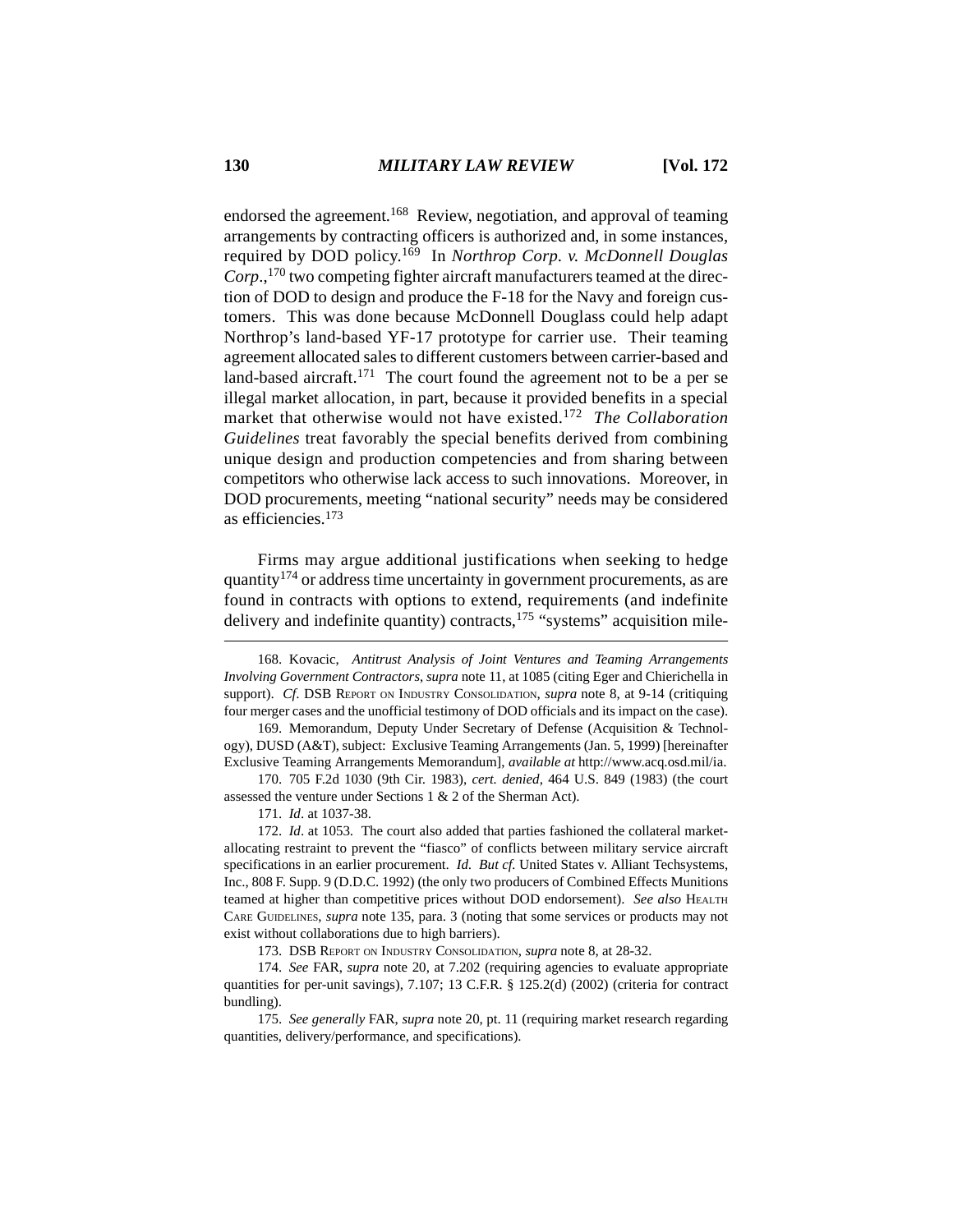stones, or Federal Supply Schedule contracts.176 In *Colsa Corp. v. Martin Marietta Servs., Inc.,*<sup>177</sup> for example, the Navy awarded Martin Marietta a facility operation and maintenance contract, with Colsa acting under a teaming agreement as a subcontractor for software support services. Martin Marietta and Colsa negotiated the subcontract after contract award, and they re-negotiated after the Navy exercised each annual option. Collaborating with competitors on a broader or more responsive distribution system (for example, using the Internet) could also permit reductions in contingency pricing from scaling or work rotations.

Contractors may argue efficiencies by attempting to hedge the risks inherent in the contract type offered by the government,  $178$  the size and scope of the contract effort,<sup>179</sup> specification requirements,<sup>180</sup> and other factors reflected in the level of competition sought by DOD at the prime and subcontract levels.<sup>181</sup> Arrangements to accommodate foreign firm participation in a procurement involving classified information can permit a U.S.

177. 133 F.3d 853 (11th Cir. 1998). After Martin Marrietta terminated Colsa's subcontract during the third option period, Colsa sued under Section 2 of the Sherman Act alleging that Martin Marietta engaged in anticompetitive monopoly behavior. The 11th Circuit rejected Colsa's allegation. *Id.*

178. Authorized contract types are discussed in FAR, *supra* note 20, pt. 16. Due to the variability in assignment of risk (and consequently, price), FAR 16.103(a) requires contracting officers to consider a pertinent laundry list of factors in deciding which type of contract to award. *See* Chierichella, *supra* note 11, at 559 (discussing disincentives for subcontractors when certain contract types and data rights packages are elected by the government). *But see* Polk, *supra* note 36, at 421 (asserting that short contract periods and lowest bidding techniques may decrease barriers).

179. Contract bundling and A-76 competition permit the agency to decide the appropriate number and size of goods and services under a particular contract. Recent efforts have been made to limit this discretion. *See* Federal Acquisition Circular 97-19, 65 Fed. Reg. 46,052 (July 26, 2000); 13 C.F.R. § 125.2(d) (2002); FAR, *supra* note 20, at 1.107.

180. CHE Consulting, Inc.; Digital Tech., Inc., B-284110, B-284110.2, B-284110.3, 2000 U.S. Comp. Gen. LEXIS 35, Feb. 18, 2000 (finding no unfair competitive advantage or unduly restrictive specification where government required offerors to have original equipment manufacturers support at least sixty-five percent of equipment and where the winning offeror had such support under exclusive agreements).

<sup>176.</sup> *Id.* at 8.404. *See, e.g*., Department of the Air Force, Contracting Policy Memorandum 98-C-07, subject: Use of Blanket Purchase Agreements (BPAs) with Federal Supply Schedules (FSS), attachment, para. 2.b(3) (1 May 1998) (discussing teaming among GSA Schedule contractors and Blanket Purchase Agreements). Further, the General Accounting Office investigated DOD's selective use of multiple-award schedule IDIQ contracts and found that contractors often lose significant amounts due to the favorable treatment of some contractors.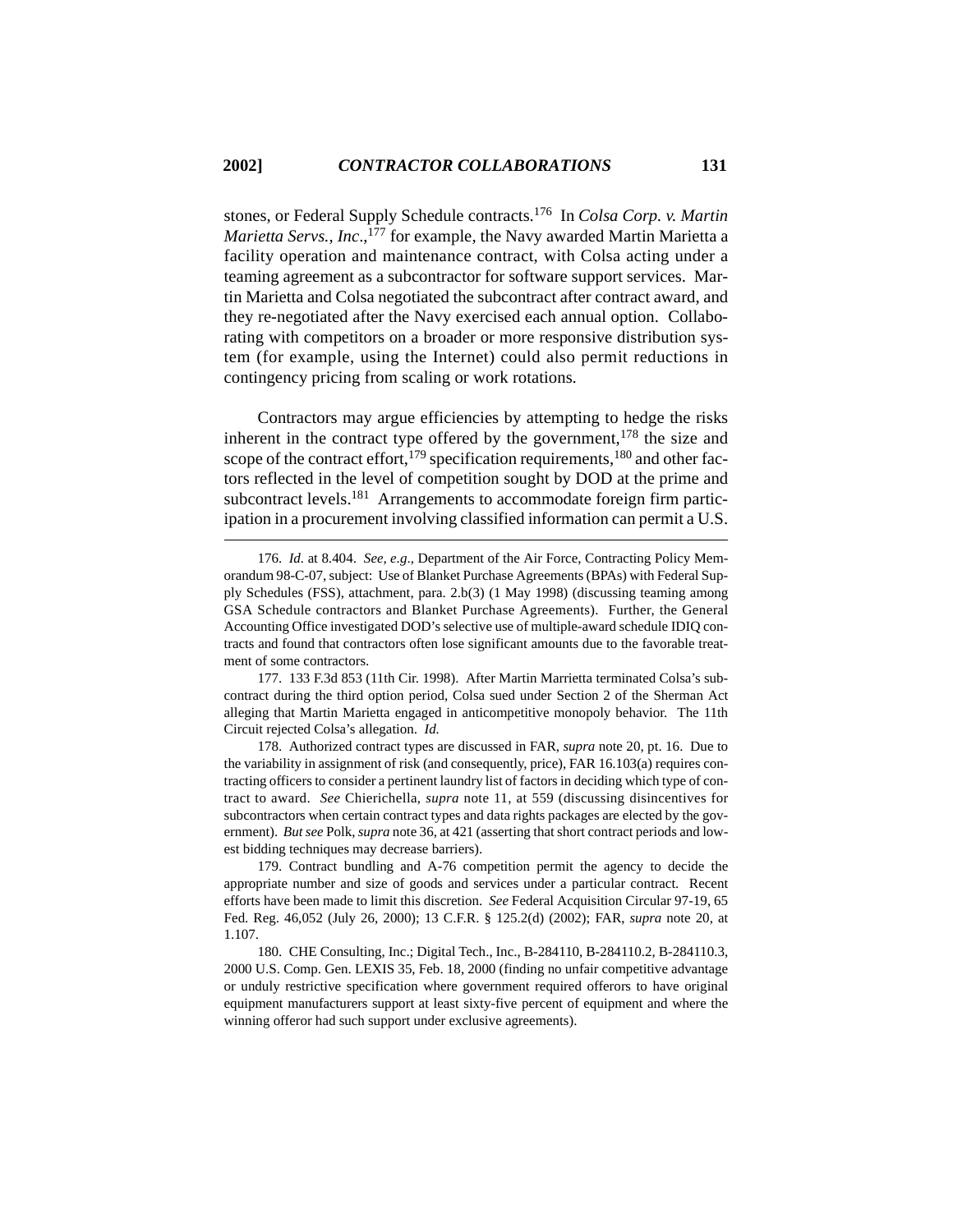firm to control access to the information with the overseas firm conducting key portions of the work.182 Likewise, collaborating with foreign firms on overseas contracts can serve to accommodate foreign customs, labor, capital commitment, and other laws, as well as restrictions imposed by politics and geography, including transportation costs, resource availability, and trade laws or treaties.183 Collaborations may permit or restrict information exchanges between competitors (when otherwise unlawful when not acting as a single legal unit)<sup>184</sup> or protect intellectual property brought to the contract or developed under the contract.<sup>185</sup> Additionally, collaborations to market products to the government (in particular, to gain exposure to local commanders and other procurement officials) can often inform or persuade contracting officers to shift choices based on functionality, price or quality, or provide other political leverage.186 Finally, with civil-military integration, collaborations may accommodate the restrictive accounting rules required of contracts qualifying for accounting under the Cost Accounting Standards.187

## *c. The Nature of the Agreement and Anticompetitive Harm*

If DOJ or FTC find an efficiency-enhancing integration of resources plausible and find collateral restraints to be reasonable (that is, ancillary), *The Collaboration Guidelines* next subject the relevant agreement to a slightly more detailed review. Review begins at this point for all collaborations or agreements that lack facially per se illegal provisions. This next

<sup>181.</sup> The CICA lists three general levels of competition and criteria for contracting officers to apply when restricting competition. Of particular import is the "industrial mobilization base" exception that permits DOD to award contracts to particular firms necessary to retain a sufficient source for national defense.

<sup>182.</sup> *See* Kovacic, *Antitrust Analysis of Joint Ventures and Teaming Arrangements Involving Government Contractors*, *supra* note 11, at 1068-71.

<sup>183.</sup> *Id.* at 1097 (citing to earlier version of the *International Operations Guidelines*, *supra* note 136, which accounted for political considerations); FAR, *supra* note 20, pt. 25.

<sup>184.</sup> *See* Eger, *supra* note 11, at 602-03 (discussing the application of the "Certificate of Independent Price Determination").

<sup>185.</sup> *See* Chierichella, *supra* note 11, at 559 (discussing motivations for prime and subcontractors to contribute to innovations under government data rights rules).

<sup>186.</sup> Kovacic, *Antitrust Analysis of Joint Ventures and Teaming Arrangements Involving Government Contractors*, *supra* note 11, at 1097.

<sup>187.</sup> *See* 48 C.F.R. § 9901.305(a)(1) (2001) (requiring the Cost Accounting Standards Board to consider "the probable costs of implementations, including inflationary effects, if any, compared to the probable benefits"). These standards apply to most negotiated contracts exceeding \$500,000. *Id*. § 9903.201-1.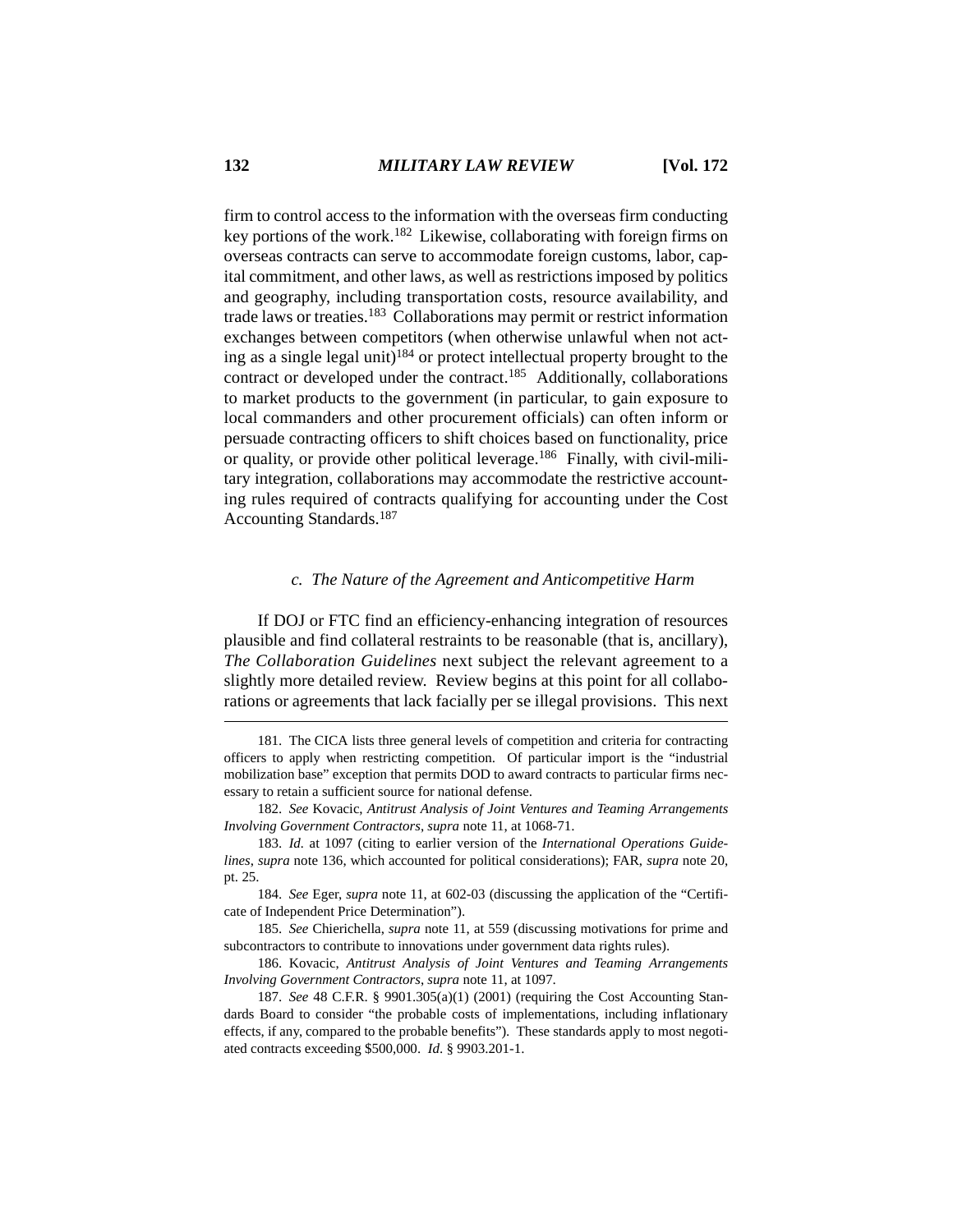inquiry focuses on the "nature of the relevant agreement [because] the nature of the agreement determines the types of anticompetitive harms that may be of concern."188 Characteristics of certain types of agreements may cause anticompetitive harm. This level of inquiry examines "the ability or incentive to compete independently [or] . . . the likelihood of an exercise of market power by facilitating explicit or tacit collusion."<sup>189</sup>

The DOJ and FTC examine the extent to which independent decisionmaking is limited by the agreement.<sup>190</sup> They also examine whether the agreement requires collaborators "to combine control or financial interests [that] may reduce the ability or incentive to compete independently"<sup>191</sup> or to reduce control over "decisions about key competitive variables that otherwise would be controlled independently."192 *The Collaboration Guidelines* discuss specific types of concerns common in production, marketing, buying, and R&D collaborations (as reflected in caselaw).<sup>193</sup> Finally, the agencies examine factors related to oligopolistic behavior.<sup>194</sup> In defense industry mergers, DOJ and FTC have been particularly concerned with the ability of merging firms to share proprietary information about their competitors that could be used to harm competitors.<sup>195</sup> On the other hand, ancillary restraints that would constitute per se illegal agreements if they were standing alone may be so common, necessary or sufficiently regulated that they cannot be expected to cause harm.

Some anticompetitive concerns may be obvious to DOJ or FTC, or may already have caused harm.196 In those cases, DOJ or FTC will either

<sup>188.</sup> COLLABORATION GUIDELINES, *supra* note 9, § 3.3.

<sup>189.</sup> *Id.* § 3.31. Antitrust law examines both the ability of a single firm to take anticompetitive action ("unilateral effects") or that of a group of firms ("coordinated interaction"). For an analysis of these theories as they apply to defense industry collaborations, see Kovacic, *Antitrust Analysis of Joint Ventures and Teaming Arrangements Involving Government Contractors*, *supra* note 11, at 1092-94, and Casey R. Triggs & Melissa K. Heydenreich, *The Judicial Evaluation of Mergers Where the Department of Defense Is the Primary Customer*, 62 ANTITRUST L.J. 435, 445-48 (1994) (for merger cases).

<sup>190.</sup> COLLABORATION GUIDELINES, *supra* note 9, § 3.31. In doing so, the agencies consider the business purpose for the agreement, as determined from "objective facts" and inferences drawn therefrom. *Id*.

<sup>191.</sup> *Id*.

<sup>192.</sup> *Id*. § 3.31(a). For a discussion of the three types of competition among participants relative to control, see McFalls, *supra* note 41, at 660-61 (discussing elimination of competition among participants in the relevant market outside the joint venture, elimination of price or output competition among participants within the joint venture, and elimination of competition against the joint venture through other joint ventures). Another view of this component assesses the degree of restraint on independent decision-making of each participant regarding activities related to the venture. Werden, *supra* note 65, at 718.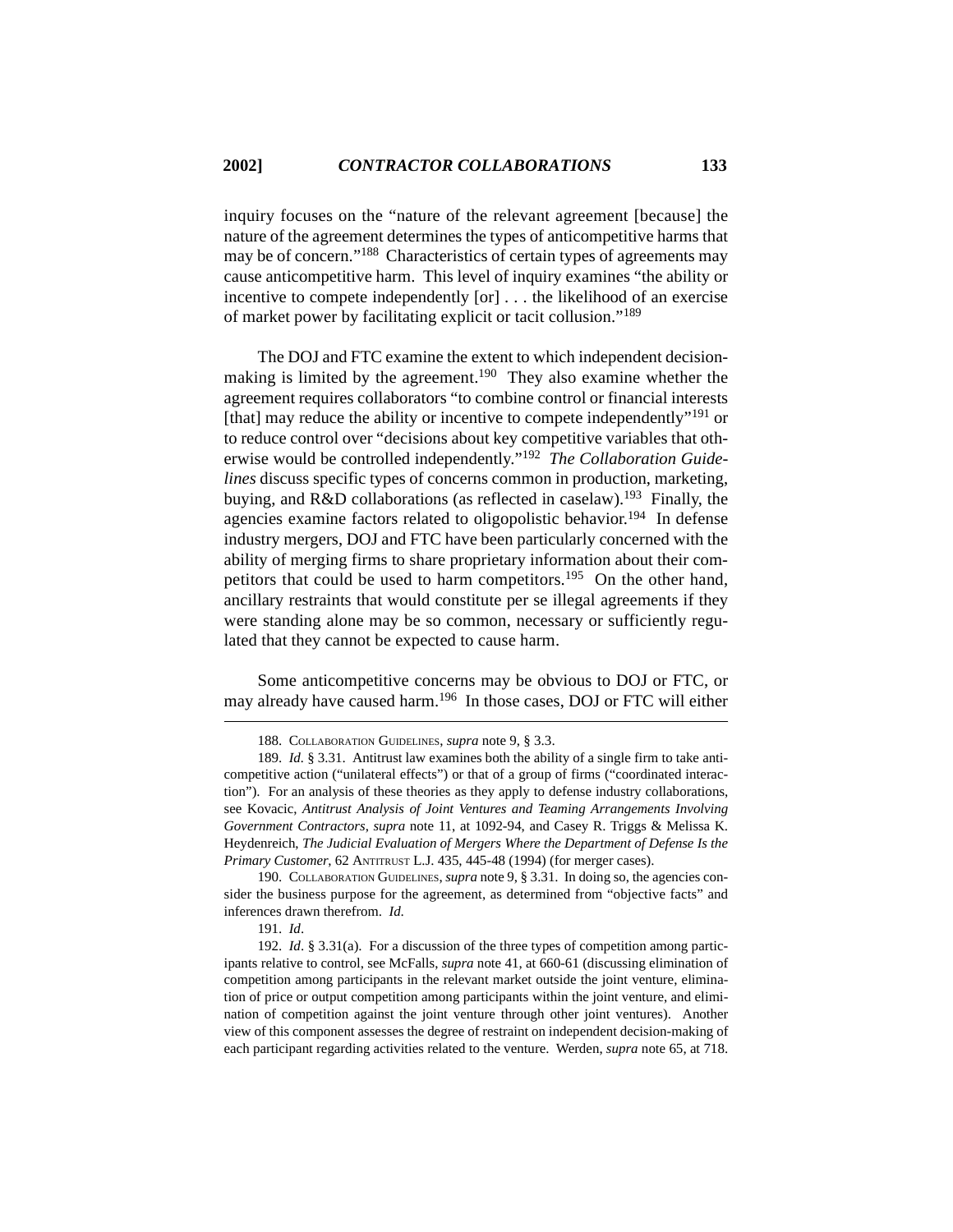challenge the agreement (if the collaboration falls outside one of the two limited "safety zones"197) or weigh the competitive benefits against the identified harm (discussed *infra* Section III.A.1.g). In other cases, "a determination of anticompetitive harm may be informed by consideration of market power."198 The review then shifts to a detailed market analysis (although some monopolistic or weak market positions of collaborators

194. The sharing of competitively sensitive information (prices, output, costs, or strategic planning; current and future operating or business plans; other company-specific data) can lead to collusion on price, output, customers, territories, or "other competitively sensitive variables." *Id*. § 3.31(b).

195. DSB REPORT ON VERTICAL INTEGRATION, *supra* note 2, apps. D-5, D-6.

196. COLLABORATION GUIDELINES, *supra* note 9, § 3.3. "Anticompetitive harm may be observed, for example, if a competitor collaboration successfully mandates new, anticompetitive conduct or successfully eliminates pro-competitive, pre-collaboration conduct, such as withholding services that were desired by consumers when offered in a competitive market." *Id*. § 3.31(b).

197. *Id*. § 4. The "safety zones" are discussed at Section III.A.1.h, *infra*.

<sup>193.</sup> COLLABORATION GUIDELINES, *supra* note 9, § 3.31(a). Production collaborations involve "agreements on the level of [production] output or the use of key assets, or on the price at which the product will be marketed by the collaboration, or on other competitively significant variables, such as quality, service, or promotional strategies." *Id*. For example, participants' lack of control over per-unit (marginal) production costs transferred to them (that is, transfer pricing) may result in inflated prices among some collaborators. *Id*. at n.38. In marketing collaborations, agreements involving price, output or "other competitively sensitive variables" are of concern. *Id*. § 3.31(a). "For example, joint promotion might reduce or eliminate comparative advertising, thus harming competition by restricting information to consumers on price and other competitively significant variables." *Id*. In buying collaborations, the ability of collaborators to gain and exercise monopsony power "or facilitate its exercise by increasing the ability or incentive to drive the price of the purchased product, and thereby depress output, below what likely would prevail in the absence of the relevant agreement" is of concern. *Id*. Such collaborations may also "facilitate collusion by standardizing participants' costs or by enhancing the ability to project or monitor a participant's output level through knowledge of its input purchases." *Id*. In R&D collaborations, agreements that "create or increase market power or facilitate its exercise by limiting independent decision-making or by combining in the collaboration, or in certain participants, control over competitively significant assets or all or a portion of participants' individual competitive R&D efforts" are of concern. *Id*. Of particular concern in R&D collaborations is the likelihood that an exercise of market power would eliminate or slow the competitive pace of innovation, and anticompetitive harm is most likely where a participant already possesses market power or "when R&D competition is confined to firms with specialized assets, such as intellectual property, or when a regulatory approval process limits the ability of late-comers to catch up with competitors already engaged in the R&D." *Id*.

<sup>198.</sup> *Id*. § 3.31(b).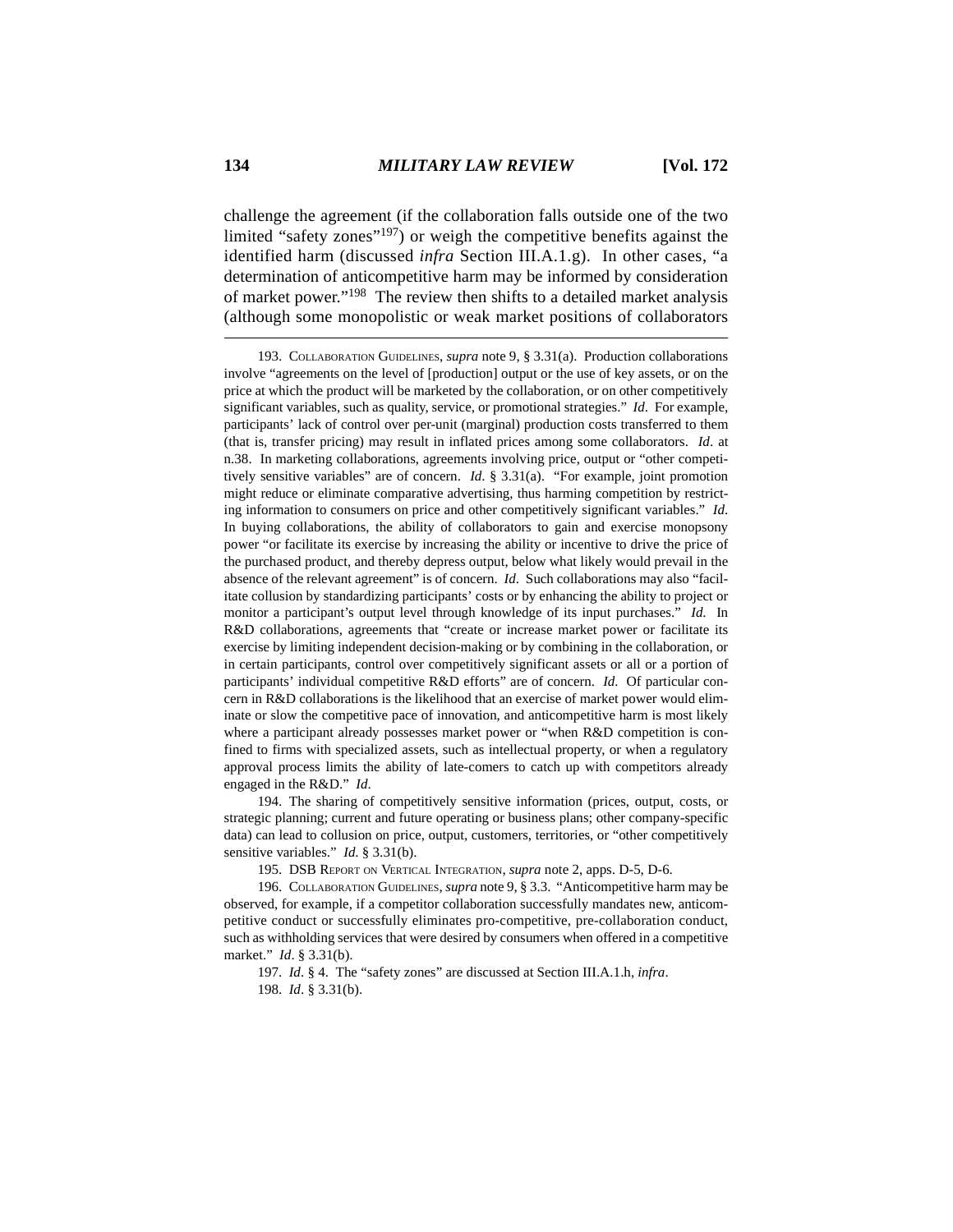may be obvious, as where only two producers of a specialized weapons system exist).

## *d. Market Power and Facilitating Its Exercise*

#### *i. Market Concentration*

Assessments of the market power of the collaborators (or collaboration) mirror the techniques used in merger and acquisition analysis under *The Horizontal Merger Guidelines*. 199 Determining the market power of collaborators requires a two-step process. First, DOJ or FTC defines the relevant affected markets.200 Two component factors comprise a relevant market: the product market and the geographic market in which the product market exists. While the *Horizontal Merger Guidelines* provisions for geographical markets are adopted in whole, *The Collaboration Guidelines* provide specific examples and criteria for defining categories of product markets, including goods and services markets, technology markets, and research and development (innovation) markets.201 The DOD participates in possibly thousands of different relevant markets in these areas and can even create "specialized markets" itself, primarily due to the high barriers to entry.202 Scholarly application of antitrust law applicable to DOD focuses almost exclusively on these "specialized markets."203 Decisions

<sup>199.</sup> HORIZONTAL MERGER GUIDELINES, *supra* note 28.

<sup>200.</sup> COLLABORATION GUIDELINES, *supra* note 9, §§ 3.32, 3.34.

<sup>201.</sup> *Id*. § 3.32(a)-(c). In *Brown Shoe v. United States*, 370 U.S. 294 (1962), the Court stated that "the outer boundaries of a product market are determined by the reasonable interchangeability of use or the cross-elasticity of demand between the product itself and substitutes for it." *Id*. at 325. It went further to state that, even where a product may be functionally interchangeable, there may exist an "economically significant submarket" for antitrust purposes, and the Court provided a "practical indicia" test for determining whether such a submarket exists. *Id*. These indicia include: "industry or public recognition of the submarket as a separate entity, the product's peculiar characteristics and uses, unique production facilities, distinct customers, distinct prices, sensitivity to price changes, and specialized vendors." *Id*. *The Horizontal Merger Guidelines* test product and geographical boundaries by determining the buyers' reactions to a theoretical nontemporary price increase of at least five percent. The narrowest point where buyers fail to shift to another product, group of sellers of the product, or location generally will be the boundary of the relevant market. For a developing application of the product market criterion and Supreme Court criteria for determining "submarkets," see *Fed. Trade Comm'n v. Staples, Inc*., 970 F. Supp. 1066, 1073-81 (D.D.C. 1997) (finding distribution and pricing structure of office supply superstores to be distinct market of all retailers selling office supplies; the parties agreed that metropolitan areas were the geographical market).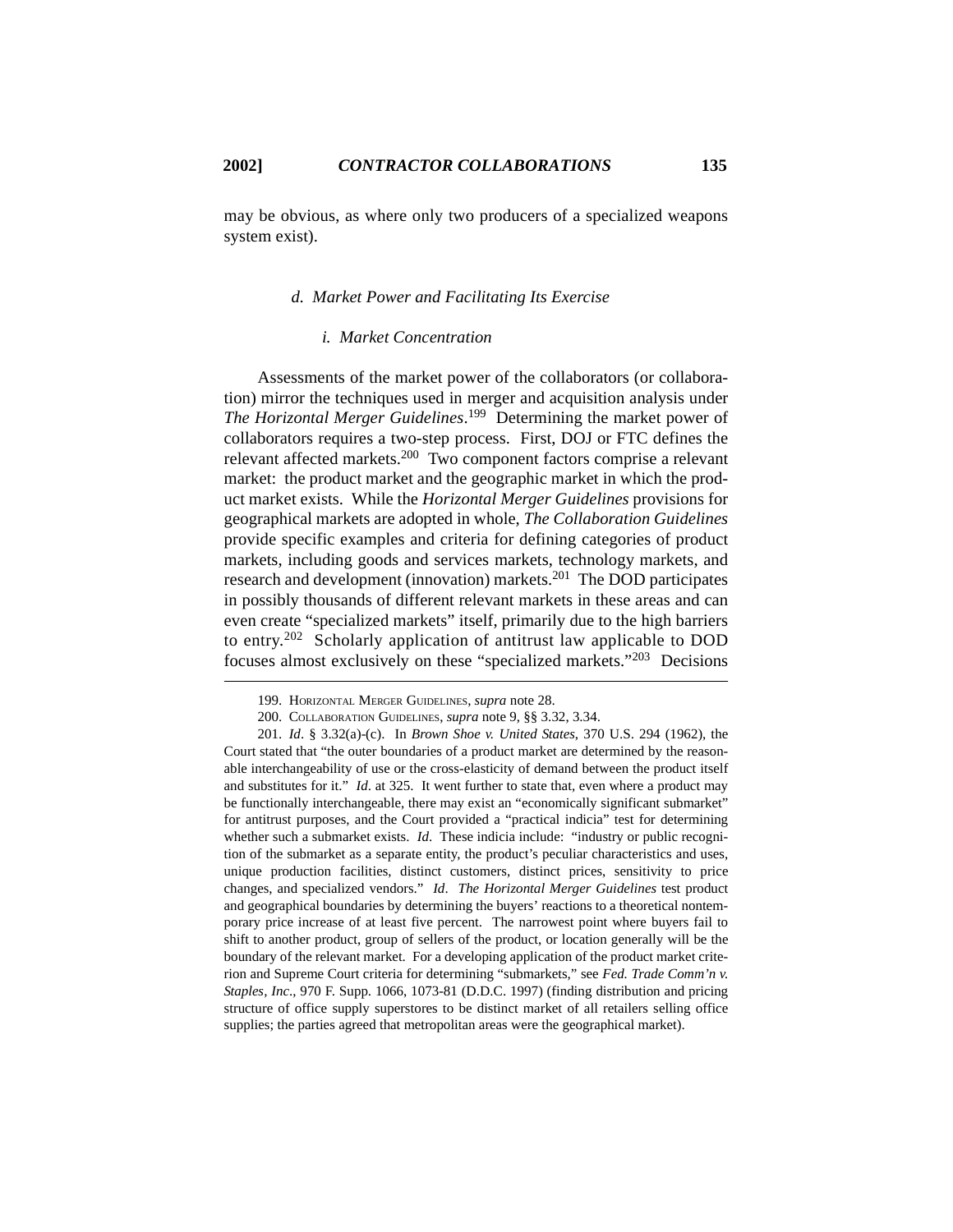by procurement officials to seek competition on DOD purchases, however, include factors very similar to the criteria that define specific markets.<sup>204</sup>

The second step in assessing market power requires identification of participating firms and measurement of their concentration and relative percentage of sales or capacity. "Market share and market concentration affect the likelihood that the relevant agreement will create or increase market power or facilitate its exercise."<sup>205</sup> Market power tends to encourage anticompetitive behavior because of the assumption of economic incentives in a competitive market.<sup>206</sup> If a firm controls a large percentage of the output in a competitive market, it needs to restrict its own output less to drive prices up.207 *The Horizontal Merger Guidelines* use the Herfind-

202. Northrop Corp. v. McDonnell Douglas Corp., 705 F.2d 1030, 1056-57 (9th Cir. 1983), *cert. denied*, 464 U.S. 849 (1983). *See also In re* The Boeing Company/McDonnell Douglas Corporation, Fed. Trade Comm'n File No. 971-0051, July 1, 1997 (discussing lack of future defense procurement of fighter aircraft as lack of a "defense market"); DSB REPORT ON INDUSTRY CONSOLIDATION, *supra* note 8, at 17 (distinguishing market of possible future new or proposed weapon system from future purchases within an existing weapon system market that may have been subject to competition in design or production stages).

203. Chierichella, *supra* note 11, at 557-58 (citing examples of reported cases within the Supreme Court's "submarket" criteria); Kovacic, *Antitrust Analysis of Joint Ventures and Teaming Arrangements Involving Government Contractors*, *supra* note 11, at 1086-89 (discussing the differences between commercial and off-the-shelf markets, and arguing that enforcement agencies should avoid applying restrictive sourcing laws to find an overly narrow market). *See also* Triggs & Heydenreich, *supra* note 189 (reviewing judicial distinctions between product market definitions of scheduled and unscheduled future weapons systems purchases).

204. *See infra* Section IIIB; Kovacic, *Antitrust Analysis of Joint Ventures and Teaming Arrangements Involving Government Contractors*, *supra* note 11, at 1088 (summarizing various cases suggesting that DOD procurements of commercial items should not be distinguished merely because they are sold to the government, unless procurement or other regulations establish significant barriers to entry); Kovacic, *supra* note 2, at 475-86 (proposing analytical methodology for weapons industry structural management).

205. COLLABORATION GUIDELINES, *supra* note 9, § 3.33.

206. *Id*.

207. *Id*. As noted previously, this assumes a fully competitive environment where the ability of one firm to affect the supply and demand curves within a market is little. In such a market, when a firm restricts its output, it will have negligible effects on the market price, and the firm will sustain losses because its marginal costs increase relative to that stable price.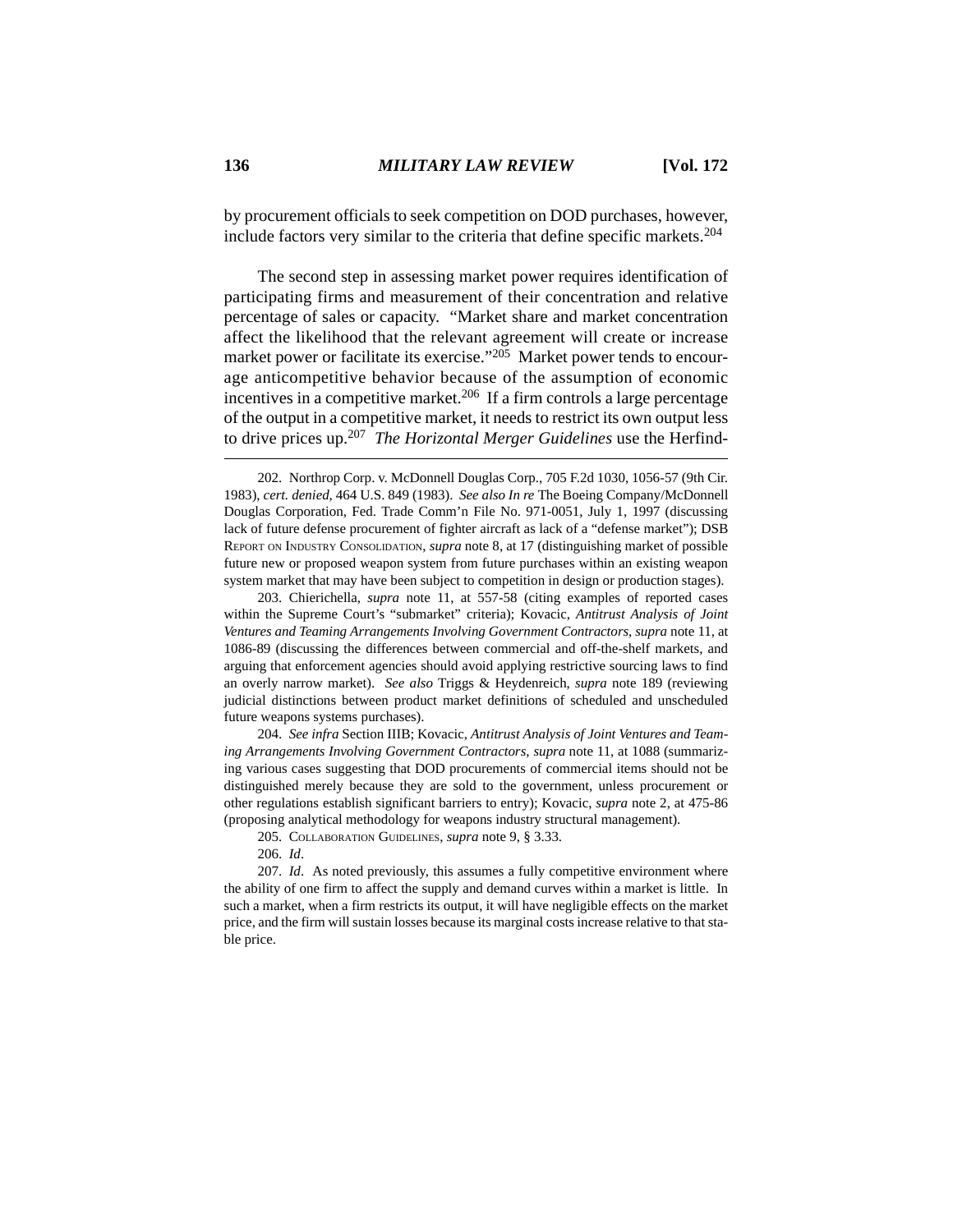ahl-Hirschman Index (HHI) to calculate market concentration in the affected markets.208

# *ii. Adjustments to Market Concentration Measurements of Market Power*

*The Horizontal Merger Guidelines* identify markets as unconcentrated, moderately concentrated, or concentrated depending on the HHI total. They set presumptions of market power for the participants based on their scores. After assessing the relative power of the collaboration,  $209$  the agencies make adjustments for the assumption of full competition.<sup>210</sup> The DOD acknowledged that it "may be able to play a valuable role in assisting the antitrust agencies in defining relevant product markets."211 The regulatory authorities granted to DOD for procurements can also serve to diminish market power. The courts, FTC, and scholars have analyzed DOD's ability to conduct audits and profit analysis, subcontractor "breakouts," and many other techniques to determine if DOD possesses "buyer power."212 The DOD should also work to help DOJ and FTC identify "likely future competitors" on new weapons systems so that the proper number of market participants is identified. $213$  If the collaboration lacks

<sup>208.</sup> This index combines the total output (in prices, production, or capacity, depending on the industry conditions and available information) and assigns a percentage of that output to each firm relative to its own output. Each firms' percentage of output is squared, and then all are summed. HORIZONTAL MERGER GUIDELINES, *supra* note 28, § 1.4. In the case of a collaboration (unlike mergers), DOJ or FTC calculates a range of possible market shares. At the "high end," all of the participating firms' shares are combined, then squared, reflecting the power of the collaboration as if it were a single firm. At the "low end," the collaboration's shares are calculated in isolation. The total reflects the market concentration, theoretically ranging from 10,000 (a true monopoly) to zero (an infinite number of firms). COLLABORATION GUIDELINES, *supra* note 9, § 3.33.

<sup>209.</sup> *See* HORIZONTAL MERGER GUIDELINES, *supra* note 28, § 1.4.

<sup>210.</sup> *See id*. §§ 1.52, 2.1, 2.2; Grumman Corp. v. LTV Corp., 527 F. Supp. 86, 94-95 (E.D.N.Y.), *aff'd*, 665 F.2d 10 (2nd Cir. 1981) (adjusting market shares based on historical sales and adding a potential competitor to historical competitors). The DOD's "specialized markets" are not fully competitive, but the ability of firms to restrict output or to raise prices is somewhat controlled by procurement regulations. Kovacic, *Antitrust Analysis of Joint Ventures and Teaming Arrangements Involving Government Contractors*, *supra* note 11, at 1090. *See also* DSB REPORT ON INDUSTRY CONSOLIDATION, *supra* note 8, at 16-17.

<sup>211.</sup> DSB REPORT ON INDUSTRY CONSOLIDATION, *supra* note 8, at 18.

<sup>212.</sup> *See infra* note 349 and accompanying text.

<sup>213.</sup> *Id*. As civil-military integration efforts proceed, DOD's understanding of the markets will be critical. *See* Triggs & Heydenreich, *supra* note 189.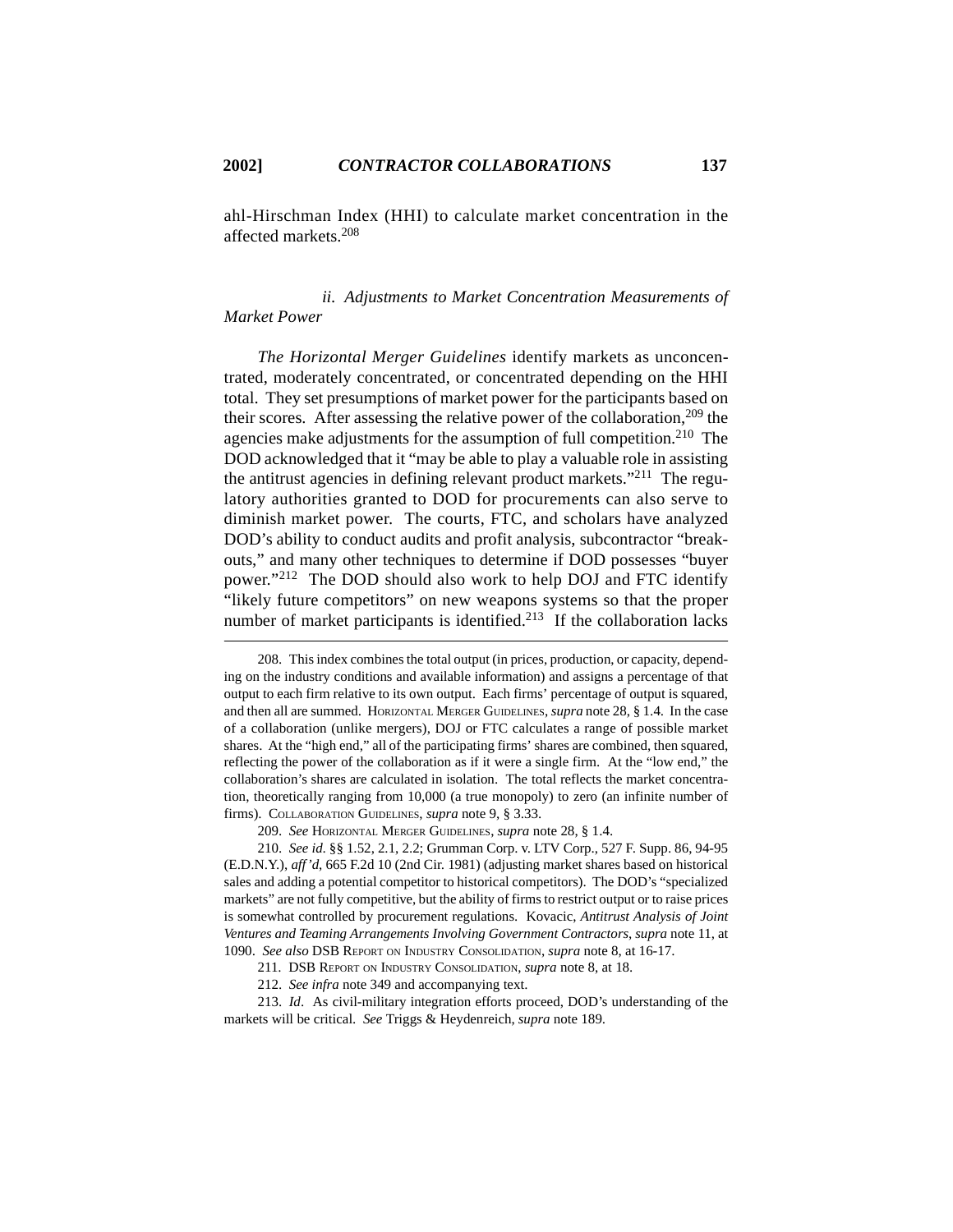sufficient market power to "reveal a likelihood of anticompetitive harm," the review ends  $214$ 

*e. Mitigating Factors Related to Collaborators' Ability to Independently Compete*

Where a collaboration possesses market power, *The Collaboration Guidelines* examine whether the likelihood of anticompetitive harm is mitigated by six additional factors related to the level of competition remaining among its participants.215 These include:

(a) the extent to which the relevant agreement is non-exclusive in that participants are likely to continue to compete independently outside the collaboration in the market in which the collaboration operates;

(b) the extent to which participants retain independent control of assets necessary to compete;

(c) the nature and extent of participants' financial interests in the collaboration or in each other;

(d) the control of the collaboration's competitively significant decision making;

(e) the likelihood of anticompetitive information sharing; [and] (f) the duration of the collaboration.<sup>216</sup>

*f. Mitigating Factors Related to Entry Barriers and Industry Conditions*

If competition among participants does not mitigate market power, DOJ or FTC next will assess whether additional firm "entry would be timely, likely, and sufficient in its magnitude, character and scope to deter

<sup>214.</sup> COLLABORATION GUIDELINES, *supra* note 9, § 3.33. This level presumably is at twenty percent of the market output, the same level used to identify an enforcement "safety zone," discussed in Section III.A.1.h, *infra*.

<sup>215.</sup> *Id*. § 3.34.

<sup>216.</sup> *Id*. § 3.34. The exclusivity factor does not distinguish between horizontal exclusivity or vertical exclusivity, the former being more significant under antitrust review. Compare this factor to DOD's policy of treating exclusive teaming agreements (which also fails to distinguish between their horizontal or vertical nature) as per se violations. *See* Exclusive Teaming Arrangements Memorandum, *supra* note 169.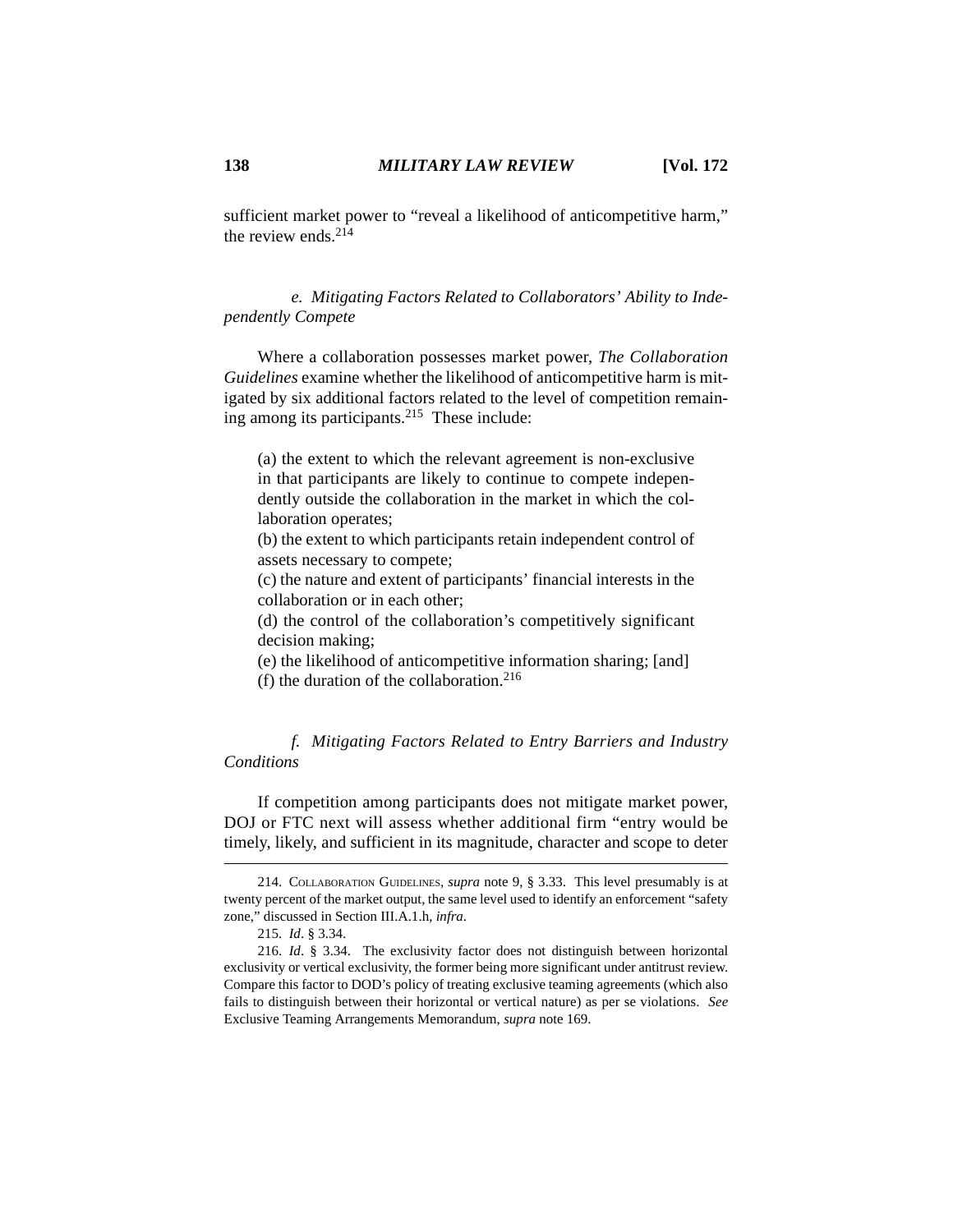or counteract the anticompetitive harm of concern."217 Due to the secretive nature of collaborations and their complexity, the incentives for potential competitors (committed entrants<sup>218</sup>) to react with additional competition vary. Accordingly, *The Collaboration Guidelines* adjust this inquiry depending upon the nature of the collaboration and the industry conditions. The DOD's efforts at civil-military integration should be of particular import in this analysis. If traditional capital requirements, technological compatibility, accounting rules, data rights, other procurement regulatory barriers, milestone and budgeting uncertainty, and DOD's purchasing decisions can be altered or clarified to lower traditional entry barriers, the market power of traditional defense industry firms may be overstated under the HHI technique.<sup>219</sup> Likewise, the ability of DOD to perform the work as a noncommercial competitor, as in the case of the "commercial activities" contracting out process<sup>220</sup> and depots, may restrict anticompetitive behavior. The "power buyer" defense to anticompetitive collaborations, however, has been very narrowly applied by the courts and

217. *Id*. § 3.35. The ability of firms to enter, those that are "waiting in the wings," may prevent existing firms from raising prices. Polk, *supra* note 36, at 421.

218. Committed entrants are firms that lack the ability (due to capacity or entry barriers) to respond within a relatively short time to nontransient increases in prices. HORI-ZONTAL MERGER GUIDELINES, *supra* note 28, § 1.32. Uncommitted entrants are firms that can provide a supply response within one year to competitors' nontransitory price increases without committing significant sunk costs. *Id*.

219. *See* DSB REPORT ON INDUSTRY CONSOLIDATION, *supra* note 8, at 23 (listing techniques used by DOD to fund or otherwise support competitors); Triggs & Heydenreich, *supra* note 189, at 442-44, 448-50; Kovacic, *supra* note 2 (arguing for better DOD management of its purchasing decisions to encourage competition). A variety of provisions in the FAR, *supra* note 20, permit contracting officers to make competitively significant adjustments, including the provision of government-furnished equipment, contract financing, and data rights. *See also* DEP'T OF DEFENSE SYSTEMS MANAGEMENT COLLEGE PROGRAM MAN-AGER'S DESKBOOK § 1.8 (June 1992) (Planning Competition for Major Systems) (outlining alternative methods of fostering competition during systems design and production stages); Memorandum, Principal Deputy Under Secretary of Defense (Acquisition & Technology), DUSD (A&T), subject: Subcontractor Competition (May 5, 1999) (requiring acquisition officials to ensure competition for systems components between the prime contractor's divisions and other subcontractors and to consider purchasing systems components to provide to the prime as Government Furnished Equipment), *available at* http:// www.acq.osd.mil/ia; Polk, *supra* note 36, at 420-21 (discussing various ways in which barriers to DOD markets are reduced, including repetitive bidding, provision of data and technical packages for lower design, development and testing costs, progress payments, government-furnished equipment, and others).

220. OMB CIR. A-76, *supra* note 51. *See also* DSB REPORT ON INDUSTRY CONSOLI-DATION, *supra* note 8, at 23-24 (discussing DOD's role in curbing anticompetitive conduct through its own production of goods). Various DOD laboratories and depots can compete for R&D and production work.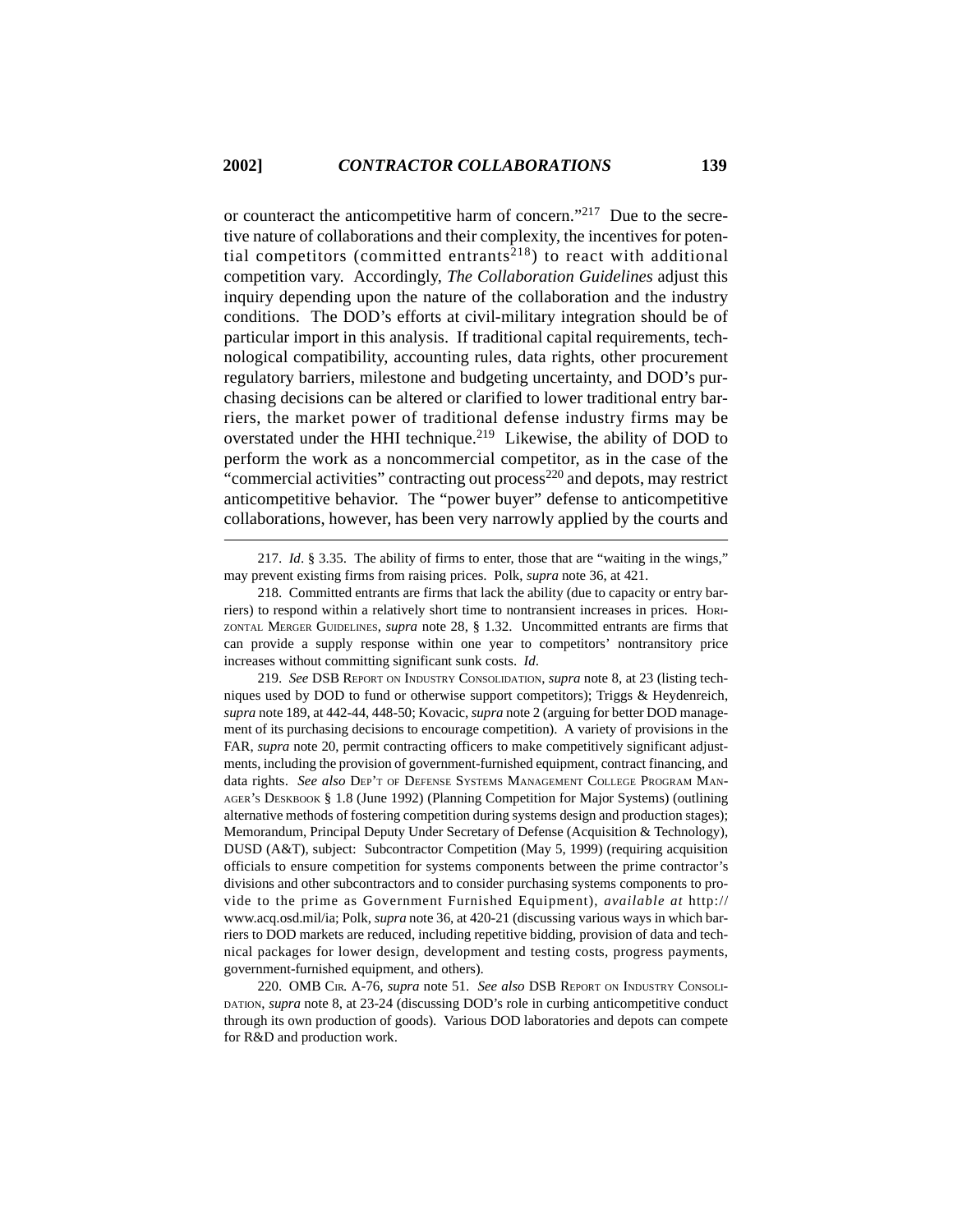is of limited value as an affirmative defense, but the underlying facts may indicate mitigation of potential harm.<sup>221</sup>

# *g. Weighing Pro-Competitive Benefits and Anticompetitive Harm*

Next DOJ or FTC identify and examine pro-competitive benefits of the collaboration in more detail than when first assessed for "plausibility" during the "limited factual inquiry."222 Again, these benefits include lowering competitive prices and quality or delivery improvements arising from efficiencies to firm structure or transaction costs. The same criteria are used as earlier, but the agencies attempt to verify or even quantify the benefits to be weighed against potential harms. Finally, DOJ or FTC make an "approximate judgment" to determine whether the benefits offset the potential anticompetitive harm.<sup>223</sup> Depending upon the "likelihood and magnitude of anticompetitive harms," DOJ and FTC may require the collaborators to provide more substantial evidence that the pro-competitive benefits are commensurate.<sup>224</sup> Opinions from DOD may be decisive at this juncture. If DOJ and FTC are convinced, the collaboration will not be challenged; otherwise, it will be challenged if it falls outside a "safety zone."

# *h. "Safety Zones" and Immunity*

There are two "safety zones" where a collaboration will not be challenged.225 The first provides that if a collaboration and its participants possess less than twenty percent market share, then a non-per se illegal collaboration will stand unchallenged. The second informs research collaborators that their collaboration will not be challenged when it is one of at least three independently controlled efforts, as defined by various criteria.<sup>226</sup>

*The Collaboration Guidelines* omit reference to a number of judicially created "immunities." First, the Supreme Court reviews some boy-

<sup>221.</sup> *See infra* note 352 and accompanying text.

<sup>222.</sup> COLLABORATION GUIDELINES, *supra* note 9, § 3.36.

<sup>223.</sup> *Id*. § 3.37.

<sup>224.</sup> *Id*.

<sup>225.</sup> *Id*. § 4.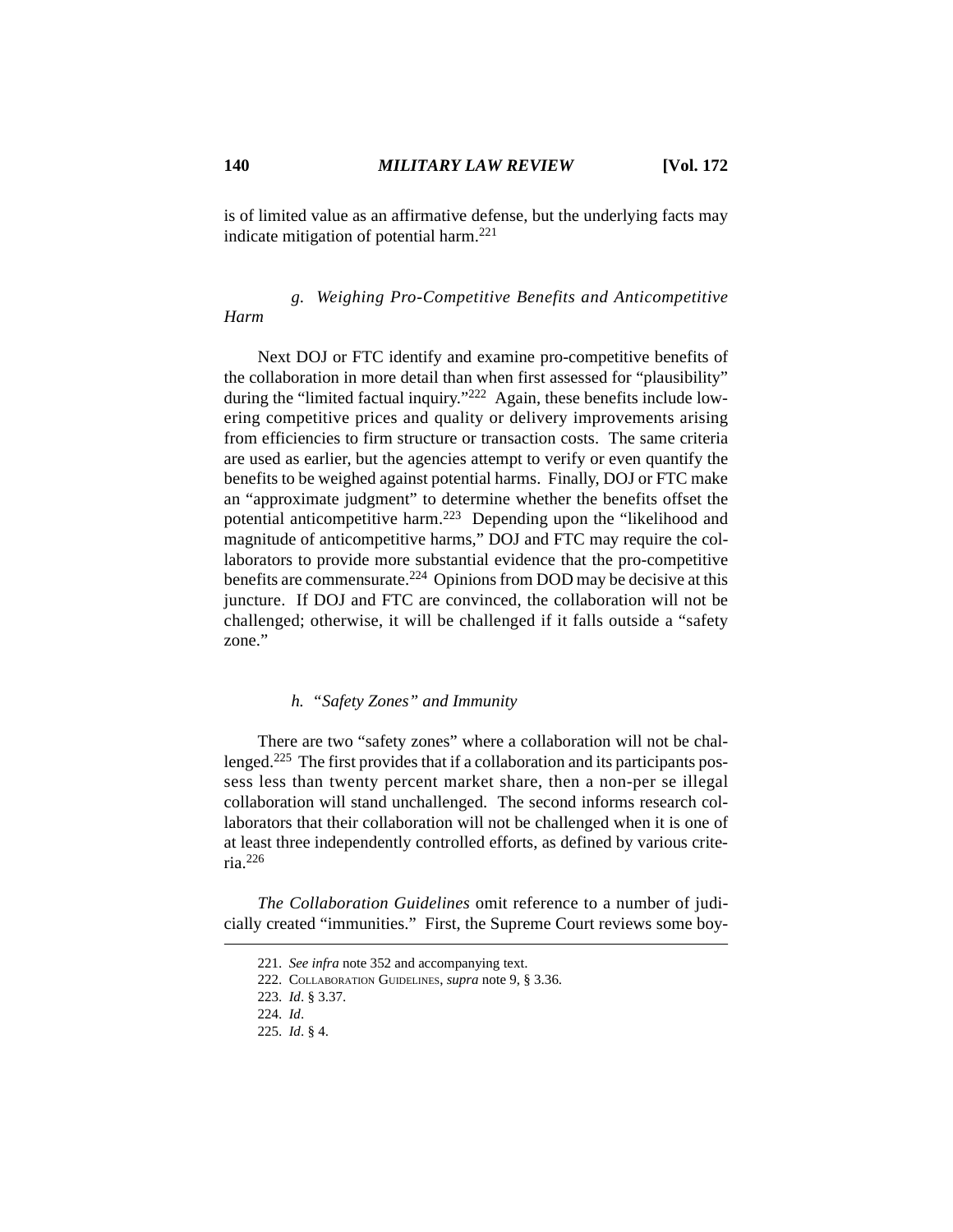cotts or refusals to deal under its formulation of the complex *Noerr-Pennington Doctrine*, through which it recognizes that such activities may constitute expressive speech or "political action" rather than business activity governed under the Sherman Act.<sup>227</sup> Second, the Supreme Court also established that federal regulation (when implementing a congressional mandate) $228$  and "state action" can immunize or mitigate a firm's anticompetitive behavior. The Supreme Court also recognizes immunity in various situations within the context of labor laws.<sup>229</sup> Application of these immunity doctrines involves complex application of governmental policies and fact scenarios. Thus, by necessity their application should involve DOD headquarters.230

Finally, the same general analytical framework for assessing contractor collaborations applies to international operations, healthcare services, intellectual property development, and agreements. Due to the specific nature of those environments, various additional factors are considered at

228. Otter Tail Power Co. v. United States, 419 U.S. 366 (1973) (federal regulation); Northrop Corp. v. McDonnell Douglas Corp., 705 F.2d 1030, 1056-57 (9th Cir. 1983), *cert. denied*, 464 U.S. 849 (1983); Fed. Trade Comm'n v. Ticor Title Ins. Co., 504 U.S. 621 (1992) (state action). *See also* Kovacic, *supra* note 2, at 466 (arguing for DOD regulatory oversight of competition policies); Kovacic, *Antitrust Analysis of Joint Ventures and Teaming Arrangements Involving Government Contractors*, *supra* note 11, at 1076-80 (discussing four methods contractors can consider in seeking immunity or assurances from DOJ or FTC that they will not take action).

229. *See, e.g*., Brown v. Pro Football, Inc., 518 U.S. 231 (1996) (discussing "statutory" and applying "non-statutory" labor law immunity).

230. In addition to suspecting an antitrust violation and satisfying "safety zone" and immunity criteria, the Supreme Court has established significant procedural and evidentiary burdens for plaintiffs to bring *ex-post* suits for civil recovery. *See, e.g*., Atlantic Richfield Co. v. USA Petroleum Co., 495 U.S. 328 (1990) (applying the "antitrust injury" standing requirement to competitor-victims of vertical, maximum price fixing scheme); Matsushita Elec. Indus. Co., Ltd. v. Zenith Radio Corp., 475 U.S. 574 (1986) (articulating plaintiff's evidentiary requirement for direct or circumstantial evidence of motive to engage in economically plausible predatory pricing conspiracy).

<sup>226.</sup> The Small Business Innovation Research Program, 15 U.S.C. § 638 (2000), and The National Cooperative Research and Production Act of 1993, 15 U.S.C. § 4301-05 (2000), provide limited R&D immunity from per se challenges in certain situations. *See* Polk, *supra* note 36, at 426. *See also* INTELLECTUAL PROPERTY GUIDELINES, *supra* note 132, § 4.3 (including nonfacially illegal restraints within "safety zone" for intellectual property licenses).

<sup>227.</sup> *See* Fed. Trade Comm'n v. Superior Court Trial Lawyers' Ass'n, 493 U.S. 411 (1990) (public defenders' boycott of cases to seek higher fees not immune); City of Columbia v. Omni Outdoor Adver., Inc., 499 U.S. 365 (1991) (upholding immunity of government officials from allegations of antitrust conspiracies under *Parker v. Brown*, 317 U.S. 341 (1943), and clarifying the "sham" exception to *Noerr* immunity).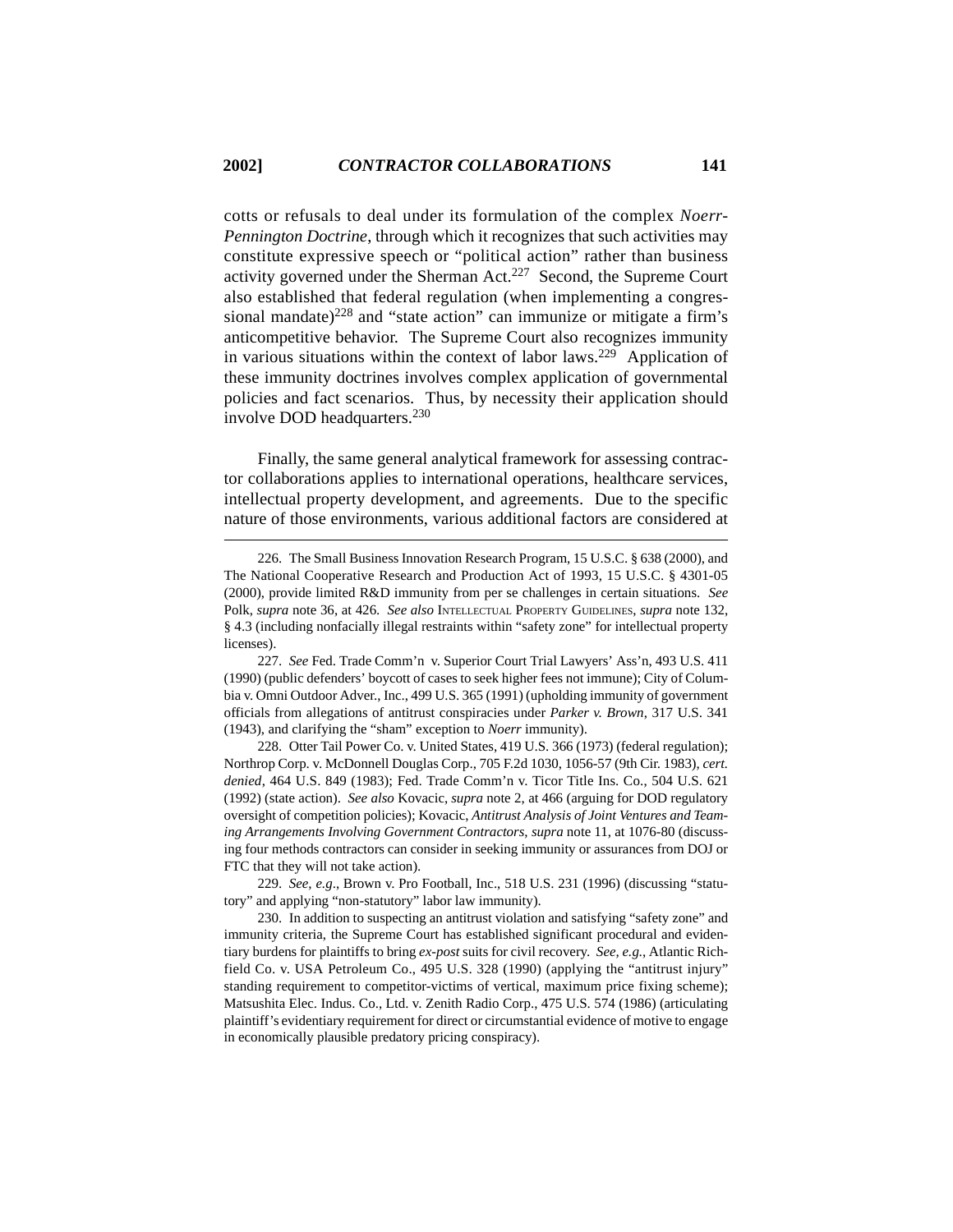the appropriate level of review, but they will not be discussed further in this article.

# *2. Antitrust Enforcement Regime*

The variety of methods for resolving antitrust concerns plays an important role in the DOD procurement process. The DOJ prosecutes antitrust violations in federal district court as criminal (for per se violations)<sup>231</sup> or civil complaints (seeking injunctive or equitable relief), and it has a variety of civil investigative techniques to assist it in identifying alleged violations.232 The FTC prosecutes civil complaints either in federal district court or through the FTC administrative hearing process.233 Private parties or a state attorney general acting in *parens patriae* alleging injury from an antitrust violation may sue in federal district court,  $234$  or join or comment on DOJ or FTC complaints under certain circumstances.235

The DOJ or the FTC may provide business reviews to participants of proposed collaborations,236 or state objections to collaborations qualifying as mergers.237 Within DOD, collaborators may find themselves defending administrative suspension or debarment actions based on an antitrust violation.<sup>238</sup> They may also confront overlapping investigative interests, including DOJ, FTC, auditors, contracting officers, and procurement fraud officials (such as military investigative services, inspectors general, and legal advisors). Moreover, violations of the Sherman Act or the Clayton

233. 15 U.S.C. § 45.

<sup>231.</sup> The *Antitrust Resource Manual*, *supra* note 125, outlines procedures under which U.S. Attorneys may investigate and prosecute per se criminal violations, but all prosecutions are subject to review and approval procedures within the DOJ Antitrust Division or its field offices. U.S. DEP'T OF JUSTICE, U.S. ATTORNEYS MANUAL chs. 7-1, 7-2 (Oct. 1997), *available at* http://www.usDOJ.gov/usao/eousa/foia\_reading\_room/usam.

<sup>232. 15</sup> U.S.C. §§ 4, 25 (2000) (federal district court jurisdiction); The Hart-Scott-Rodino Antitrust Improvements Act of 1976 (Section 7A of the Clayton Act), 15 U.S.C. § 18a; The Antitrust Civil Process Act, 15 U.S.C. §§ 1311-14 (DOJ civil enforcement procedures).

<sup>234.</sup> *Id.* §§ 4, 15c, 26 (Sections 4 and 4C of the Clayton Act). *See* Atlantic Richfield Co. v. USA Petroleum Co., 495 U.S. 328 (1990) (articulating the additional element required for injured parties to establish "antitrust injury" under Section 4 of the Clayton Act).

<sup>235.</sup> *See* The Tunney Act (Section 5 of the Clayton Act). 15 U.S.C. § 16.

<sup>236. 28</sup> C.F.R. § 50.6 (2001) (outlining DOJ authority).

<sup>237. 15</sup> U.S.C. § 18a.

<sup>238.</sup> FAR, *supra* note 20, at 9.406-1 (causes for suspension), 9.406-2 (causes for debarment).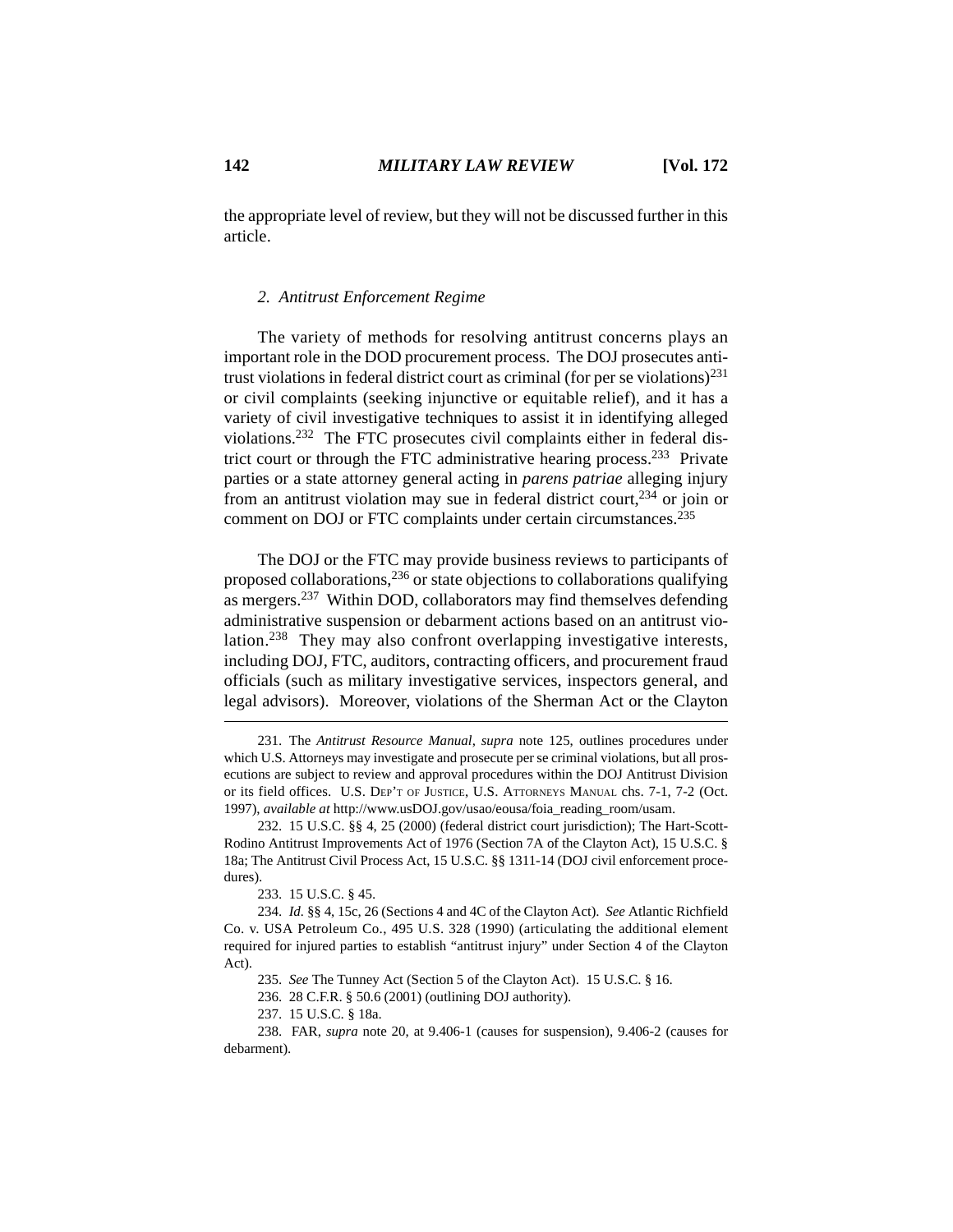Act evidence themselves in many ways and may be detected by a number of personnel related to the procurement. Thus, this article considers enforcement procedures according to the various sources from which violations may be detected.

#### *a. Contractor Notice*

Only the Hart-Scott-Rodino Antitrust Improvements Act of 1976<sup>239</sup> requires contractors to file notice with the government of its intent to form joint ventures qualifying as covered "mergers" or "acquisitions."240 However, relatively few joint ventures qualify for this notice requirement.<sup>241</sup> Commonly, DOD may learn of a proposed qualifying joint venture informally from a contractor before filing notice.<sup>242</sup> Therefore, qualifying joint ventures may come to the attention of DOD directly or via DOJ or FTC after they receive formal notice.

In response to concerns over industry consolidation in the early 1990's, DOD established a Defense Science Board Task Force on Industry Consolidation to examine the deficiencies in its merger review procedures.243 As a result, DOD promulgated *Department of Defense Directive 5000.62*. 244 The DOD General Counsel and the Under Secretary of Defense for Acquisition and Technology coordinate DOD's position (and, if necessary, evidence) with DOJ or FTC regarding qualifying "mergers or acquisitions involving a major defense supplier." $^{245}$  "Major defense suppliers" generally are those DOD contractors servicing "major systems" or

242. DSB REPORT ON INDUSTRY CONSOLIDATION, *supra* note 8, at 41.

243. *Id.* at 6.

244. DOD DIR. 5000.62, *supra* note 3. This Directive does not alter the DOJ and FTC Hart-Scott-Rodino review process. Rather, it addresses DOD's role within that process. For a flowchart of the Hart-Scott-Rodino review process, see the *DSB Report on Vertical Integration*, *supra* note 2, app. D-2.

245. DOD DIR. 5000.62, *supra* note 3, para. 2. *See also* U.S. DEP'T OF THE ARMY, ARMY FEDERAL ACQUISITION REG. SUPP. 3.304 (Oct. 2001) [hereinafter AFARS] (requiring all communication related to mergers or acquisitions to travel through Army headquarters and DOD).

<sup>239. 15</sup> U.S.C. § 18a.

<sup>240.</sup> *Id.*

<sup>241.</sup> Pursuant to 15 U.S.C. § 18a(a), filing of notice applies to any direct or indirect acquisition, by voting securities or assets of any other person, if the acquisition meets specific criteria. Generally, the acquisition (or joint venture involving acquisition of assets) involves one organization with assets or sales valued at over \$100,000,000 and another with assets or sales valued at over \$10,000,000 where the acquisition involves more than fifteen percent of such value.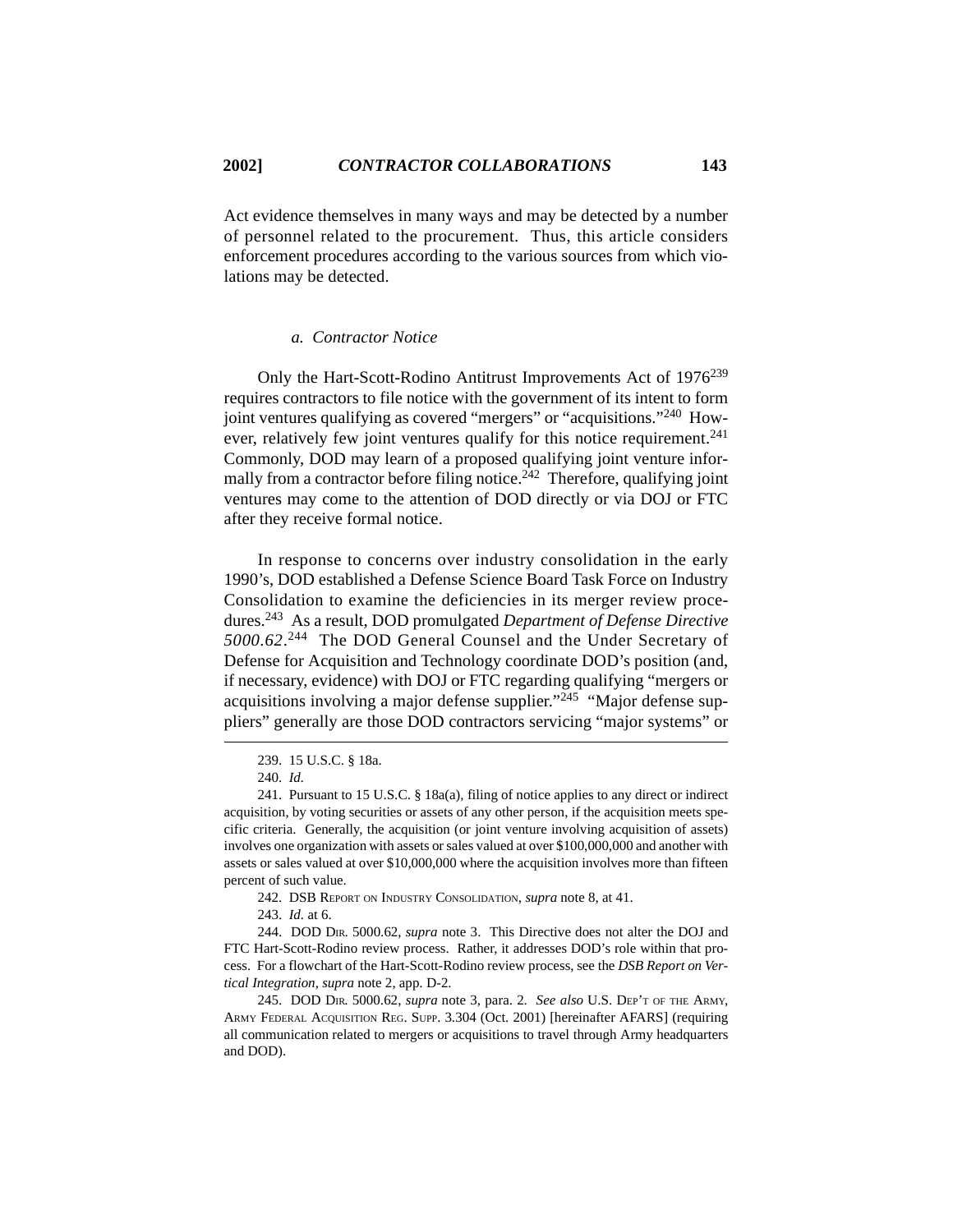other specially designated procurements.246 While this Directive does not specifically address joint ventures qualifying for Hart-Scott-Rodino notice, the value threshold of "major defense suppliers" exceeds the filing notice threshold.247 More importantly though, these procedures do not cover those joint ventures not involving "major defense suppliers" which otherwise qualify for Hart-Scott-Rodino notice. This gap exists because the underlying focus of the directive targets traditional defense industry consolidation (that is, corporate restructuring) instead of collaborative behavior.<sup>248</sup>

The DOD review of horizontal or vertical $249$  mergers or acquisitions covered by Hart-Scott-Rodino filings generally cover two interrelated facets of antitrust law. First, it applies merger analysis to joint ventures and examines the potential alternative collaborations to minimize competitive harm caused by permanent industry structural changes.<sup>250</sup> Second, it requires identification and assessment of interlocking webs of collaborations among all firms in a particular market affected by mergers or acquisitions.<sup>251</sup> It is not clear that DOD can track or desires to track these collaborations at the headquarters level, except for the most significant transactions involving significant political interest.252 The trend in the past five years has been for field acquisition personnel to minimize involve-

249. In 1997, the DOD determined that *DOD Directive 5000.62*, *supra* note 3, adequately provided for review of vertical mergers and acquisitions. DSB REPORT ON VERTICAL INTEGRATION, *supra* note 2, at 29-33.

250. DSB REPORT ON INDUSTRY CONSOLIDATION, *supra* note 8, at 29. The DOD, DOJ, and FTC appear to have been particularly active in negotiating mitigating revisions to proposed mergers or acquisitions. *See* DSB REPORT ON VERTICAL INTEGRATION, *supra* note 2, at 32.

251. *See supra* note 84 and accompanying text.

252. *See, e.g.*, Vago Muradian, *GD-NNS Raises 'Concerns' Within DOD; Decision Expected Soon*, DEF. DAILY, Feb. 26, 1999 (outlining political pressure, loss of competition, and efficiencies gained through one nuclear shipyard's purchase of the only other such shipyard); Vago Muradian & John Robinson, *Raytheon Expresses Concerns to Navy Regarding New DD-21 Team*, DEF. DAILY, Dec. 11, 1997 (outlining competitive concerns with teaming arrangement involving both destroyer builders). The DOD directed that certain exclusivity provisions be eliminated in the offers. *See* Kovacic, *supra* note 2, at 465.

<sup>246.</sup> *See supra* note 3 and accompanying text.

<sup>247.</sup> The value of the firm or interest in a firm to be acquired is likewise not addressed.

<sup>248.</sup> *See* DSB REPORT ON INDUSTRY CONSOLIDATION, *supra* note 8, at 7 ("The Task Force's review is oriented toward the particular circumstances at play in the current period of industry downsizing.").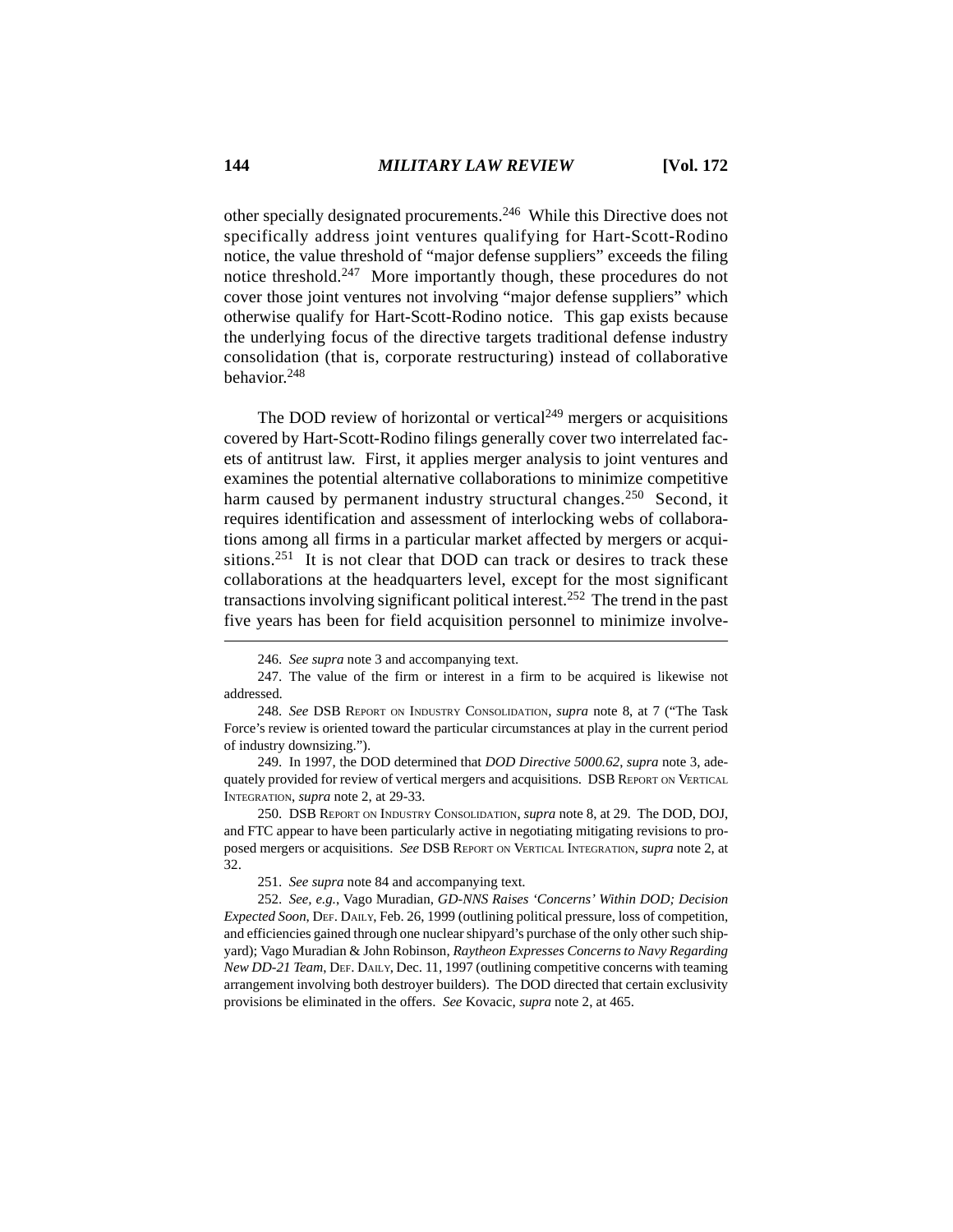ment or review of prime contractors' structural or collaborative activities ("hands-off" or "performance-based management").<sup>253</sup>

# *b. Internal DOD Reporting*

Collaborations not involving major defense suppliers or those that do not require Hart-Scott-Rodino filing notice are subject to review at the DOD field operating level. Little to no guidance exists, however, on review procedures or for deciding which collaborations to review. Current regulatory guidance and other directives focus on reporting and investigating per se violations of antitrust law.<sup>254</sup> Contracting officers may encounter formal written collaborations when reviewing quote packages or proposals, but pursuant to FAR Subparts 3.3 and 9.6, need not endorse or reject such collaborations unless they evidence violations of antitrust law.255 Evidence of antitrust violations may be resolved through three different channels within DOD: suspension and debarment officials, a centralized procurement fraud system, and defense auditors. Each channel hinders application of the analytical framework of *The Collaboration Guidelines*.

First, most federal contracting personnel are required to report evidence of violations through the suspension and debarment process and to DOJ.256 Government personnel may encounter or receive such evidence through a variety of sources, including (within DOD) from auditors when they determine the presence of "anticompetitive exclusive teaming agreements."257 The FAR provides a list of specific indicators of *per se* illegal behavior the detection of which warrants referral to DOJ of practices "sufficiently questionable to warrant notif[ication]."258 These provisions do not permit considerations of efficiencies or require specific analyses for a determination of anticompetitive harm prior to referral. For DOD con-

<sup>253.</sup> DSB REPORT ON VERTICAL INTEGRATION, *supra* note 2, at 33-39.

<sup>254.</sup> *See* Kovacic, *Antitrust Analysis of Joint Ventures and Teaming Arrangements Involving Government Contractors*, *supra* note 11, at 519.

<sup>255.</sup> In the absence of individual interest or a strong local procurement fraud program, contracting officers lack institutional training in or emphasis on antitrust law, and may take little notice of collaborations in this light unless they otherwise fail to satisfy subcontracting competition or cost or pricing requirements.

<sup>256.</sup> FAR, *supra* note 20, at 3.301(b), 3.303(a) (citing 10 U.S.C. § 2305(b)(9)).

<sup>257.</sup> Exclusive Teaming Arrangements Memorandum, *supra* note 169; U.S. DEP'T OF DEFENSE, DEFENSE CONTRACT AUDIT AGENCY AUDIT MANUAL para. 4.705 (Jan. 2000) [hereinafter DCAA AUDIT MANUAL].

<sup>258.</sup> FAR, *supra* note 20, at 3.303(b), (c).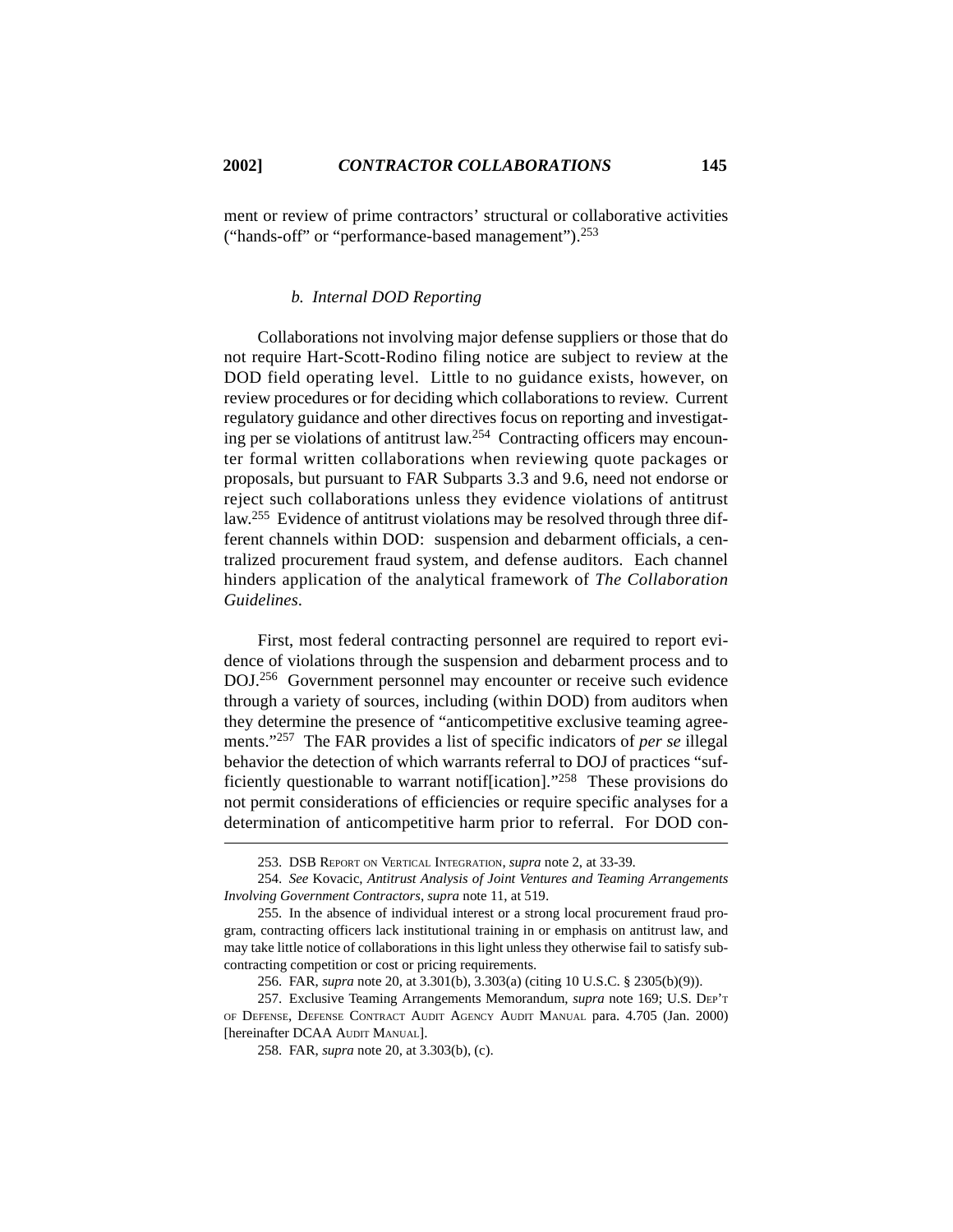tracting personnel, Defense Federal Acquisition Regulation Supplement [DFARS] 203.301 directs contracting officers to "[r]eport suspected antitrust violations in accordance with [DFARS] 209.406-3 or 209.407-3, and DODD 7050.5."259

#### *i. Suspension and Debarment Officials*

*DFARS 209.406-3* and *209.407-3* require submission of detailed reports of suspected antitrust violations to the agency suspending and debarring official (SDO), as designated in DFARS 209.403. The SDOs may initiate suspension of contractors for alleged violations of antitrust laws automatically when based on an indictment, or otherwise when based on "adequate evidence."260 They may initiate debarment for the same conduct, however, only when based on a conviction or civil judgment.<sup>261</sup> The DFARS provides no guidance to SDO's regarding further referral to DOJ, but authorizes referral to "the appropriate Government entity,"<sup>262</sup> which most likely means DOJ when read consistent with the FAR's mandatory notification provision.263 The FAR permits the SDO to initiate suspension and to conduct fact-finding through notice and opportunity to present matters.264 To find "adequate evidence" of a violation, a concept tantamount to probable cause, the SDO must apply *The Collaboration Guidelines* framework.

With mandatory referral to DOJ Antitrust Division, that agency will likewise initiate the burden-shifting analysis prescribed by *The Collaboration Guidelines*. This process appears to create an investigative dilemma for both DOD and its contractors. Therefore, while SDOs and DOJ may

<sup>259.</sup> DFARS, *supra* note 20, at 203.301. *See* 4th Dimension Software, Inc.; Computer Assocs. Int'l, Inc., B-251936, B-251936.2, 1993 U.S. Comp. Gen. LEXIS 529, May 13, 1993 (holding that contracting officers are required to report violations of Certificate of Independent Price Determination and related antitrust violations to DOJ).

<sup>260.</sup> FAR, *supra* note 20, at 9.407-2(a), (b). *See* Coleman Am. Moving Servs., Inc., v. Casper Weinberger, 716 F. Supp. 1405 (M.D. Ala. 1989) (upholding automatic suspension of moving contractors based on indictment even though they were eventually acquitted of all antitrust charges).

<sup>261.</sup> FAR, *supra* note 20, at 9.406-2(a).

<sup>262.</sup> DFARS, *supra* note 20, at 209.406-3(a)(iv), 209.407-3(a)(iii) (authorizing referral or investigation, "as appropriate").

<sup>263.</sup> FAR, *supra* note 20, at 3.301(b), 3.303(a). The SDOs may prefer to submit such matters to the DOJ Antitrust Division directly or to their local U.S. Attorney's Office. *See supra* note 231 and accompanying text. In this process, the FTC is virtually omitted.

<sup>264.</sup> FAR, *supra* note 20, at 9.407-3.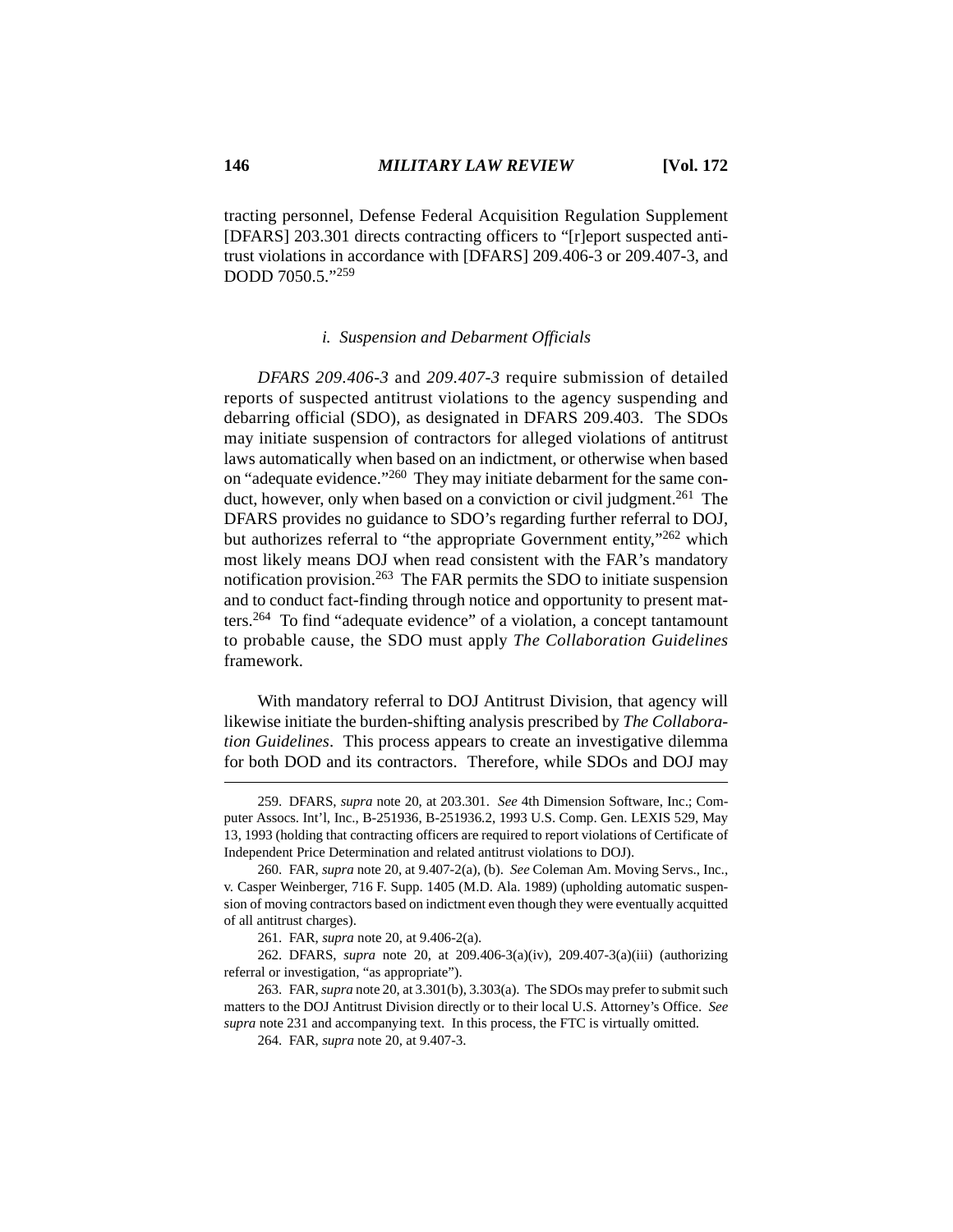legitimately reach independent conclusions, at least for charging and suspension purposes, SDOs likely will take action only based on indictments or where DOJ files a civil action. This approach avoids duplicative dedication of resources and criminal due process implications. Because DOJ's policy is to prosecute criminally only "hard-core cartels," the ability of the suspension and debarment process to address anticompetitive conduct appears to be limited to per se violations that are significant enough to warrant action in the judgment of the Antitrust Division.<sup>265</sup> This SDO process also removes discretionary application of *The Collaboration Guidelines*' analytical framework from procurement personnel when any collaboration contains provisions that evidence agreement on pricing, bidding, output allocations, other per se illegal conduct, or even non-per se illegal agreements that may be anticompetitive by their nature.

# *ii. Procurement Fraud System Reporting*

Related to the SDO referral report is procurement fraud coordination directed by *DOD Directive 7050.5.*266 This directive centralizes processing of "significant cases" of procurement fraud within each DOD component and requires tracking of investigations and coordination of all criminal, civil, and administrative remedies, including suspension or debarment. The program contains three notable features pertinent to collaborations. First, it does not specifically address antitrust violations, although implementing regulations of DOD components may.267 Second, it relies heavily upon defense criminal investigative services for investigations and coordination with other law enforcement officials.<sup>268</sup> Presumably, these officials are familiar with the congressional mandate to refer

<sup>265. 28</sup> C.F.R. § 0.40 (2001) requires DOJ Antitrust Division supervision of all antitrust investigations and cases. The FAR, however, appears to authorize conflicting investigations. *See* FAR, *supra* note 20, at 9.407-2, 9.407-3. The two distinct investigative processes also create the possibility of different findings of pro-competitive benefits or other benefits to DOD. Because SDOs serve mostly as conduits for referral, they might defer to DOJ for such determinations.

<sup>266.</sup> U.S. DEP'T OF DEFENSE, DIR. 7050.5, COORDINATION OF REMEDIES FOR FRAUD AND CORRUPTION RELATED TO PROCUREMENT ACTIVITIES (7 June 1989) [hereinafter DOD DIR. 7050.5].

<sup>267.</sup> *Id*. para. 4.3, enclosure 1. *Cf*. U.S. DEP'T OF ARMY, REG. 27-40, ARMY LITIGA-TION, para. 8-9b(3) (19 Sept. 1994) [hereinafter AR 27-40] (requiring Army Procurement Fraud Advisors to consider civil remedies for violations of the Sherman Act). This Army regulation does not address non-per se illegal antitrust violations. It does, however, otherwise authorize Army personnel to coordinate with DOJ for civil recovery or equitable relief. *Id*. para. 8-7c.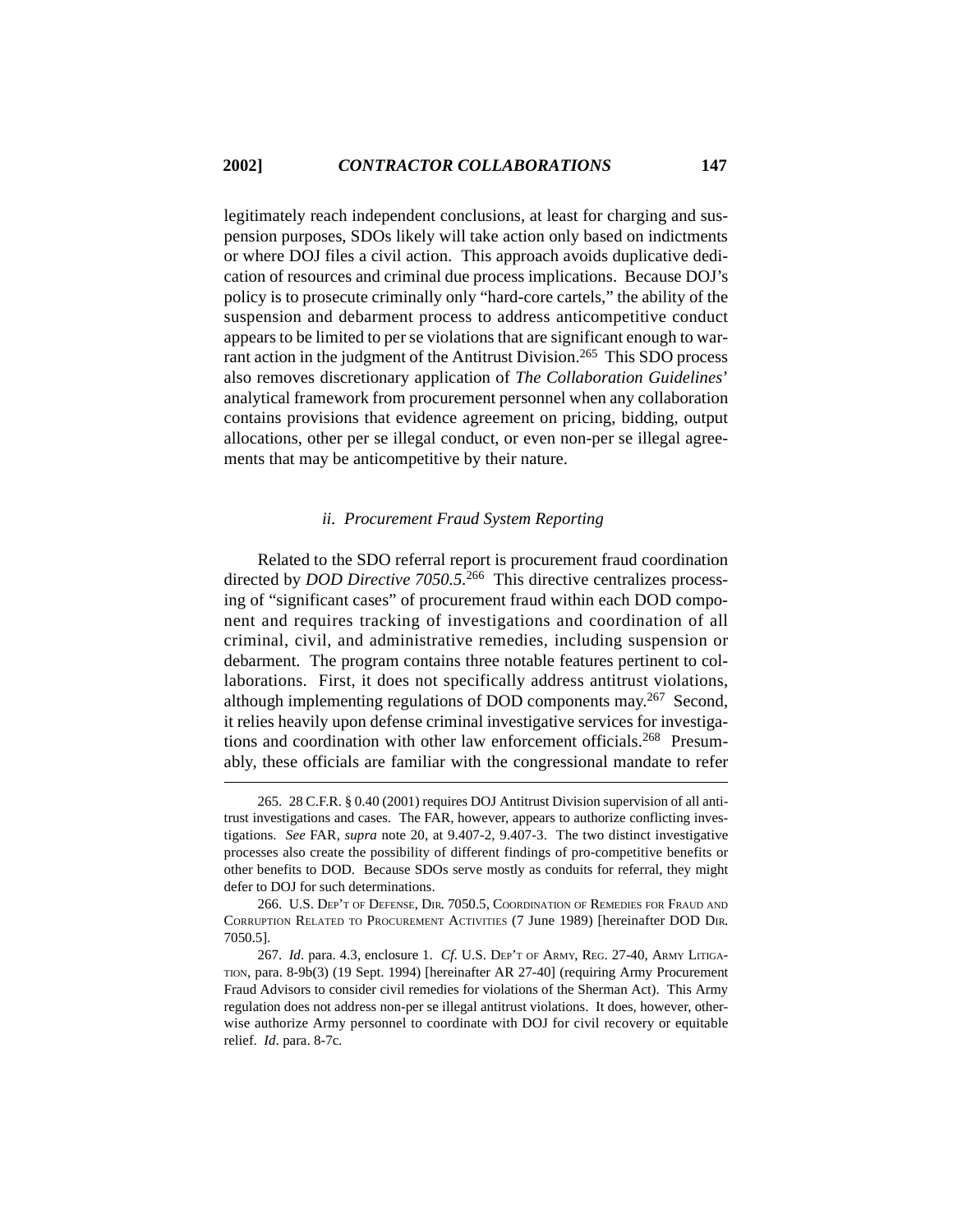alleged violations to DOJ, although no guidance clarifies whether military investigative service notice or SDO notice takes precedence. The procurement fraud system likewise does not permit procurement personnel to consider efficiency justifications or other factors when initially referring cases to DOJ. Moreover, because "significant cases" include only those alleging losses of \$100,000 or more,<sup>269</sup> procurement fraud teams unable to conduct economic analyses may omit any detailed review of even per se violations where amounts of loss cannot be established.

#### *iii. Auditor Reports*

Finally, the Defense Contract Audit Agency (DCAA) establishes its own procedures for detecting and reporting suspected antitrust violations. After an auditor verifies the existence of "sufficient evidence" of "anticompetitive procurement practices," for example, while evaluating a cost estimate or pricing proposal,270 it must refer to different offices depending on activity type:271 exclusive teaming arrangements and all other anticompetitive practices.

If the auditors discover an exclusive teaming arrangement, they must determine whether "one or a combination of the companies participating in an exclusive teaming arrangement is the sole provider of a product or service that is essential for contract performance."<sup>272</sup> If so, the auditor must notify promptly the pertinent contracting officer and the auditor must report any unsuccessful efforts by the contracting officer to eliminate the exclusivity provision to the DCAA General Counsel.<sup>273</sup>

This procedure reflects a directive from DOD Under Secretary of Defense for Acquisition, Technology, and Logistics<sup>274</sup> and a proposed

<sup>268.</sup> DOD DIR. 7050.5, *supra* note 266, para. 5.1.3. Centralized reports of "significant cases" are also submitted from the field to designated military service headquarters. *Id.* para. 5.1.1. For example, the Army requires submission of "procurement fraud reports" by field attorneys to the Procurement Fraud Division, Office of The Judge Advocate General (which coordinates with DOJ). AR 27-40, *supra* note 267, paras. 8-7, 8-8. However, the Army's SDOs serve outside this Office. DFARS, *supra* note 20, at 209.403.

<sup>269.</sup> DOD DIR. 7050.5, *supra* note 266, para. 3.2. The definition includes product substitution and "corruption," with the latter limited to bribery, gratuities, or conflicts of interest. *Id.*

<sup>270.</sup> DCAA AUDIT MANUAL, *supra* note 257, para. 9.002h.

<sup>271.</sup> *Id*. para. 4.705b.

<sup>272.</sup> *Id*. para. 4-705c.

<sup>273.</sup> *Id*.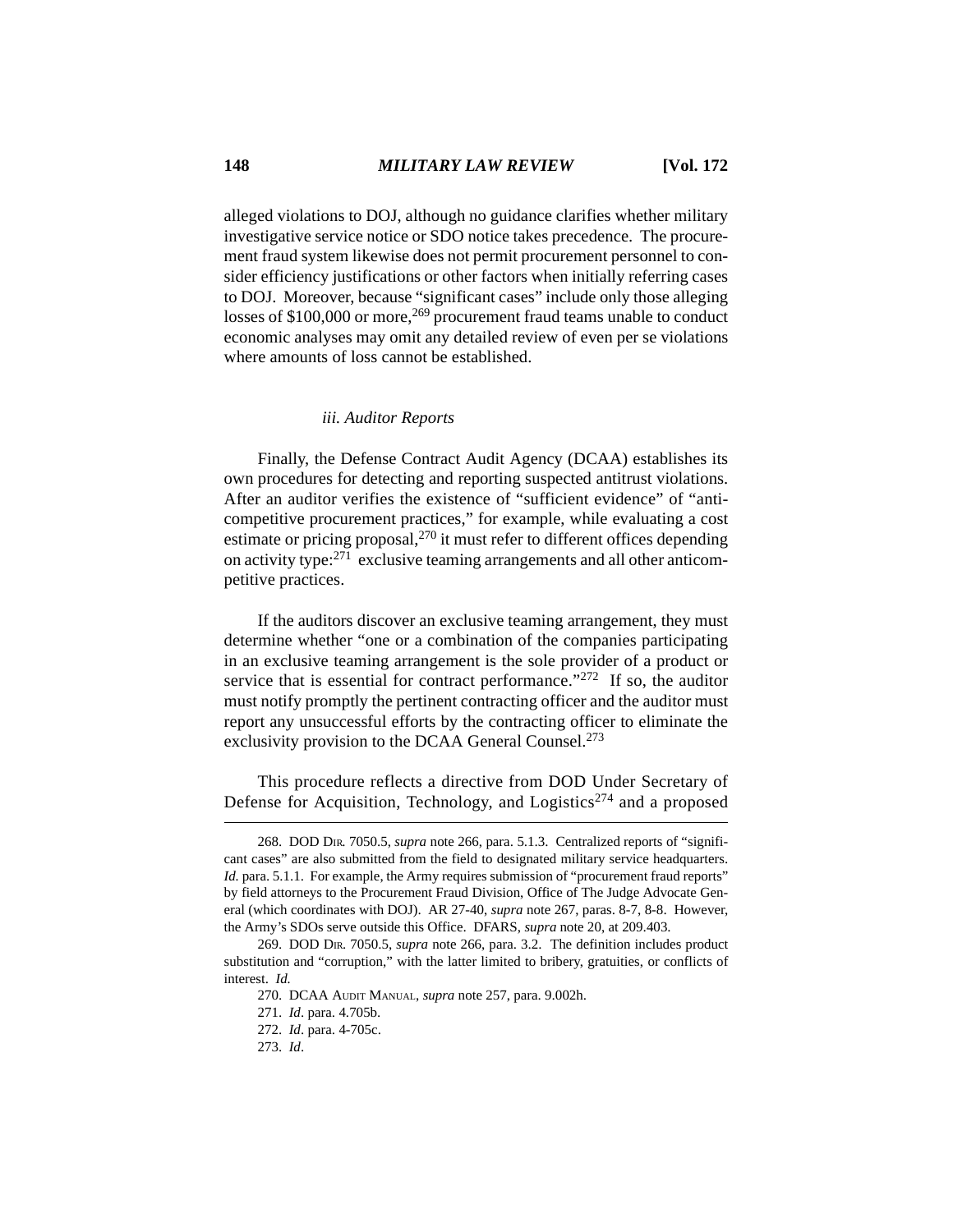revision to *DFARS 203.303*. 275 The proposed DFARS change would also require reports to SDOs of unsuccessful efforts to eliminate exclusivity provisions involving "essential" products or services.

This proposal generated three significant objections from the Council of Defense and Space Industry Associations (CODSIA), which represents a segment of DOD contractors.276 First, the term "essential" is not defined for contracting officers. Second, exclusivity can generate benefits (such as protecting licensing rights) and should not be treated as per se illegal. Third, the CODSIA asserts that referral to SDOs is automatic and fails to require a determination (after an opportunity to comment) of actual anticompetitive impact. Such a referral would prevent the teaming firms from being awarded the work and would be an unfair economic loss if no anticompetitive harm would have occurred. The CODSIA's proposed analytical process conflicts with the ambiguous regulatory referral process outlined above.

These objections, however, reflect the flexible analytical framework adopted by *The Collaboration Guidelines* where competing firms are involved. Indeed, exclusivity provisions are scrutinized only in vertical restraints cases, but only narrowly under the "exclusive dealings" doctrine. In horizontal restraints between competitors, courts must find that *a monopolist* restricted access to an "essential facility" where it would have been feasible for an otherwise incapable competitor to duplicate the facility.277 Further, DOD guidance on exclusive teaming arrangements does not distinguish between horizontal or vertical collaborations.278 Even if such an exclusive arrangement were not per se illegal, DOJ or FTC must assess the "nature" of the agreement for anticompetitive harm, a task CODSIA believes should be conducted by a contracting officer. Finally, under the analytical framework, if a firm can present an efficiency justification even for per se violations, DOJ will examine the arrangement for actual or potential anticompetitive effects.

While CODSIA argues that a DOD contracting officer should make that determination, *DOD Directive 7050.5* and the proposed change to the

<sup>274.</sup> Exclusive Teaming Arrangements Memorandum, *supra* note 169.

<sup>275.</sup> DFARS Case 99-D028, 64 Fed. Reg. 63,002 (Nov. 18, 1999).

<sup>276.</sup> *See generally Industry Questions*, *supra* note 6.

<sup>277.</sup> *See supra* note 129 and accompanying text. Recall that these restraints are excluded from coverage under *The Collaboration Guidelines*, *supra* note 9.

<sup>278.</sup> Recall that the FAR definition of a teaming agreement includes both joint ventures *and* subcontract relationships.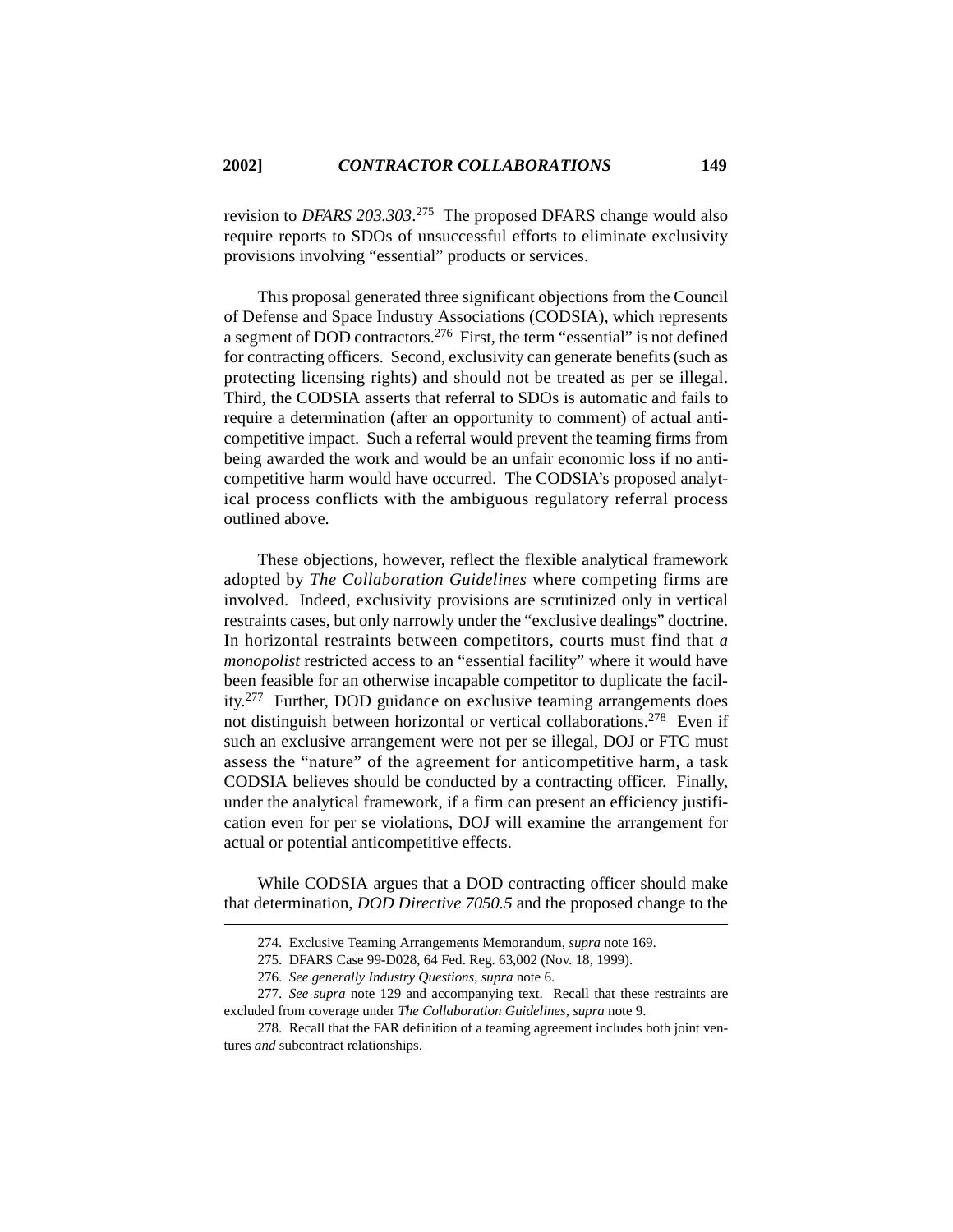DFARS appear to defer to DOJ for that function. In that case, DOJ's Antitrust Division<sup>279</sup> would coordinate with contracting officers directly (or through litigation channels) for information and evidence regarding the analysis of every such exclusive teaming arrangement. As CODSIA points out, for the teaming arrangement to be rejected, such a process would require either an indictment or injunction filed by DOJ or a nonresponsibility determination by the cognizant contracting officer.<sup>280</sup> This procedure provides the only hint at how DOD would treat all other collaborations that require assessment of efficiency claims in otherwise per se illegal collaborations. It would appear that contracting officers attempting to make such assessments would interfere with the investigative function of DOJ (or FTC, when otherwise informed) in these matters. In fact, even analyzing procurement bid information to verify bid-rigging, price fixing and other per se illegal conduct can require technical DOJ assistance.<sup>281</sup>

All other suspected and verifiable anticompetitive practices discovered by DCAA auditors must be referred by DCAA Form 2000.0, DCAA Suspected Irregularity Referral Form, to the Department of Defense Hotline in Washington, D.C.<sup>282</sup> No other referral or coordination with contracting officers or other procurement fraud personnel is required (or indicated in the manual). Local contracting officers and other procurement fraud team members then must rely on notice of such cases after subsequent referral to DOJ.

#### *c. Third-Party Reports*

Other entities may also detect, report and challenge antitrust violations involving DOD contracts. Contractor employees or members of the public at large may report violations.283 Interested competitors may also

<sup>279.</sup> This assumes full intra-DOJ coordination required by the *U.S. Attorneys Manual*, *supra* note 231, when SDOs report violations to local U.S. Attorneys.

<sup>280.</sup> This assumes that the cognizant SDO does not take action on an independent investigation, as discussed above. This also assumes that all other award factors are held equal.

<sup>281.</sup> ANTITRUST RESOURCE MANUAL, *supra* note 125, § 8.

<sup>282.</sup> DCAA AUDIT MANUAL, *supra* note 257, para. 4-705 (referring auditors to para. 4-702.4). Government sole-source awards, CICA violations, and contractor buy-ins are excluded. *See id.*

<sup>283.</sup> They also may be eligible to file qui tam lawsuits if the violation falls under the False Claims Amendments Act of 1986, 31 U.S.C. §§ 3729-3731 (2000).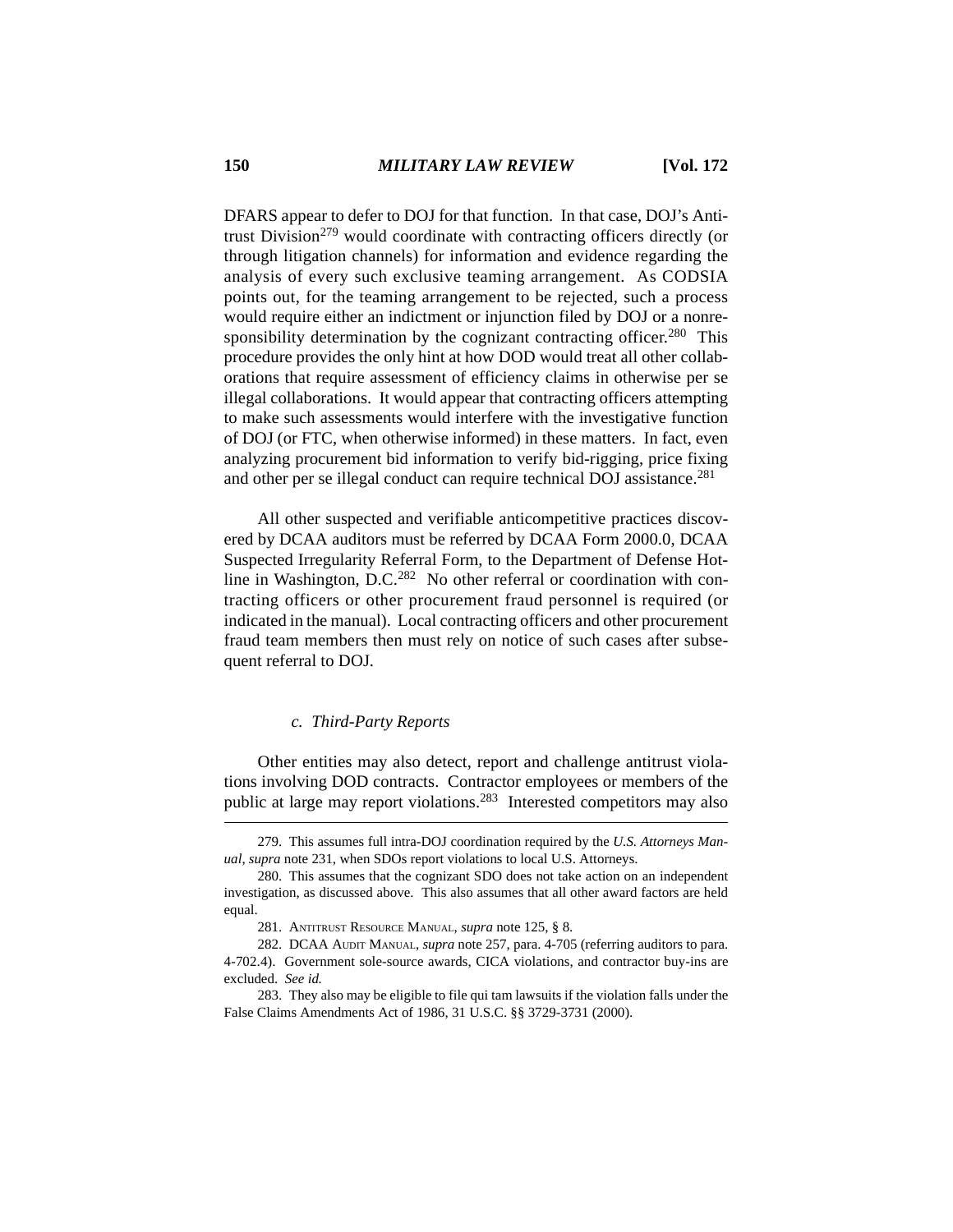sue under the Sherman and Clayton Acts when injured or challenge a contract award in federal court.284 These sources and remedies may not be as fruitful or effective as DOD enforcement because of the likelihood of conflicting interests. Further, private efforts to enjoin the award of a contract based on a violation of antitrust law can place DOD at risk of procurement delays or inadvertent awards because it may not otherwise be aware of the litigation.

### B. DOD Procurement Law Competition Standards

Consistent with the U.S. policy of upholding competition among private industry, Congress imposes on DOD the responsibility of seeking, "to the maximum extent practicable," competition in its procurements. FAR Part 6, Competition Requirements, implements the basic statutory charge of The Competition in Contracting Act of 1984 (CICA).285 Contracting officers must seek full and open competition on DOD procurements by using competitive procedures unless certain sources are properly excluded or statutory exceptions for other than full and open competition are invoked.286 Government procurement personnel document these deci-

285. 10 U.S.C. § 2304 (2000). Other provisions contained within Title 10, Chapter 23, U.S. Code, and annual appropriations and authorization acts also address specific requirements relating to procurements.

286. FAR, *supra* note 20, at 6.101.

<sup>284.</sup> The General Accounting Office lacks jurisdiction to resolve bid protests based on alleged violations of antitrust law. 4th Dimension Software, Inc.; Computer Assocs. Int'l, Inc., B-251936, B-251936.2, 1993 U.S. Comp. Gen. LEXIS 529, May 13, 1993. However, competitors may refer such matters to DOJ themselves. *Id*. *See also* Halifax Technical Servs., Inc., B-246236.4, 1993 U.S. Comp. Gen. LEXIS 4, Jan. 5, 1993; CHE Consulting, Inc.; Digital Techs., Inc., B-284110, B-284110.2, B-284110.3, 2000 U.S. Comp. Gen. LEXIS 35, Feb. 18, 2000, n.8. Prior to 1996, some contractors challenged procurements that involved allegations of antitrust violations in the Court of Federal Claims and in the federal district courts. At least one published assessment of this practice indicates that it was not an especially successful technique because challenges were reviewed for rationality of agency actions under the Administrative Procedures Act, 5 U.S.C. § 706 (via the "Scanwell Doctrine"). Del Stiltner & Robert J. Sherry, *Son of Scanwell: Antitrust Challenges to Government Contracts Awards and Related Actions*, 17 PUB. CONT. L.J., June 1988, at 514. In 1996, Congress enacted The Administrative Dispute Resolution Act of 1996, Pub. L. No. 104-320, § 12, 110 Stat. 3870 (1996) (amending 28 U.S.C. § 1491). This Act gave federal district courts and the Court of Federal Claims jurisdiction until 31 December 2000, to hear pre-award and post-award bid protests based on violations of statutes or regulations. Because the standards of review are similar to "Scanwell" cases (that is, application of the Administrative Procedures Act), such challenges may have been of equally limited value to competitors.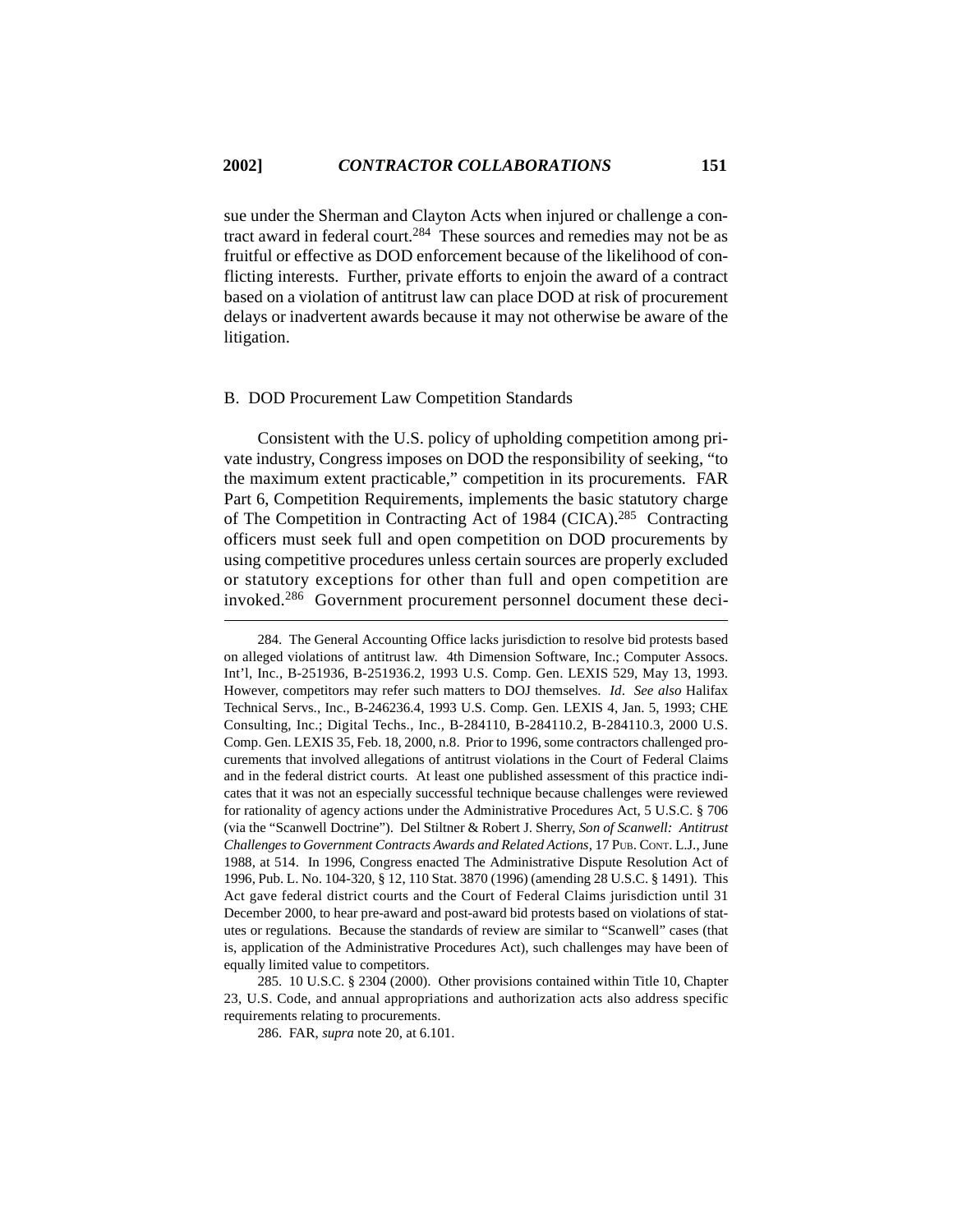sions daily, and are well equipped with legal advisors to defend against protests at the General Accounting Office or in the federal courts. The DOD's decision to contract with a particular source or to impose its purchasing preferences in a particular manner, however, can appear to conflict with the underlying intent of antitrust law and the CICA. Accordingly, this section reviews those procurement procedures that directly relate to decisions affecting market and participant definitions and the ability of procurement personnel to influence or review collaborative behavior.

#### *1. Antitrust-CICA Relationship*

The DOD's use of the CICA exclusion and exception authorities *as a consumer* may conflict with the purposes of antitrust laws. It also does not establish antitrust immunity. These authorities allow DOD to permit collaborations between limited suppliers or rejection of existing suppliers in order to satisfy the purpose of the exclusion or exception. For example, DOD may award a contract under CICA to the smaller one of only two capable weapons producers on the basis of maintaining an industrial mobilization base.287 But, DOD's basis for award does not permit the two firms to engage in per se illegal practices or exempt them from the prohibitions of the antitrust laws. The CICA does not mandate the circumvention of competition, nor does it entitle contractors to the right to deny DOD the benefits of competition.<sup>288</sup> Likewise, restrictions on foreign firm participation, such as those found in the Exon-Florio Amendment to the Defense Production Act of 1950<sup>289</sup> do not exempt otherwise qualifying firms from competition,290 nor do security clearance restrictions.291

On the other hand, the FAR contains other specific provisions that assist DOD in obtaining procurement-specific competition among both

<sup>287.</sup> Award pursuant to 10 U.S.C. § 2304(c)(3), as implemented in FAR, *supra* note 20, at 6.302-3.

<sup>288.</sup> Fed. Trade Comm'n v. Alliant Techsystems Inc., 808 F. Supp. 9, 22 (D.D.C. 1992). *See also* ALM, Inc., B-221230.3, B-221249, B-221250, 65 Comp. Gen. 405, Mar. 11, 1986 (finding that encouragement of teaming arrangements is consistent with CICA and there is no absolute limit on the number of teaming members).

<sup>289. 50</sup> U.S.C. App. § 2170 (Supp. V 2000). The Department of the Treasury implements the Act at 31 C.F.R. Part 800 and covers qualifying joint ventures. 31 C.F.R. § 800.301 (2001). The Committee on Foreign Investment in the United States (CFIUS) investigates each transaction.

<sup>290.</sup> Kovacic, *Antitrust Analysis of Joint Ventures and Teaming Arrangements Involving Government Contractors*, *supra* note 11, at 1069-72.

<sup>291.</sup> *Id*.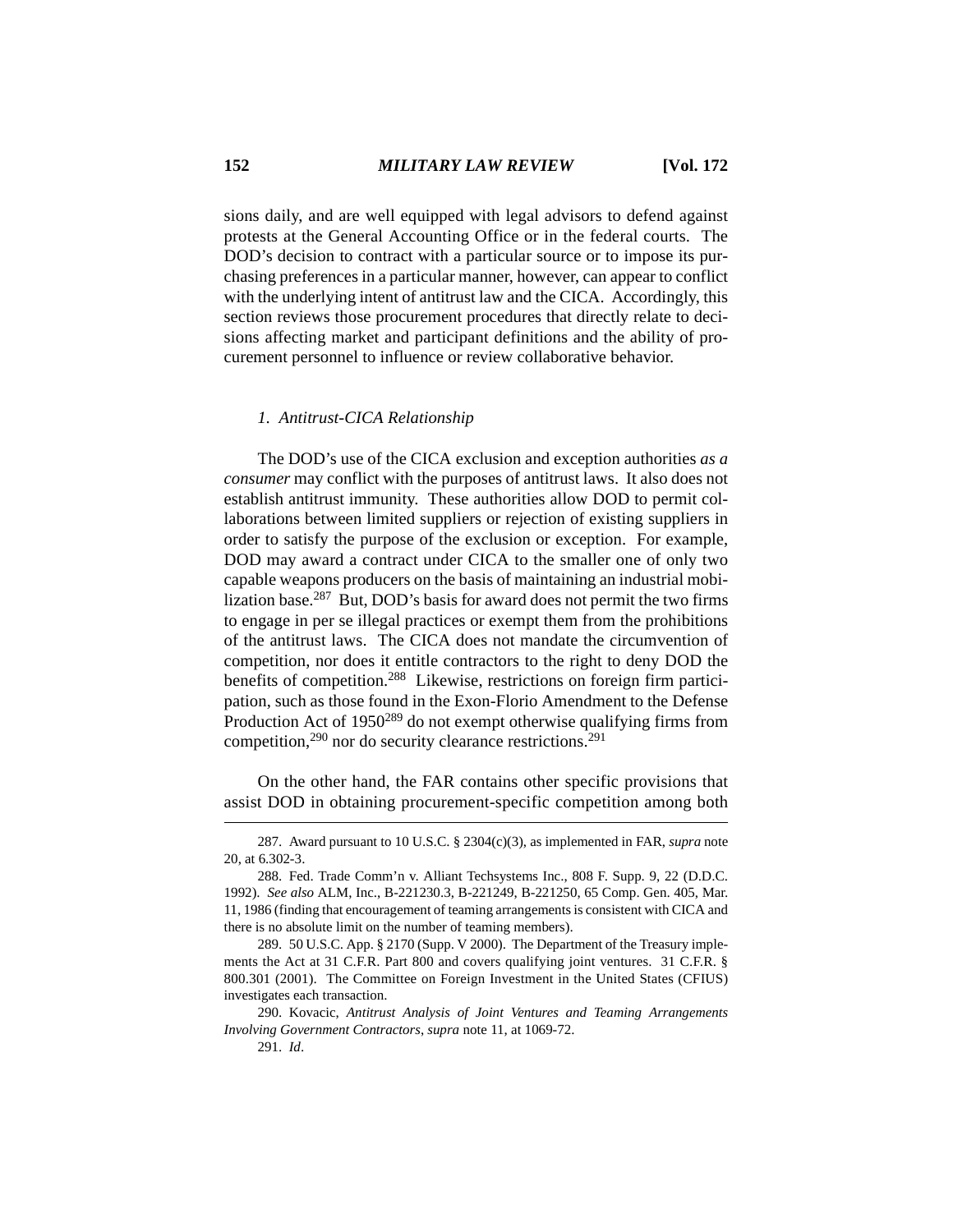prime and subcontractors, including the Certificate of Independent Price Determination, and the component break-out and leader-follower provisions.292 Also, a prime contractor, such as one in a teaming arrangement, cannot restrict competition among subcontractors when subcontractor competition is mandated by CICA and the FAR.293

Even the substance of contract packages may be litigated for its competitive effects on potential bidders.294 The procedural and substantive decisions on a procurement establish part of the competitive framework for contractors. 295 For example, if a domestic firm deems it necessary to collaborate with a foreign firm to bid on a DOD weapons system contract, its collaboration necessarily will include provisions assigning control over classified information and control of assets to the domestic firm. Under antitrust analysis, such provisions would be reviewed (after a proper showing of justification from the collaborators) for ancillarity and anticompetitive effects.<sup>296</sup> The foreign firm participation restrictions<sup>297</sup> also inform the definition of the relevant market. These restrictions may appear to restrict the relevant geographic market to the United States, but the proposed collaboration expands that market worldwide.298

<sup>292.</sup> *See id*.; Chierichella, *supra* note 11, at 560 (listing several provisions available to DOD to enhance competition).

<sup>293.</sup> *See* Chierichella, *supra* note 11, at 558 (discussing relationship of antitrust laws to CICA-mandated competition in subcontracting).

<sup>294.</sup> *E.g*., 10 U.S.C. § 2305 (2000); CHE Consulting, Inc.; Digital Techs., Inc., B-284110, B-284110.2, B-284110.3, 2000 U.S. Comp. Gen. LEXIS 35, Feb. 18, 2000, (specifications requiring original equipment manufacturers' support agreements); Marlen C. Robb & Son Boatyard & Marina, Inc., B-256316, June 6, 1994, 94-1 CPD ¶ 351 (specifications containing geographical restrictions); DFARS, *supra* note 20, at 211.270-1 (restricting use of "brand name or equal" provisions); FAR, *supra* note 20, at 37.601, 37.501 (encouraging performance-based service contracting and using "best practices" in the contract management process).

<sup>295.</sup> *See, e.g.,* FAR, *supra* note 20, subpts. 15.1, 15.3 (cost, quality, and performance trade-offs, and evaluation criteria requirements), 32.105 (considerations for contract financing), 45.105 (Government Policy and competitive advantages).

<sup>296.</sup> COLLABORATION GUIDELINES, *supra* note 9, §§ 3.2, 3.3.

<sup>297.</sup> *See* DFARS, *supra* note 20, at 209.104-1(g).

<sup>298.</sup> *See* Kovacic, *supra* note 2, at 485-86 (discussing factors that may assist DOD in deciding to expand the geographical markets through foreign firm participation).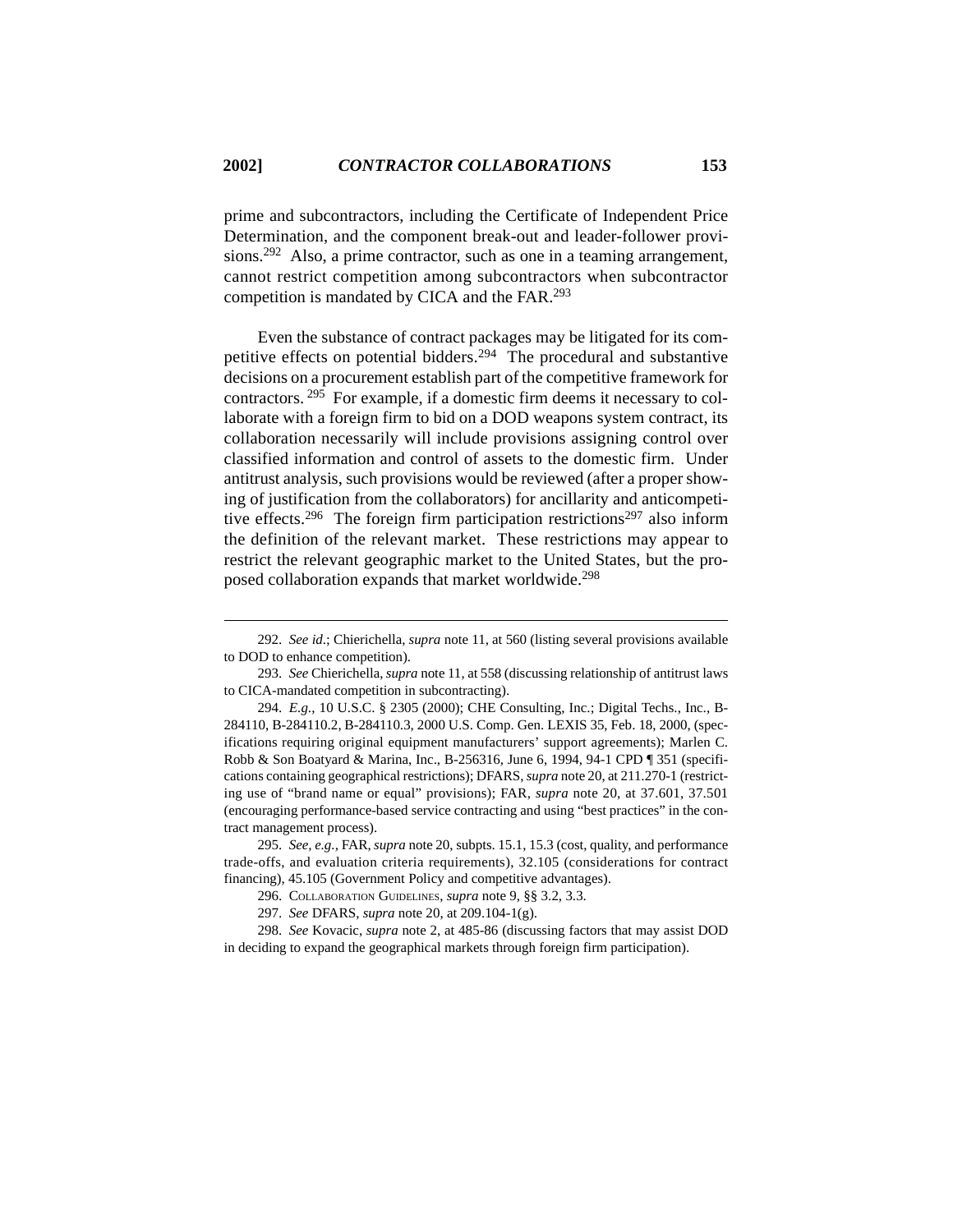# *2. Considering Collaborative Behavior and Incentives in Procurement Planning*

Put another way, contractors may not unreasonably restrain their competitors when bidding on DOD contracts, but DOD (through the CICA and its procurement choices) may provide either incentives or obstacles to collaborative behavior. The DOD procurement officials do not make decisions to limit competition to achieve a specific goal or to encourage collaborations to achieve broader competition in a vacuum. Rather, they make them through the FAR procurement process. The FAR recognizes the advantages of teaming arrangements<sup>299</sup> and encourages their use in "appropriate" circumstances (that is, when they do not violate antitrust laws and if they present advantages to the government).300 Given the vast variety of collaborations and advantages to DOD, what are effective methods that procurement officials use to evaluate "appropriateness?" This section argues that the process of identifying DOD's needs, conducting market research, and evaluating offers should include assessments of incentives to collaborate and the competitive effects therefrom. Competition advocates must better articulate this process. Finally, this process must also be effective and efficient when the application of antitrust laws fails to reach the specific conduct.

# *a. Market Research*

The process of gathering information about industry conditions within a particular market for antitrust law analysis varies in detail from that under the FAR procurement process. Market research under the FAR focuses on the procuring agency's needs and whether an industry can satisfy those needs in a competitive manner. As outlined above, antitrust law examines the competitive conditions of the market and the industry structure. There is little guidance in the FAR, however, to aid procurement officials in assessing the competitive conditions of the markets to predict or manage collaborative behavior. A critical review of the market research

<sup>299.</sup> FAR, *supra* note 20, at 9.601.

<sup>300.</sup> *See* ALM, Inc., B-221230.3, B-221249, B-221250, 65 Comp. Gen. 405, Mar. 11, 1986; *see also* Kovacic, *supra* note 2, at 442, 465-66 (discussing DOD's rejection of teaming arrangements when competitive industrial structure is implicated).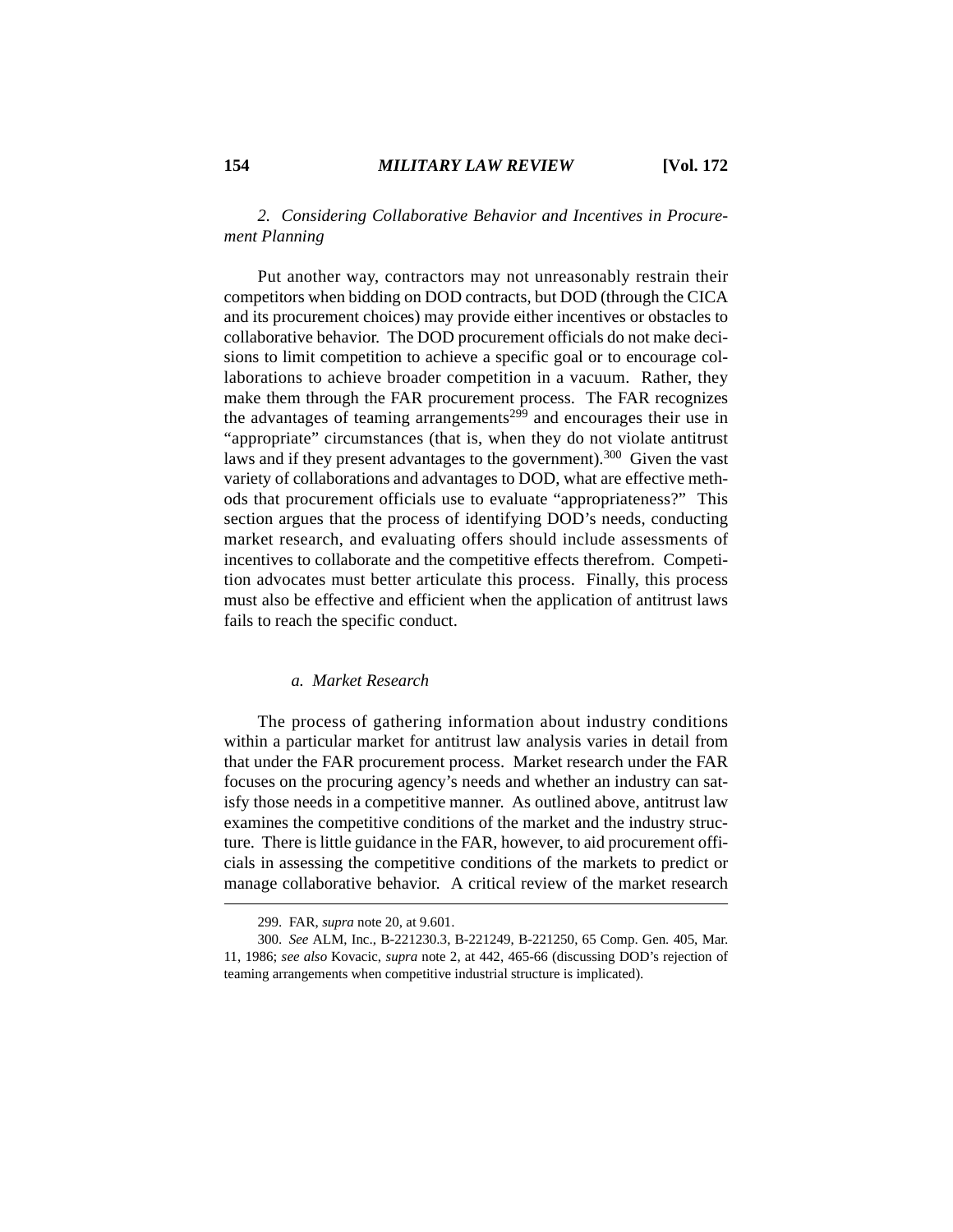procedures shows that procurement officials should gather information traditionally pertinent to antitrust analysis during this process.

Before developing any new requirements documents and before soliciting offers, procurement officials collect and analyze information "appropriate to the circumstances" about the ability of the market to satisfy the agency's needs.301 The results are used to determine whether commercial or nondevelopmental sources exist from which the goods or services will be sought  $302$  and, if not, to consider re-defining the agency's requirements to accommodate such sources.<sup>303</sup> The DOD recently announced that it will oversee the market analysis process to weigh the effects that DOD component budgeting and acquisition plans have on future competition (and industrial structure, in general).<sup>304</sup> The Office of the Deputy Under Secretary of Defense (Industrial Affairs) intends to provide nonproprietary market information on its Web site and publishes an "informational Market Analysis Handbook."<sup>305</sup> The FAR mandates that the results of market research should be used to determine: if existing sources can satisfy DOD's needs; if commercial items can meet DOD's needs; the extent to which commercial items can be integrated into components; if recovered materials and energy efficiencies can be achieved; if bundling is necessary; and the practice(s) of firms engaged in producing, distributing and supporting commercial items, such as warranties, financing, maintenance, packing, and marking.306

Any number or manner of techniques are available to procurement officials to gather market data, from contacting industry or government representatives directly and obtaining source lists to conducting interchange meetings and holding pre-solicitation conferences.307 No specific techniques that consider the use of collaborations or the specific market

<sup>301.</sup> FAR, *supra* note 20, at 2.101, 10.001(a)(2). Part 10 of the FAR implements 10 U.S.C. §§ 2305 and 2377. For Major Defense Acquisition Programs and Major Automated Information Systems, market research is conducted at the initial stages of program definition. DOD DIR. 5000.2-R, *supra* note 3, para. 2.3.1. For "commercial activities" conversion studies, market research is conducted during the "commercial activities" inventory phase. U.S. DEP'T OF DEFENSE, INSTR. 4100.33, COMMERCIAL ACTIVITIES PROGRAM PROCE-DURES para. 9 (Sept. 1985).

<sup>302.</sup> FAR, *supra* note 20, at 10.002(b).

<sup>303.</sup> *Id.* at 10.002(c).

<sup>304.</sup> Future Competition Memorandum, *supra* note 7. It is not clear that this effort extends beyond projected major systems (that is, to "commercial activities").

<sup>305.</sup> *Id*.

<sup>306.</sup> FAR, *supra* note 20, at 10.001(a)(3).

<sup>307.</sup> *Id*. at 10.002.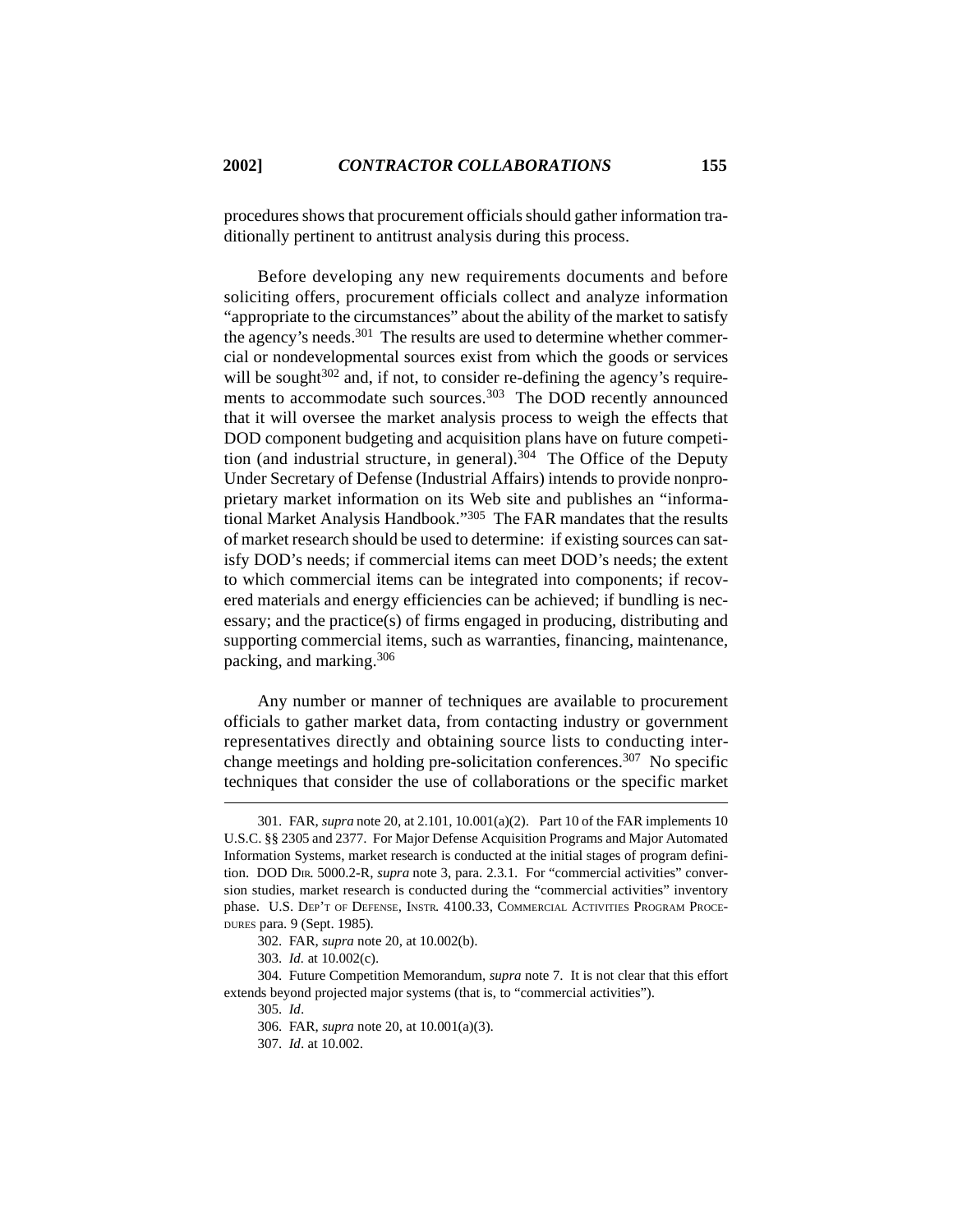influences that would induce or discourage collaborative behavior have been endorsed.<sup>308</sup> Market research in acquisition planning traditionally focuses on the capabilities of firms to satisfy the functional, performance, or physical characteristics needed by DOD.309 The particular contract or subcontract is coded for identification of function by service or product as discussed in Section II, above. Finally, the FAR encourages the release of limited amounts of agency information for firms to decide if they can meet a need and requires documentation of market research consistent with the size and nature of the procurement.<sup>310</sup>

Market research must be conducted continually during the acquisition planning stage of a procurement, whether the acquisition is on a contract or systems basis.311 Among other things, the market research will result in an assessment of the level of competition among the prime and major component/subcontractor levels, the product or service descriptions, the contracting methods, and preferred sources.312 Procurement personnel must account for how competition will be sought and sustained at the subcontract level, including assessment of barriers to competition and other industry factors.313 For major defense acquisition programs and major automated information systems,  $314$  the acquisition plans must specifically include discussion of open systems architecture, incorporation of commercial/nondevelopmental items, dual-use technologies, industrial capabilities and preparedness, technical data rights, "critical product and technology competition,"315 and foreign entity cooperation.<sup>316</sup> To address "critical product or technology competition," program managers must consider the

<sup>308.</sup> The FAR requires the agency to re-evaluate needs to determine if commercial items can be used, *id.* at 10.002(c), (d), and to use commercial items procedures if it can, *id.* pt. 12; otherwise, it must announce that those procedures will not be used. There are no procedures requiring research or examination of collaborative behavior.

<sup>309.</sup> *Id.* at 6.502(a); U.S. DEP'T OF DEFENSE, DEFENSE ACQUISITION DESKBOOK § 1.2.2.4.131 (Jan. 2001), *available at* http://www.acq.osd.mil.

<sup>310.</sup> FAR, *supra* note 20, at 10.002(e).

<sup>311.</sup> *Id.* at 7.105(b).

<sup>312.</sup> *Id*. at 7.105(c).

<sup>313.</sup> *Id*. at 7.105(c)(2)(i)-(iv). The DOD requires *written* acquisition plans for development acquisitions with a total estimated cost of at least \$5,000,000, production and service acquisitions estimated to be at least \$15,000,000 or more per fiscal year or \$30,000,000 total, or otherwise when appropriate. DFARS, *supra* note 20, at 207.103(c)(1).

<sup>314.</sup> These systems acquisitions are a subcategory of major systems with higher projected dollar expenditures, or as otherwise designated by Congress or DOD. DOD DIR. 5000.2-R, *supra* note 3, definitions.

<sup>315.</sup> *Id.* para. 3.3.2; DFARS, *supra* note 20, at 207.103(b), 207.106.

<sup>316.</sup> DOD 5000.2-R, *supra* note 3, para. 3.3.6.2.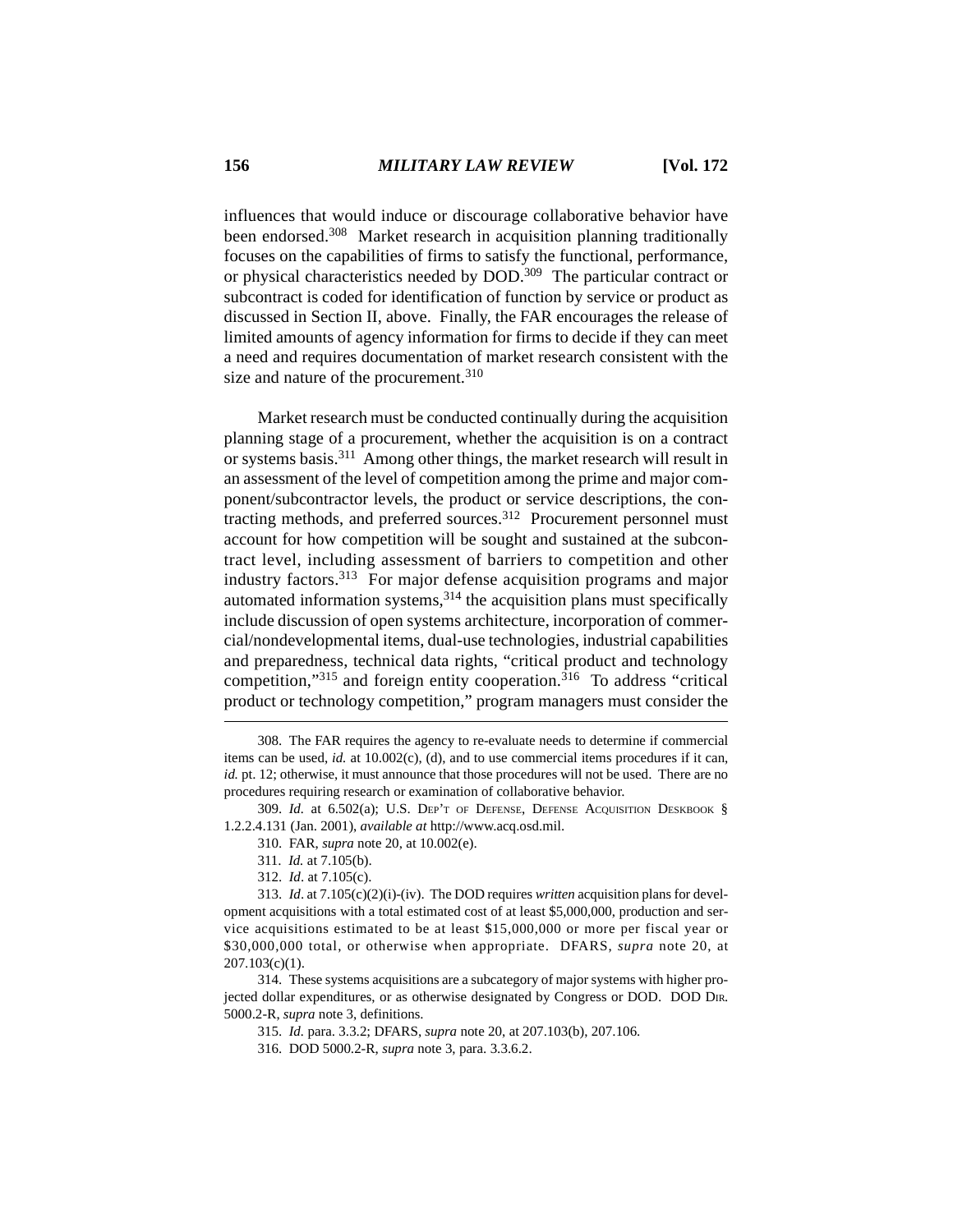degree of vertical integration (including proposed exclusive teaming) of competing firms and whether sub-system competition or collaborations are most effective.<sup>317</sup>

Within the weapons systems segment of the defense industry, one scholar proposes a methodology for DOD to apply to market research and its industrial capability program.318 Professor William Kovacic argues that DOD must identify the research and development competencies in firms specific to each current or future weapons system need, as subdivided into contracting functions of "systems integration," "design, production, and assembly of components," and "modifications and upgrades."319 Next, he proposes that, through market research, DOD should identify and rank industry participants "according to the volume and quality of previous work related to specific competencies."<sup>320</sup> These participants should include current contractors, commercial firms, and foreign firms, all of which may enter the market through direct participation, mergers, or collaborations.321 These steps will gather information that can aid antitrust tribunals in defining the relevant markets, their participants, and the competitive effects of transactions.322

Such a methodology would require development of substantial internal DOD economic and legal analytical capabilities,  $323$  in addition to information systems needed to track the process and coordinate with DOJ and FTC.324 Whether DOD incorporates this specific methodology into a centrally managed budgeting and acquisition planning cell for its monopsonistic weapons systems markets, it simply is unworkable for all other procurements across DOD due to their sheer number and variety of markets. This holds true particularly where procurements fall within isolated product and geographical markets, such as fuel refinement, office supplies, facilities maintenance and repairs, information systems design and operation, or other specialized and non-specialized products at DOD locations

323. Professor Kovacic likewise addresses these factors. *Id*. at 481-84.

324. The DOD addressed issues related to confidentiality and exchanges of information between the three agencies in the *DSB Report on Industry Consolidation*, *supra* note 8, at 40-43.

<sup>317.</sup> *Id*. para. 3.3.2.4.

<sup>318.</sup> Kovacic, *supra* note 2, at 475-80.

<sup>319.</sup> *Id*. at 476-78.

<sup>320.</sup> *Id.* at 479.

<sup>321.</sup> *Id*. at 480. The third step in his methodology seeks to identify "activities that sustain [the identified] capability." *Id*.

<sup>322.</sup> *Id*. at 481. They will also help to monitor the interlocking webs of collaborations and other agreements related to merger review consent decrees. *Id*. at 439-43.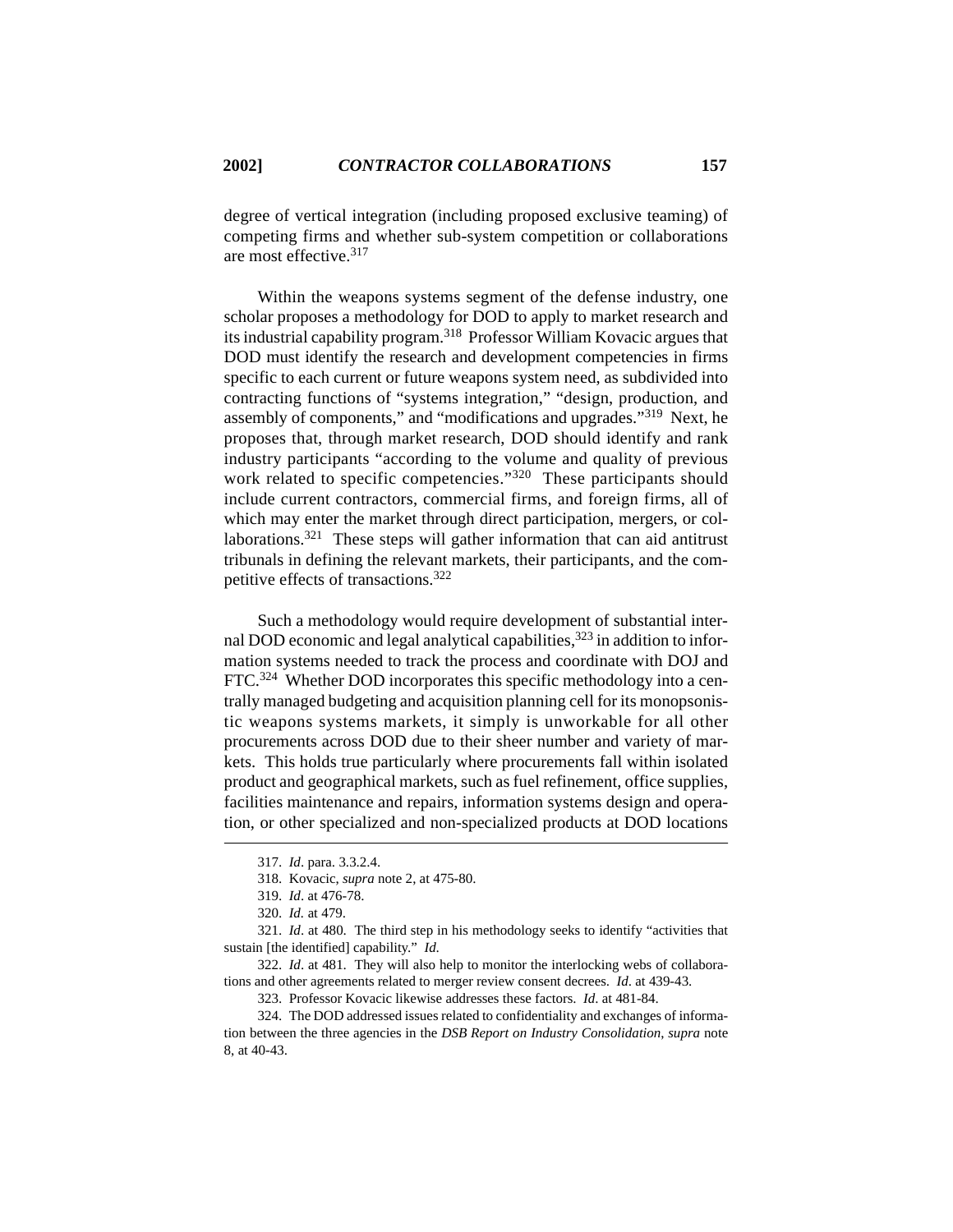around the globe, as defined by the Supreme Court's "submarkets" criteria. Procurement officials also must assess the necessity for licensing arrangements when intellectual property rights are acquired and assess geographical and legal restrictions when procuring overseas or from overseas firms.

Procurement officials should evaluate the acquisition strategy in terms of adequate competition when one of several situations occurs. They, and competition advocates,  $325$  should examine the causes for potential economic or contract-related barriers when less than five firms have been identified in any given market, particularly one comprising homogenous products. Likewise, where a collaboration of firms that produce similar services or products (in any quantity) represent at least one in five potential offerors at the initial market research stage or where interested firms express the need for collaborations in order to participate, procurement officials must re-evaluate the strategy. Finally, procurement officials must be cautious where DOD's procurement need for any identifiable product or service substantially increases the demand within the market because of the impact it may have on coordinated supplier responses. For example, competing a military base's building maintenance and repair function under the "A-76 commercial activities" process may create a substantial new commercial demand within the geographical area of a base with limited suppliers.

#### *b. Information Exchanges, Negotiations and Evaluation*

The procurement official's choice of needs description, level of competition (under the CICA), and competitive contract framework at the presolicitation stage does not end DOD's ability to influence and review collaborations. Indeed, pre-solicitation information exchanges (for example, through the draft Request for Proposals process) and the source-selection and negotiations process often serve as the focal point for trade-offs

<sup>325.</sup> The FAR requires appointment of a competition advocate within each agency. FAR, *supra* note 20, at 6.501. There is no DOD-wide Competition Advocacy program. Individual military services provide for various levels of competition advocacy. For example, the Army provides for an Army-wide Competition Advocate, major command Special Competition Advocates, and installation-level Local Competition Advocates. AFARS, *supra* note 245, at 6.502; U.S. DEP'T OF ARMY, REG. 715-31, ARMY COMPETITION ADVOCACY PROGRAM paras. 1.13, 1.14 (9 June 1989). Competition advocates establish periodic competition goals and identify barriers impeding achievement of those goals. FAR, *supra* note 20, at 6.501. They do not receive training or participate in antitrust oversight activities to any significant degree.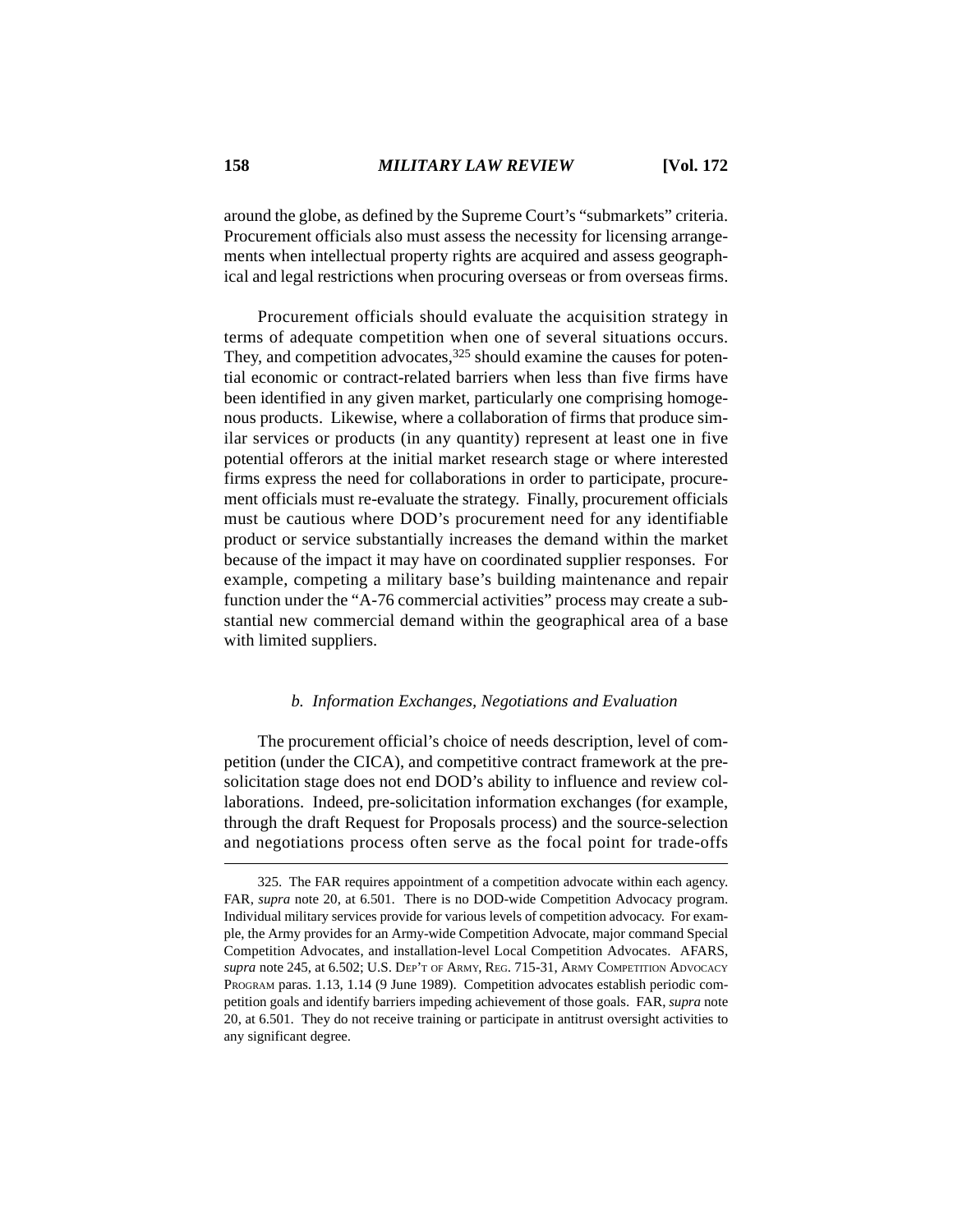between DOD's program needs, industrial capability needs, and competition policies. Contracting officers and other source selection personnel will find that offerors have structured their proposals based on their unique competencies and structure and their interpretations of the requirement. Combined with these factors, the choices made by the procuring agency to enhance or restrict competition through the CICA and through other competitive framework factors provide additional incentives or barriers that may be resolved through collaborations.

Accordingly, when proposals reflect the use of collaborations between actual or potential competitors in the particular product or service market, procurement officials traditionally consider the evaluation criteria they established in the pre-solicitation process. Procurement officials also may be under pressure to adopt short-term cost, quality, or delivery needs<sup>326</sup> rather than considering long-term competition, particularly where DOD is not the sole customer.<sup>327</sup> The challenge, then, is to provide the appropriate response when a collaboration facially contains a feature that restricts price, output, customers, or participants.

Contracting officers possess little regulatory guidance for determining whether such collaborations are "appropriate." The FAR requires offerors to disclose teaming arrangements in their offers, or if formed after award, before they become effective.<sup>328</sup> The government normally will recognize the "integrity and validity" of such arrangements and will not require or encourage their dissolution.<sup>329</sup> In the evaluation process, source selection personnel may address the cost, quality, or performance aspects of the collaboration as it relates to the procurement.330 However, the FAR does not excuse teaming arrangements that violate antitrust laws.331 If the proposal containing the collaboration provides the "best value" to the government, may the contracting officer award the contract where the collaboration contains a provision evidencing a per se illegal restraint? More

<sup>326.</sup> *See* Kovacic, *supra* note 2, at 469.

<sup>327.</sup> This conflict is most acute, however, where the relevant product market comprises only the current DOD procurement (for example, during "commercial activities" competitions) because the resulting contract may permanently shape future competition on similar procurements.

<sup>328.</sup> FAR, *supra* note 20, at 9.603.

<sup>329.</sup> *Id*.

<sup>330.</sup> The DOD procurement officials must also consider the inclusion of small and disadvantaged businesses as competitors, including through joint ventures, teaming arrangements and subcontracts. DFARS, *supra* note 20, at 215.304(c)(i).

<sup>331.</sup> FAR, *supra* note 20, at 9.604(a).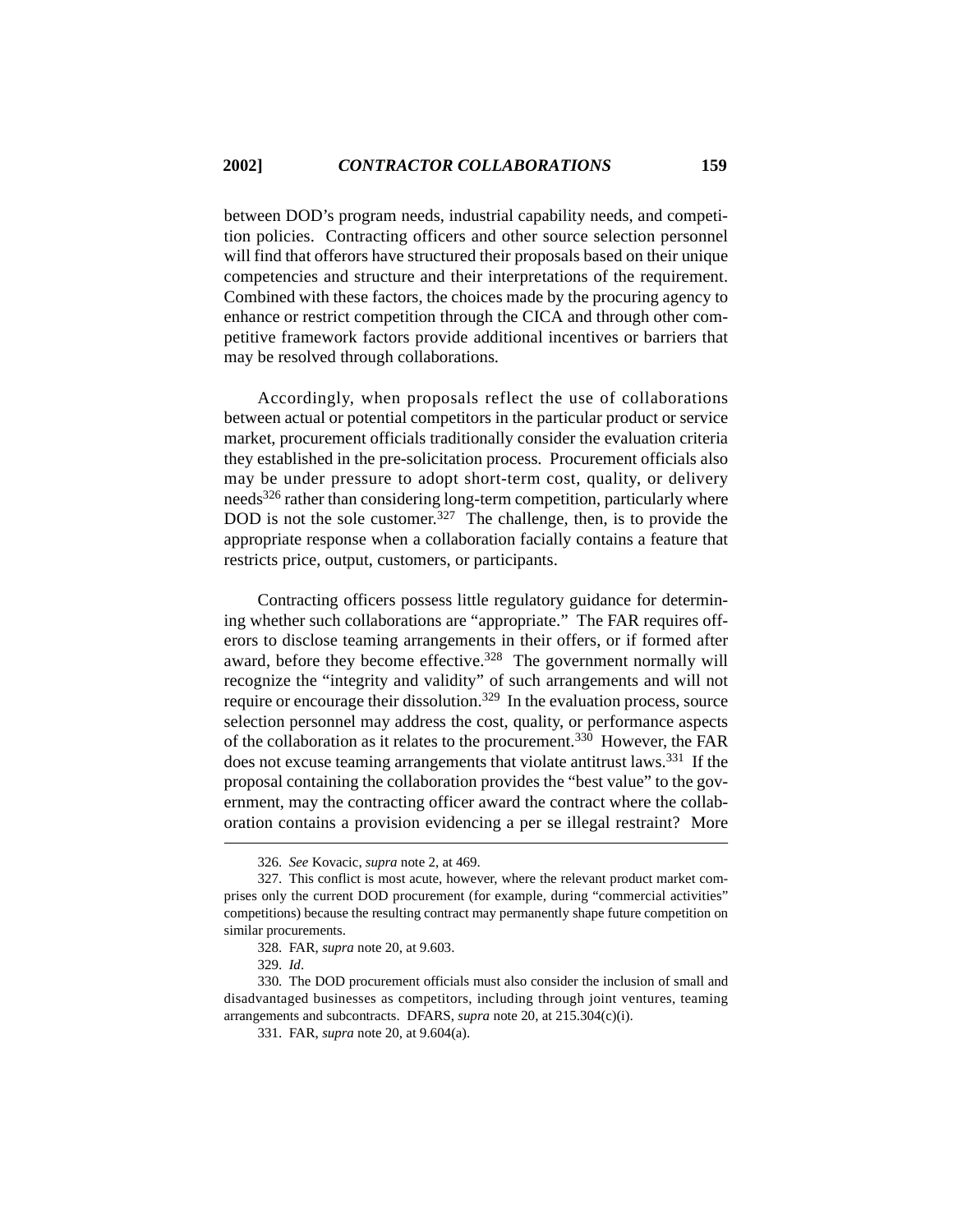importantly, if the collaboration includes efficiency justifications obvious to the procurement officials, what procedure should be used to resolve its legality?

The recent DOD directive on exclusive teaming arrangements where one participant possesses a "product or service that is essential for contract performance" suggests how DOD will approach this. Contracting officers first must negotiate with the offeror to eliminate the exclusivity provisions related to the essential product or service. Where unsuccessful, the matter should be reported to DOJ (through SDOs and the procurement fraud system) because DOD deems such teaming arrangements to be evidence of per se illegality. As noted by CODSIA, implementation of this particular procedure requires contracting officers to apply antitrust laws to a particular teaming arrangement.

The FAR authorizes contracting officers to negotiate with offerors to eliminate teaming provisions that conflict with subcontract competition requirements or other competition-enhancing rights.<sup>332</sup> Under the DOD interpretation of this authorization, contracting officers should also negotiate to eliminate other per se illegal arrangements before they take effect. If they cannot be eliminated or if they have already been formed, they should be reported to the DOJ under the DOD procurement fraud reporting system. This system requires DOJ (or FTC) to apply *The Collaboration Guidelines*, not contracting officers or their legal advisors. The DOJ will inform the contracting officer of its concerns and the contracting officer may attempt additional negotiations, as in teaming arrangements under the Navy's DD-21 destroyer solicitation cited above,<sup>333</sup> or DOJ may intervene.334 If DOJ succeeds in obtaining a conviction or civil judgment based on the collaboration, the contracting officer must consider that fact in determining the present responsibility of the offeror(s).<sup>335</sup> In other cases, DOJ may use the procuring agency's data and opinions to inform its analysis and find that the collaboration is legal. The DOD procurement officials, therefore, serve as information coordinator and negotiator on behalf

<sup>332.</sup> *Id.* at 9.604.

<sup>333.</sup> *See supra* note 252.

<sup>334.</sup> *See* DSB REPORT ON VERTICAL INTEGRATION, *supra* note 2, at 31 (DOD reviews horizontal and vertical mergers and acquisitions "from a customer perspective," while only assisting DOJ and FTC with antitrust enforcement decisions).

<sup>335.</sup> FAR, *supra* note 20, at 9.104-3(c)(i).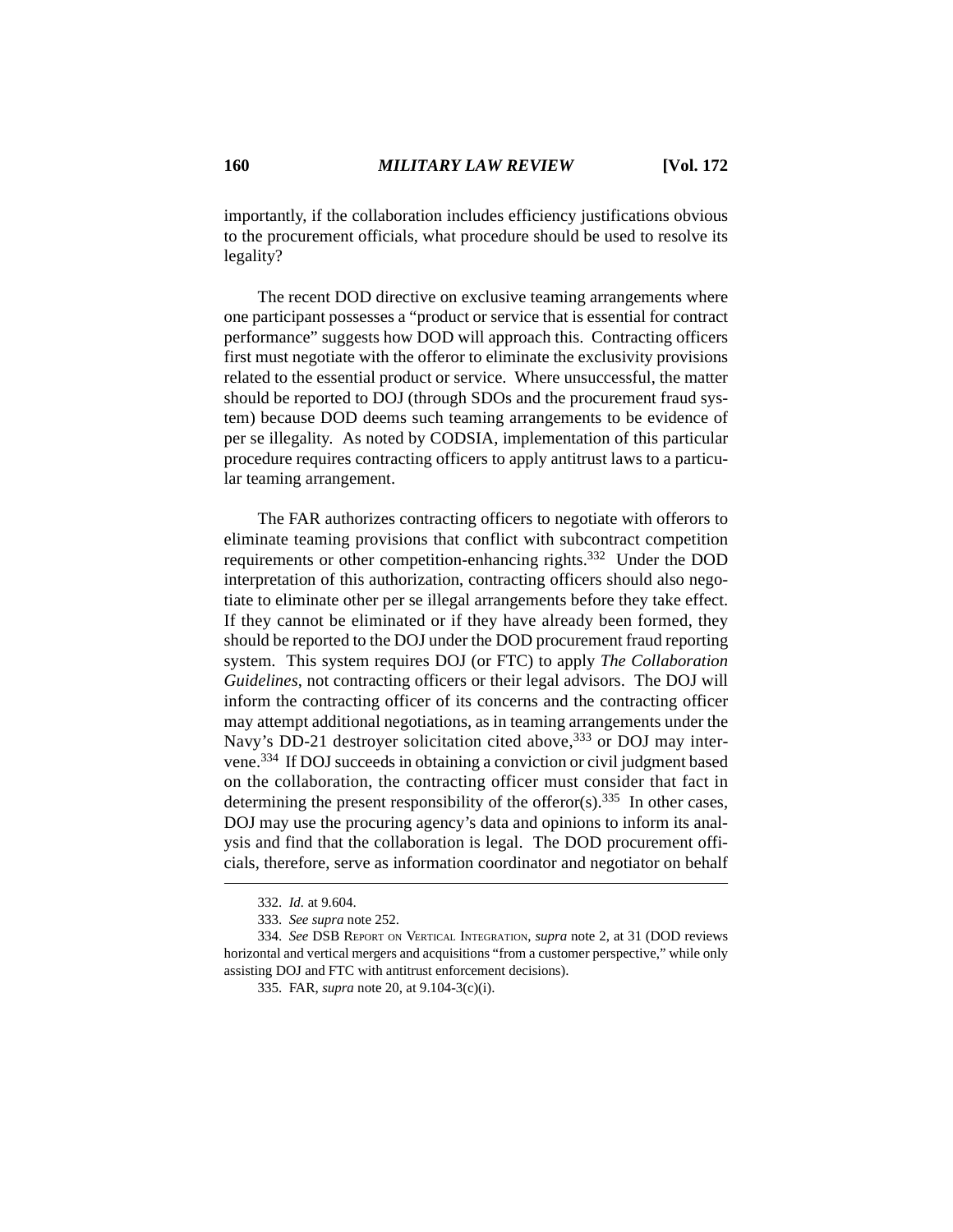of DOJ, but lack decision-making authority on matters that relate to competitive industry conduct because it falls under the rubric of antitrust law.

Accordingly, the success of this process depends upon two factors. First, procurement officials must thoroughly screen collaborations in proposals for per se illegal terms, identify them, and raise them with offerors or potential offerors during the appropriate negotiation phase or report them promptly. Current players in this process are the contracting officers, auditors, source selection officials, and designated legal advisors. If both the offerors and the contracting officer find the restraint beneficial, they may frame their reports and cooperate with DOJ accordingly.

Second, procurement officials' market research and understanding of market practices will enable solicitation packages to be structured in ways that foster only acceptable collaborations and that quickly and persuasively inform DOJ or FTC about DOD's needs. Under such a cooperative system, reporting and coordinating through adversarial SDO and procurement fraud systems may be counterproductive. To treat antitrust assessments automatically as suspect encourages risk aversion and adversarial relationships. As currently structured, the process also contains numerous bureaucratic gaps and redundancies that cause delay, particularly where inter-agency disputes arise out of conflicting interests. Further, where collaborations affect multiple procurements (or even non-DOD markets), they may be permissible in one setting and not in another. This case-bycase factor again necessitates some tracking mechanism.

#### C. Buying Power: DOD as a Monopsonist

Within the framework for analyzing collaborations and within the procurement process, DOD procuring offices make choices that enhance its position as a customer. In many markets, DOD enjoys a monopsonist position or, together with other major buyers, an oligopsonist position. The analyses and discussion above critiqued DOD's process of reviewing collaborations under antitrust law and how it accounts for that review in its procurement process. In particular, aspects unique to DOD purchases under the FAR shed light on efficiency justifications, market definitions, anticompetitive effects, and barriers to entry under antitrust analysis. Procurement officials must also evaluate DOD's immediate procurement needs when structuring solicitations and evaluating proposals. The DOD's needs in a particular transaction may be unique vis-à-vis particular market conditions or it may seek to enhance capabilities or competition as a con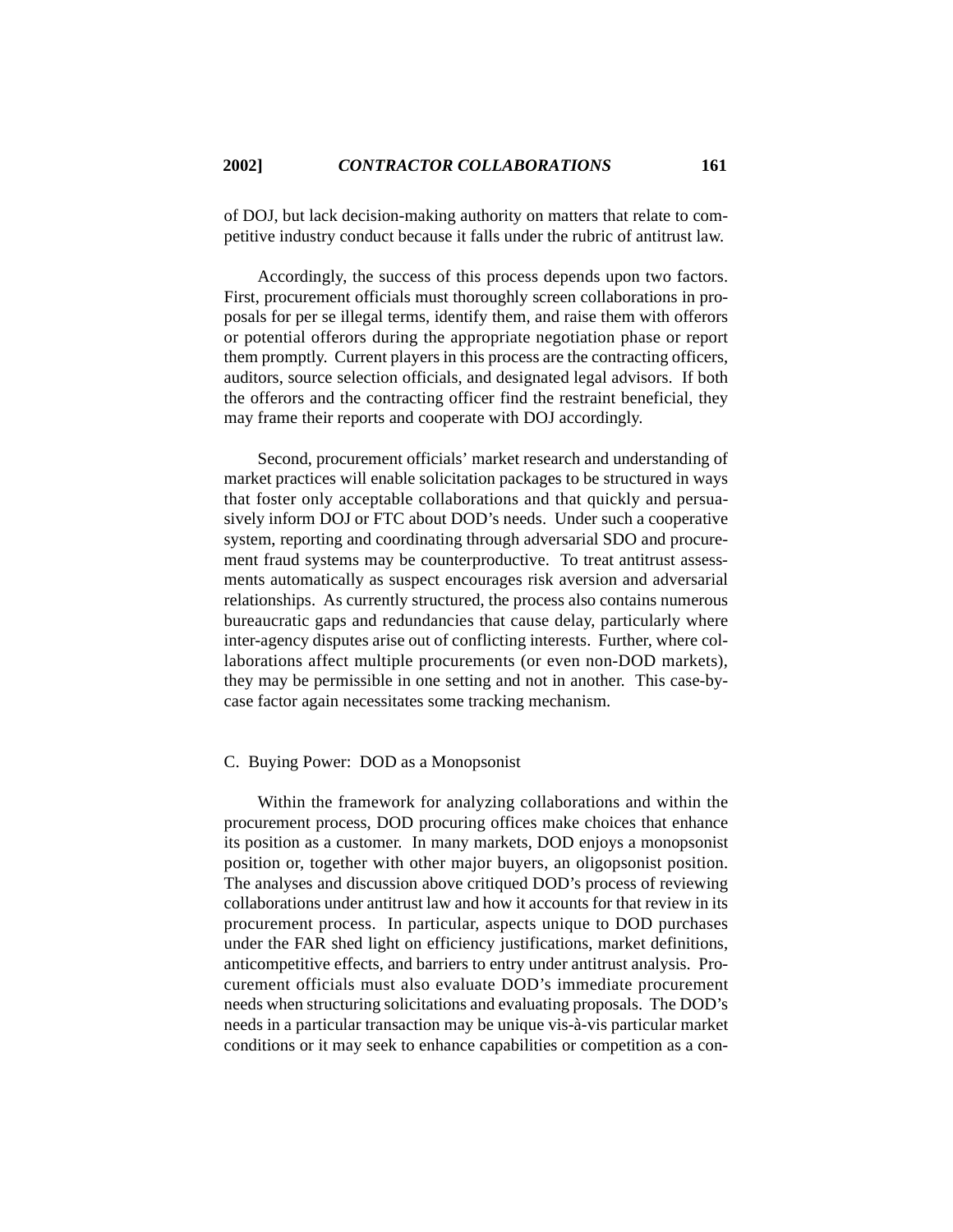sumer. This section presents a brief overview of the buying practices available to DOD to achieve those sometimes contradictory objectives.

The monopsony powers of DOD can be categorized into two parts. First, the mere purchasing power of DOD as a consumer in a relevant market336 dramatically shapes the behavior of all market participants and committed entrants. This aspect of monopsony power has been recognized in DOD policies in terms of its future budgeting and acquisition strategies for major systems337 and in its ability to compete against potential firms in various specialized and commercial markets.<sup>338</sup> The second part of monopsony power stems from the sovereign statutory and regulatory choices afforded DOD in its purchasing. In merger cases, DOD's sovereign "buying power" has served to inform the courts about potential mitigating factors to potential anticompetitive effects.<sup>339</sup> These factors correlate to the additional industry-related mitigation factors outlined previously in Section III.A.

## *1. Budgeting and Acquisition Choices*

At least one scholar has proposed sophisticated budgeting and acquisition strategies for DOD to meet its need for future competitive weapons systems research and development. $340$  Based on the premise that competition is the best driver for low costs and high quality, this process attempts to balance DOD's industrial capability needs with strategies to sustain competition by: allocating R&D resources more effectively, expanding use of foreign firms, fostering participation by commercial firms, providing better incentives for sole-source suppliers, intervening to prevent anticompetitive conduct, and preserving interservice and interprogram rivalries within DOD.341

All major defense systems purchases require assessments of industrial capability (including foreign cooperation) in the acquisition strat-

<sup>336.</sup> As noted above, the DOD possesses the exclusive power to create or terminate a market.

<sup>337.</sup> Future Competition Memorandum, *supra* note 7.

<sup>338.</sup> DOD DIR. 5000.2-R, *supra* note 3; OMB CIR. A-76, *supra* note 51, para. 5.

<sup>339.</sup> *See* Triggs & Heydenreich, *supra* note 189, at 447-48 (reviewing three factors assessed by the courts).

<sup>340.</sup> Kovacic, *supra* note 2, at 443-67.

<sup>341.</sup> *Id*.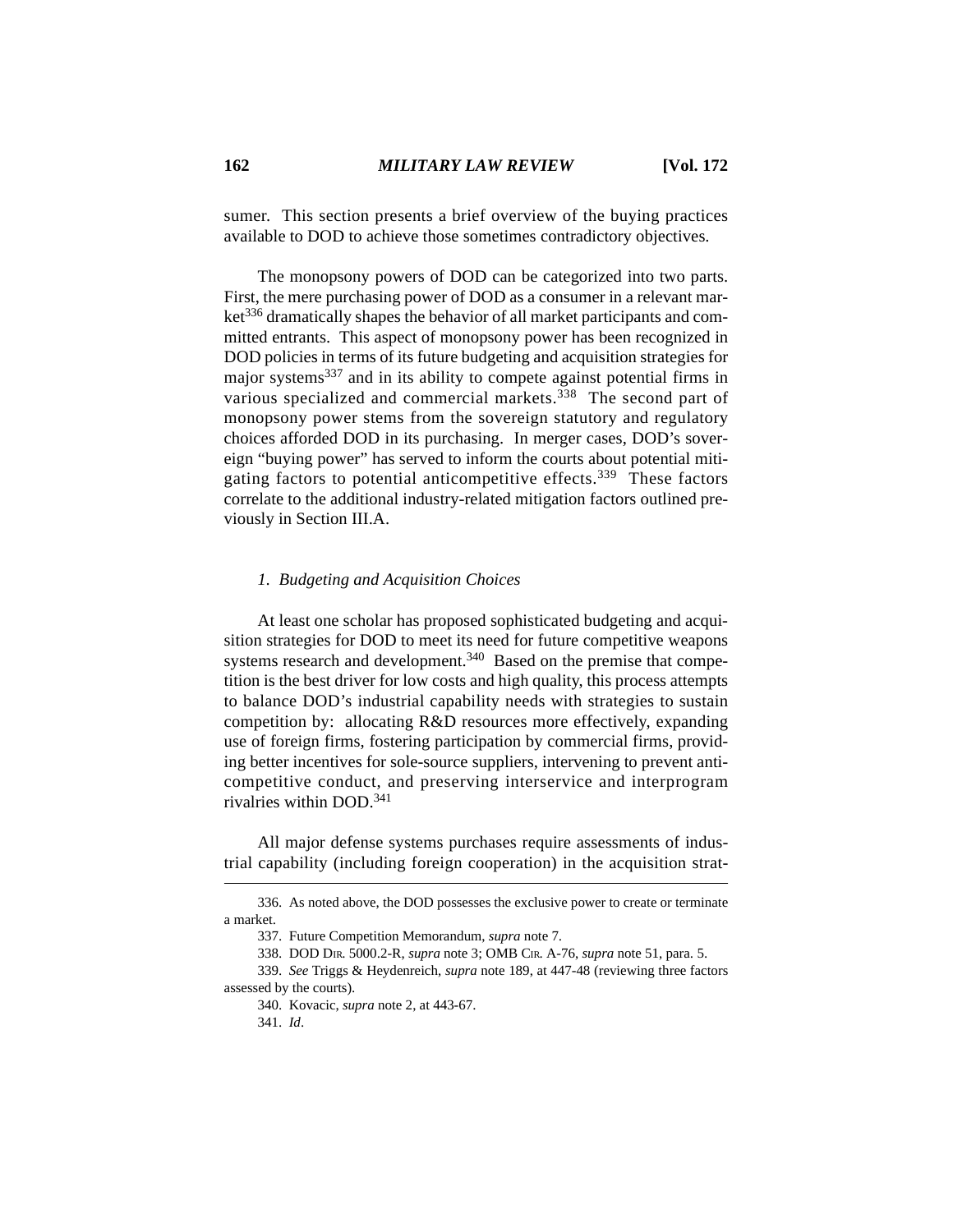egy.342 Where commercial markets and capabilities exist and can be expected to remain for nonweapons procurements, DOD need not be so concerned with industrial capability assessments in its procurements. It should, however, be cautious of dramatically changing the market landscape if it possesses substantial purchasing power within a relevant market. For example, in Hypothetical *A*, the conversion of plumbing services for a base to a private partnership comprising two of the five small plumbing companies in a neighboring town may significantly alter the market power of the three remaining companies. (Consider also in this scenario the ability to seek adequate competition on future contract renewals.) On the other hand, if a nearby military installation can provide plumbing services under a more competitive intragovernmental support agreement, the local five-firm private market remains relatively unaffected.<sup>343</sup>

# *2. Statutory and Regulatory Powers*

A variety of procurement process and substantive choices permit DOD to establish or eliminate barriers to competition, such as procurement procedures or contract terms. As discussed above, contracting officers and competition advocates are trained in and experienced at recognizing and dealing with these factors related to each procurement and each procuring agency. The FAR's discussion of teaming arrangements at FAR 9.604 reserves rights to the government to exercise some of these powers. Accordingly, this section seeks only to critique various techniques available to procurement officials as they consider the incentives and disincentives for collaborations.

First, DOD can regulate the structure of its contractors to a large degree to achieve its goals. The FAR permits DOD regulation through "withhold[ing] consent to unreasonably priced subcontracts; the replacement, with other suppliers, of government-owned tooling and test equipment; dual sourcing; direct purchases of subsystems under a 'component breakout program'; and leader-follower programs."344 As noted by Professor Kovacic, DOD may structure its R&D purchases to maintain competitive levels of industrial capability. The authority under the CICA to restrict competition on individual procurements provides DOD the ability

<sup>342.</sup> DOD DIR. 5000.2-R, *supra* note 3, para. 3.3.

<sup>343.</sup> The possibility of additional consumer demand or of additional competition may influence the behavior of the current market participants.

<sup>344.</sup> Chierichella, *supra* note 11, at 560. For a specific analysis of leader-follower arrangements under antitrust law, see Polk, *supra* note 36, at 446.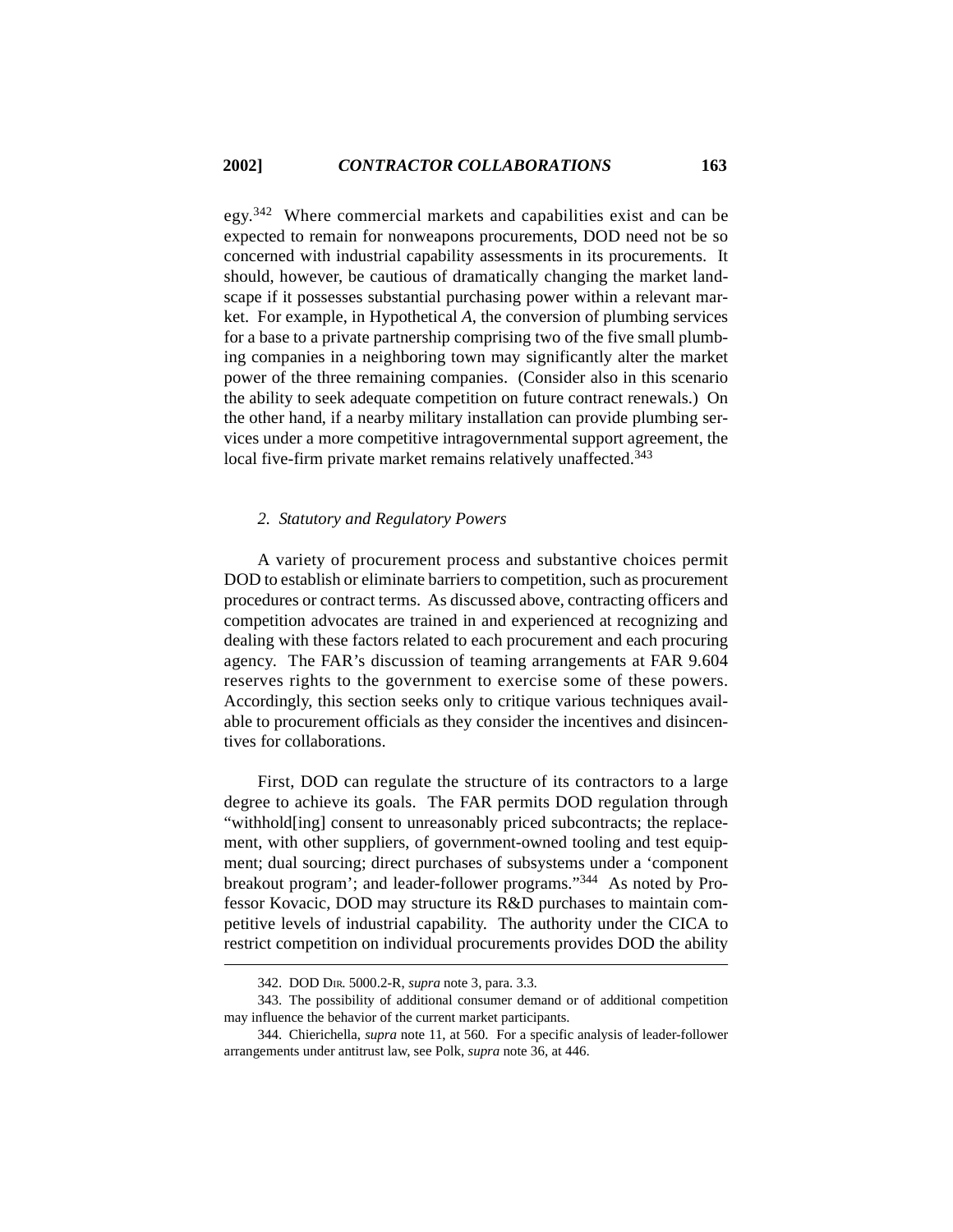to make these choices and the conditions under which they may be made. But that authority does not establish the analytical methods found in antitrust law for monitoring the competitive conditions and incentives within particular markets and industries.<sup>345</sup> Moreover, as discussed above, DOD has significant latitude in defining its needs, ranging from types of specifications, to performance and delivery schedules, to design choices.<sup>346</sup>

Second, procurement officials can adjust the competitive framework in a solicitation package with a number of techniques. As noted earlier, contracting officers may provide for contract financing, government-furnished equipment and property, technical and data rights re-procurement packages, tailored specifications, and maximum use of commercial items. From a procedural point of view, the identification of barriers to competition in particular markets is hampered by the post-facto nature of the Competition Advocacy program. This program generally requires setting of competition goals, measurement of goal achievement and analyses of failure. While these post-award analyses may aid decision-making in future repetitive procurements, better market research and communication with industry would enhance the choices made by the procurement official.

Finally, the FAR provides DOD with methods of challenging the benefits of anticompetitive contractor behavior and reducing obstacles to competition. These methods, therefore, may diminish incentives to collaborate. These methods include audit and profit analysis rights, cost accounting standards for reasonableness of transfer prices within the collaboration or competing firm segments, and requirements for contractors to certify the accuracy of their prices and costs, to limit profits under cost contracts, and to terminate contracts for convenience.<sup>347</sup> The DOD also possesses a wide range of "regulatory commands" and "tools for monitoring compliance," including expanded coverage of the False Claims Act and *ex post* review of prices.348 Contracting officers can inject a degree of prospective management oversight of the collaboration through assessments of the present responsibility of collaboration participants,<sup>349</sup> and

<sup>345.</sup> Kovacic, *Antitrust Analysis of Joint Ventures and Teaming Arrangements Involving Government Contractors*, *supra* note 11, at 1090.

<sup>346.</sup> *See* DOD DIR. 5000.2-R, *supra* note 3, para. 4.4.10 (requiring consideration of system design in relation to contractors' vertical integration).

<sup>347.</sup> *See* Kovacic, *Antitrust Analysis of Joint Ventures and Teaming Arrangements Involving Government Contractors*, *supra* note 11, at 1087-91.

<sup>348.</sup> Kovacic, *supra* note 2, at 461-63.

<sup>349.</sup> FAR, *supra* note 20, at 9.104-2, 9.104-4. This authority may be limited in overseas (international) procurements by treaties and host-nation laws. *Id*. at 1.102(a).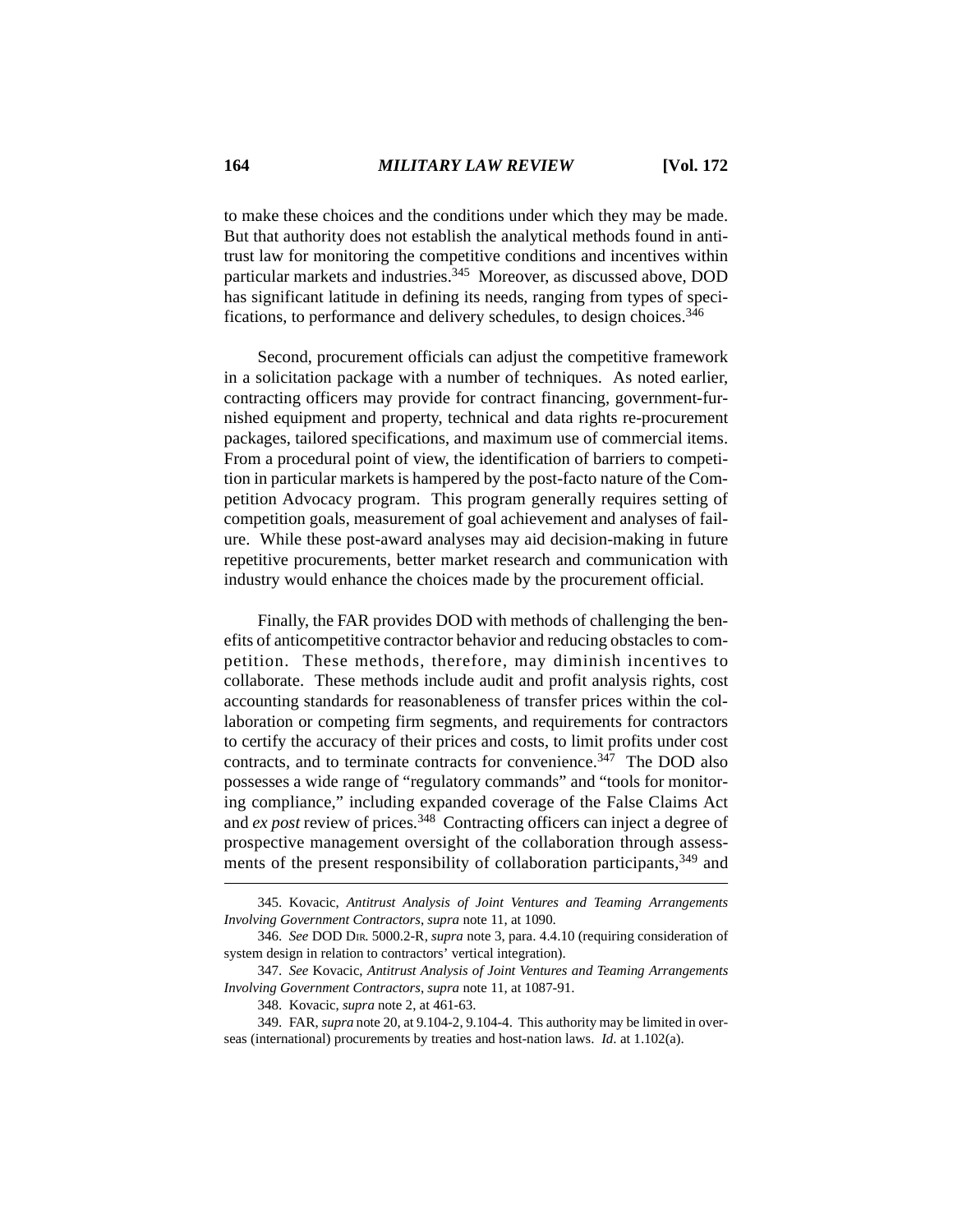may establish pre-qualification requirements for the acquisition.<sup>350</sup> Even the specific contract type and performance periods can have an effect on the ability of firms to compete.<sup>351</sup>

All three groups of techniques have limited value in restraining anticompetitive conduct. Courts, the FTC, and scholars have rejected the notion that these tools give DOD "buyer power" status.<sup>352</sup> Rather, actual or potential competition serves as the best method for achieving cost savings and enhanced levels of quality or innovation.353 In relation to antitrust law, these powers narrow the identifiable markets, market participants, entry barriers and mitigating factors to potential anticompetitive harm. In relation to specific procurement choices, procurement officials must balance the specific program needs with the method of achieving competition under the existing market conditions.

#### IV. Analysis: Closing the Gaps

#### A. Defining the Procedural Gaps

The interrelationship between antitrust law analysis, the procurement process, and DOD's exercise of monopsony powers has three primary shortfalls as it relates to contractor collaborations. First, the procurement process fails to consider market conditions for both short-term and longterm competition goals. Second, DOD procurement officials lack a useful methodology for applying DOD's monopsony powers to relevant market conditions on procurements to achieve both goals. Finally, DOD's collaboration review process is bureaucratically cumbersome and adversarial, making it counter-productive. This section examines the two hypothetical collaborations to support these contentions.

<sup>350.</sup> *Id*. subpt. 9.2. *See also id.* at 9.206-3 (regarding effects on competition).

<sup>351.</sup> Polk, *supra* note 36, at 421.

<sup>352.</sup> Triggs & Heydenreich, *supra* note 189, at 447-48 (judicial analysis of DOD "buyer power" in merger cases); Polk, *supra* note 36, at 422; Kovacic, *Antitrust Analysis of Joint Ventures and Teaming Arrangements Involving Government Contractors*, *supra* note 11, at 1091 (these "seemingly formidable powers sometimes may supply a relatively feeble check") (citing P. AREEDA & H. HOVENKAMP, ANTITRUST LAW (Supp. 1989)).

<sup>353.</sup> Kovacic, *supra* note 2, at 424-25.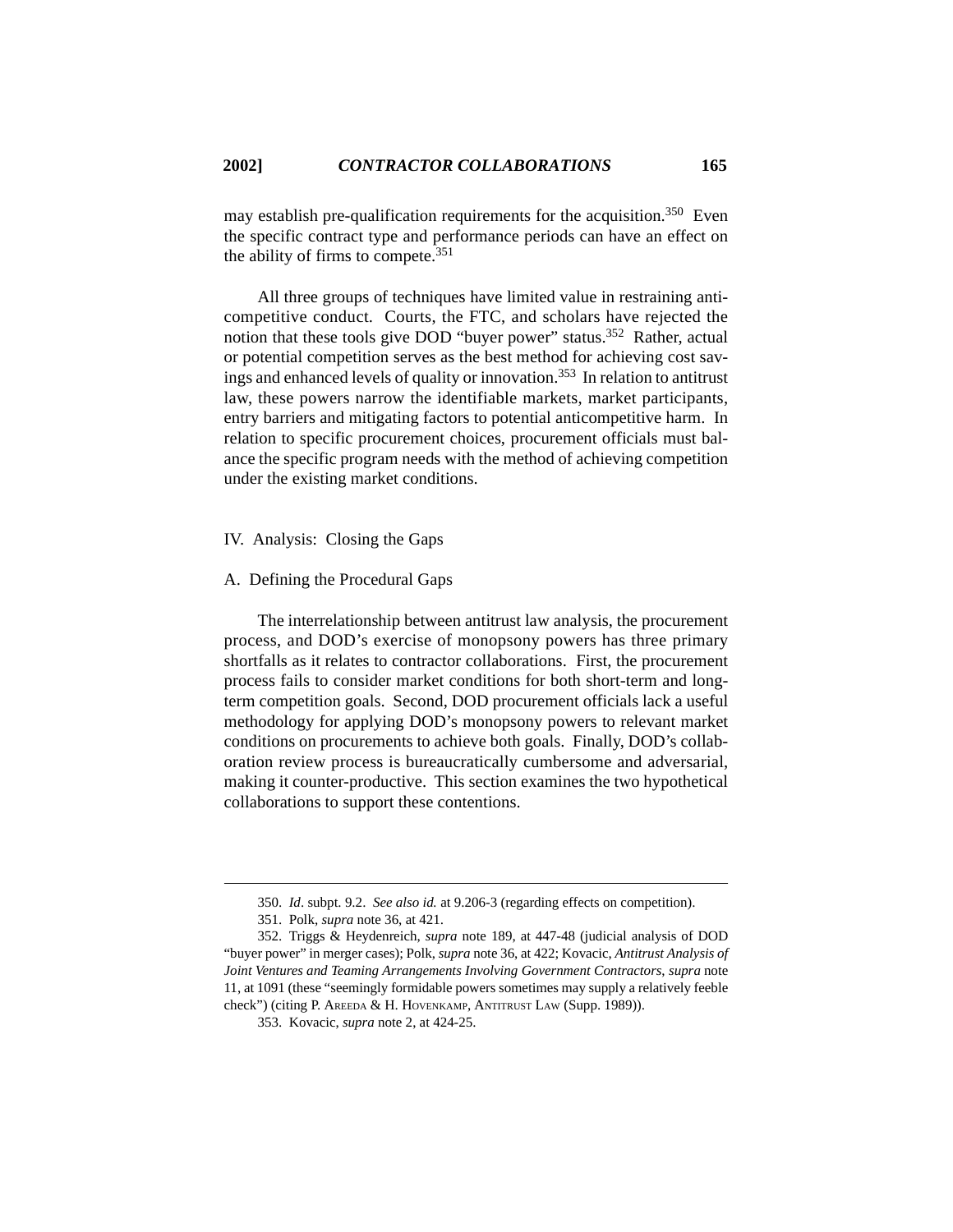#### **166** *MILITARY LAW REVIEW* **[Vol. 172**

# *1. The Procurement Process and Incorporating Market Conditions*

The procurement process, and its market research and acquisition planning components in particular, fail to fully account for market-specific forces that influence collaborative behavior. Defense contractors and the business community at large routinely assess their relevant markets and make transactional, structural and strategic choices based upon the best available information. The DOD's procurement process is designed to seek only short-term competitive goals with minimal *ex post* analyses of the barriers to that competition through each services' Competition Advocacy program. The DOD's plan to implement a centrally managed market research function<sup>354</sup> acknowledges this shortcoming implicitly.

Market specific forces can be assessed from a variety of economic perspectives.355 From DOD's (customer) point of view, however, two components to this process must be confronted. First, what technique should be used for surveying markets and gathering information? Second, what analytical model(s) should be applied to the information to create the most accurate and useful picture of its industries' competitive factors and conditions?

This is not to say that the FAR procurement system lacks any meaningful market research function. Rather, the FAR's guidance overlooks industry antitrust "due diligence" details<sup>356</sup> important to DOD's role in influencing collaborative behavior and sustaining long-term competition. These objectives may be addressed only through assessments of key industry competitive factors within the particular market subject to DOD procurement. Part of this omission rests in the distinction that the FAR fails to make between market research and industry research.

*Federal Acquisition Regulation 2.101* defines market research as "collecting and analyzing information about capabilities within the market to satisfy agency needs." As noted above, the FAR's market research criteria then serve only to gather information about whether the item to be acquired can be purchased from existing commercial and nondevelopmental sources.357 The DOD's field guidance likewise fails to address antitrust

<sup>354.</sup> *See supra* note 301 and accompanying text.

<sup>355.</sup> *See* Kitch, *supra* note 73.

<sup>356.</sup> This refers to the economic condition of pertinent industries and markets and the viability of participating firms' structures, strategies, and competitive positions (for example, value chains).

<sup>357.</sup> FAR, *supra* note 20, at 10.002(b).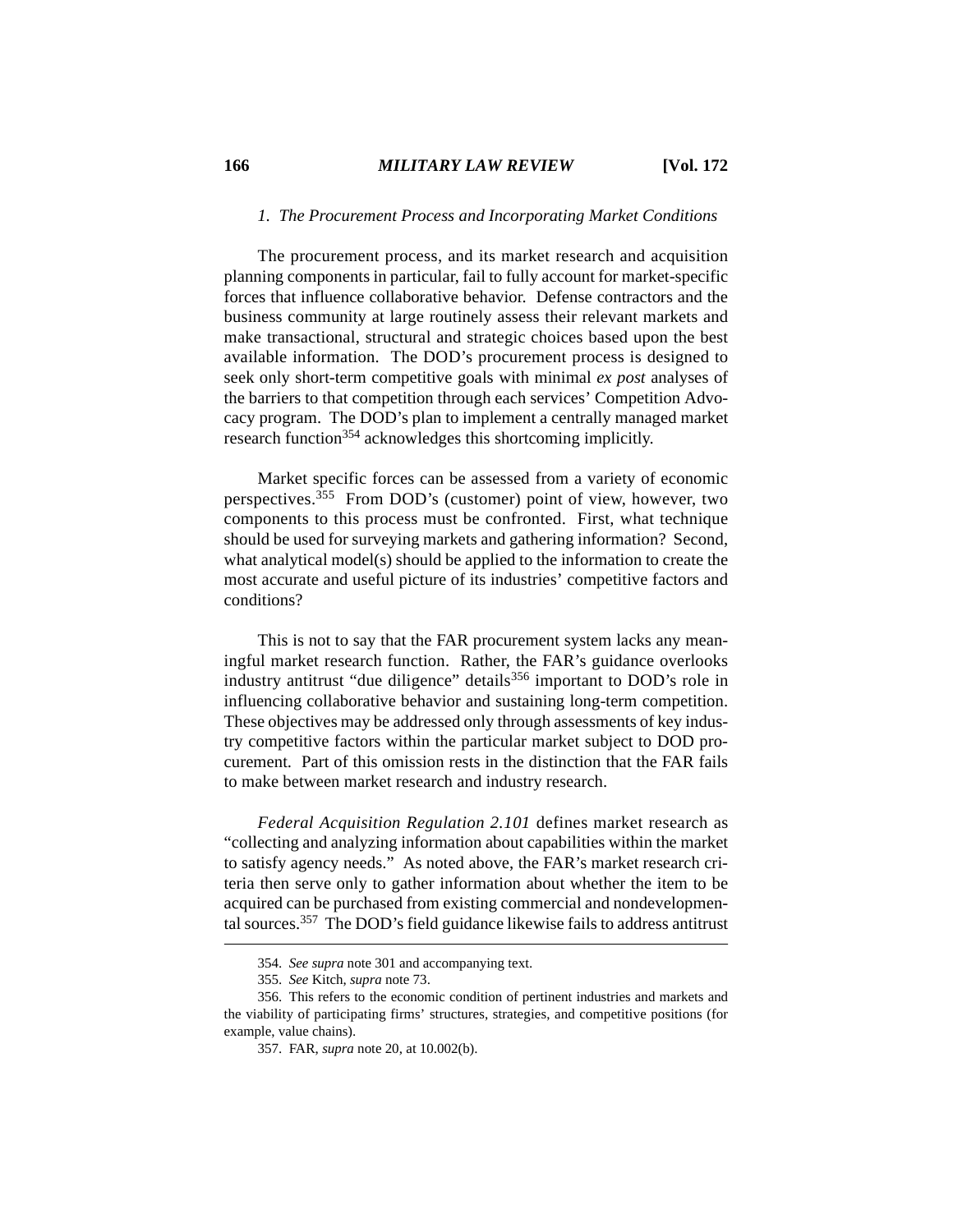law's market characteristics. Such characteristics are based in both market (relevant product and geographical markets) and industrial (market participants and the nature of agreements) analyses. A basic definitional difference between industry analysis and market analysis can be stated in terms of the focus of the inquiry. Market analysis examines the demand factors of products and services where industrial analysis examines the operating conditions of firms that offer, or have the potential to offer, close substitutes for those products and services.

A popular method of industrial analysis for managers is Michael Porter's "Five Forces" model. In this model, Porter suggests assessing the relationship between and operating conditions of industry competitors, potential competitors (entrants), actual and potential product substitutes (the FAR's emphasis), the relative buying power of customers, and the relative selling power of suppliers to the competitors.<sup>358</sup> Within DOD, only the Defense Industrial Capabilities Assessments Program includes an industrial assessment model that indirectly reflects some of these factors.359 When defining relevant markets, courts consider such factors as "unique production facilities" and "specialized vendors" that would be identified under this analysis.<sup>360</sup> Firms with different cost structures, profit margins, production facilities, distribution networks, pricing systems, target markets, and other variables are said to form "strategic groups."361 These factors also inform the assessment of efficiency justifications and

<sup>358.</sup> PORTER, *supra* note 52.

<sup>359.</sup> The DOD considers these factors when identifying the potential loss of product markets directly related to national security. U.S. DEP'T OF DEFENSE, DIR. 5000.60, DEFENSE INDUSTRIAL CAPABILITIES ASSESSMENTS (25 Apr. 1996) [hereinafter DOD DIR. 5000.60]. Under this centrally managed program, written assessments are conducted and provided to DOD headquarters to justify decisions to make private or public investments to sustain a critical capability. *Id*. A similar method of analysis appears to be the central feature of Professor Kovacic's proposals regarding budget and acquisition strategies for DOD's weapons systems. *See* Kovacic, *supra* note 2. Some studies of major weapons product sectors "of concern" have been conducted by DOD, with support from DOD components and industry groups, but have focused on industry health and future DOD spending. DSB REPORT ON VERTICAL INTEGRATION, *supra* note 2, at 37.

<sup>360.</sup> *See supra* note 201. Note that the factor of "distinctive prices" may also reflect industrial factors, such as distribution systems and other cost structural elements. *See* Fed. Trade Comm'n v. Staples, Inc., 970 F. Supp. 1066, 1073-81 (D.D.C. 1997) (finding distribution and pricing structure of office supply superstores to be distinct market of all retailers selling office supplies).

<sup>361.</sup> *See* K.R. Harrigan, *An Application of Clustering for Strategic Group Analysis*, 6 STRATEGIC MGMT. J. 1 (1985).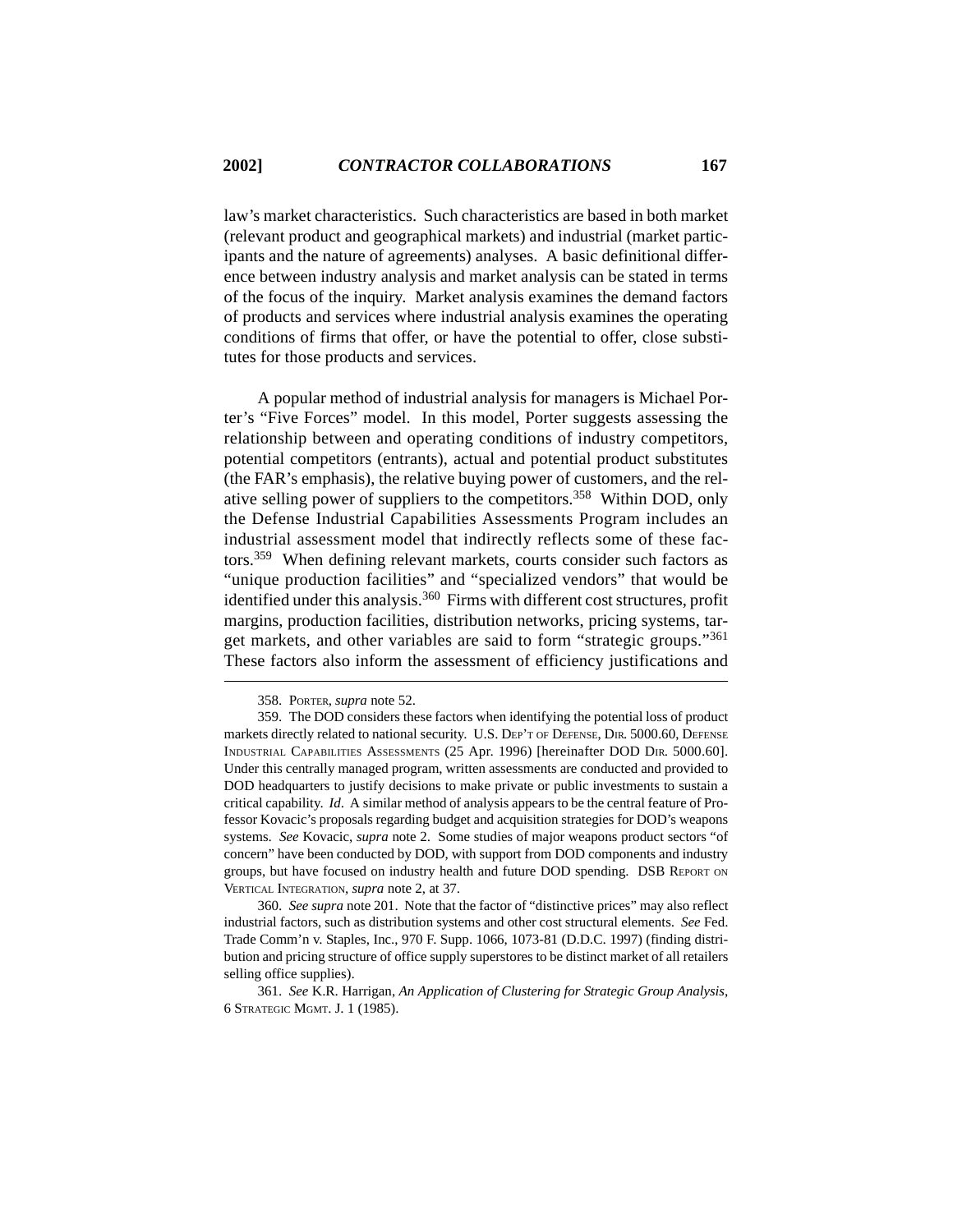entry barriers or other industry conditions that may mitigate anticompetitive harm.

Traditional corporate market analysis focuses on satisfying the particular needs of customers, as differentiated in a variety of ways. These firms research and gather intelligence on customers' buying behaviors, anticipated needs (in terms of tastes, quality, price, safety, and other preferences), and segmentation variables (such as demographics, purchasing systems, and regulatory requirements). Many government contractors develop elaborate government marketing plans.<sup>362</sup> While competitors' marketing plans may not be particularly relevant to a particular DOD procurement official, a firm's marketing and bidding strategy will reflect its strategic plan and the competitive advantages it possesses vis-à-vis its "strategic group" and its overall industry. Finally, the competitive factors that drive a marketing plan assist courts in defining, *inter alia*, relevant markets.363

In Hypothetical *A*, detailing a design and production contract for hand-held laundry machines, the program manager and contracting officer would conduct research to determine that computer chips, user interface panels, and cleanser dispensing controllers are available commercially, but previously have not been integrated. The miniature hanging clothes spinner and related engines, however, do not exist in the commercial markets, nor can the requirement be re-stated to accommodate commercial or nondevelopmental items. All of the commercial components (subsystems) can be procured in economic quantities within a relatively short period of time, and each have at least a ninety-day commercial warranty. All three commercial devices require patent or copyright licenses to modify and resell.

While it is clear in this hypothetical that some form of collaboration may be required for the procurement, the market research provides no information about the specific relevant component markets and participants. Nor does the market research inform one about industry conditions among the various components' competitors or about that of the firms that have the potential to produce the hanging clothes spinner and related engines. The traditional market research process leaves to the procurement official's discretion whether to inquire about the number of competitors within each component category, the definition and concentration of

<sup>362.</sup> *See, e.g*., Don Hill, *Who Says Uncle Sam's a Tough Sell?*, SALES & MARKETING MGMT., July 1988, at 56-60.

<sup>363.</sup> *See supra* note 201.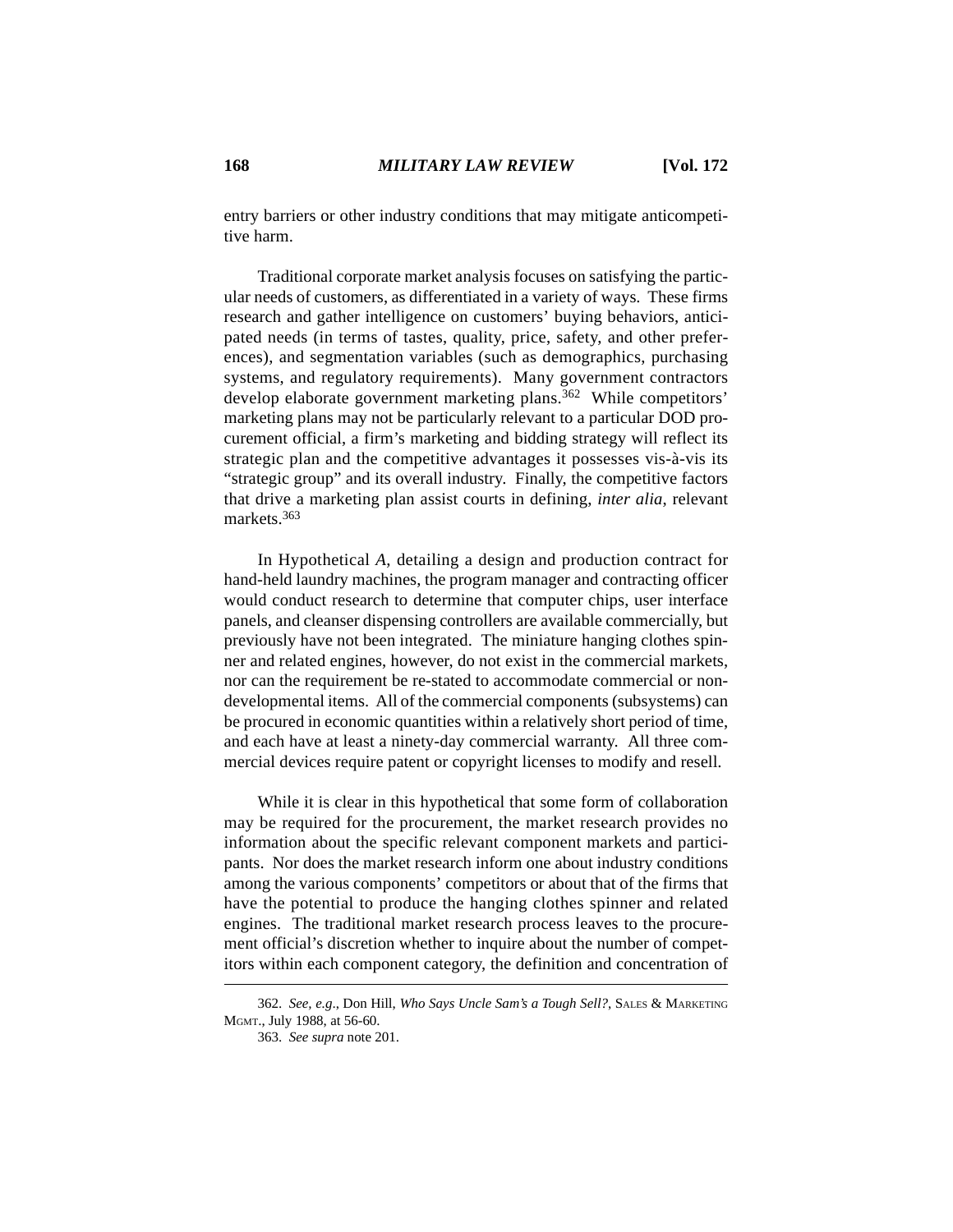their relevant markets, the cost and pricing structure within those markets, licensing practices for participants, and the effect of a large DOD purchase on the participants.

Some of this information is available from nonproprietary sources, including the volume of sales to the government,  $364$  on-line or subscriber industry profiles, and the U.S. Census Bureau. Moreover, "concentration measures have traditionally been used as a proxy for the relevant variables."365 Accordingly, the procurement officials could identify the quantity of items sold by the component competitors (or their capacity or sales values), then conduct the relevant market concentration analysis outlined above. The same could be conducted for the design and production aspects for the noncommercial items, as well as the integration function of combining all the components into the final product. Under *The Collaboration Guidelines* framework, this information provides key insight into the ability of any likely collaboration to exercise market power both on the DOD procurement or as a consequence of it.

Likewise, market research at this point in the procurement process leaves the procurement official with little information about the long-term effect of DOD-funded design of a small, hand-held laundry device on the laundry machine and supply industry. If the three small laundry machine manufacturers created a joint venture to design the device and integrate the components at prices and quality competitive with the two large companies, what cognizable anticompetitive advantages would all five firms have in the immediate acquisition and in future DOD and non-DOD sales? What solicitation provisions and monopsony powers could enhance or eliminate variables that could be expected to influence a likely collaboration?

The DOD market research criteria for major systems expand the list of factors to include assessments of open systems architecture, dual-use technologies, industrial capabilities and preparedness, technical data rights, "critical product and technology competition," and foreign entity cooperation. But here, too, (to the extent that the procurement official adopts an effective technique for gathering this information) these data in isolation provide no insights into the competitive effects of the hypothetical procurement *on the relevant markets*. Unlike the defense weapons industry, where DOD as a monopsonist has immediate access to most rel-

<sup>364.</sup> *See* FAR, *supra* note 20, at 4.602; PRIME CONTRACT AWARDS, *supra* note 27.

<sup>365.</sup> Kitch, *supra* note 73, at 4.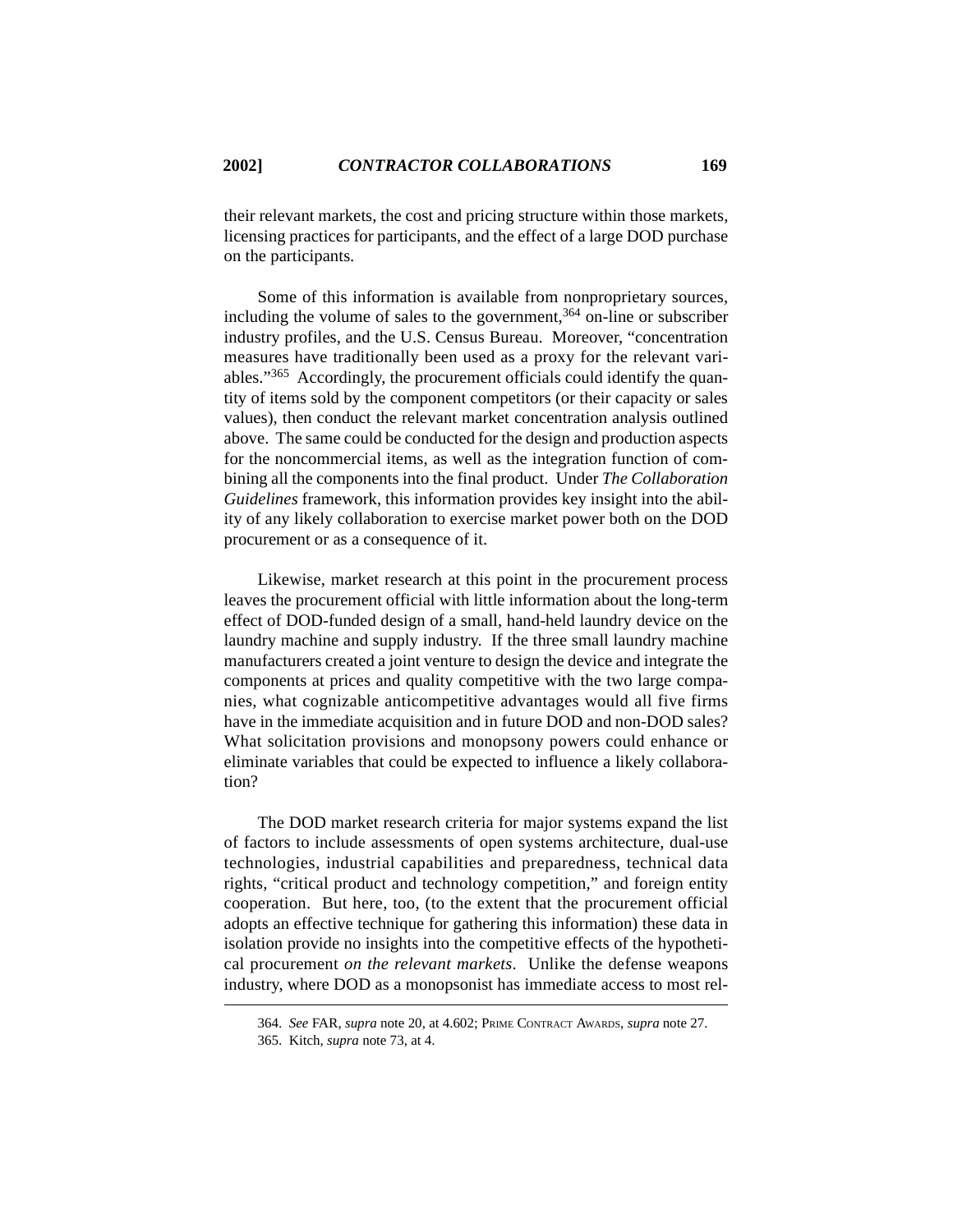evant industry information, relevant information about industries affected by large procurements involving commercial products and services may be difficult to accumulate. Even in systems markets, DOD acknowledges that its acquisition managers are losing visibility of relevant component markets due to hands-off management approaches.<sup>366</sup> Further, DOD does not track coordination among acquisition managers purchasing from similar markets, and "DOD does not have good mechanisms to share its industry knowledge across DOD in important supplier areas to help compensate for the limited insight being gained in individual weapon system acquisition programs."367

For example, the micro engines and hanging spinners may qualify as "critical product and technology" under the DOD's recent exclusive teaming guidance. Further, DOD investment in R&D of such components may give a significant commercial advantage to the three laundry machine and supply firms (depending upon the terms of the R&D collaboration) because it could be used in those markets as a dual-purpose technology. The extent of this benefit and the potential effects of possible exclusion of the two larger firms are unclear, however, without more detailed information and industry analysis. The DOD would feel the consequence of these effects in follow-on procurements where the industry conditions may have been changed as a result of the procurement. The DOD has taken the position since 1994 that such matters are beyond its jurisdiction, and must be considered by DOJ or FTC.

Because neither DOJ nor FTC receive formal notice of or review every significant collaboration that may affect DOD, and because they lack the expertise and industrial management requirements of DOD, this position is misplaced.<sup>368</sup> As Professor Kovacic argues, "[b]uilding a strong internal analytical capacity is essential if DOD is to make intelligent tradeoffs between cost-reduction and competition-preserving goals."369 This is

<sup>366.</sup> DSB REPORT ON VERTICAL INTEGRATION, *supra* note 2, at 33.

<sup>367.</sup> *Id*. at 37. The DOD instituted "several new mechanisms to elevate DOD's internal attention to industry matters," but these efforts were limited to the nature of technical assistance (although it established a new position to assess industrial capability and conditions). *Id*. Yet the DSB recommended that DOD "strengthen business- and industryrelated skills of DOD's acquisition personnel." *Id*. at 40. This recommendation mirrors the findings in the recent *DSB Report on Preserving Defense Industry*, *supra* note 2, at 25.

<sup>368.</sup> Kovacic, *supra* note 2, at 469.

<sup>369.</sup> *Id.*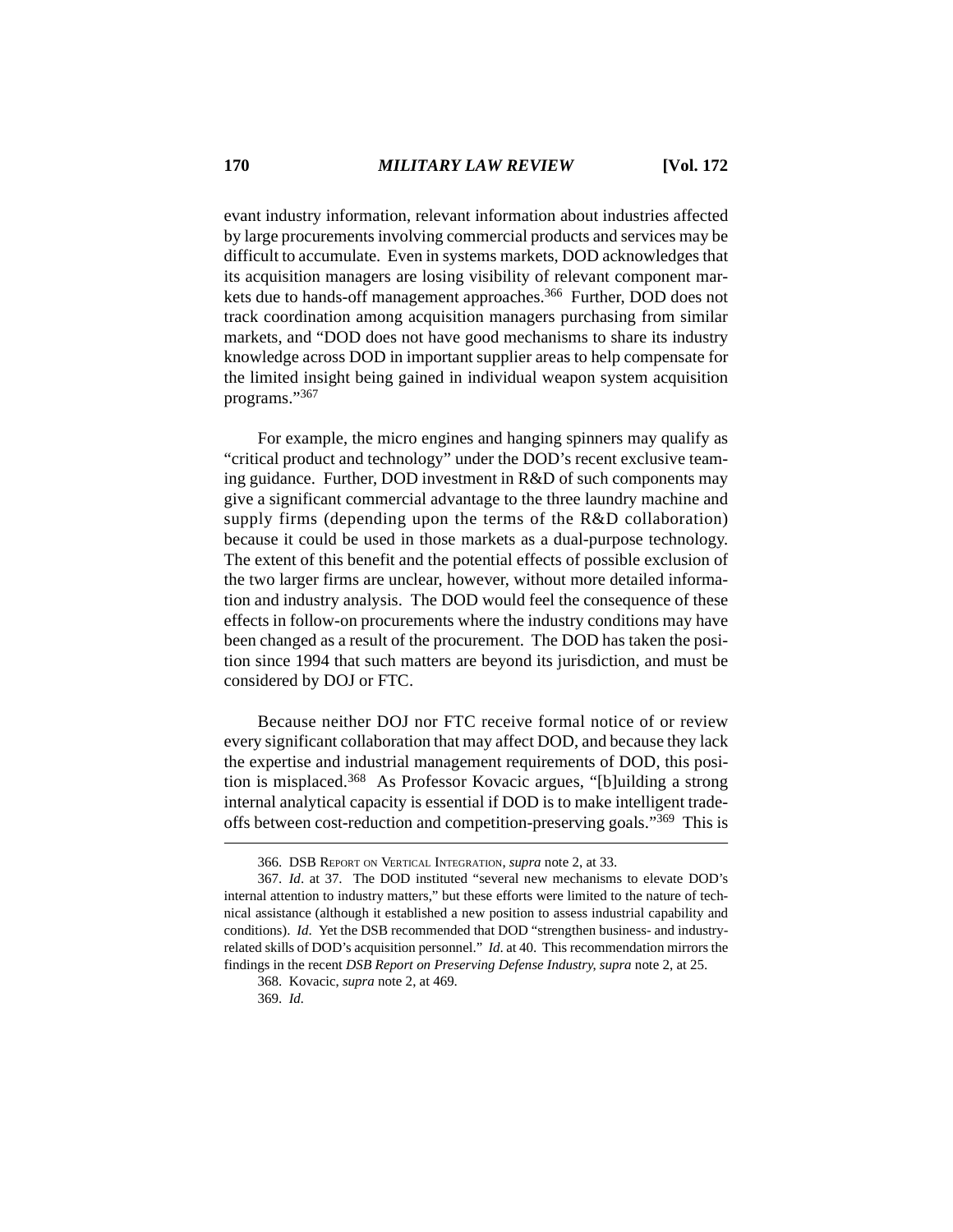not to say, however, that DOJ and FTC lack vital information that may assist DOD on industry or market conditions.

# *2. Exercise of Monopsony Powers Only for Short-Term Goals*

The DOD procurement officials lack a structured approach to utilizing DOD's monopsony powers in their acquisition planning to achieve both short-term and long-term competition goals across its procurement markets. This point is most vividly made through the recent changes made by DOD's Industrial Affairs management team in the weapons systems industrial segment. As discussed above, the team concluded that shortterm procurements and their competitive framework in weapons research and development must be made within a strategy for achieving long-term weapons needs through a competitive and well-managed industrial base. More importantly, procurement officials lack a systematic methodology for reviewing the competitive forces in the relevant markets affected by each procurement.

Acquisition planning at both the contract or systems level includes a complex range of considerations "that will control the acquisition."<sup>370</sup> Written from the perspective of the customer, the acquisition plan seeks to identify the appropriate method of satisfying the agency's current needs "in a timely manner and at a reasonable cost."<sup>371</sup> This process currently does not serve as "a rigorous competitive effects methodology [that] can assist DOD in assessing the merits of each potential business arrangement and selecting an optimal strategy."372

In Hypothetical *B*, concerning a teaming arrangement for base services at Fort Anywhere, the contracting officer learns that there are firms

<sup>370.</sup> FAR, *supra* note 20, at 7.105.

<sup>371.</sup> *Id*. at 7.101.

<sup>372.</sup> Kovacic, *supra* note 2, at 482. For example, the 1997 DSB vertical integration study found that "the Department's success in saving money or enhancing development by managing products known as [Government Furnished Equipment], or serving as system integrator, has been inconsistent." DSB REPORT ON VERTICAL INTEGRATION, *supra* note 2, app. F-4. *See also* U.S. GENERAL ACCOUNTING OFFICE, REPORT, CONTRACT MANAGEMENT: RULES AND RESPONSIBILITIES OF THE FEDERAL SUPPLY SERVICE AND FEDERAL TECHNOLOGY SER-VICE, GAO-02-560T (Apr. 2002); U.S. GENERAL ACCOUNTING OFFICE, REPORT, DEFENSE ACQUISITION: DOD FACES CHALLENGES IN IMPLEMENTING THE BEST PRACTICES, GAO-02- 469T (Feb. 2002); U.S. GENERAL ACCOUNTING OFFICE, REPORT, BEST PRACTICES: TAKING <sup>A</sup> STRATEGIC APPROACH COULD IMPROVE DOD'S ACQUISITION OF SERVICES, GAO-02-030 (Jan. 2002).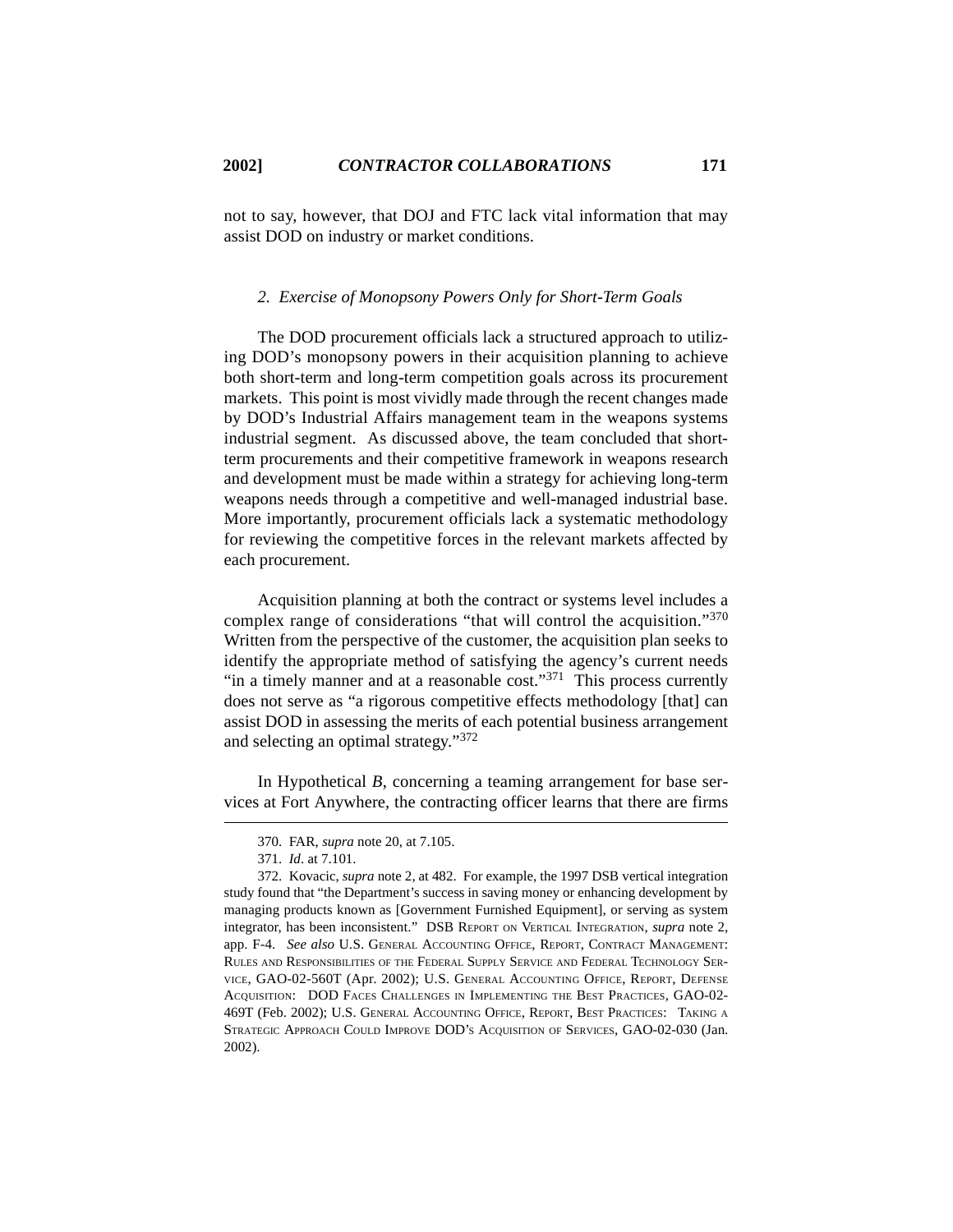in the local area with the capability of providing most of the services to be contracted and many of the supplies. Some of the installation supply requirements exceed the capacity of local distribution networks (as the installation provides for its own intake and warehousing of supplies). There are four major national and two regional firms that have the capacity and experience to integrate these local firms into an aggregate base services contract. Because the contract value is expected to exceed \$40 million over five years, the contracting officer is preparing a written acquisition plan. The contracting officer and installation commander have decided to utilize a best value approach to the contract evaluation.

While the performance work statement has been prepared to include all commercial items and performance-based statements of work, the contracting officer must address: potential sources, competition at prime and subcontract levels, "considerations" of contract terms, management information systems required for contractor oversight, government-furnished property, logistics concerns, and other variables. $373$  As noted above, the contracting officer must consult the respective provisions of the FAR (or agency supplements) to address each factor on this list. While this list contains some considerations pertinent to industry conditions among the affected relevant markets, it does not specifically require or assist the contracting officer in an assessment of each relevant market and the industry conditions affecting the competitive status among the participants. Rather, it presumes that the use of commercial or nondevelopmental items, with minor contract adjustments, will satisfy short-term competition needs.

The solicitation requirement for plumbing services illustrates this point. With five small plumbing firms in the area,  $374$  the local plumbing market will dramatically change with the additional demand of plumbing service equivalent to ten full-time plumbers as a consequence of the installation turning over its operations to contract support. A winning offer from one of the six base service firms necessarily must include this new portion of the local market. Further, the ten plumbers leaving the installation's employment will be privileged with the first right of refusal for employment at these positions. One national offeror may choose to establish its own plumbing services branch and hire these employees directly. Another may choose to subcontract with one or more of the local plumbing firms under a collaboration and let those firms hire the plumbers on some pro-

<sup>373.</sup> FAR, *supra* note 20, at 7.105(b).

<sup>374.</sup> For simplicity, this scenario ignores requirements to maximize small business participation and assessments of bundling required by FAR 7.105(b)(1) and 7.107.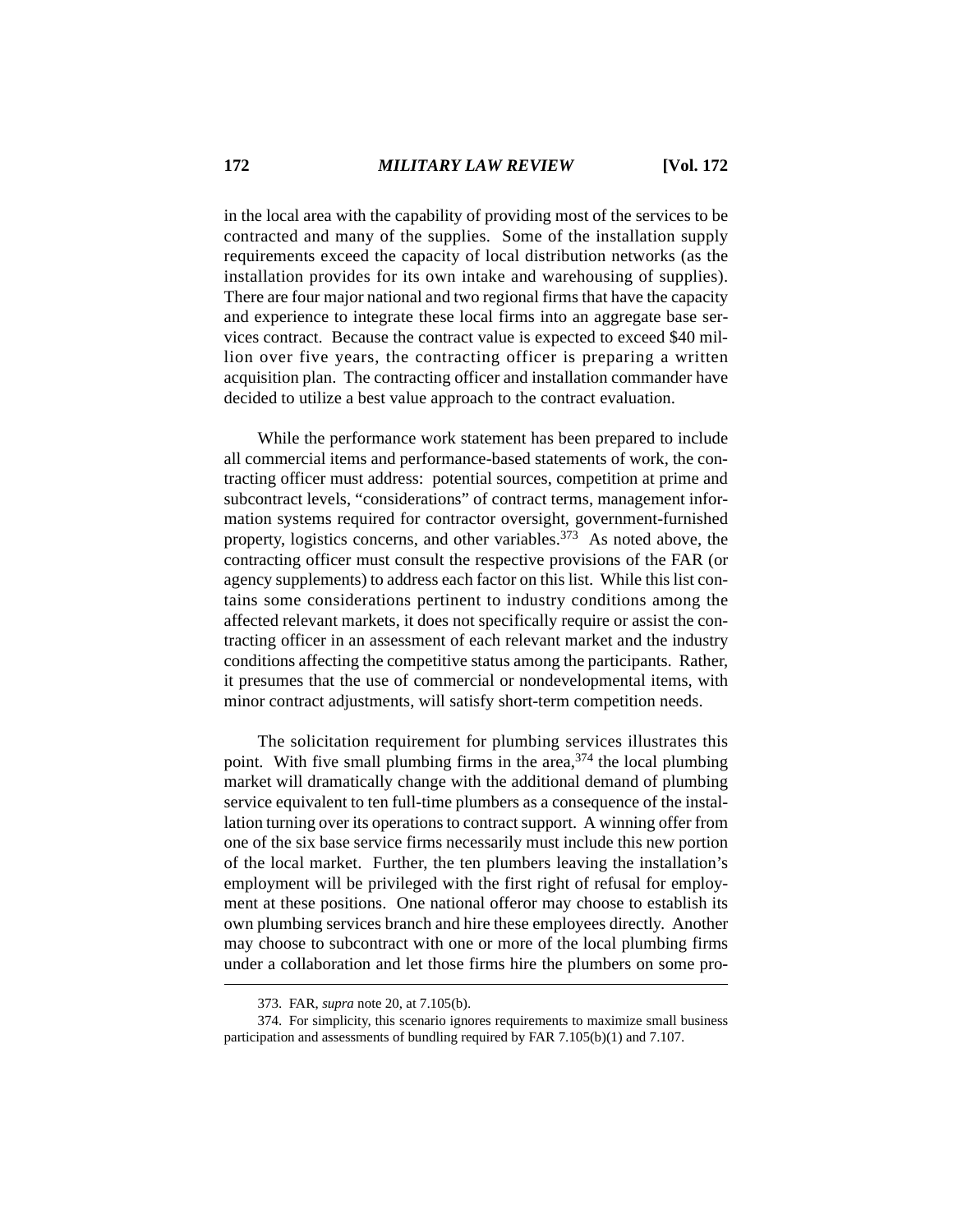rata basis. In yet another scenario, a national firm may team with a regional firm for the regional's performance of portions of the base services, including plumbing. These various arrangements each have a unique effect on the existing local market for plumbing. In the long term, they each affect both the civilian consumers and the installation when contract renewal occurs because they shape industry operating structure.

The installation contracting officer may or may not emphasize longterm competition at the plumbing service or any other subcontract level by identifying these or similar concerns. In this type of negotiated contract, the level of short-term competition or long-term competitive impact typically will not affect the evaluation due to the breadth and variety of other functional areas under consideration and the evaluation criteria to apply. The challenge for the contracting officer, therefore, is to make the appropriate response when one of the offers contains a teaming arrangement. The response, from both an antitrust and a customer perspective, depends upon the variables relevant to determining the "appropriateness" of a teaming arrangement as outlined above.

Suppose that the offer containing a teaming arrangement among the five small firms to act as subcontractors to a national prime provides lower projected costs and better management plans than the in-house plumbing proposal. Should the contracting officer consider antitrust concerns related to an apparent market allocation of services among the small businesses and require elimination of that provision? How will the work be apportioned among the plumbing firms? Should government-furnished supplies, services, or facilities or other terms be included in the solicitation to compensate for any advantages or induce the offeror to change its approach? The contracting officer must review the teaming arrangement and report it properly to the SDO if such a provision is not removed, even if its removal increases DOD's expected costs. Successful review of the arrangement depends upon an efficient procedure for coordinated review within the government.

#### *3. A Counter-Productive, Adversarial Review Process*

The inter-agency process for assessing questionable collaborations inhibits a productive, proactive review that could increase the use of only pro-competitive collaborations by DOD contractors. Firms and government officials acknowledge that firms avoid collaborations for three specific reasons. First, because of the potential liability for and cost of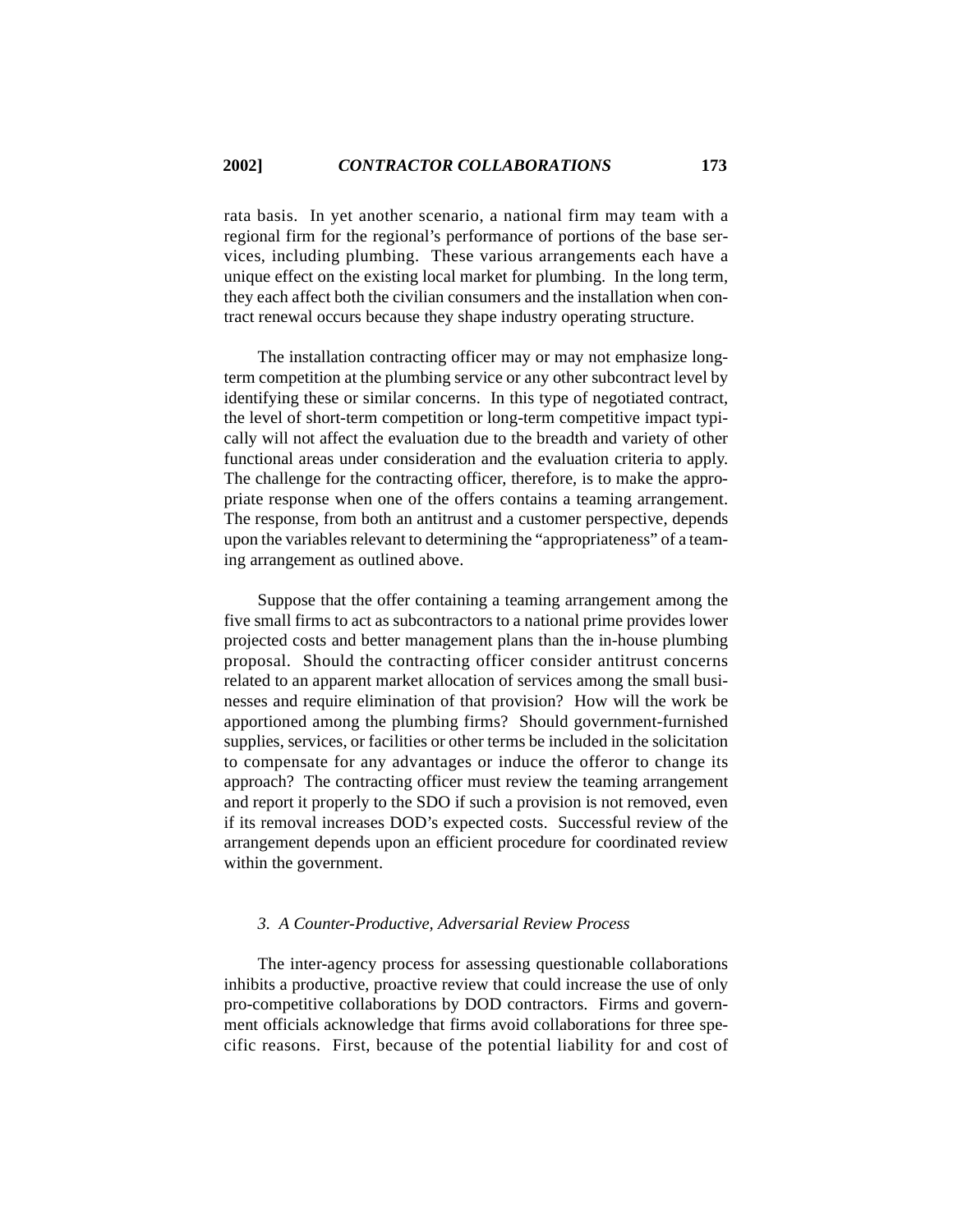defending against alleged antitrust violations, firms hedge against uncertain results by avoiding the risk.<sup>375</sup> Second, conflicting representations among DOD, DOJ, and FTC officials causes additional uncertainty for firms in predicting the government's reaction to proposed collaborations.376 Third, the choices made by contracting officers in the procurement process and the ability to exercise monopsony powers prevent an accurate calculation by contractors of the possible efficiencies on a particular offer that will benefit both DOD and the contractor.<sup>377</sup>

Under both Hypotheticals *A* and *B*, the contracting officer is confronted with various offers containing a joint venture (in *A*) and teaming arrangements (in *B*). Each contains at least one provision that is suspect under the per se standard. In Hypothetical *A*, the production arrangement that limits prices to be charged participants when the product is developed and sold commercially constitutes a per se illegal collateral price fixing agreement. In Hypothetical *B*, the teaming arrangement among the five small plumbing firms constitutes a per se illegal market allocation of services in the local markets. $378$  Further, both hypotheticals appear to contain provisions that are questionable in nature even though not per se illegal. In Hypothetical *A*, the provision allowing the prime contractor to determine the prices to be charged and its access to participants' sales information increases the likelihood that it could exercise its market power through collusion. In Hypothetical *B*, the teaming arrangement between the national and regional firm which requires exclusive use of the regional firms' plumbing contractor (in order to accommodate former government employees) appears to limit competition among plumbing subcontractors.

Under the current procedures, the contracting officer must attempt to eliminate the per se illegal restraints in each of the offers. This requirement conflicts with the basic charge of *The Collaboration Guidelines* to consider efficiency-enhancing integration of resources that reasonably

<sup>375.</sup> COLLABORATION GUIDELINES, *supra* note 9, pmbl. *See also* U.S. DEP'T OF JUSTICE AND FEDERAL TRADE COMM'N HORIZONTAL MERGER GUIDELINES (Apr. 2, 1992) (dissenting statement of Commissioner Mary L. Azcuenaga on the issuance of horizontal merger guidelines).

<sup>376.</sup> Kovacic, *supra* note 2, at 484-85.

<sup>377.</sup> *See* Chierichella, *supra* note 11, at 560.

<sup>378.</sup> The prime contractor and plumbing firms' agreement to allocate plumbing services horizontally (among plumbers) constitutes the per se illegal provision. Any vertically related decisions by the prime to contract with certain subcontractors falls under a rule of reason analysis, as firms are generally free to choose from among their own suppliers and distributors. *See* NYNEX Corp. v. Discon, Inc., 525 U.S. 128, 135 (1998).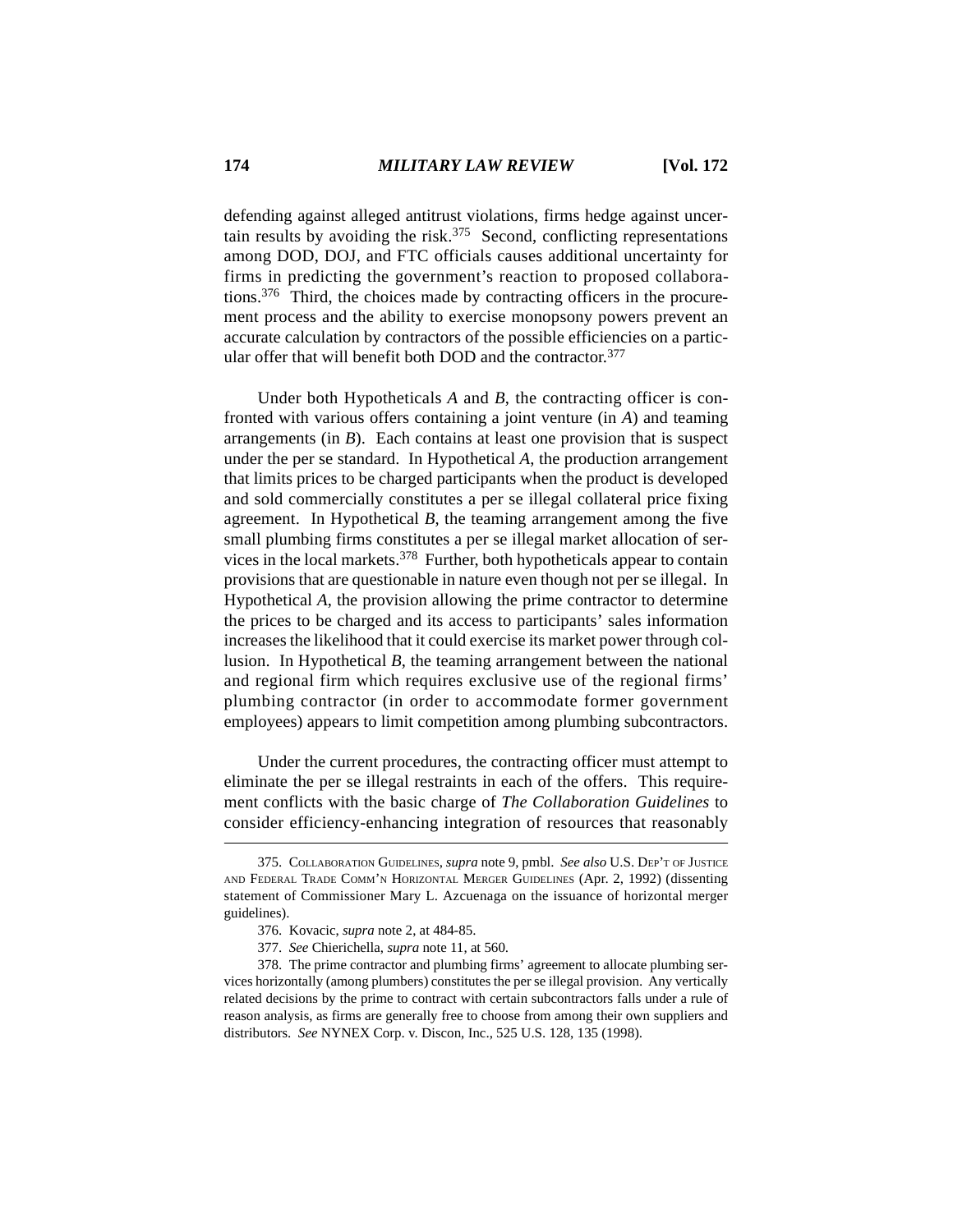relate to the pro-competitive benefits of the collaboration. Nonetheless, the contracting officer must report the per se illegal violations once such justifications are offered and the proposals are not modified. Moreover, the contracting officer must report the other non-per se illegal restraints as evidence of "antitrust violations." One of CODSIA's complaints about the recent DOD guidance (and proposed DFARS change) on exclusive teaming arrangements concerns this very point. The CODSIA's opinion that the contracting officer must find actual or potential anticompetitive harm before referring the suspected violation to DOJ has merit from an antitrust law perspective, but is inconsistent with both the FAR and the current DOD analytical capability. The CODSIA's complaint, however, is more noteworthy when considering the uncertainty and bureaucracy inherent in the existence of the various other sources of referral, such as those through the DCAA or DOD Hotline (both from auditors) or through the procurement fraud system.

The contracting officer must either suspend evaluations or make a determination that the offerors whose proposals contain these provisions are not responsible. This would delay both procurements while the reports are evaluated by the various military and DOJ channels. The DOJ (or perhaps FTC) would conduct an analysis of the collaborations by gathering information from the offerors and from DOD. Because such a review falls outside the purview of the Mergers and Acquisitions review directive, it is not clear which DOD officials would represent the final DOD position to DOJ.379 Moreover, if the contracting officer submits a report pursuant to the DFARS, the military service SDO may find "adequate evidence" of an antitrust violation even before DOJ review is complete.

As structured, the enforcement coordination procedures within DOD are inadequate as to likely violations and adverse to potentially beneficial collaborations. Procurement officials lack the expertise to make competitive effects assessments and, as a consequence, inaccurate reports (or a lack of reported) antitrust violations may delay and deter pro-competitive conduct (or fail to discourage anticompetitive conduct). This warrants change in the review and coordination procedures.

<sup>379.</sup> This assumes sufficient facts and that a competitive effects analysis was done initially by DOD for that purpose.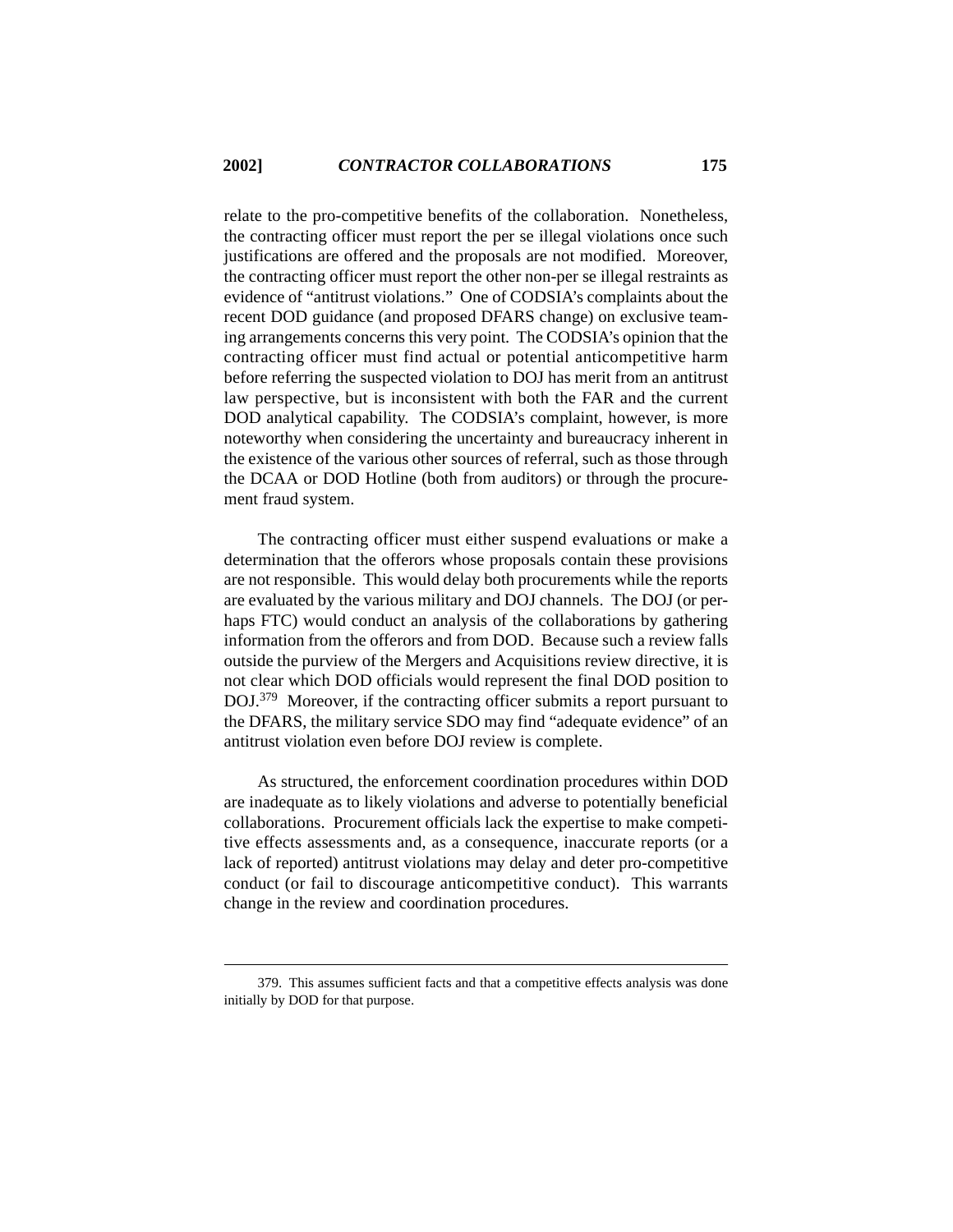# B. Proposed Review and Coordination Procedures

The DOD recognizes that change is necessary in its weapons system acquisition management policies to account for the interrelationship between antitrust law, procurement procedures, and monopsony powers. There are four structural obstacles, however, to implementing any meaningful change across all DOD procurement markets.<sup>380</sup> First, DOD must adopt a competitive effects methodology for assessing individual transactions. Second, it must significantly add to its analytical capability to do so, most notably by increasing its economic and legal expertise. To avoid impinging upon the enforcement authority of DOJ and FTC, DOD has declined to do either since the 1994 Defense Science Board Report.<sup>381</sup> In addition, DOD must recognize that its interest in many relevant nonweapons markets is, while not that of a near-absolute monopsonist, sizable and may approach oligopsonist or monopsonist levels, depending on how those markets are defined under antitrust analysis.<sup>382</sup> Finally, the decentralized nature of DOD procurements prevents a centrally managed industrial and marketing analysis function that informs procurement officials and coordinates with DOJ and FTC in their behavior-monitoring functions.

#### *1. Review and Coordination Procedures*

Any proposed solutions must account for the procedural gaps and the obstacles preventing effective use of collaborative contractor activity. Accordingly, the solutions must permit the gathering of useful data to analyze markets and industries under both antitrust law and procurement law standards. They must provide a mechanism to incorporate the results of industry and market analysis into the procurement planning and negotiations process. They must provide a general framework for assessing the range of monopsony powers to achieve a balance between short-term and long-term competition while satisfying all other federal socio-economic

<sup>380.</sup> Professor Kovacic has framed the first two. Kovacic, *supra* note 2, at 475-84. 381. *See supra* note 8.

<sup>382.</sup> The impact of DOD procurement and employment decisions on local markets became apparent during the Base Realignment and Closure process, resulting in enactment of The Base Closure and Community Assistance Act of 1994, Pub. L. 103-160, div. B, tit. XXIX, subtit. A, § 2901, 107 Stat. 1907, and The Base Closure Community Redevelopment and Homeless Assistance Act of 1994, Pub. L. 103-160, div. B, tit. XXIX, subtit. A, § 2903(c), 107 Stat. 1915. *See generally* 10 U.S.C. § 2687 note (2000); U.S. Department of Defense, *Office of Economic Adjustment*, *at* http://emissary.acq.osd.mil/oea/home.nsf (last visited Apr. 30, 2002).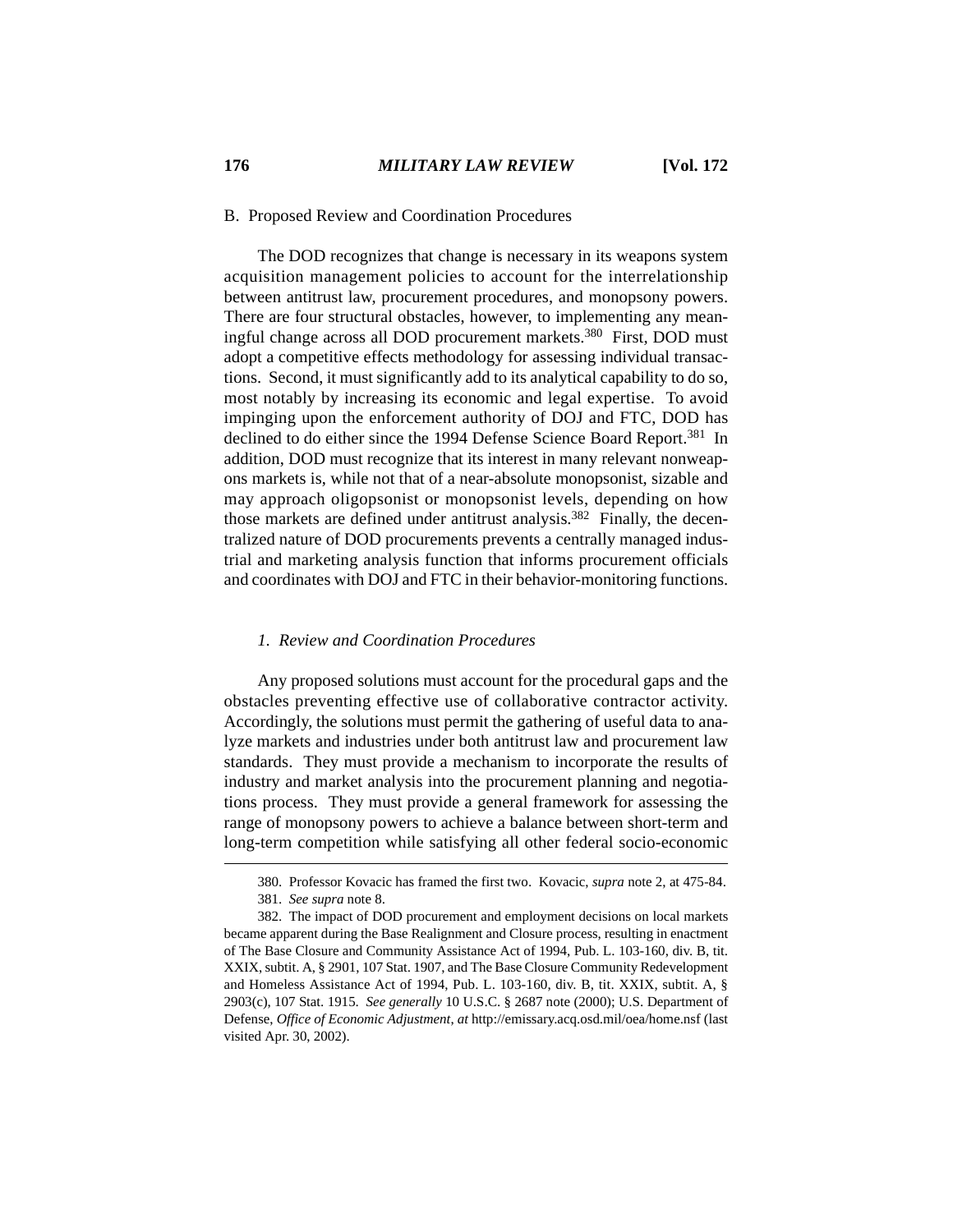policies. And they must capitalize on DOD's, DOJ's, and FTC's respective capabilities to inform each other in an effective manner in accomplishing these tasks. There are at least three alternative solutions.

# *a. Option 1: The Status Quo*

First, DOD could simply maintain the status quo to include, perhaps, implementing Professor Kovacic's or similar proposals for management of the weapons system industrial base.

# *b. Option 2: Comprehensive DOD Economic and Antitrust Program*

Second, the DOD could expand its current effort to establish centralized industry and antitrust analytical capability to assess all of its procurement markets and the antitrust concerns incident to procurement activity within them. Under this approach, procurements of certain presumptive sizes (for example, \$500,000) would require procurement officials to obtain a detailed industry analysis from DOD headquarters as part of their market research and acquisition planning. Procurement officials would develop an acquisition plan that addresses factors related to industry cost structures, profit margins, production facilities, distribution networks, pricing systems, target markets, and other variables as well as relevant market analyses.

Procurement officials would review each factor against all relevant monopsony powers for inclusion in the solicitation (for example, whether to require subcontract competition). The central office would review any proposed or executed collaborations among contractors to assist procurement officials in negotiating or exchanging information with offerors. The central office would approve efficiency justifications to suspected per se illegal agreements and determine whether actual or potential anticompetitive harm exists or is otherwise mitigated or outweighed by pro-competitive benefits, pursuant to *The Collaboration Guidelines*. If not mitigated,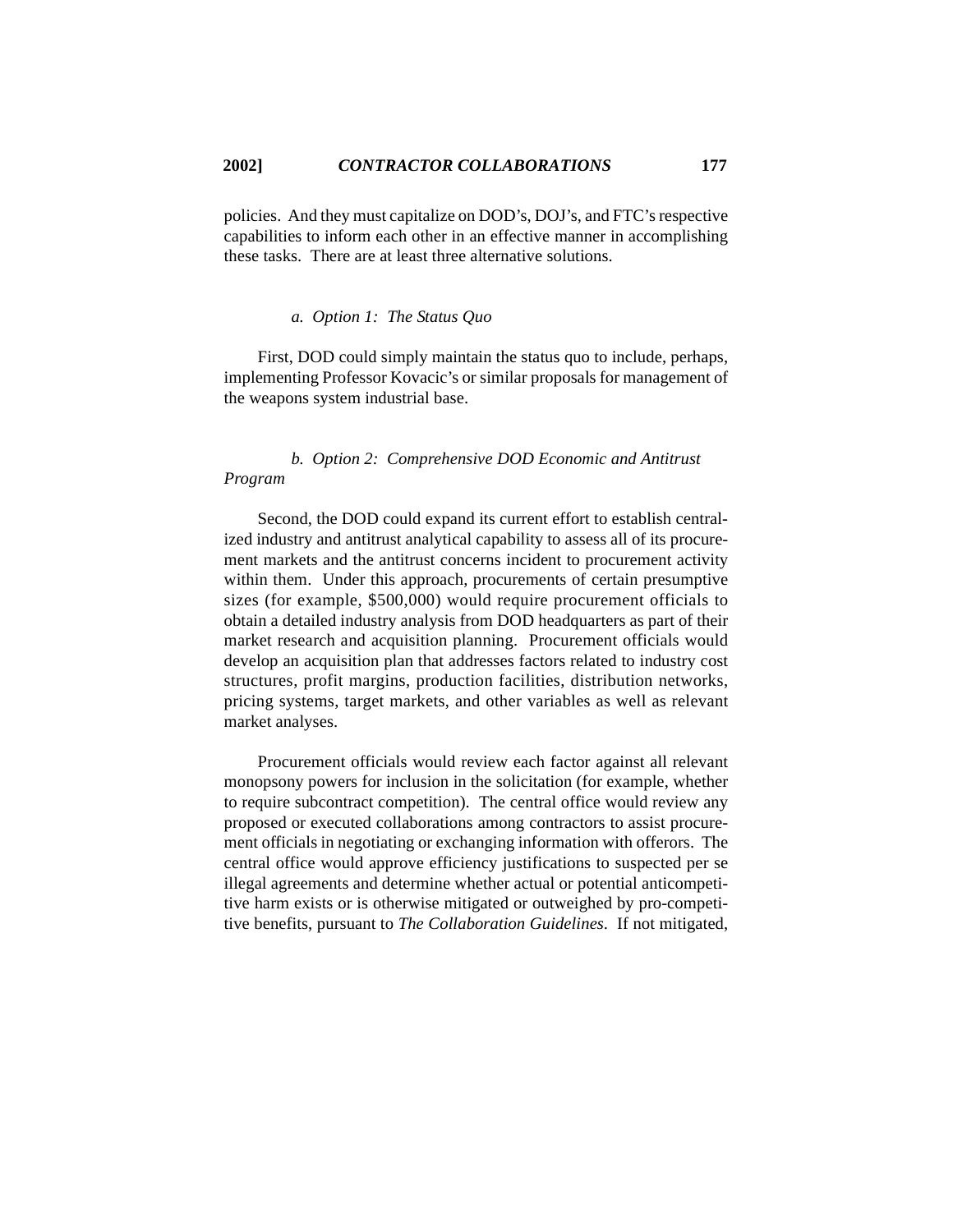this office would refer conclusions of antitrust violations to DOJ or FTC for legal action.383

*c. Option 3: Decentralized "Centers of Excellence"*384 *and Proactive Cooperation*

Third, the DOD could improve upon its decentralized structure and call upon its vast technical and information resources to build "centers" of industrial and market expertise for procurement officials' use. Under this approach, the DOD *policy office* with the most direct involvement in a procurement market would conduct and maintain (with DOJ and FTC coordination) market and industry profiles and analyses.<sup>385</sup> All such analyses would be subject to market participant input.<sup>386</sup> For example, military service Surgeon's General would conduct market research and industry analyses for health care related markets. When military services procure health care services or supplies above a presumptive threshold, they would obtain such analyses for the relevant markets and prepare the acquisition plan.

As in Option 2, procurement officials would screen the various monopsony powers against competitive conditions in those relevant markets. To assist procurement officials in assessing the competitive effects of various types of collaborations during the information exchange and negotiation phases, DOD would not conduct conclusive antitrust analyses

<sup>383.</sup> The DOJ or FTC would determine whether a case fell within a "safety zone" or qualified for some other immunity. The DOD rejected approaches similar to Option 2 in 1994 when many in industry and within DOD recommended that DOD perform its own merger and acquisition antitrust review analysis. *See* DSB REPORT ON INDUSTRY CONSOLI-DATION, *supra* note 8, at 1; *see also* Kovacic, *supra* note 2, at 484.

<sup>384.</sup> The author did not coin this phrase and cannot locate its origin. It has been used within DOD for several years. *See, e.g*., U.S. Army Corps of Engineers, *Services for the Military/Centers of Expertise*, *at* www.usace.army.mil/military.html#Expertise (last visited Apr. 30, 2002). The author adopted the term from U.S. Army Reserve organizational management proposals.

<sup>385.</sup> Some DOD procurement offices, such as the Defense Contracts Management Agency, currently provide market research to other DOD activities on a reimbursable basis. But as assessed in Section IV.A.1, the current level of market and industry analysis necessary under antitrust (long-term competition) needs is inadequate. Where the military services possess duplicate policy offices, DOD may designate one of them as the "center" or establish procedures for shared responsibility among them.

<sup>386.</sup> This technique has been used by the Office of the Deputy Under Secretary (Industrial Affairs & Installations) recently for particular weapons systems segments. DSB REPORT ON VERTICAL INTEGRATION, *supra* note 2, at 37.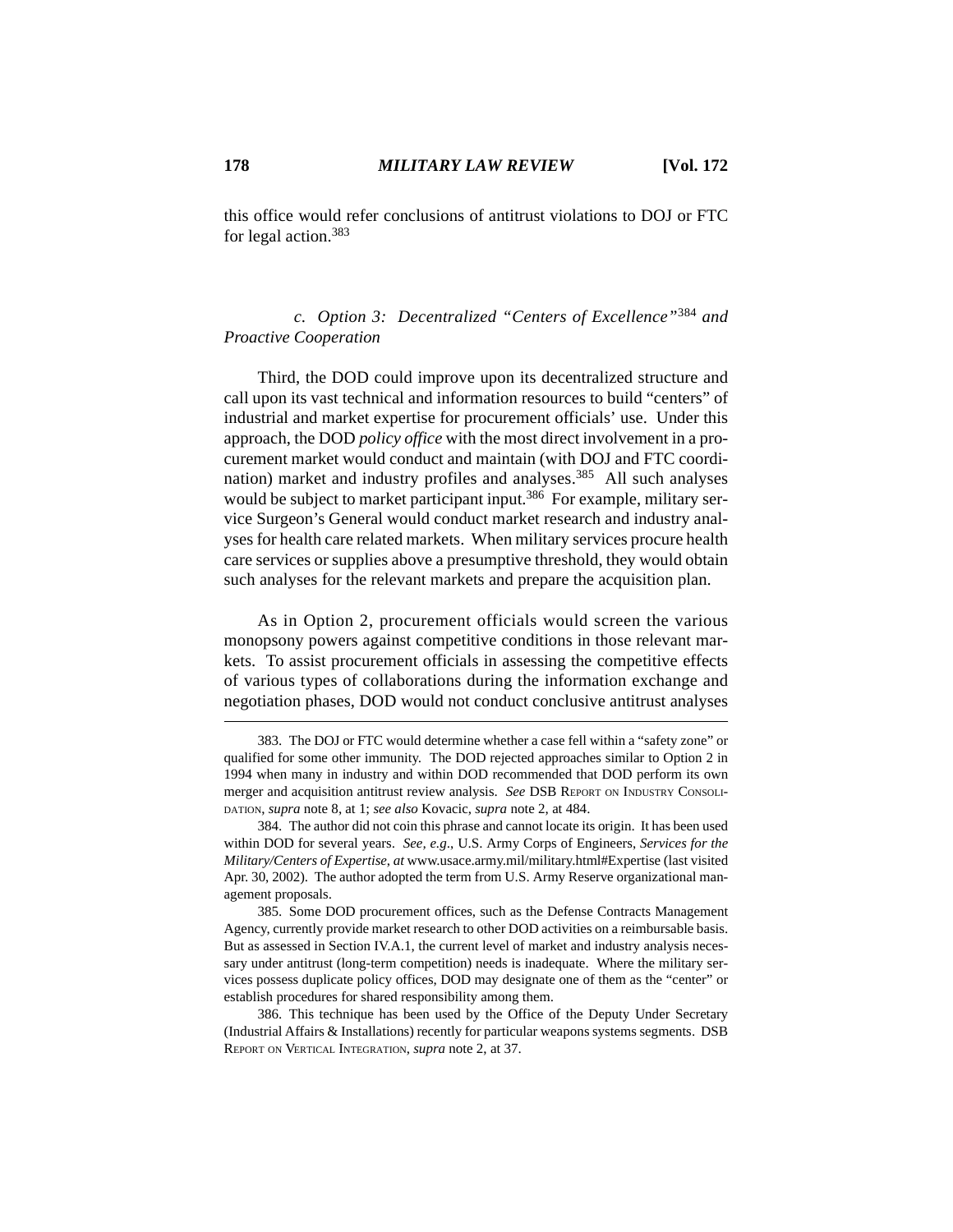internally. Rather, DOD would establish more responsive and nonadversarial collaboration review procedures with DOJ and FTC. Review requests would be routed through DOD headquarters to the appropriate DOJ and FTC review offices (to decide whether DOJ or FTC will review the collaboration).

The procurement official would submit for review, with comments, any proposed or actual collaborations with suspected per se illegal provisions or agreements otherwise anticompetitive in nature, as defined by *The Collaboration Guidelines*. The DOJ and FTC, with any DOD headquarters input, would provide comments or concerns to guide the procurement official in completing negotiations. This review process, for traditional defense industry firms in particular, would include an assessment of existing collaborations and outstanding merger or other consent decree provisions. If insufficient efficiency justifications are not revised by offeror(s) or otherwise anticompetitive terms are not eliminated, the procurement official would submit such evidence of suspected violations to DOJ pursuant to existing DFARS directives. This article recommends Option 3, and it proposes corresponding collaboration review and coordination procedures in the Appendix.

#### *2. Evaluation Criteria*

Any proposed structural or procedural change must be evaluated by an objective measure. Four discrete measures are appropriate for evaluating DOD Contractor Collaborations.

#### *a. Transparency & Predictability*

The DOD's procedures for conducting market and industry analysis and for its review of collaborations must be both transparent and predictable. Transparent procedures permit input from interested parties and hold decision-makers accountable for demonstrating consistently applied principles and articulating the rationale of their decisions. Because firms react to actual and signaling behavior of market participants, DOD's procedural and substantive procurement use of thorough industry and market analyses must be transparent.<sup>387</sup> Such reactions can be reflected by formal input to DOJ or FTC antitrust reviews or by actual buying behavior and practices. Further, these reactions must be relatively predictable to market participants. Predictable procedures are those where interested parties can rely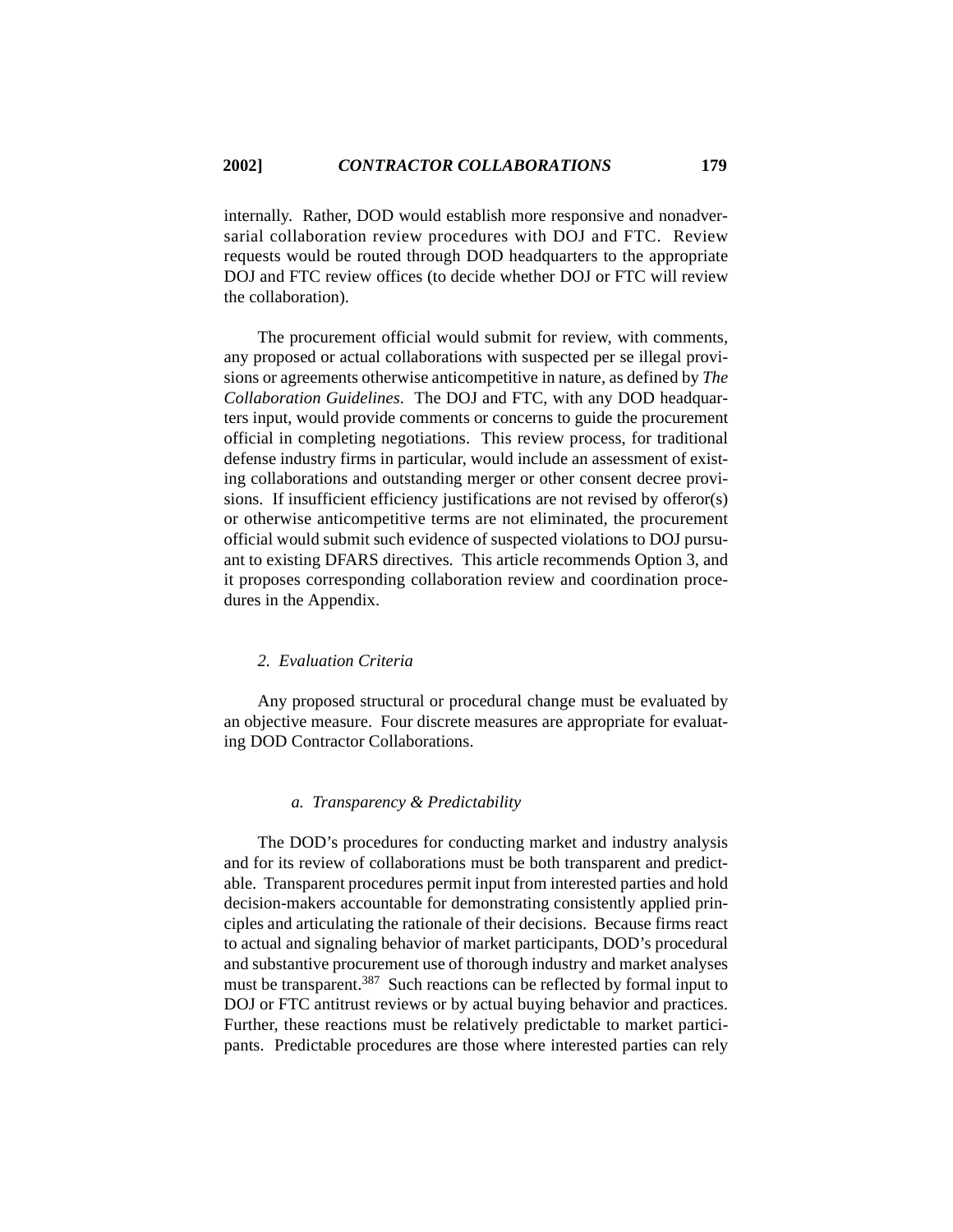upon their clear and consistent application when making economic or legal assumptions. While the procurement process generally preserves flexibility in individual DOD business and legal decision-making, its procedures and standards should lend predictability to those most affected.<sup>388</sup>

#### *b. Efficiency and Flexibility of the Procurement Process*

Administrative processing, reviews, and procedures for procurements should be designed to be efficient<sup>389</sup> and flexible for the DOD purchasing agency.390 Accordingly, incorporation of antitrust law competition standards into the procurement process and the exercise of DOD monopsony powers must occur at the most effective time. The initial stages in the procurement and budgeting cycle provide the best time for exercising monopsony powers to achieve the best competitive conditions for DOD. Prompt review and coordination would preserve competitive conditions and protect DOD when competitor conduct occurs outside the solicitation and award timeframe. Review of incentives to collaborate and resulting collaborations also must serve both a planning function and an enforcement function. Therefore, a collaboration review and enforcement procedural system should provide both advice and sovereign powers to procurement officials in planning and in execution phases of procurements with minor administrative costs.

387. Kovacic, *supra* note 2, at 484-85; FAR, *supra* note 20, at 1.102-2(c).

388. *See* U.S. DEP'T OF JUSTICE AND FEDERAL TRADE COMM'N HORIZONTAL MERGER GUIDELINES (Apr. 2, 1992) (dissenting statement of Commissioner Mary L. Azcuenaga on the issuance of horizontal merger guidelines) (criticizing the lack of "simplicity, feasibility, and predictability" in the guidelines and stating, "To have a predictive value, enforcement guidelines must accurately reflect how the agencies analyze mergers and how they respond to different sets of facts"). *See also* DSB REPORT ON PRESERVING DEFENSE INDUSTRY, *supra* note 2, at 44 (Wall Street's concerns with defense industry includes "too many surprises they want predictability.").

389. FAR, *supra* note 20, at 1.102-2(b), (d). "The time consumed by investigation and analysis of complex mergers may complicate legitimate business planning, create a cloud of uncertainty over a particular transaction, and, in extreme cases, make it impossible for the parties to proceed even if a transaction offers considerable benefits." DSB REPORT ON INDUSTRY CONSOLIDATION, *supra* note 8, at 41.

390. FAR, *supra* note 20, at 1.102-2(a).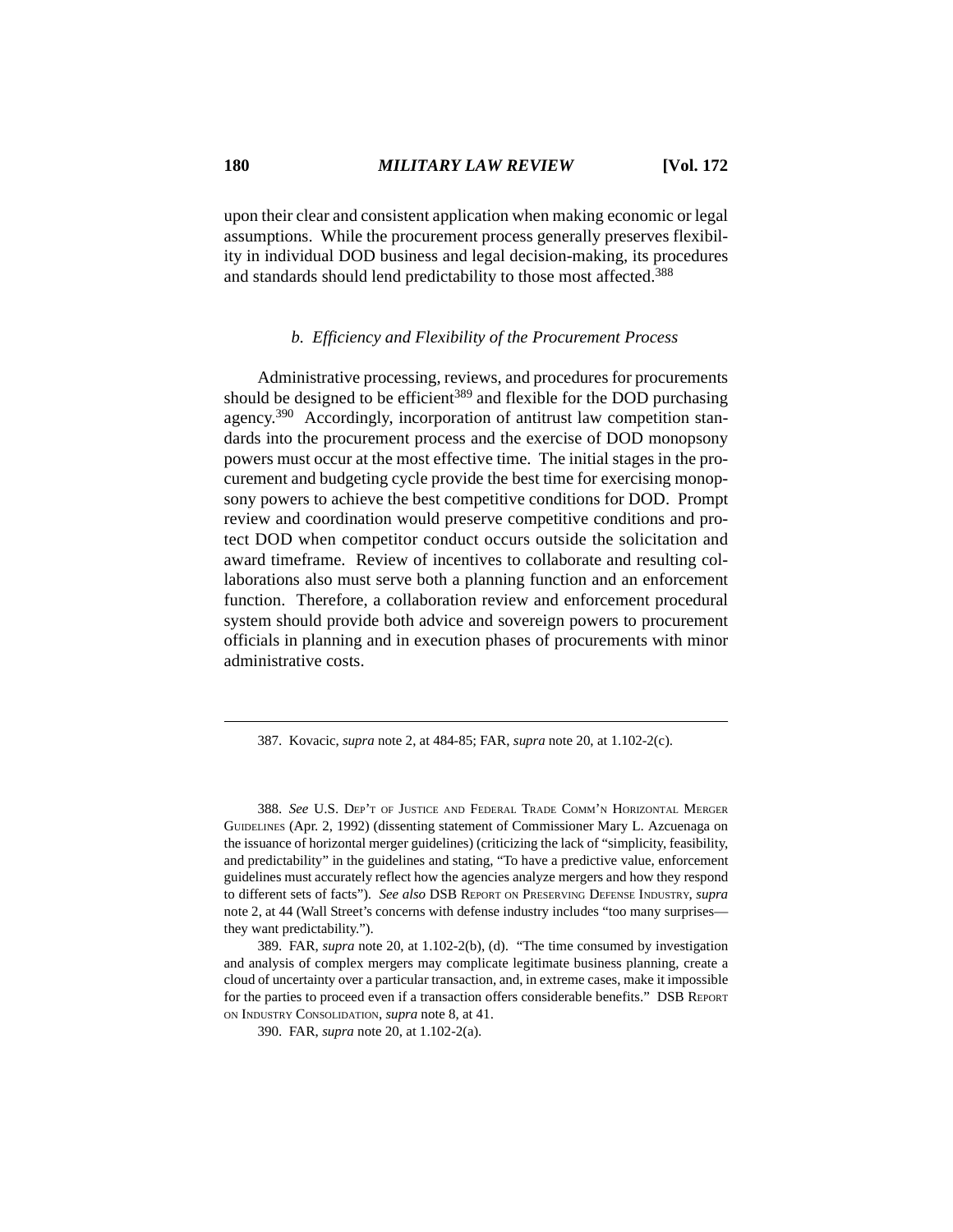## *c. Feasibility of Implementation*

Any new process or modifications to existing processes must account for realistic implementation. This has two components. First, the procedures considered must align with the agency structure and existing systems. Second, the relevant employees must possess the knowledge, skills and abilities to undertake the process.

# *d. Accountability for Competition Goals*

An evaluation of competition enforcement procedures should consider the relationship between the proposal and the goals to be achieved. Specifically, which proposal provides a more direct relationship between the goal of enhanced competition and the intended procedural tool? Which proposal best balances the multitude of factors relevant to individual market and industry conditions?

### *3. Assessing the Options*

### *a. Option 1: The Status Quo*

The shortcomings of the current system have been diagnosed above and illustrated through Hypotheticals *A* and *B*. There remain, however, three additional issues. First, the current system provides little to no transparency or predictability in the formal antitrust review process of DOD contractor collaborations. Except through the examples cited by Professor Kovacic in his arguments relative to the weapons industry,  $391$  there has been no reported study estimating the number of false positive or nonreported antitrust violations submitted to DOJ or FTC. With the increasingly greater skill and ability of DOJ and FTC to assess markets and competitive effects to the level of precision of small submarkets, the ability of DOD to leverage this system to more accurately foster national competition policies is equally enhanced.

Second, neither the Competition Advocacy program, nor the trend toward broader use of "commercial items" captures DOD's impact on competitive factors in relevant markets and industries. While preferences for use of "commercial items" eliminates some government contract-

<sup>391.</sup> *See* Kovacic, *supra* note 2.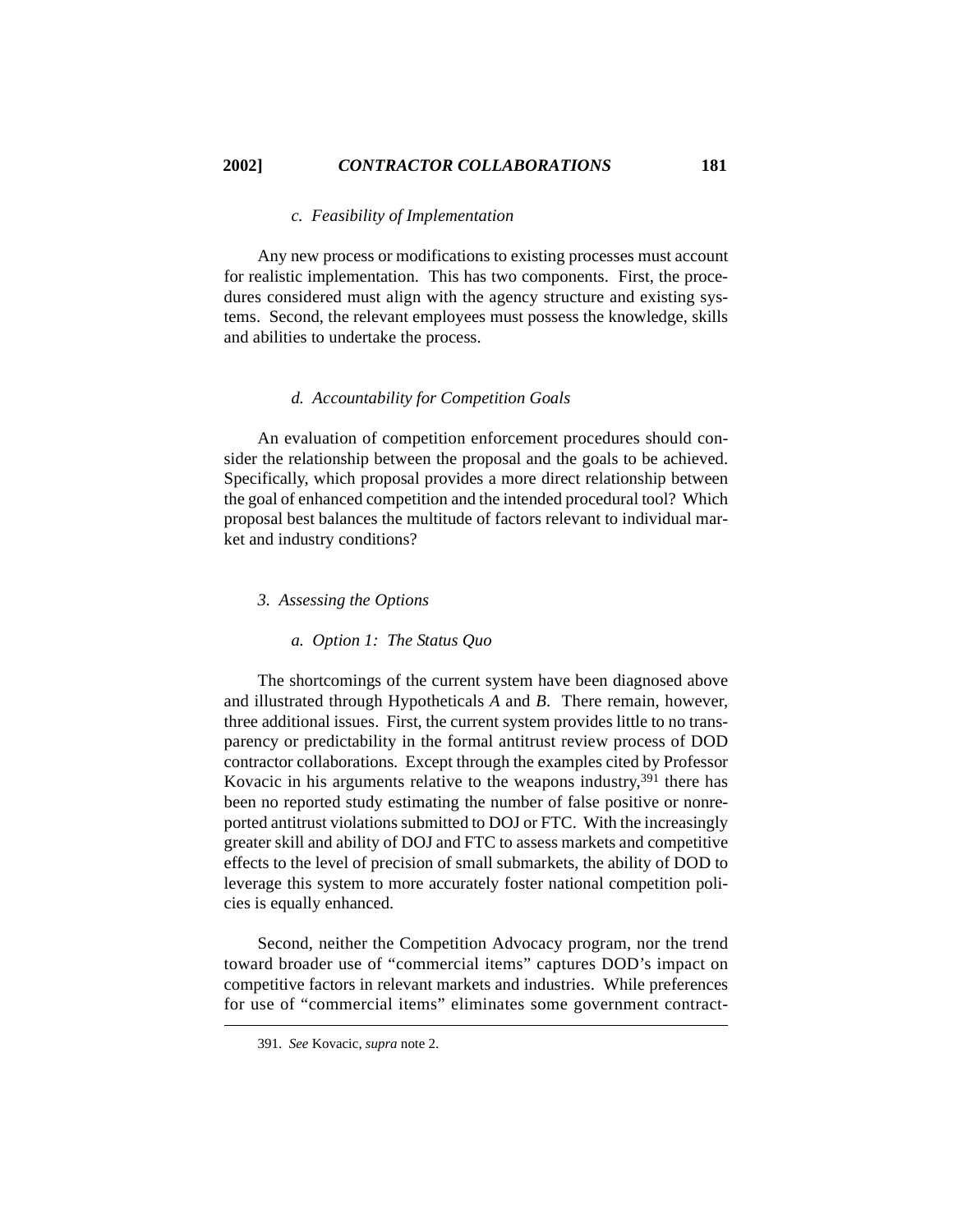unique barriers to entry by nontraditional defense firms, the FAR's commercial items provisions do not provide a framework for ensuring that such commercial items meet DOD's long-term competitive needs in a given market. As for the Competition Advocacy program, it likewise focuses on barriers to competition, but frames the focus on *ex post* assessments of subjective local and annual (that is, short-term) competition goals, for example, number of offers per solicitation. Such assessments fail to inform all procurement officials about conditions on a market or industry basis.

Finally, DOD's collaboration review and enforcement coordination procedures lack any meaningful planning value. As critiqued above, they are designed to eliminate considerations of efficiencies, as in recent directives to contracting officers to mandate elimination of exclusivity provisions or other per se illegal agreements. Such efficiencies could benefit DOD in both the procurement at hand or in the long-term competitive conditions of a particular industry. With the exception of very high-level and politically sensitive teaming arrangements, or those otherwise subject to mandatory review under a merger consent decree, DOD lacks procedures to obtain expert advice from DOJ or FTC on a given transaction.

# *b. Option 2: Comprehensive DOD Economic and Antitrust Pro-*

The DOD recognizes its significant role in monitoring national security and ensuring that adequate national resources exist to satisfy its needs.<sup>392</sup> On the other hand, it recognizes both the expertise and statutory mission of DOJ and FTC to monitor business practices and national competition policies. In recent years, the three agencies have collaborated to provide a more synergistic approach to monitoring consolidation events that affect the competitiveness of the national security industrial base. The DOD remains under pressure, however, to assume more responsibility for the competition monitoring function for monopsonist defense markets.<sup>393</sup>

Given the trends noted in this article, such a function carries with it a broader mission than weapons systems. The DOD may possess nearmonopsonist or oligopsonist powers in many nonweapon system commer-

*gram*

<sup>392.</sup> DSB REPORT ON INDUSTRY CONSOLIDATION, *supra* note 8, at 1.

<sup>393.</sup> Professor Kovacic's scholarship and CODSIA's recommendations evidence this trend.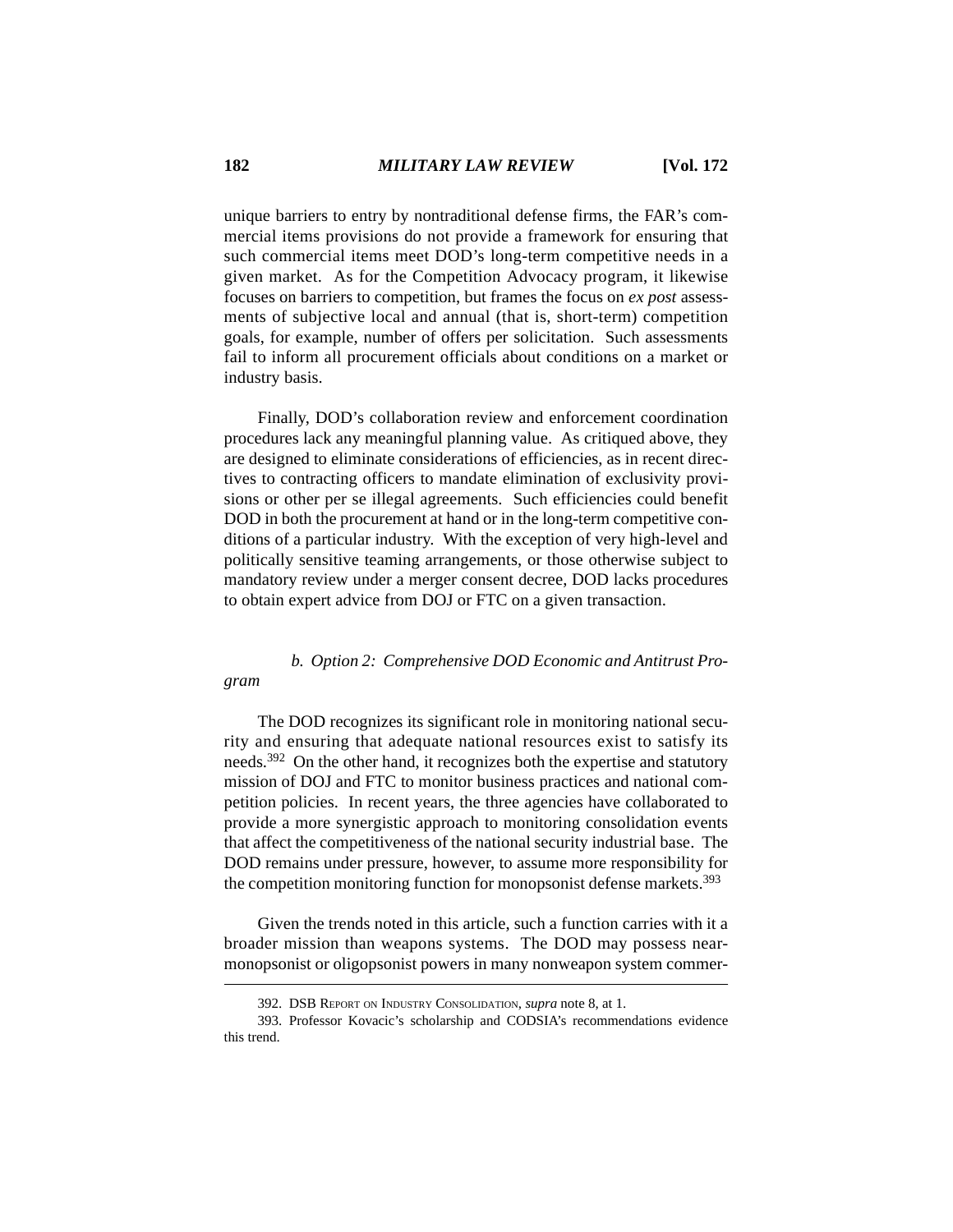cial or nondevelopmental markets, upon which it depends. Further, to the extent that DOD relies upon such markets for its industrial needs, it must exercise some form of purchasing or sovereign power to preserve longterm competitive capabilities in those markets. Option 2 seeks to provide a full-time and centrally managed antitrust and industrial base enforcement function at DOD headquarters level.

This approach has the advantage of permitting the most predictable and transparent standards and reviews for collaborative activities in markets affected by DOD procurements. As a central control point for validating the military services' requirements definitions (once military operational needs have been properly screened and approved) and for applying the antitrust analytical framework for collaborations, such a program can offer immediate and decisive review on procurements. With an in-house capability to perform market and industry analyses, to review acquisition plans designed to incorporate those analyses, and to review offered collaborations or other industry structural changes, such an office can direct DOD's actions and reactions within each market. The adoption of such a formal system would reduce the number of internal DOD participants and provide predictability to users and contractors.

To be fully transparent and predictable, however, the three agencies must reconcile their positions on information laws as they pertain to application of antitrust and industrial base analyses to procurement decisions. The DOD may be constrained specifically by interpretations of the Freedom of Information Act,  $394$  the Trade Secrets Act,  $395$  the source selection and evaluation provisions of CICA,<sup>396</sup> and the Hart-Scott-Rodino Antitrust Improvements Act.397 Moreover, it may need to re-examine its information management procedures to properly integrate proprietary and nonproprietary information into usable analyses.<sup>398</sup>

A centralized system also affords a large degree of efficiency in the procurement process. Centralized industry analysis and review of collaborations within current procurement acquisition lead time and program milestone requirements would significantly reduce sequential and potentially contradictory reviews from within DOD and from either DOJ or FTC. Contracting officers may also receive more prompt and consistent

<sup>394. 5</sup> U.S.C. § 552 (2000).

<sup>395.</sup> *Id.* §§ 552(b)(4), 1905*.* 

<sup>396.</sup> *See* 10 U.S.C. § 2305 (2000); 41 U.S.C. § 253b (2000).

<sup>397. 15</sup> U.S.C. § 18a (2000).

<sup>398.</sup> DSB REPORT ON INDUSTRY CONSOLIDATION, *supra* note 8, at 42.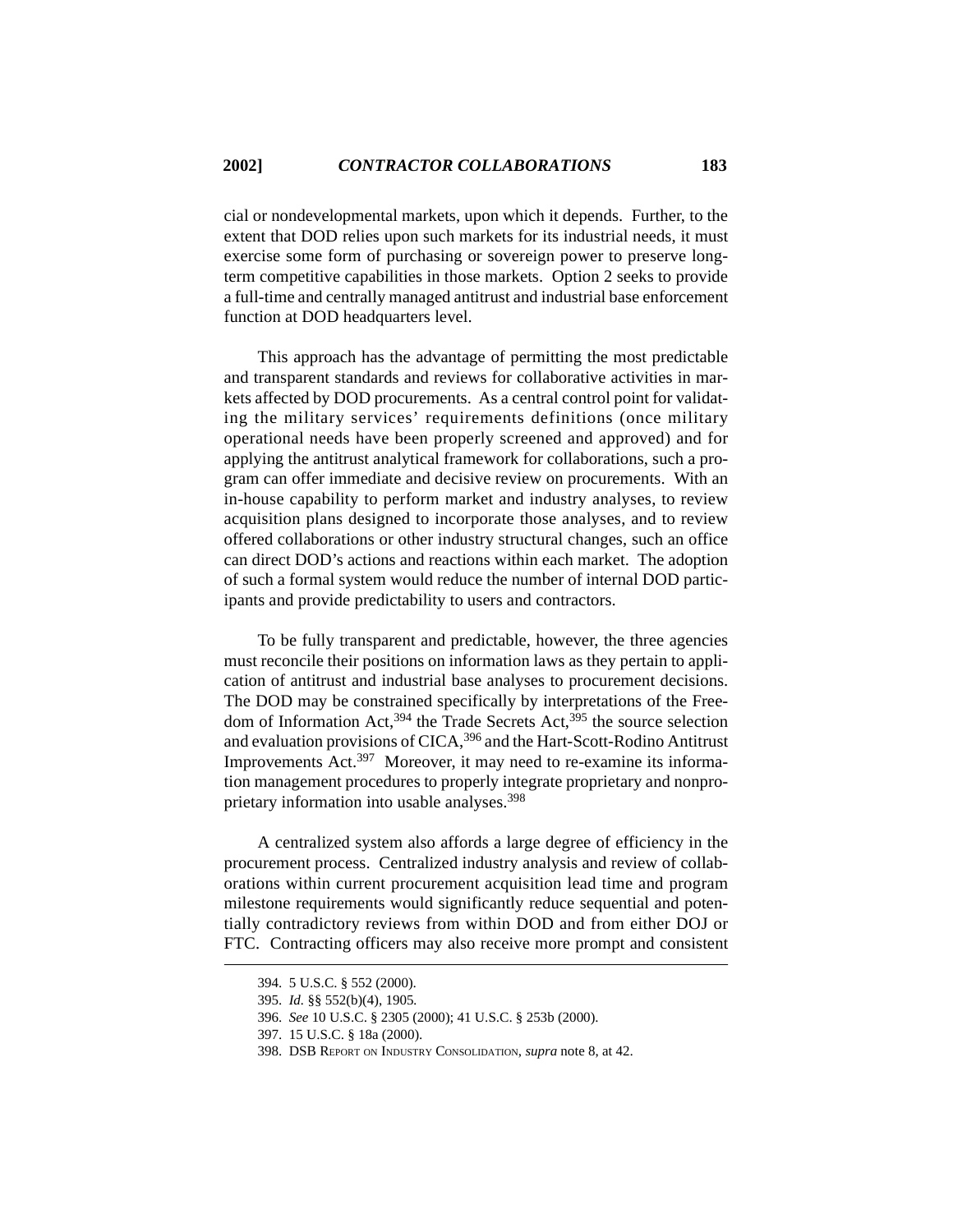economic and antitrust advice during the pre-award phase of a procurement.

What is gained through central analyses and technical review, however, may be diminished through inflexibility and loss of intra-DOD innovation.399 The current decentralized DOD procurement structure permits business decisions at the lowest level necessary<sup>400</sup> and competition for work among various DOD activities. Centralized conduct of market and industry analyses, review of acquisition plans, and both economic and legal judgments on collaborations substantially taxes DOD headquarters, requiring manpower adjustments away from field offices. Thus, this approach necessitates expanding the function beyond a few additional personnel.<sup>401</sup> It also subjects these decisions to a single business approach that could impinge upon intra-DOD competition.

This approach is the least feasible to implement for two reasons. First, legal and political barriers prevent DOD's assumption of economic and antitrust functions traditionally controlled by DOJ and FTC.<sup>402</sup> Second, it would require a dramatic change from decentralized management practices that might have unanticipated management or technical spillover effects. The DOD currently recognizes the problems inherent in the decentralized system, chiefly the lack of technical expertise of the acquisition workforce in this area.<sup>403</sup> Withdrawing business judgments from field procurement officials, while theoretically efficiency-enhancing, argues for an *isolated and less qualified*, more administration-oriented workforce. Where ultimate responsibility for sound business decisions, economic judgments, and proper planning is removed to DOD headquarters, accountability cannot rest with the field procurement official.404

On the other hand, this point illustrates that a centralized approach provides the most direct benefits to both short-term and long-term compe-

<sup>399.</sup> Professor Kovacic argues for continued interservice and interprogram rivalries. Kovacic, *supra* note 2, at 466-67.

<sup>400.</sup> By the Heads of Contracting Activities for certain acquisition plans.

<sup>401.</sup> Professor Kovacic recommends such a support structure. Kovacic, *supra* note 2, at 481-84. One technique he failed to address could rely upon interagency details of personnel for this purpose, a decision to be made on proper cost and budget analyses.

<sup>402.</sup> DSB REPORT ON INDUSTRY CONSOLIDATION, *supra* note 8, at 1; DSB REPORT ON VERTICAL INTEGRATION, *supra* note 2, at 30-31; Schwartz, *supra* note 105.

<sup>403.</sup> DSB REPORT ON VERTICAL INTEGRATION, *supra* note 2, at 33-36.

<sup>404.</sup> Kovacic, *supra* note 2, at 466-67 (arguing for decentralized acquisition workforce to promote innovation).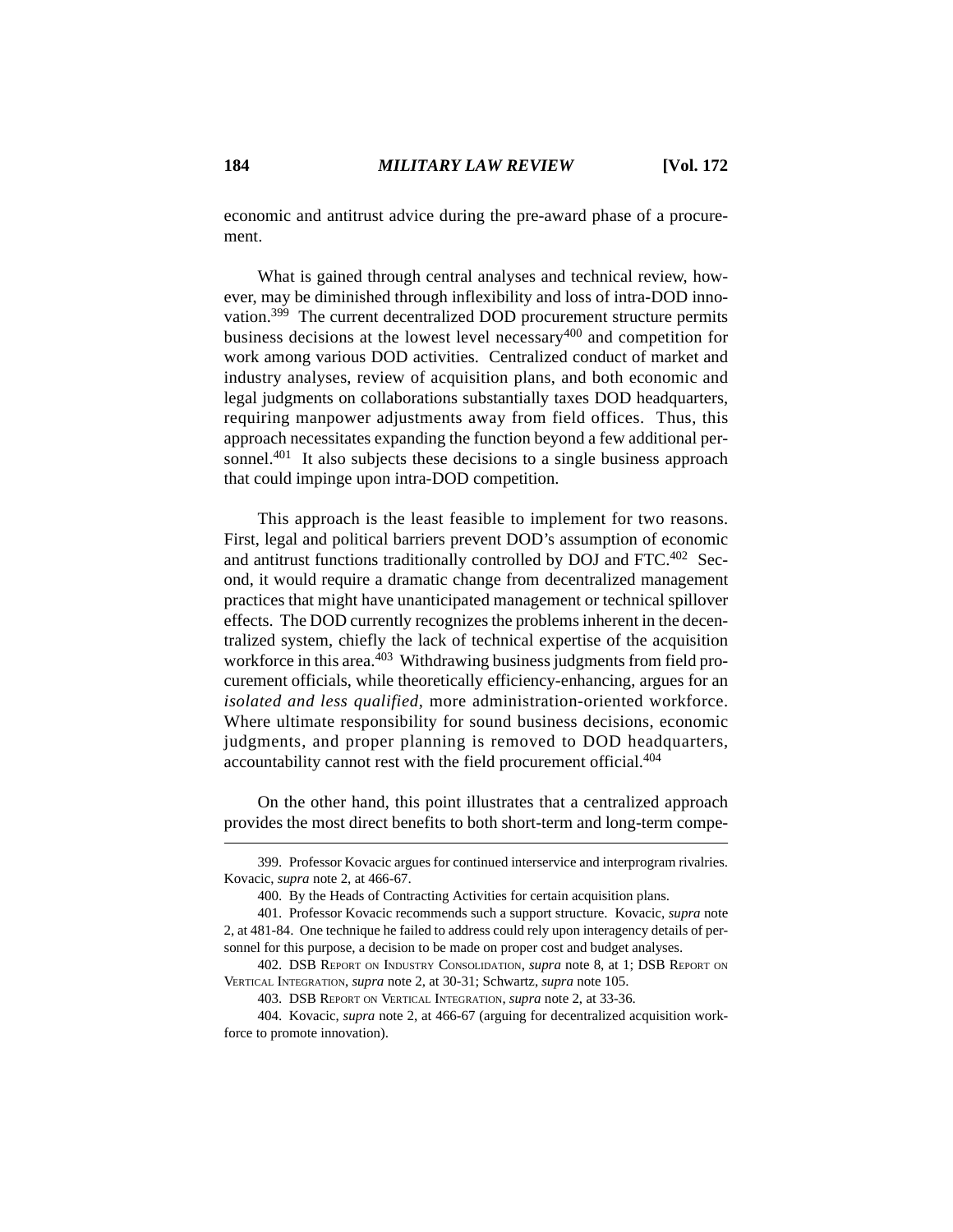tition. The incentives for a field procurement office to achieve short-term program or contract goals can be placed in proper perspective when weighed objectively by a less interested headquarters function. The central function also possesses the ability to negotiate political landmines by balancing competing interests in short-term and long-term projects. But the overall decentralized DOD management philosophy encourages resolution of political and community relations issues at the lowest appropriate level, subject only to anti-lobbying restrictions and limitations on congressional or Executive delegations of authority.

# *c. Option 3: Decentralized "Centers of Excellence" and Proactive Cooperation*

The final approach to competition analyses and collaboration review focuses on the current DOD structure as a decentralized procuring agency. Much like DOD's merger and acquisition review program, this "teaming" approach seeks to integrate the unique technical, business, and legal capabilities of DOD, DOJ, and FTC. Because DOD contractor collaborations and the competitive factors influencing them become visible most often at DOD operating levels, a review and enforcement system must reflect this fact by necessity.

A decentralized approach presents different efficiencies for market and industry analyses than for collaboration review and enforcement. It requires an elaborate web of "centers of excellence" to conduct or maintain market and industry analyses. From the viewpoint of a contractor engaged in multiple markets, it may be difficult to participate in and monitor DOD's assessment of its markets and industry conditions. Further, such a system is workable only if DOD carries through with its intention to establish standardized market and industry analysis criteria. Whether or not DOD adopts a "Five Forces" model<sup>405</sup> into DOD-wide industry analytical standards and incorporates all of the Supreme Court's sub-market definition "indicia" into market analysis, some standards would be required. In addition, the Office of the Deputy Under Secretary of Defense (Industrial Affairs & Installations) (DUSD (IA&I))<sup>406</sup> or military service designates would have to provide DOD-wide visibility of offices capable of conduct-

<sup>405.</sup> *See supra* note 358 and accompanying text.

<sup>406.</sup> For the mission statement and charter of this DOD Office, see their Web site at http://www.acq.osd.mil/ia.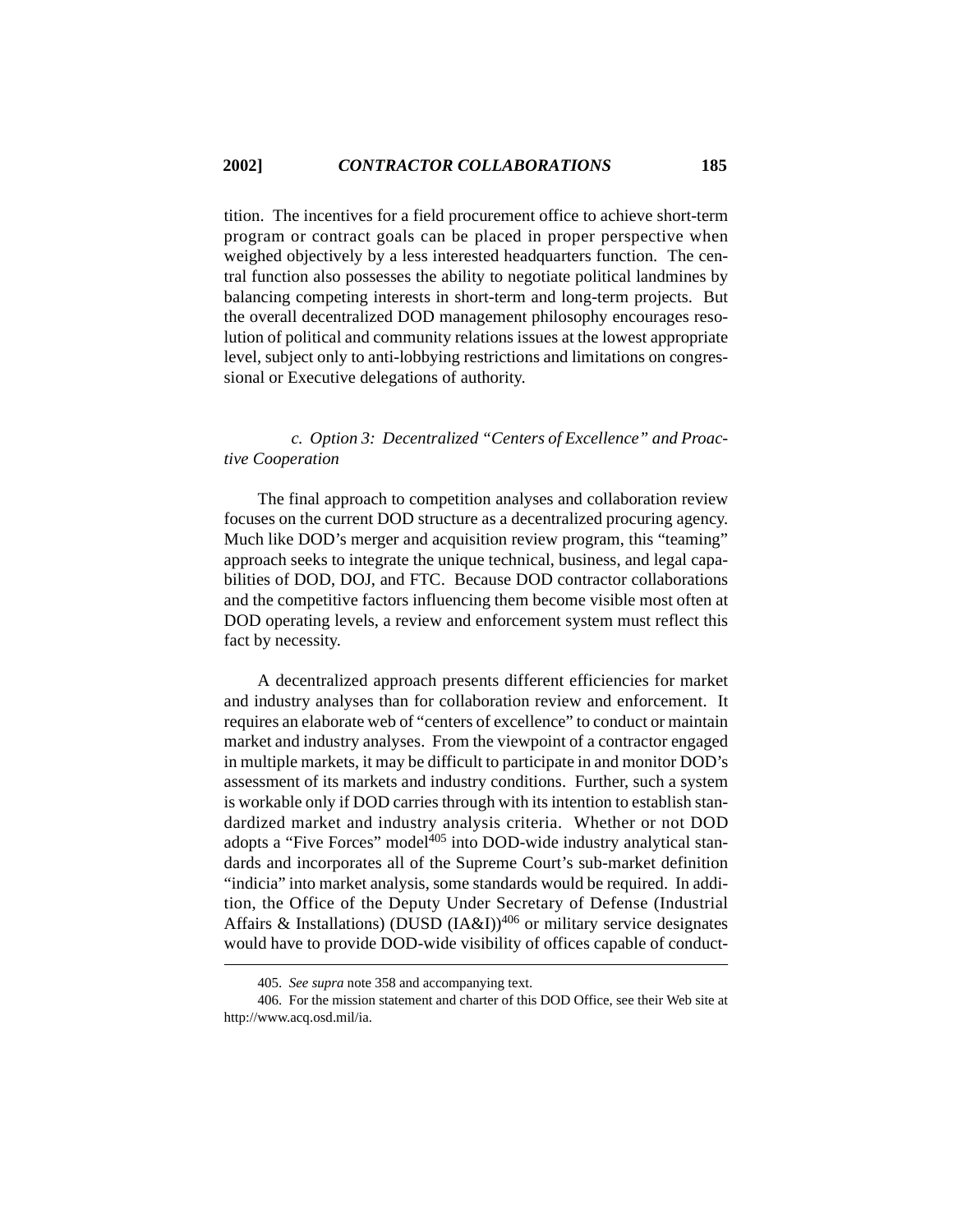ing these analyses as well as the latest reports, most effectively through electronic means.

Any structured system for reporting collaborations and involving DOJ and FTC in a proactive and effective enforcement mode would be an improvement over the current system. By requesting responsive technical and legal support from these agencies on proposed or executed collaborations related to a procurement before offers or contract funds expire, a contracting officer could add significant negotiating leverage to enhance competition. Further, clear reporting and enforcement standards throughout the DOD procurement process would enable contractors to accurately predict the three agencies' responses. Compared to a centralized approach, however, the sequential review process at DOD headquarters and DOJ or FTC would add an additional procedural hurdle, but one that is more controlled than the many alternative and adversarial variations that presently exist. Although the DUSD (IA&I) and DOD General Counsel provide a bottlenecked conduit to DOJ or FTC, they add value to the process with substantive counsel and by flagging industry-wide concerns.

Finally, contrary to the centralized approach, assignment of market and industry assessment functions throughout DOD will ultimately improve DOD's relations with industry, enhance acquisition workforce skills, and provide for better business and programmatic decisions. While assessing industries and tracking collaborations, DOD procurement personnel would also have the opportunity to conduct these analyses and interact with both DOD headquarters and DOJ or FTC.

While the predictive value of collaboration reviews under such a system may be slightly less than a centralized model, established standards and review procedures would make those decisions sufficiently transparent for contractors, end users, and other stakeholders (such as politicians). The flexibility to make acquisition planning and monopsony decisions at the operating level would also compensate for any loss in predictive value.

Implementing this approach would be challenging. Again, the industry and market analyses can be distinguished from the collaboration review and reporting components. To be effective, procurement officials must be trained in established industry and market analyses techniques. These training and monitoring costs could be substantial, but DOD already has committed itself to these investments. As previously noted, DOD recently announced plans to develop market analysis handbooks to be posted on the DUSD (IA&I) Web site. It also directed the addition of industry-compet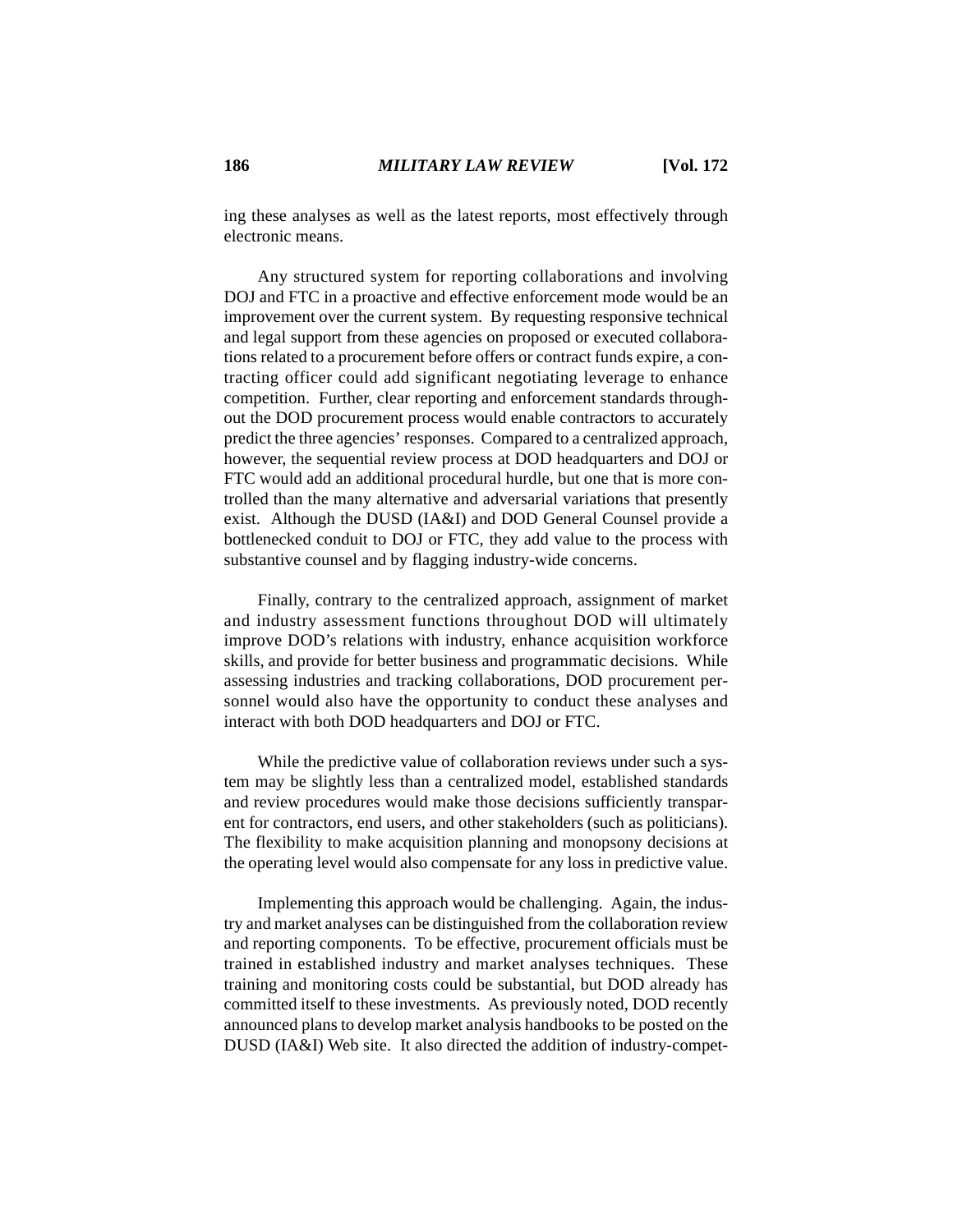itive factors at DOD educational institutions, including the Defense Acquisition University. Just as workforce training and re-training always constitute a management imperative, procurement personnel would require training in use of market and industry analyses conducted under the centralized approach.

Implementing collaboration review and reporting procedures would require much less effort. The pro-competitive benefits and deterrent effects of clear standards and procedures significantly outweigh the cost of a regulatory change to the DFARS to allow for more detailed pre-award DOD "business reviews" and more accurate reporting of suspected violations. Existing acquisition legal advisors and procurement fraud advisors (commonly one person serving both functions) assist procurement officials in executing this system. Under the current system, little legal assistance can be offered to these officials due to the adversarial mandatory reporting structure and lack of enforcement coordination. This may explain why government contracts attorneys receive little to no formal training on antitrust law at military service schools, save infrequent instruction at procurement fraud courses. This deficiency should be addressed, and horizontal and vertical restraints doctrine should be incorporated into basic contract law and procurement fraud courses.

This approach likewise directly fosters both short-term and long-term competition. By subjecting procurements subject to acquisition plans to formal consideration of both aspects of competition, Option 3 provides a counter-balance to short-term goal achievement by procurement officials under intense pressure. It could also provide a significant tool for informing end-users of the environmental impact of their decisions.

The most significant benefit of this approach, however, is that it precludes usurpation by DOD of DOJ and FTC's antitrust review roles, allowing these agencies to maintain autonomy in their areas of expertise and statutory function, in addition to monitoring information related to their decisions. Together, the three agencies could enhance national competition goals at a modest cost, a cost which must be lower than that caused by the government's current lack of long-term competition management. One challenge to such a system may be that neither DOJ nor FTC possesses clear authority to provide advisory opinions on collaborations. This challenge may focus on the unreliability of factual bases for antitrust reviews or on the lack of binding or precedential value of such reviews. Yet two factors refute such challenges. First, DOJ and FTC provide legal counsel and litigation service to federal agencies and are proscribed only from pro-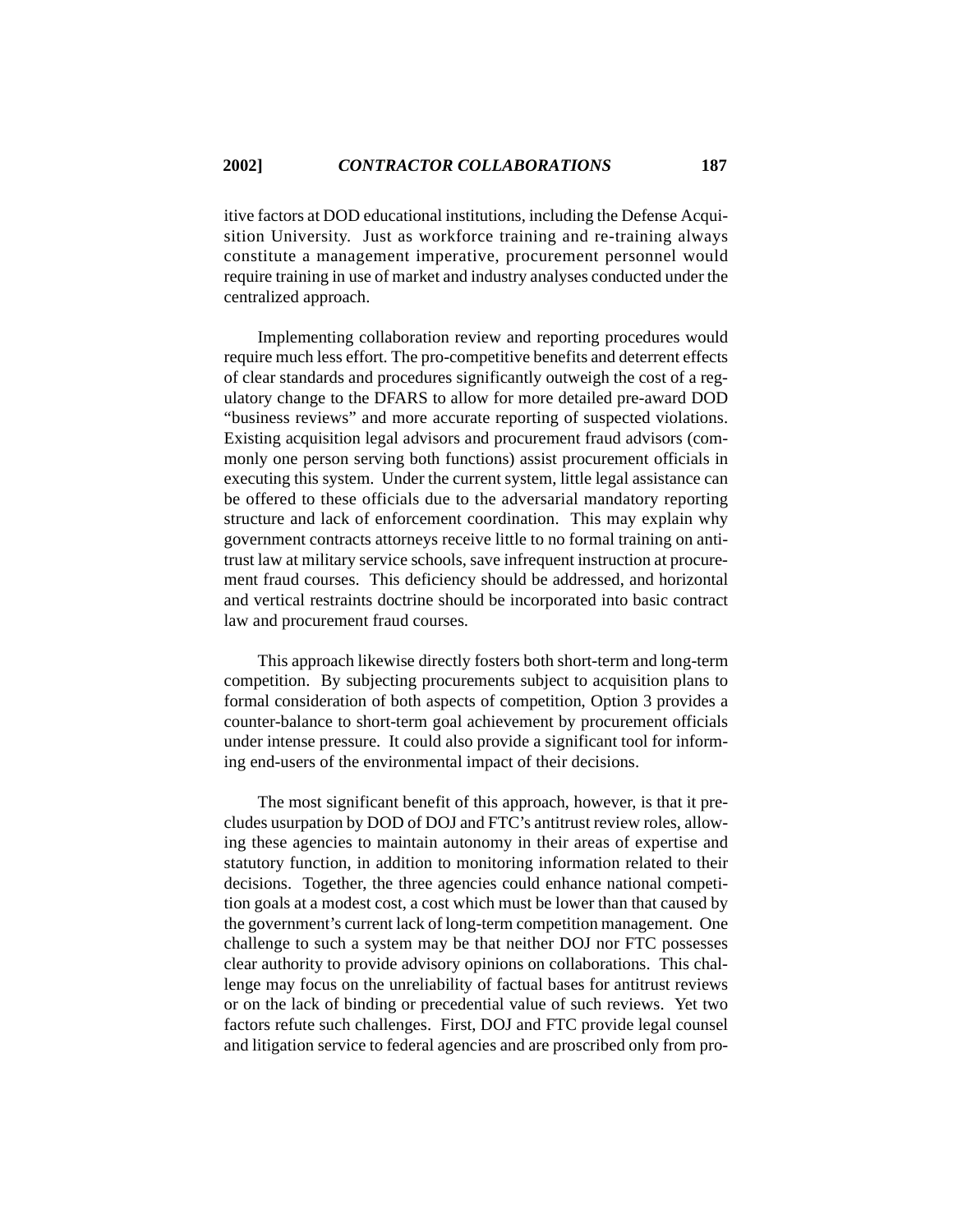viding advisory opinions to private parties.<sup>407</sup> Second, these agencies routinely rely upon regulatorily prescribed types of information submitted by private parties when conducting business reviews under the Hart-Scott-Rodino notice filings or other requests for a statement of the agencies' enforcement intentions.408 As set out in this article's Appendix, similar information can be obtained by and coordinated through DOD procurement officials.

#### *d. Recommendation*

Option 3 provides the most benefits in relation to the identified costs. Both Options 2 and 3 present solutions to the procedural gaps of the existing system (Option 1). Option 2, however, is not politically feasible, it encourages inflexibility, and it detracts from the business expertise and innovative potential now developing in the decentralized acquisition structure. While Option 3 suffers from administrative burdens that require detailed assessment by DOD leaders, it also provides the most realistic and workable solution.

Option 3 presents three types of administrative burdens. First, DOD must process regulatory changes outlining the proposed procedures. Second, DOD must designate the "centers of excellence;" in addition to training relevant personnel, it must establish a programmatic model and consistent analytical tools for the centers to use. Finally, DOD must train its procurement officials to use the new system, monitor the officials' performance, and estimate any delays the new system will add to procurement acquisition lead-time (PALT).

Before comparing Option 3's costs to its efficiencies, one should compare those costs relative to Option 2. Option 2 requires the same costs of regulatory changes. Likewise, it requires similar identification and dedication of additional resources to a central office as well as training of procurement personnel in the use of its output. Further, DOD similarly must provide training to procurement personnel in the appropriate reports and application of research to procurements in addition to monitoring their use of the procedures. Finally, to the extent that procurement officials report more collaborations for prospective review or for enforcement than currently occurs, there will be additional delays. The major differences

<sup>407. 16</sup> C.F.R. pt. 803 (2002); 28 C.F.R. § 50.6 (2001).

<sup>408. 16</sup> C.F.R. pt. 803.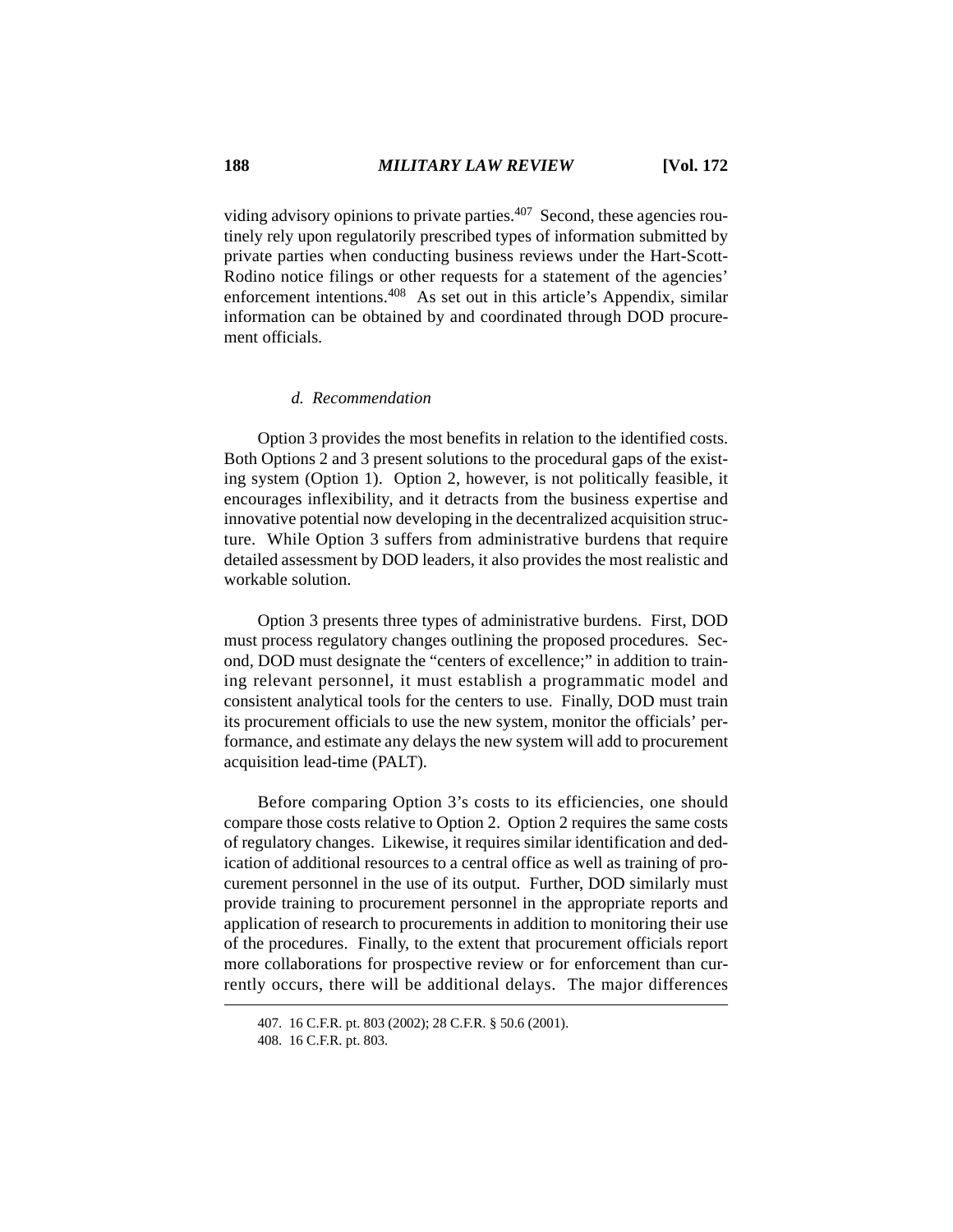between Options 2 and 3 are the concentration of analytical personnel and the costs of processing reviews and enforcement in terms of time delays and control. Option 2 seeks to minimize time delays while retaining control within policy-makers at DOD headquarters. Option 3 emphasizes a balance between PALT extensions and savings from resulting competition while accommodating the widest dispersion of competition policy oversight consistent with current laws.

Accordingly, the efficiencies inherent in the decentralized "centers of excellence" approach at first may be overshadowed by the perception that pass-through layers of internal DOD review and external DOJ or FTC determinations would substantially add to PALTs. This perception would be misplaced for two reasons. First, acquisitions subject to the proposal typically require months or years of PALT, including substantial contingencies for reviews, milestone decisions, protests, budget shortfalls and the like. Second, DOJ and FTC provide relatively prompt review turnaround times for existing reviews under Hart-Scott-Rodino notice filings, ranging from fifteen to thirty days.409 Thus, review and coordination of proposed collaborations during contracting officers' exchanges of information or proposal evaluations would not add substantial time to the process.

The efficiencies in Option 3 lay not in centralized processing, but in readily available expertise in numerous market and industry environments. Unlike Option 2, it does not seek to establish a DOD antitrust policy function by carving it out of DOJ or FTC statutory authority, as the defense contractor community has sought. Option 2 favors consistency in DOD antitrust policy over consistency in national competition policy, and it may also foster internal conflicts between budget officials, procurement officials, and law enforcement officials because an SDO might disagree with a central collaboration review official. In contrast, Option 3's "centers of excellence" approach disseminates market research skills, specialized industry knowledge, and improved business judgment about competitive decision-making to the field. Individual business decisions remain within the discretion of the procurement officials with sound antitrust legal advice from the enforcement agencies. This arrangement provides more consis-

<sup>409. 15</sup> U.S.C. § 18a (2000); 16 C.F.R. §§ 803.3, 803.10. This constraint includes DOD review of a merger or acquisition when it involves a major defense system contractor. It excludes, however, up to twenty additional days when DOJ or FTC file a "second request" for additional information. 15 U.S.C. § 18a(e).